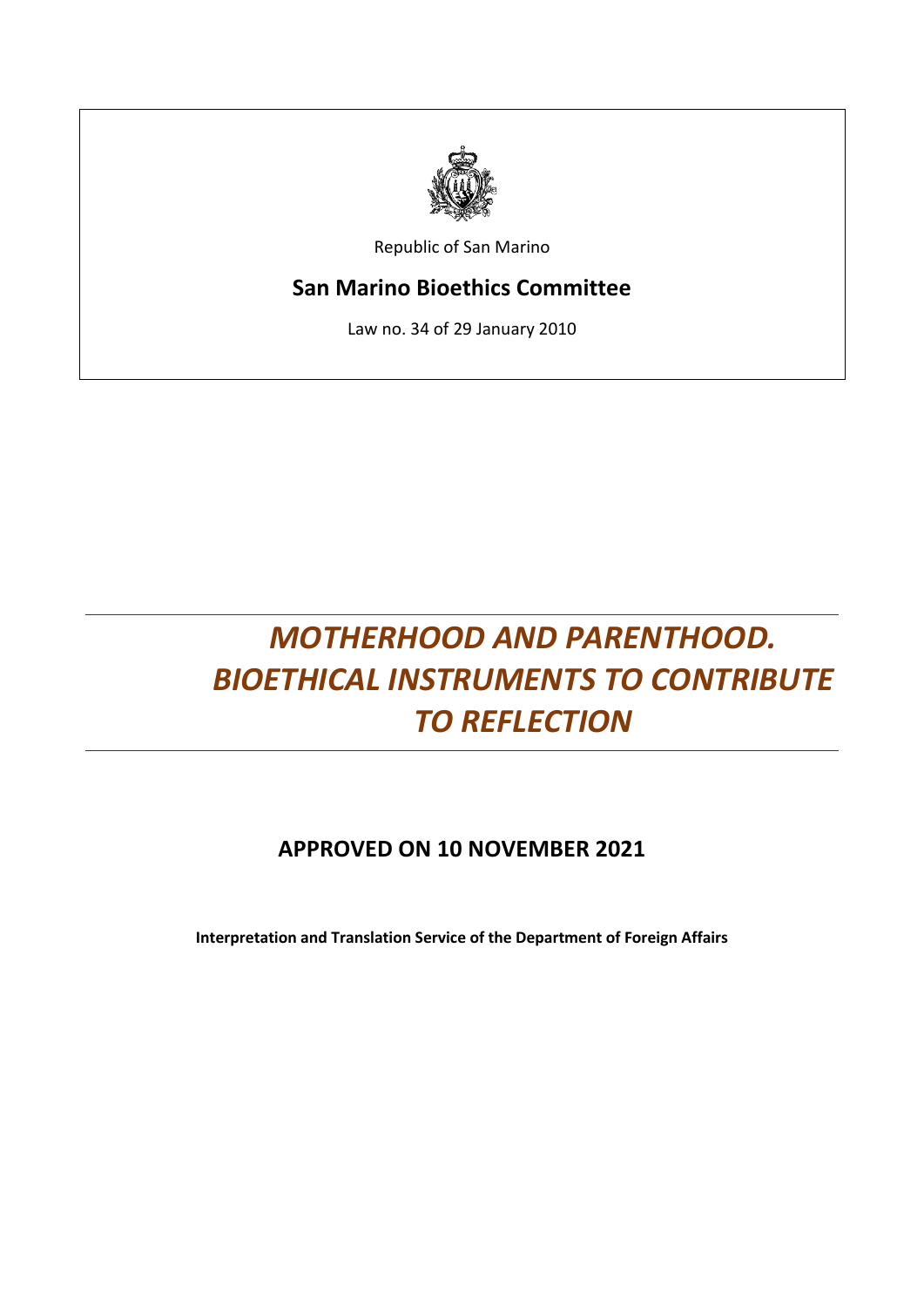# <span id="page-1-0"></span>**TABLE OF CONTENTS**

| PROTECTION OF WOMEN IN PREGNANCY - CHILDBIRTH - PUERPERIUM AND POSTPARTUM 13            |  |
|-----------------------------------------------------------------------------------------|--|
|                                                                                         |  |
|                                                                                         |  |
|                                                                                         |  |
|                                                                                         |  |
|                                                                                         |  |
|                                                                                         |  |
|                                                                                         |  |
|                                                                                         |  |
|                                                                                         |  |
|                                                                                         |  |
|                                                                                         |  |
|                                                                                         |  |
|                                                                                         |  |
|                                                                                         |  |
| VOLUNTARY TERMINATION OF PREGNANCY IN MINORS IN RELATION TO DECISION-MAKING CAPACITY 54 |  |
|                                                                                         |  |
|                                                                                         |  |
|                                                                                         |  |
|                                                                                         |  |
|                                                                                         |  |
|                                                                                         |  |
|                                                                                         |  |
|                                                                                         |  |
|                                                                                         |  |
|                                                                                         |  |
|                                                                                         |  |
|                                                                                         |  |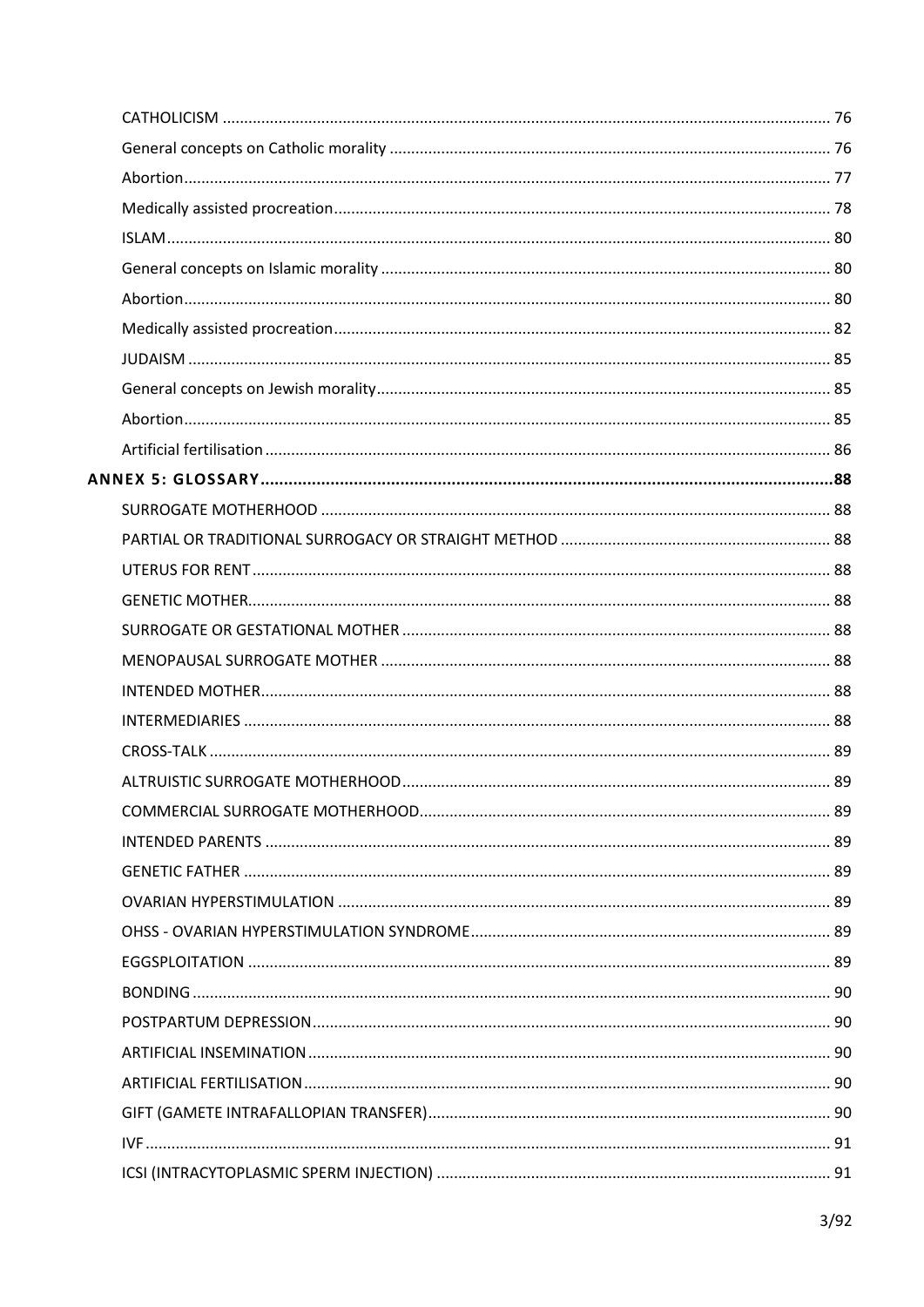| ANNEX 6: REFERENCE LEGISLATION AND DOCUMENTS OF THE REPUBLIC OF SAN MARINO92 |  |
|------------------------------------------------------------------------------|--|
|                                                                              |  |
|                                                                              |  |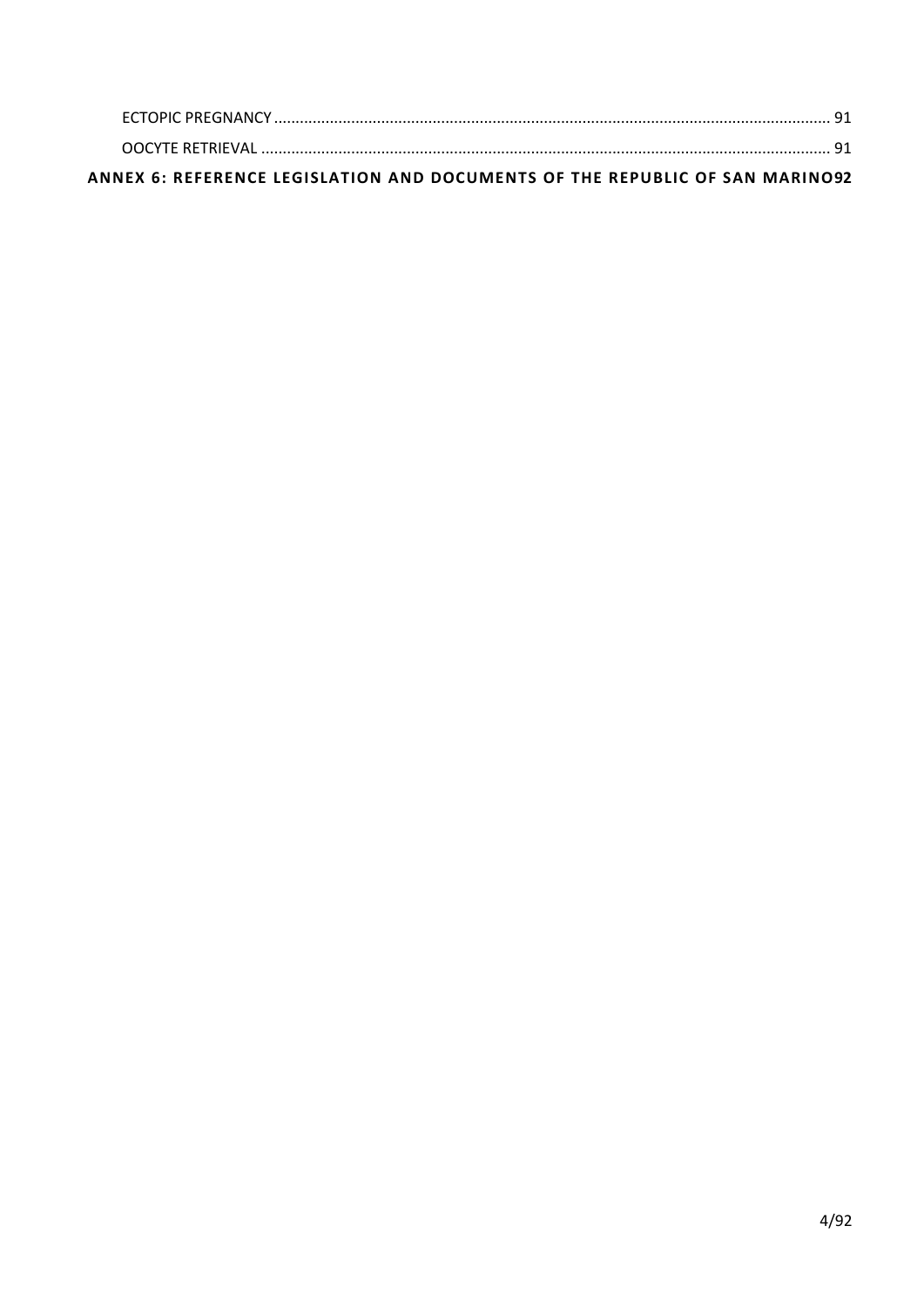## <span id="page-4-0"></span>**INTRODUCTION**

San Marino Bioethics Committee (CSB) was entrusted by the Permanent Parliamentary Commission for Hygiene and Health, Pensions and Social Security, Social Policies, Sports; Territory, Environment and Agriculture with the task of examining in detail the various issues relating to motherhood.

The considerable complexity and wide-ranging scope of the subject to be dealt with does not allow the countless topics to be condensed in a single exhaustive document. Therefore, the CSB decided to identify for each "macro area" the aspects, which are more critical from a bioethical point of view, together with those that are less reflected on in the international debate.

This decision did not exclude the various references to existing legislation and related obligations, despite the awareness that these are necessarily the result of specific ethical positions presupposed and validated at the time of drafting the legislative text.

The ultimate aim of this document is therefore to offer a valuable contribution to the ongoing reflection on the topics under consideration, which are presented as comprehensively as possible, along with the related issues, as well as and to promote public debate in a variety of areas.

With regard to fundamental bioethical issues concerning life, death and the primary relationships of each human being, such as maternal-foetal, maternal-neonatal and parental relationships, the CSB intended to fulfil its mandate by identifying a balance among its different positions.

In particular, the CSB wanted to avoid the risk of biased judgements, in order to understand and make understood the philosophical and bioethical argumentations underlying the different positions, and to exposing them to free debate.

The common thread of this work is the enhancement of motherhood and parenthood in all areas from the point of view of bioethics. The principles of bioethics are aimed at the protection of the unique and unrepeatable global event of the birth of a new human being and the complex relationships with other human beings who interact therewith, starting from the first, irreplaceable and fundamental maternal-foetal relationship.

The *primum movens* of this document is undoubtedly the biological element that identifies the subject of the work in the new vital process belonging to the human species in a substantial sense, to which philosophy attributes different ontological meanings and of which bioethics identifies the principles that protect and recognise human dignity.

The bioethical reflection carried out by the CSB follows the scientific evolution of diagnostic and therapeutic techniques, including prenatal tests for diagnostic and therapeutic purposes and medically assisted procreation, in order to identify particularly complex aspects from a bioethical point of view and the consequent decision-making repercussions concerning the latter.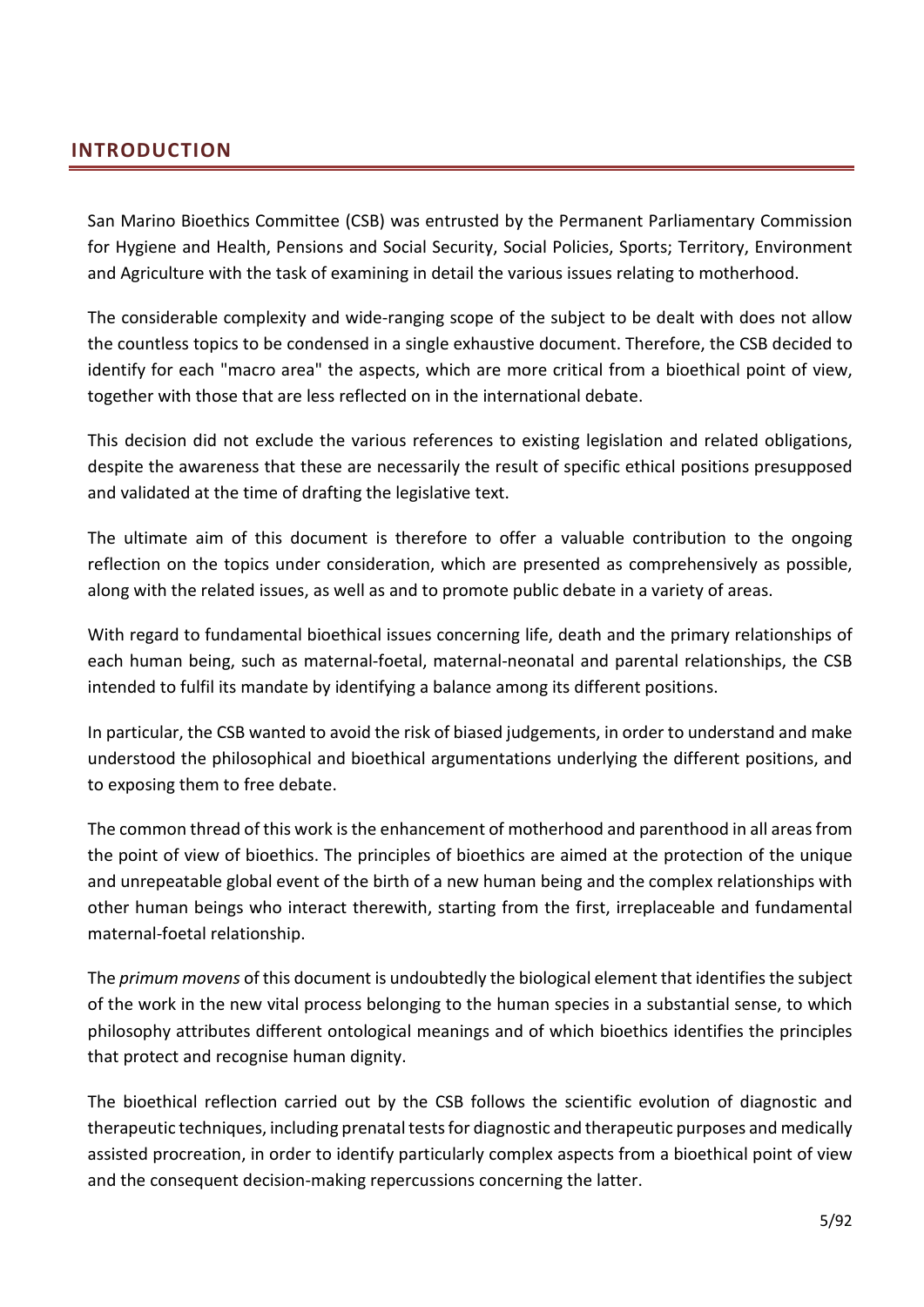In this document, surrogate motherhood is a key issue, which the CSB has thoroughly examined because of the scientific, psychological, bio-legal and social implications of this practice for all stakeholders, including the surrogate mother, intended parents, genetic parents and the child, who is the real "subject" of the contract.

This practice, which originates in a culture that is increasingly oriented towards finding solutions that maximise human potential in economic and health terms, is *de facto* part of a huge world market for the exploitation and sale of human beings, in open violation of the fundamental rights enshrined in all international charters. Indeed, it reifies what is considered an inalienable good, namely the health and life of both children and women.

The CSB has unanimously condemned surrogate motherhood, considering it a new disguised form of slavery, and hopes that national and international legal systems will take all legal action to discourage this modern form of slavery, regardless of whether it takes place within their territory or outside it (with its subsequent surreptitious introduction).

Lastly, the CSB addressed the issue of voluntary termination of pregnancy. In this regard, it highlighted some aspects to which public opinion and the bioethical debate pay less attention than others, which have a greater media impact, while respecting all opinions expressed in society and in the Committee. With a purely bioethical approach, the CSB identified the fundamental principles underpinning the various perspectives, which are sometimes conflicting and sometimes reconcilable.

Due to the wide-ranging scope of the content, conclusions and recommendations are not contained in a concluding chapter but are expressed within each chapter.

Everyone in society is called upon to protect and enhance motherhood and parenthood. The CSB has made its contribution through bioethical reflection. Citizenship can be a powerful driving force through public debate, and political decision-makers have the task of translating all this into concrete legislative action that reflects and respects all opinions, in a difficult but necessary balance concerning issues that so deeply involve everyone's conscience.

This document is enriched by appendices that allow the reader to study in depth the scientific aspects of prenatal tests and medically assisted procreation, and by a glossary containing the definitions of the terms used in the text. Moreover, it contains an interesting philosophical and bioethical analysis of the concept of "person" and, as is customary for this Committee, also a reference to the legislation of the Republic of San Marino and a comparison among the positions of the three monotheistic religions on motherhood and parenthood.

For their contribution to the appendix on religions, the CSB would like to thank Dariusch Atighetchi, Professor of Islamic Bioethics at the Faculty of Theology in Lugano, and Luciano Meir Caro, Chief Rabbi of the Jewish Community of Ferrara. The CSB would like to thank also expert Roberto Ercolani for the psychological aspects of the whole document.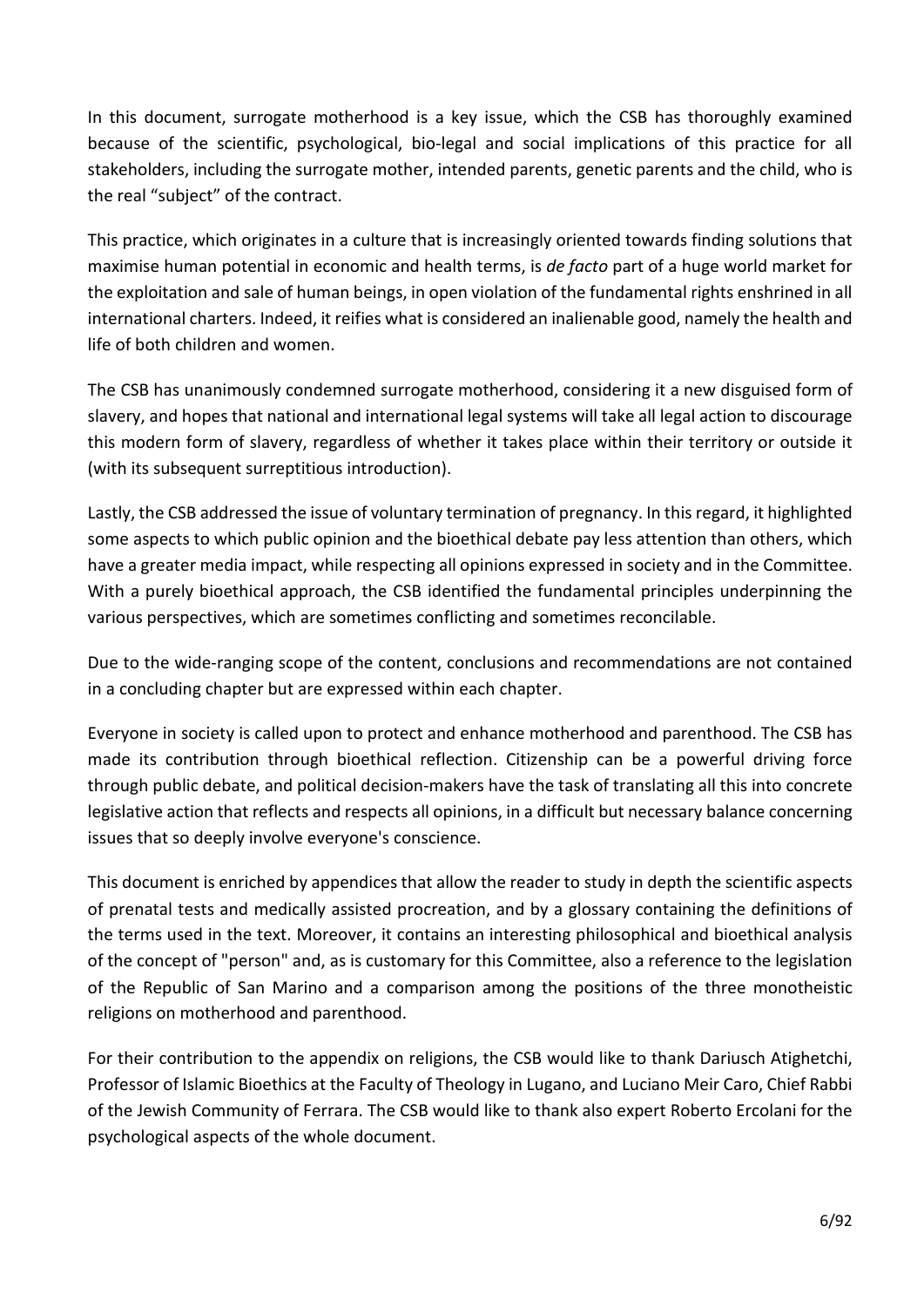The document was approved during the plenary meeting of 10 November 2021 by all members present: Borgia, Cantelli Forti, Carinci, Garofalo, Griffo, Guttmann, Hrelia, Iwanejko, Raschi, Selva, Strollo, Tagliabracci. Santori did not participate in the meeting but gave his approval.

> **Luisa M. Borgia CSB President**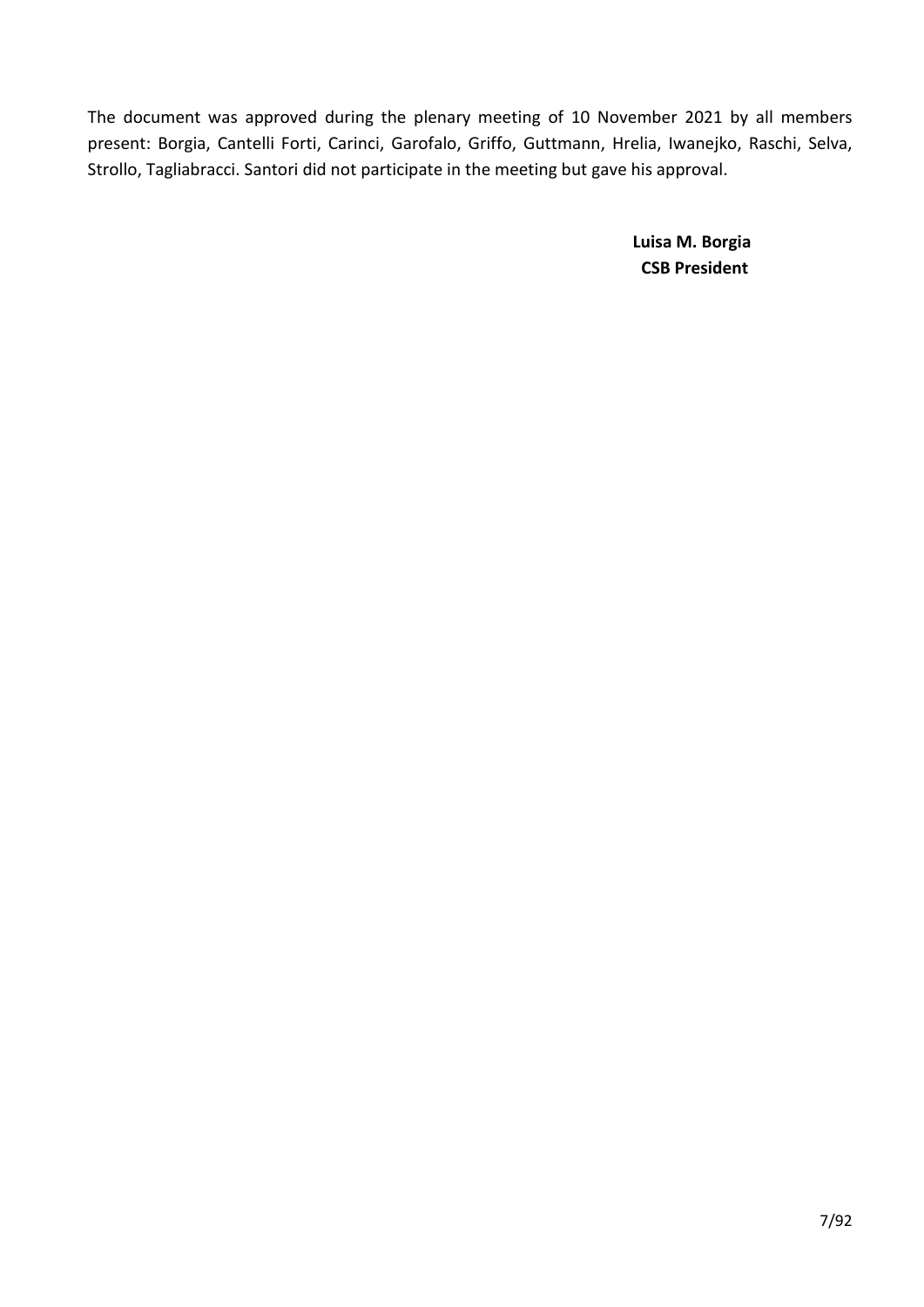## <span id="page-7-0"></span>**MOTHERHOOD AND PARENTHOOD**

Motherhood and parenthood are the culmination of adults' psychosexual development in which the capacity to create, protect, nurture, love, respect and take pleasure vis-à-vis another human being is generated. Motherhood and parenthood are influenced by a multiplicity of biological, cultural, psychoaffective, psycho-social, legal and anthropological elements that interact with each other in an extremely complex way and have a considerable effect on the psychological development of the child, the mother and the parents.

Motherhood and parenthood are based on the projection of a foreseeably innate relationship that binds all roles involved together.

The idea of having a child and the thought of parenthood slowly grow into awareness at the time of childbirth.

With their predisposition to establish a relationship with their caregivers, children safeguard their own physical and psychological survival.

For this reason, they unconsciously rely immediately on the voice - better live than recorded  $^{1,2}$  $^{1,2}$  $^{1,2}$  $^{1,2}$  [3,](#page-7-3)[4](#page-7-4),[5](#page-7-5) -of parents – but mainly of the mother<sup>[6,](#page-7-6)[7](#page-7-7)</sup>- by continuing the "prenatal bond"<sup>[8](#page-7-8)</sup> and then showing a marked preference for the human face<sup>9</sup>. However, only after about a year, children will begin to identify the human face as not belonging to them.

Indeed, newborn babies tend to merge with the external environment, since they do not know how to differentiate themselves from their surroundings. Therefore, they experience undefined tensions, as they are unable to understand where stimuli come from or what their meaning is.

Through containment and mirroring, parents will indeed give a meaning to the experiences of children .and will therefore allow their development $10,11$  $10,11$ .

In this regard, a depressive syndrome appearing in the mother in the last trimester can therefore be detrimental, since it can interfere from birth with the ability to benefit from mirroring due to an initial

<span id="page-7-1"></span><sup>1</sup> Krueger CA et al. *Fetal response to live and recorded maternal speech*. Biol Res Nurs. 2015 Jan;17(1):112-20.

<span id="page-7-2"></span><sup>2</sup> Voegtline KM et al. *Near-term fetal response to maternal spoken voice*. Infant Behav Dev. 2013 Dec;36(4):526-33.

<sup>3</sup> Kisilevsky BS, Hains SMJ. *Onset and maturation of fetal heart rate response to the mother's voice over late gestation*. Dev Sci. 2011 Mar;14(2):214-23.

<span id="page-7-5"></span><span id="page-7-4"></span><span id="page-7-3"></span>Rand K, Lahav A. *Maternal sounds elicit lower heart rate in preterm newborns in the first month of life*. Early Hum Dev. 2014 Oct;90(10):679-83.

Lee GY, Kisilevsky BS. *Fetuses respond to father's voice but prefer mother's voice after birth*. Dev Psychobiol. 2014 Jan;56(1):1-11.

<span id="page-7-6"></span><sup>6</sup> Damstra-Wijmenga SM. *The memory of the new-born baby.* Midwives Chron. 1991 Mar;104(1238):66-9. <sup>7</sup> Kisilevsky BS*. Effects of experience on fetal voice recognition*. Psychol Sci. 2003 May;14(3):220-4

<span id="page-7-8"></span><span id="page-7-7"></span><sup>8</sup> See paragraph: **"Maternal-foetal relationship".**

<span id="page-7-9"></span>De Pascalis L et al. Maternal gaze to the infant face: Effects of infant age and facial configuration during mother-infant engagement in the first nine *weeks.* Infant Behav Dev. 2017 Feb;46:91-99.

<span id="page-7-10"></span><sup>10</sup> Bion W.R. (1962 year of publication in English), *Learning from Experience*, Tr. It. Armando Editore, Rome 1972; Fonagy P., Target M. (eds.), *Attachment and reflective function*, Raffaello Cortina, Milan 2001; Winnicott D.W. (1965), *The Family and Individual Development*, Tr. It. Armando Editore, Rome 1970.

<span id="page-7-11"></span><sup>11</sup> Krol KM et al*. Breastfeeding experience differentially impacts recognition of happiness and anger in mothers.* Sci Rep. 2014 Nov 12;4:7006. doi: 10.1038/srep07006.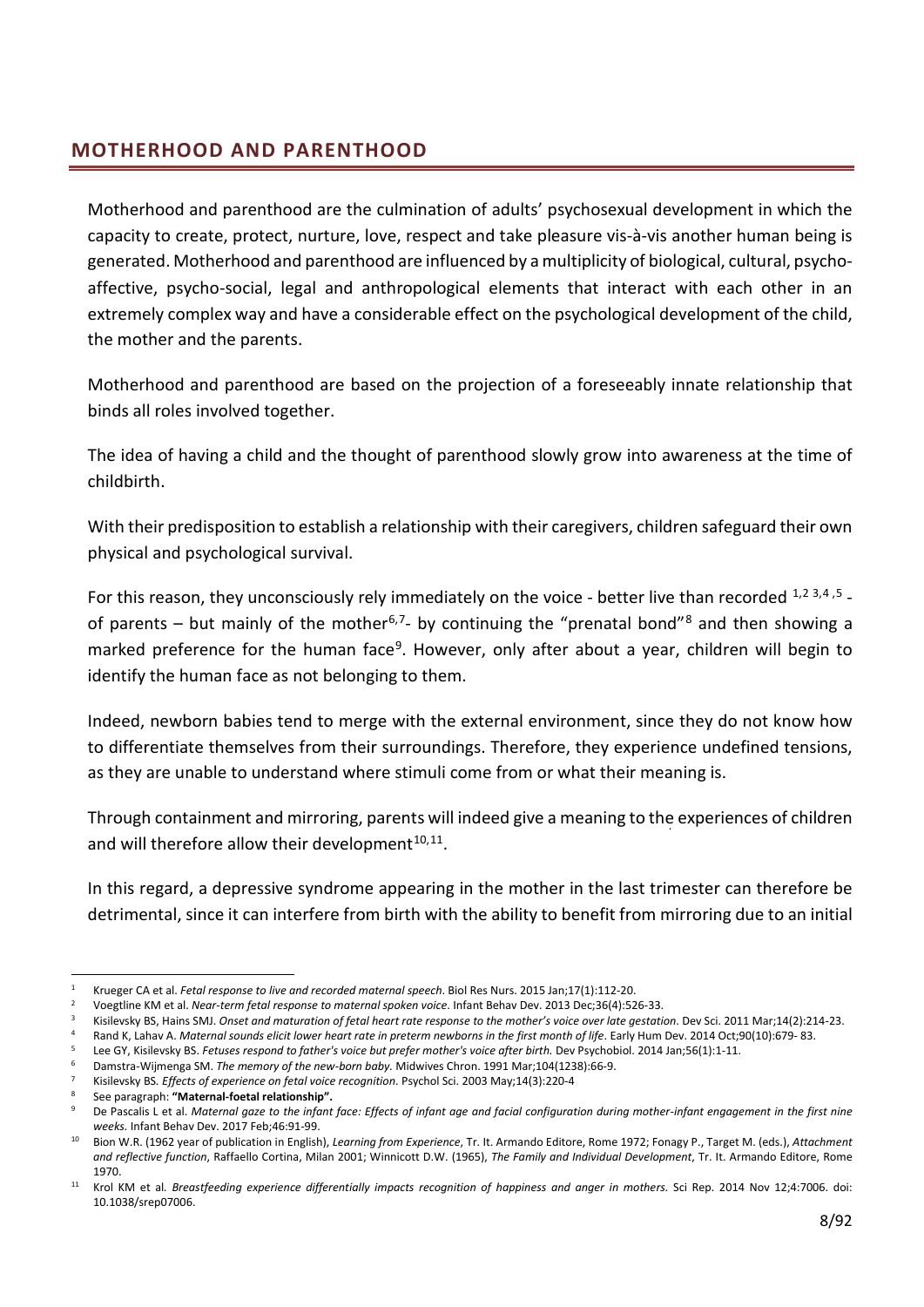difficulty in recognising the mother's face and voice<sup>[12](#page-8-1)</sup>.

Pregnancy and childbirth are part of a single biological process common to all animals (reproduction and survival of the species). However, in human beings, they have a multiplicity of meanings (psychological, symbolic, ethical, social, medical) that make them unique among all other species.

Childbirth, motherhood and parenthood are an "extension phase of the life cycle of the family"  $(WHO)^{13}$ , a natural event that, in the human species, becomes unique in its cultural and anthropological dimension.

For this reason, addressing this issue from a bioethical point of view means first of all looking at the importance of pregnancy, childbirth and parenthood insofar as they relate to the unique and unrepeatable global event of the birth of a new human being and the complex relationships with the other human beings who interact therewith $14,15,16$  $14,15,16$  $14,15,16$  $14,15,16$ .

#### HUMAN EMBRYO FROM BIOLOGICAL RELEVANCE TO ONTOLOGICAL MEANING

<span id="page-8-0"></span>Biology and genetics contribute to identifying the "subject" of this document. Indeed, they reveal each stage of a new life process, starting from fertilisation<sup>17</sup>, when, with the penetration of the spermatozoon into the cytoplasm of the egg cell, the two gametes form a new biological entity, namely the zygote, which contains a new individualised project-programme, and therefore a new life.

The newly generated system, called zygote or one-cell embryo, begins to operate as a new unit with a well-defined genetic heritage, which contains qualitatively different information compared to that of the somatic cells of the maternal and paternal organism.

This genome identifies the one-cell embryo as biologically human and specifies its individuality through the characters of programmed determination, finalism, self-production and self-direction<sup>18</sup>.

Therefore, a process of quantitative and qualitative development begins, with a precise temporal sequence and a progressive creation of precise spaces through a programme characterised by coordination (molecular and cellular activities guided by the genetic information contained in the genome and under the control of signals coming from interactions between the embryo and its

<span id="page-8-1"></span><sup>12</sup> Figueiredo B. *Mother's anxiety and depression during the third pregnancy trimester and neonate's mother versus stranger's face/voice visual preference.*  Early Hum Dev. 2010 Aug;86(8):479-85.

<span id="page-8-2"></span><sup>&</sup>lt;sup>13</sup> WHO Recommendations and Guidelines on motherhood and parenthood include, among others: [https://www.who.int/health-](https://www.who.int/health-topics/maternal-health%23tab%3Dtab_1) [topics/maternal](https://www.who.int/health-topics/maternal-health%23tab%3Dtab_1)[health#tab=tab\\_1;](https://www.who.int/health-topics/maternal-health%23tab%3Dtab_1) [https://www.who.int/publications/i/item/WHO-MCA-17.10;](https://www.who.int/publications/i/item/WHO-MCA-17.10) *WHO Recommendations: intrapartum care for a positive childbirth experience.* Geneva: World Health Organization; 2018. Licence: CC BY-NC-SA 3.0 IGO; *Global Strategy for Women's, Children's and Adolescents' Health (2016–2030)*. New York: Every Woman Every Child; 2015.

<span id="page-8-4"></span><span id="page-8-3"></span><sup>14</sup> Alushaj A, Tamburlini G. *Effects of maternal and childcare time on child development: A review of the evidence*. *Medico e Bambino* 2018;37:361-370

Barlow J et al. Group-based parent-training programs for improving emotional and behavioral adjustment in children from birth to three years old. Cochrane Database of Systematic Reviews 2010

<span id="page-8-5"></span><sup>16</sup> Mihelic M et al. *Effects of early parenting interventions on parents and infants: a meta-analytic review*. Journal of Child and Family Studies, 2017;26(6),1507-1526

<span id="page-8-6"></span><sup>17</sup> Gilbert S. F. Developmental Biology. 2000: *"Fertilization is the process whereby two sex cells fuse together to create a new individual with genetic potentials derived from both parents".*

<span id="page-8-7"></span><sup>18</sup> Piotrowska K et al., *Role for sperm in spatial patterning on the early mouse embryo*. Nature 2001; 409, 517-521. Gardner RL. *Specification of embryonic axes begins before cleavage in normal mouse development*. Development 2001; 128, 839-847. Pearson H., *Your destiny from day one*. Nature 4 July 2002; VOL 418.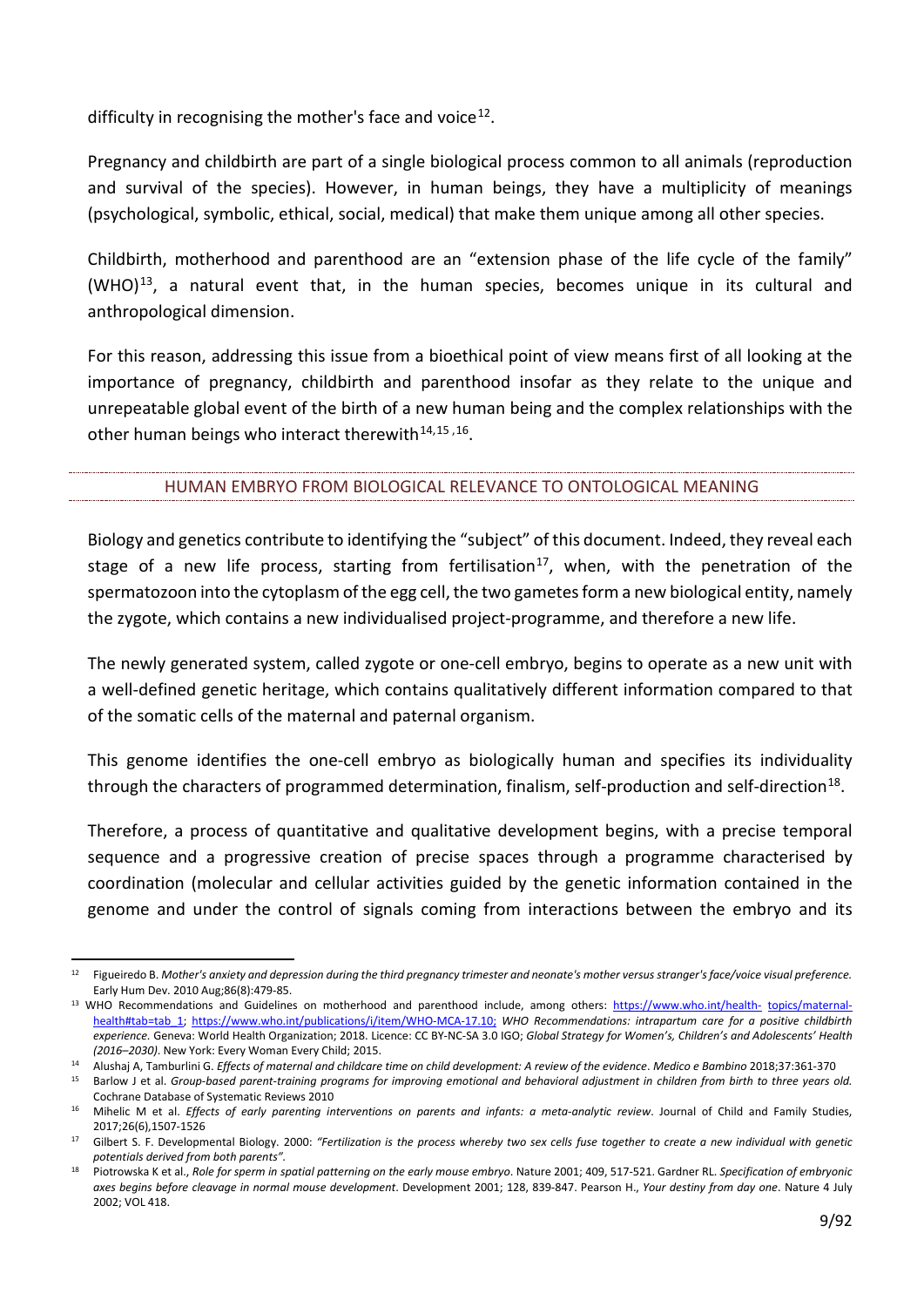environment), continuity (the individual is always the same but gradually acquires its final form) and progression (the organism progressively develops from simpler to more and more complex forms) $19$ .

Therefore, biology identifies the new organism as a being belonging to the human species, with a substantial continuity between the first moment of conception and that of birth.

On the contrary, the philosophical approach attributes different ontological meanings to the new organism, with the aim of clarifying whether it can be considered a person<sup>[20](#page-9-2)</sup>.

Because of the wide-ranging scope of this subject, which would require an *ad hoc* document, the CSB considered it essential to avoid systematically addressing the ontological meaning of the embryo, while illustrating the various philosophical approaches leading to the bioethical choices regarding the embryo.

The strength of the moral obligation to respect and protect the embryo essentially depends on whether or not the embryo is recognised as a person to whom protection and recognition of human dignity are due in terms of absolute moral value. Indeed, considering the human embryo as a person from fertilisation implies its unconditional and absolute protection (an absolute duty), at every stage of its development. On the contrary, delaying recognition of such status to later stages would admit the possibility of refusing the right to protection in cases where different values are in conflict (in which case protection would represent a duty that is not absolute, but a *prima facie* duty, i.e. a duty that can be derogated from if it comes into conflict with other duties considered morally more binding and deriving from the embryo's relationship with other persons).

In any case, both approaches recognise that human embryo is not merely biological material, an entity of any nature, but an organism belonging to the human species in a substantial sense, and as such recognisable in every human being at all stages of existence. Therefore, whatever the view of the human embryo's status may be, the most morally correct approach is responsibility, from which respect and protection derive (as an absolute or a *prima facie* duty).

#### MATERNAL-FOETAL RELATIONSHIP

<span id="page-9-0"></span>Recent literature has shown that the maternal-foetal bond is established right from the preimplantation phase, with documented leading role of the embryo and cooperation between the child and the mother, which gives rise to a relational aspect<sup>[21](#page-9-3)</sup>.

<span id="page-9-1"></span>Bose et al., Purified human early pregnancy factor from preimplantation embryo possesses immunosuppressive properties. Am. J. Obstet. Gynecol, Apr 1989;160(4):954-60.

<span id="page-9-2"></span>See Annex 1 for the concept of "person".

<span id="page-9-3"></span><sup>21</sup> On maternal-foetal interactions and the consequences for maternal and offspring's health, worth highlighting is the research started in 2015 and still ongoing at the Universitätsklinikum Hamburg-Eppendorf. Zentrum für Diagnostik Institut für Immunologie, led by Prof. Eva Tolosa: *[Feto-](https://www.uke.de/kliniken-institute/kliniken/geburtshilfe-und-pr%C3%A4natalmedizin/forschung/projekte-studien/kfo296-dt.html) [maternal](https://www.uke.de/kliniken-institute/kliniken/geburtshilfe-und-pr%C3%A4natalmedizin/forschung/projekte-studien/kfo296-dt.html)  [immune cross talk:](https://www.uke.de/kliniken-institute/kliniken/geburtshilfe-und-pr%C3%A4natalmedizin/forschung/projekte-studien/kfo296-dt.html) [Consequences for maternal and offspring's health](https://www.uke.de/kliniken-institute/kliniken/geburtshilfe-und-pr%C3%A4natalmedizin/forschung/projekte-studien/kfo296-dt.html) (KFO 296),* aimed at studying the mechanisms of immunological tolerance towards the foetus developed by the maternal immune system during pregnancy, in order to develop pregnancy-like immune responses for the treatment of patients suffering from Multiple Sclerosis. See also: Fazeli A et al.; vol 7-2 III- II8 2008: *Briefings in functional genomics and proteomics- "Maternal communications with gametes and embryos: a complex interactome;* Duc-Gorain P, Mignot T.M, Bourgeois C, Ferre F. *Embryo-maternal interactions at the implantation site: a delicate equilibrium.* Eur J Obstet Gynec Reprod Biol;83(1):85-100, 1999; Relier JP. *Influence of maternal stress on fetal behavior*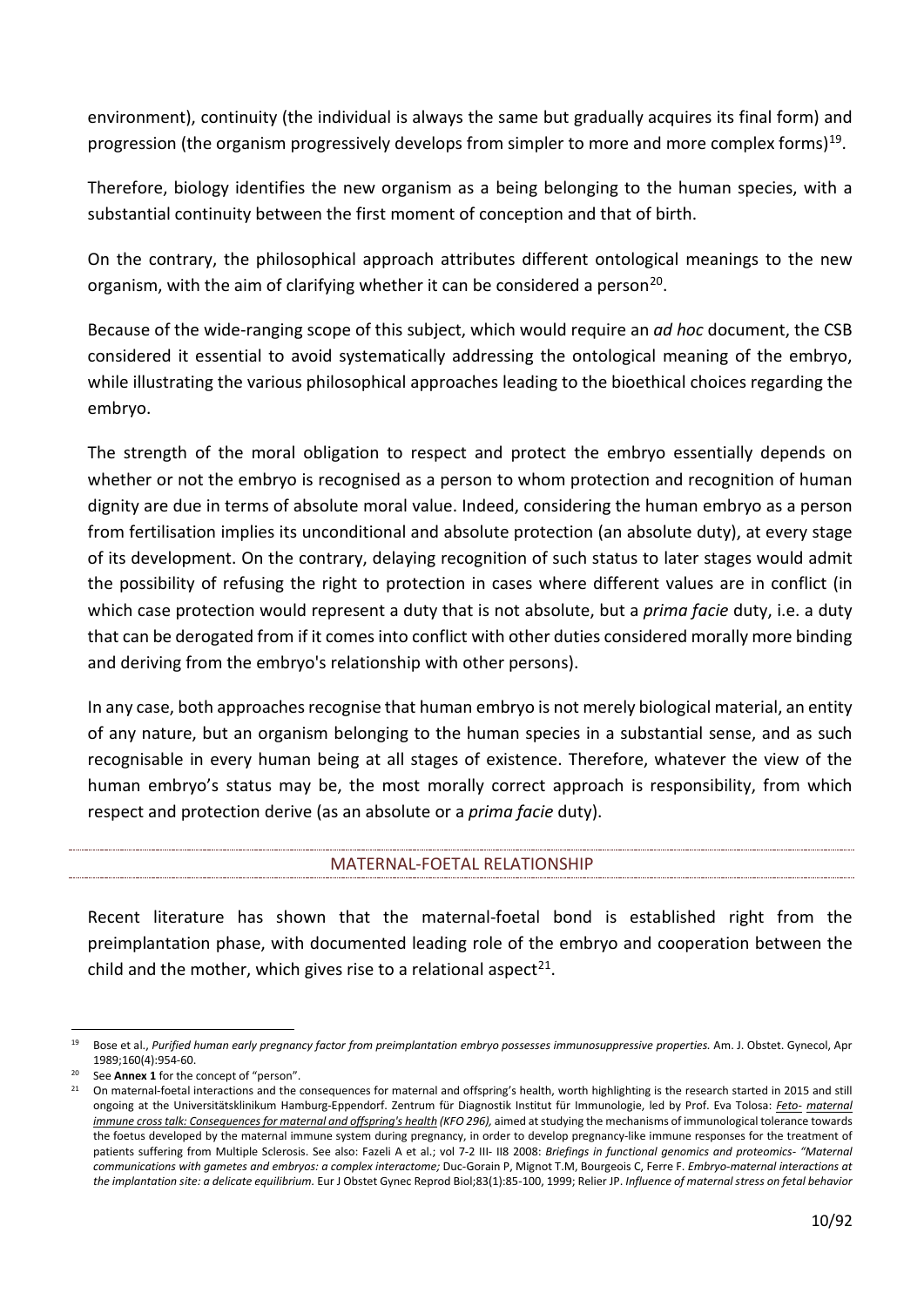Three types of biochemical hormonal-immunological relations of the maternal-foetal relationship in the preimplantation phase can be briefly identified<sup>[22](#page-10-0)</sup>:

- the "preparation" of the epithelium of the tubal tract for contact with the oocyte and spermatozoa;
- the "supply" of the energy source (glycides, proteins and lipids from the oviduct secretions), which allows the embryo to survive during the 6-8 days from fertilisation to implantation, in the absence of connection with the mother's blood and oxygen;
- the immunological exception that makes it possible not to reject a child whose genetic heritage is 50% different from that of the mother.

It follows that this phase may have repercussions in terms of successful/unsuccessful implantation.

Furthermore, it has been demonstrated that this relationship (so-called *cross-talk[23](#page-10-1)*) must be optimal in order to avoid inauspicious prenatal results, such as spontaneous abortion or low birth weight babies ( $\leq$  [24](#page-10-2)00 g), with major consequences in childhood, adolescence and adult life<sup>24</sup>.

The maternal-foetal symbiosis continues in the development of the foetus' senses and neurobehaviour, as the mother sends nutrients and oxygen to the foetus, while receiving from it the stem cells capable of reaching and repairing any sick parts of her body<sup>25</sup>.

In the following months, a complex symbiotic system of collaboration between the mother and the foetus develops in the uterus. Through the so-called fetoplacental unit, this system leads to the complete maturity of a "nutritional brain" represented by the placenta<sup>[26](#page-10-4)</sup>.

Studies of foetal psychism show that the maternal-foetal experiential process results in the mother's production of molecules designed to protect the integrity of the foetal brain during labour<sup>27</sup>.

Finally, scientific literature shows that communication between mother and foetus/child begins from

*and brain development*. Biol Neonate;79(3- 4):168-71,2001; Shanks N, Lightman SL. *The maternal-neonatal neuro-immune interface: are there longterm implications for inflammatory or stress-related disease?* J Clin Invest;108(11):1567-73, 2001; Shanks N, Lightman SL. *The maternal-neonatal neuroimmune interface: are there long-term implications for inflammatory or stress-related disease?* J Clin Invest;108(11):1567-73, 2001; Douglas J et al. *"Mother- offspring dialogue in early pregnancy: impact of adverse environment on pregnancy maintenance and neurobiology."* Prog Neuropsychopharmacol Biol Psychiatry. 2011 Jul 1;35(5):1167-77; Pearson H. - *"Your destiny, from day one"* - Nature2002 Jul 4;418(6893): 14-5; Horne AW, White JO, Lalani EN. - *"The endometrium and embryo implantation. A receptive endometrium depends on more than hormonal influences"*- BMJ. 2000 Nov 25;321(7272):1301-2; Bianchi DW1 - *"Fetal cells in the mother: from genetic diagnosis to diseases associated with fetal cell microchimerism"*- Eur J Obstet Gynecol Reprod Biol. 2000 Sep;92(1):103-8; Gardner RL. *"Specification of embryonic axes begins before cleavage in normal mouse development".* Development. 2001 Mar;128(6):839-47.

<sup>22</sup> Serra A. *L'uomo-embrione. Il grande misconosciuto.* Cantagalli, Siena 2003.

<span id="page-10-1"></span><span id="page-10-0"></span><sup>23</sup> For the definition of *cross-talk*, see **Annex 5: "Glossary"**. Lash G. *Molecular Cross-Talk at the Feto-Maternal Interface.* [Cold Spring](https://www.researchgate.net/journal/Cold-Spring-Harbor-Perspectives-in-Medicine-2157-1422) [Harbor Perspectives](https://www.researchgate.net/journal/Cold-Spring-Harbor-Perspectives-in-Medicine-2157-1422)  [in Medicine](https://www.researchgate.net/journal/Cold-Spring-Harbor-Perspectives-in-Medicine-2157-1422) 5(12). September 2015. DOI[: 10.1101/cshperspect.a023010.](https://www.researchgate.net/deref/http%3A%2F%2Fdx.doi.org%2F10.1101%2Fcshperspect.a023010)

<span id="page-10-2"></span><sup>24</sup> Bose et al. *Purified human early pregnancy factor from preimplantation embryo possesses immunosuppresive properties*. Am. J. Obstet. Gynecol, Apr 1989;160(4):954-60.)

<span id="page-10-3"></span><sup>25</sup> Khan M et al. *Embryonic Stem Cell–Derived Exosomes Promote Endogenous Repair Mechanisms and Enhance Cardiac Function Following Myocardial Infarction*. Circ Res. 2015;117:52-64.; Roman T et al. *Maternal oxytocin triggers a transient inhibitory switch in GABA signaling in the fetal brain during delivery*. Science 2006 Dec 15;314(5806):1788-92.

<span id="page-10-4"></span><sup>&</sup>lt;sup>26</sup> Both the brain and the placenta share the same neuroendocrine, neuroimmune, neuropeptide, neurosteroid and neurotransmitter factors. Carbillon L et al. *Fetal placental and decidual-placental units: role in endocrine and paracrine regulations in parturition*. Fetal Diagn. Ther 2000; 15:308-318.)

<span id="page-10-5"></span><sup>27</sup> Roman T et al. *Maternal oxytocin triggers a transient inhibitory switch in GABA signaling in the fetal brain during delivery*. Science 15 December 2006; vol.314.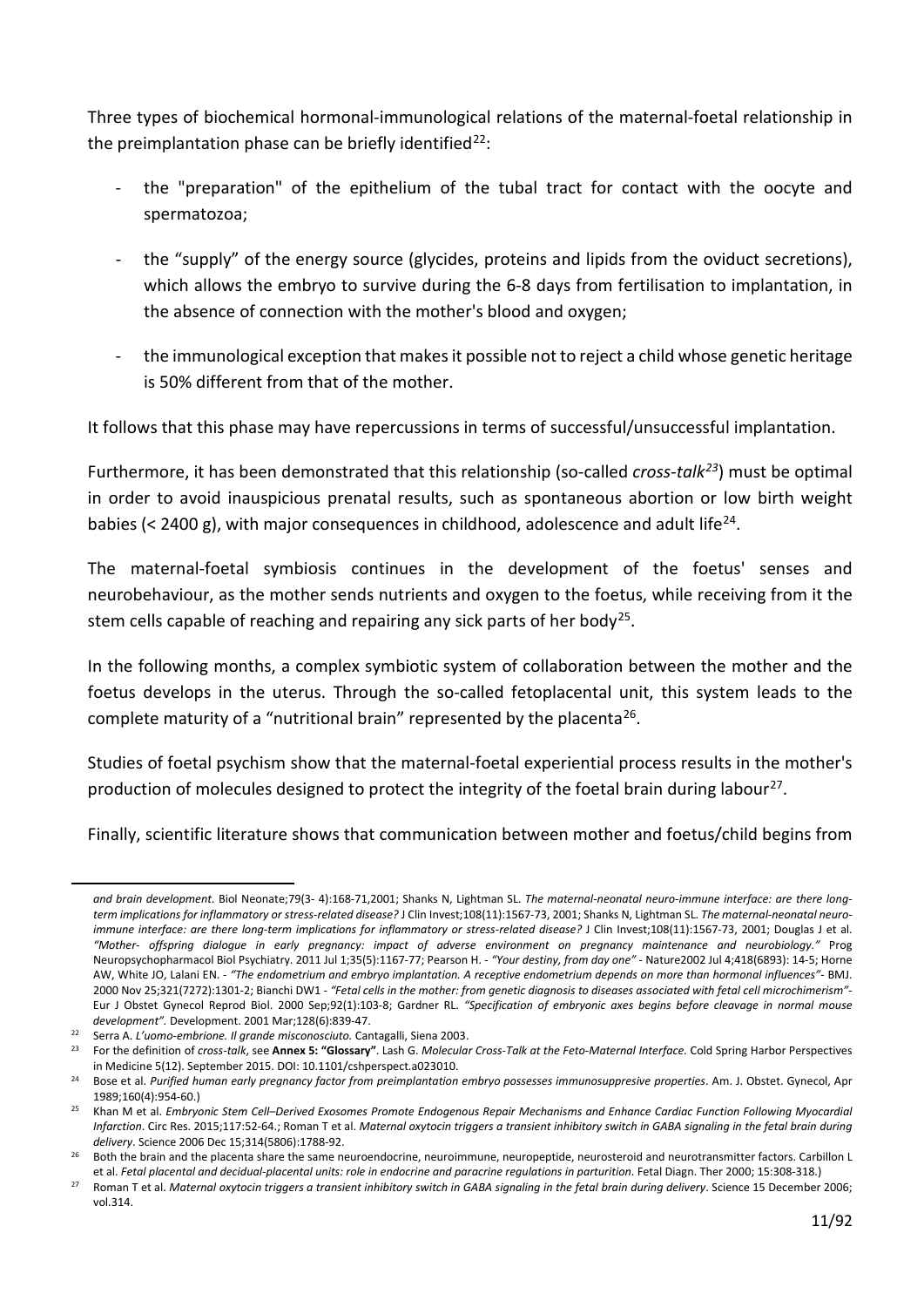the very moment the woman realises she is pregnant. As a result, the experience of pregnancy (even unconscious) can influence psychosomatic modulation, the immune system, ormone levels and the hypothalamic-pituitary-adrenal axis.

Scientific evidence shows that the onset of a baby's movements leads to the establishment of a dialogue between mother and child, which also influences sensory and humoral exchanges<sup>[28,](#page-11-0)29</sup>. While occurring unconsciously, this dialogue will influence the learning and mental structure of the foetus<sup>30</sup>.

Therefore, the bond of "prenatal attachment" consists of a high degree of empathic contact, which is nourished by emotional and sensory exchanges (then confirmed at the moment of birth when the imaginary child becomes real), and which also characterises the special bond developed by both parents during pregnancy.

Studies in this area show that the quality of prenatal affective investment also influences pregnancy and birth, the subsequent parent-child attachment relationship and infant's psychic development<sup>[31](#page-11-3)</sup>.

Any intrauterine experience (both positive and negative) remains and lives on in all individuals after birth, even if unconsciously. Indeed, the foetus is not passive but begins to develop its own psychic life and responds to stimuli. Therefore, children at birth cannot at all be considered a *tabula rasa*, as they already have their own personality and the ability to perceive and learn  $32,33,34,35,36$  $32,33,34,35,36$  $32,33,34,35,36$  $32,33,34,35,36$  $32,33,34,35,36$  $32,33,34,35,36$ .

After birth, the maternal-neonatal bond is established through the so-called *bonding*[37](#page-11-9)*,* a special relationship based on physical contact (not comparable to the so-called "attachment"), which will

<span id="page-11-0"></span><sup>28</sup> Malm M-C et al. *Prenatal attachment and its association with foetal movement during pregnancy - A population based survey*. Women Birth. 2016 Dec;29(6):482-486.

<sup>29</sup> Güney E, Uçar T. *Effect of the fetal movement count on maternal-fetal attachment*. Jpn J Nurs Sci. 2019 Jan;16(1):71-79.

<span id="page-11-2"></span><span id="page-11-1"></span><sup>30</sup> Partanen E, Kujalaa T, Näätänen R, Liitolaa A, Sambethf A, Huotilainen M. *Learning-induced neural plasticity of speech processing before birth*, in *PNAS*, 2013, 110 (37), 15145-15150; Tomatis A. *Dalla comunicazione intrauterina al linguaggio umano. La liberazione di Edipo. Pavia*, Ibis 1993.

<span id="page-11-3"></span><sup>31</sup> Starting from Winnicott's (Winnicott, D.W. (1958). *Through Paediatrics to Psychoanalysis.* Tr. It. Martinelli, Florence 1975) and Bowlby's thought (Bowlby, J. 1969, *Attachment and Loss, vol.1: Attachment to Mother.* Tr. it. Boringhieri, Turin, 1972), the "attachment theory" described the child's innate tendency to seek the closeness, attention and care of persons being an affective point of reference. Studies of early parent-child relationships show that infants have unexpected perceptive, motor and behavioural capacities vis-à-vis caregivers with whom they interact (Sameroff A.J, McDonough S.C, Rosenblum K.L. *Treating Parent-Infant Relationship Problems: Strategies for Intervention*; Guilford Press, 2005; Stern D.N, Bruschweiler-Stern N. *A mother is born.* Milan, Mondadori 1999). Similarly, studies of foetal development have shown an active and sensitive foetus with the capacity to learn and interact with stimuli from the mother's body and the environment, especially from the second trimester of pregnancy (Manfredi and Imbasciati. *Il feto ci ascolta e… impara.* Rome, Borla, 2004; Della Vedova and Imbasciati. *Le origini della mente*, in Imbasciati and Margiotta (eds.), *Compendio di Psicologia per gli operatori sociosanitari.* Padua, Piccin 2005). In 1981, Mecca Cranley defined for the first time the construct of maternal-foetal attachment as "the extent to which women engage in behaviours that represent an affiliation and interaction with their unborn child": Cranley M. S. (1981). *Development of a tool for the measurement of maternal attachment during pregnancy*. In *Nursing research*, 30, pp. 281-284).

<span id="page-11-4"></span><sup>32</sup> Cannella B.L. *Maternal-fetal attachment: an integrative review*. In *Journal of Advanced Nursing*, 2005*,* 50(1), pp. 60-68.; Righetti P.L, DellAvanzo M, Grigio M, Nicolini U. *Maternal/paternal antenatal attachment and fourth-dimensional ultrasound technique: A preliminary report*. In *British Journal of Psychology*, 2005, 96, pp. 129-137.

<span id="page-11-5"></span><sup>33</sup> Aleksandrowicz MK, Aleksandrowicz DR. *The molding of personality: a newborn's innate characteristics in interaction with parents' personalities*. Child Psychiatry Hum Dev. Summer 1975;5(4):231-41.

<span id="page-11-6"></span><sup>34</sup> Fu Y, Depue RA. *A novel neurobehavioral framework of the effects of positive early postnatal experience on incentive and consummatory reward sensitivity.* Neurosci Biobehav Rev. 2019 Dec;107:615-640.

<sup>&</sup>lt;sup>35</sup> Wolff PH, Ferber R. *The development of behavior in human infants, premature and newborn.* Annu Rev Neurosci. 1979;2:291-307.

<span id="page-11-9"></span><span id="page-11-8"></span><span id="page-11-7"></span><sup>36</sup> Torgersen AM, Janson H. *Why do identical twins differ in personality: shared environment reconsidered*. Twin Res. 2002 Feb;5(1):44-52.

<sup>37</sup> For the definition see **Annex 5: "Glossary".** Genna W, *Supporting sucking skills in breastfeeding infants***,** Jones & Bartlett Larning, Burlington, Massachusetts, 2016; Karimi Z et al. *The effect of mother-infant skin to skin contact on success and duration of first breastfeeding: a systematic review and meta-analysis*, Taiwanese Journal of Obstetrics and Ginecology, 2019, 58, 11-19. Tichelman E, Westerneng M, Witteveen AB, van Baar AL, van der Horst HE, de Jonge A et al. (2019) Correlates of prenatal and postnatal mother-to-infant bonding quality: A systematic review. PLoS ONE 14(9): e0222998. [https://doi.org/10.1371/journal.pone.0222998.](https://doi.org/10.1371/journal.pone.0222998) Tichelman E, Westerneng M, Witteveen AB, van Baar AL, van der Horst HE, de Jonge A et al. (2019) *Correlates of prenatal and postnatal mother-to-infant bonding quality: A systematic review.* PLoS ONE 14(9): e0222998. [https://doi.org/10.1371/journal.pone.0222998.](https://doi.org/10.1371/journal.pone.0222998) Wan MW, Downey D, Strachan H, Elliott R, Williams SR, Abel KM (2014) *The Neural Basis of Maternal Bonding*. PLoS ONE 9(3): e88436[. https://doi.org/10.1371/journal.pone.0088436](https://doi.org/10.1371/journal.pone.0088436) E 14(9): e0222998[. https://doi.org/10.1371/journal.pone.0222998.](https://doi.org/10.1371/journal.pone.0222998)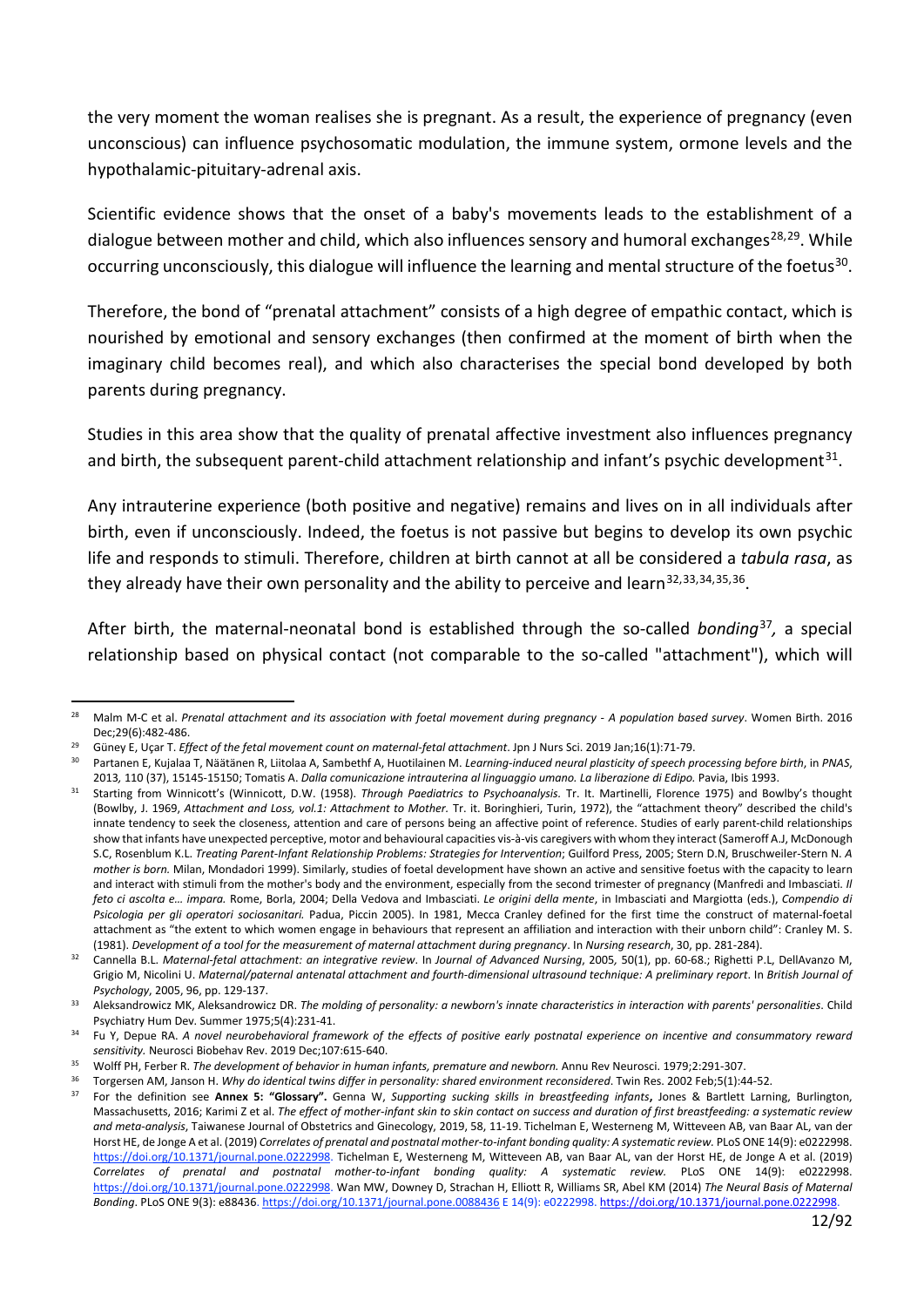influence how the child interacts with the world.

The mother's hormonal balance during and after childbirth is crucial in the process of bonding. However, bonding is also favoured, immediately after birth, by physical contact with the mother, by her looks and smells<sup>[38](#page-12-1)</sup>, and this very first experience will have a positive influence on the future relationship between mother and child<sup>[39](#page-12-2)</sup>.

Suffice it to think that WHO recommends breastfeeding within the first half hour of a baby's birth, also with reference to the innate behaviour of the "sucking instinct".

On the contrary, it was reported that mother-child separation<sup>[40](#page-12-3)</sup> leads to negative physiological consequences for the infant: neonatal stress, increased crying, difficulty in dispersing energy and reduced duration of effective breastfeeding.

#### <span id="page-12-0"></span>PROTECTION OF WOMEN IN PREGNANCY - CHILDBIRTH - PUERPERIUM AND POSTPARTUM

Pregnancy is one of the most demanding and unforgettable experiences for women, in terms of physical, psychological, social and relational involvement, and is also a fundamental step in the couple's life plan.

The continuous and progressive biological and physical modification of the woman is accompanied by a similar psychological modification, with a continuous interaction between the somatic and psychological spheres that involves all relational aspects, namely with herself, the father of the child, her family of origin, work and friends.

Above all, pregnancy is the only experience in which a human being has another one inside her, with whom she establishes an extraordinary intimate and caring relationship.

Therefore, a purely medical approach to pregnant women would be extremely reductive. What is needed is instead a holistic approach, which encompasses all aspects mentioned above and allows the mother to develop the "mental space" for her child.

The first interlocutor is the gynaecologist, to whom the woman entrusts not only her own health and that of her baby, but also her emotions, both positive and negative, which the doctor must be able to

<span id="page-12-1"></span><sup>38</sup> A technique that favours prenatal contact is haptonomy, a discipline founded in 1945 by Dutch physician Frans Veldman (1921-2010), and that studies the affect expressed through tactile contact. Unborn children who can experience loving contact from the womb receive pleasure and self-affirmation, which contribute to building their emotional and affective self-confidence. Prenatal education is the promotion of a good relationship in the triad (mother, father and child) being formed. In order to achieve this objective, it is necessary to provide the couple with adequate information about their emotional skills and their child's ability to relate to them and to live his or her own physical and psychological existence, and to allow the parents to find, in a free and unconstrained manner, the most appropriate channel to express their love to their child.

<span id="page-12-2"></span><sup>39</sup> Lawrence A, Lawrence R.M. *Breastfeeding A guide for the medical profession* (7th ed.), Elsevier Mosby, Piladelphia, 2010; Srivastava S, Gupta A, Bhatnagar A, Dutta S. *Effect of very early skin to skin contact on success at breastfeeding and preventing early hypothermia in neonates*, Indian J Public Health, 2014, 58, 22-26. Winston R, & Chicot R. (2016). *The importance of early bonding on the long-term mental health and resilience of children.*  London journal of primary care, 8(1), 12-14[. https://doi.org/10.1080/17571472.2015.1133012.](https://doi.org/10.1080/17571472.2015.1133012)

<span id="page-12-3"></span>Howard K, Martin A, Berlin LJ, & Brooks-Gunn J. (2011). *Early mother-child separation, parenting, and child well-being in Early Head Start families.* Attachment & human development, 13(1), 5–26.

*<https://doi.org/10.1080/14616734.2010.488119.>* Howard K, Martin A, Berlin L. J, & Brooks-Gunn J. (2011). *Early mother-child separation, parenting, and child well-being in Early Head Start families.* Attachment & human development, 13(1), 5–26. *[https://doi.org/10.1080/14616734.2010.488119.](https://doi.org/10.1080/14616734.2010.488119)* Ahn SY et al. (2008). *The effect of rooming‐in care on the emotional stability of newborn infants.* Korean Journal of Pediatrics, 51(12), 1315**–**1319.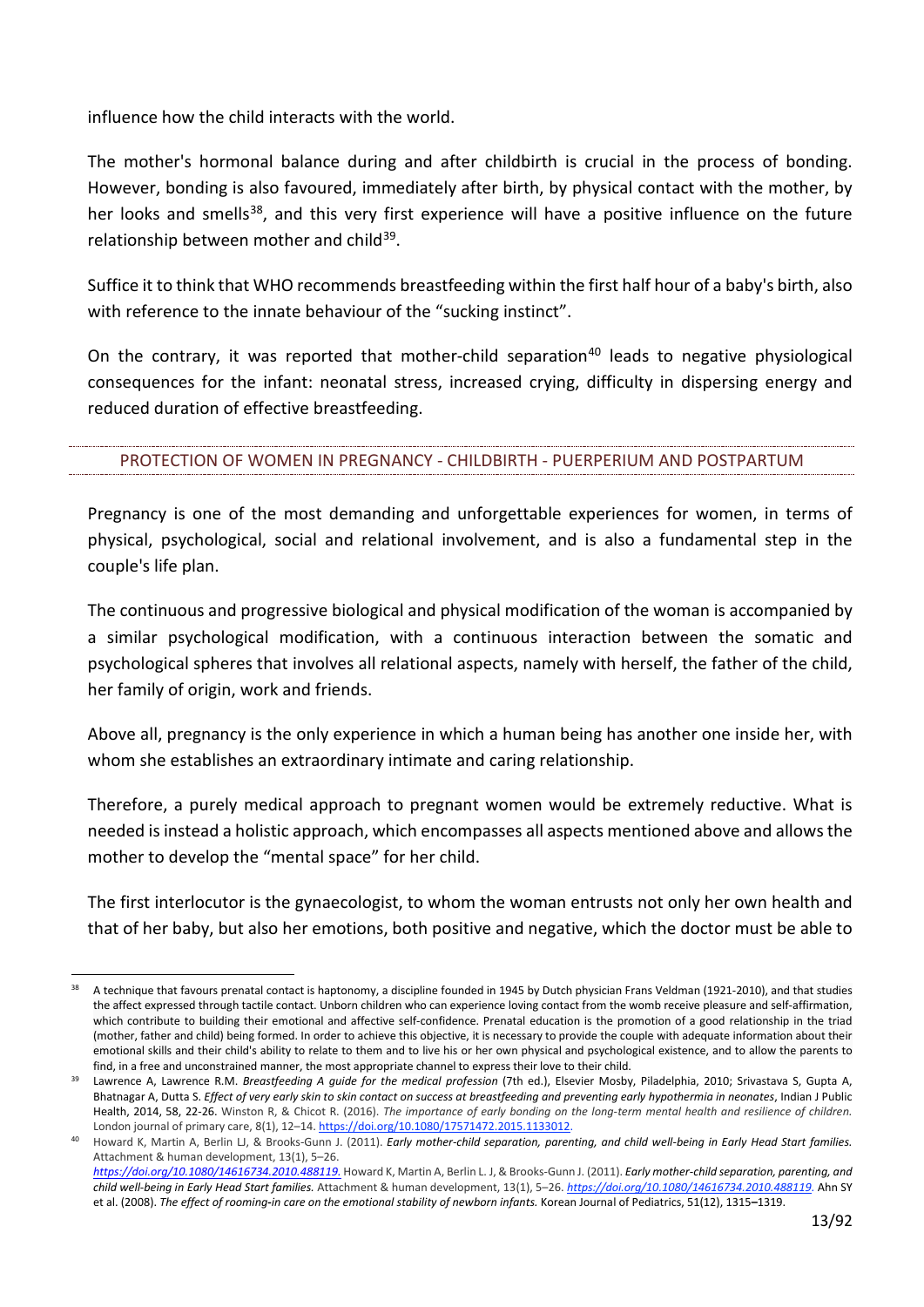accept and "channel".

For this reason, it is necessary that all health personnel caring for women in pregnancy and childbirth have received specific training to listen and support women, first and foremost, and couples.

Pregnant women's anxiety is revealed by the most immediate question about the child's health.

The increasing number of intrauterine diagnostic and therapeutic techniques may lead women to ask for them in order to monitor the development of the foetus, or these may be proposed directly by the specialist.

From this point of view, pregnancy (especially the first few months), with the intensification of diagnostic tests, is marked by a culture increasingly linked to a medical-predictive approach. Therefore, the couple (and above all the mother) lives this experience in a predominantly medical light, amidst anxiety and concern.

In this context, it is essential that the doctor and the medical staff they trust provide the woman and the couple with useful and comprehensive information to clarify the appropriateness of the various investigations on the basis of scientific protocols, by clearly illustrating the relationship between expected benefits and risk factors involved in the diagnostic or therapeutic procedures and the real predictive capacities.

If they choose an invasive procedure or genetic tests, which are particularly complex because of their ethical and psychological implications, the woman and the couple should be directed to specialist centres able to provide appropriate counselling before and after the procedure<sup>41</sup>.

During the delicate and complex experience of pregnancy, and particularly during puerperium, which is the most delicate time, when there is an increasing risk of developing the so-called "postpartum depression*"[42](#page-13-1)*, women must be able to count on the constant presence and support of their trusted health professionals and of their loved ones, who are fundamental to them.

Good care and "holistic" support in pregnancy, based on trust, can limit risk or promptly prevent the worsening of depression.

To this end, midwives are fundamental, as a point of reference to prepare for birth and for the way in which the mother will have to take care of the newborn baby.

The moment immediately following childbirth is also important, when the parents (and in particular the mother) are informed of the baby's (sometimes not optimal) condition.

Adequate training of medical staff is essential to facilitate acceptance of the child and to prevent emotional shocks and feelings of guilt, which can trigger strong tensions within the couple.

<span id="page-13-0"></span><sup>41</sup> See Chapter 2: **"Prenatal tests for diagnostic and therapeutic purposes".**

<span id="page-13-1"></span><sup>42</sup> For the definition see **Annex 5: "Glossary".**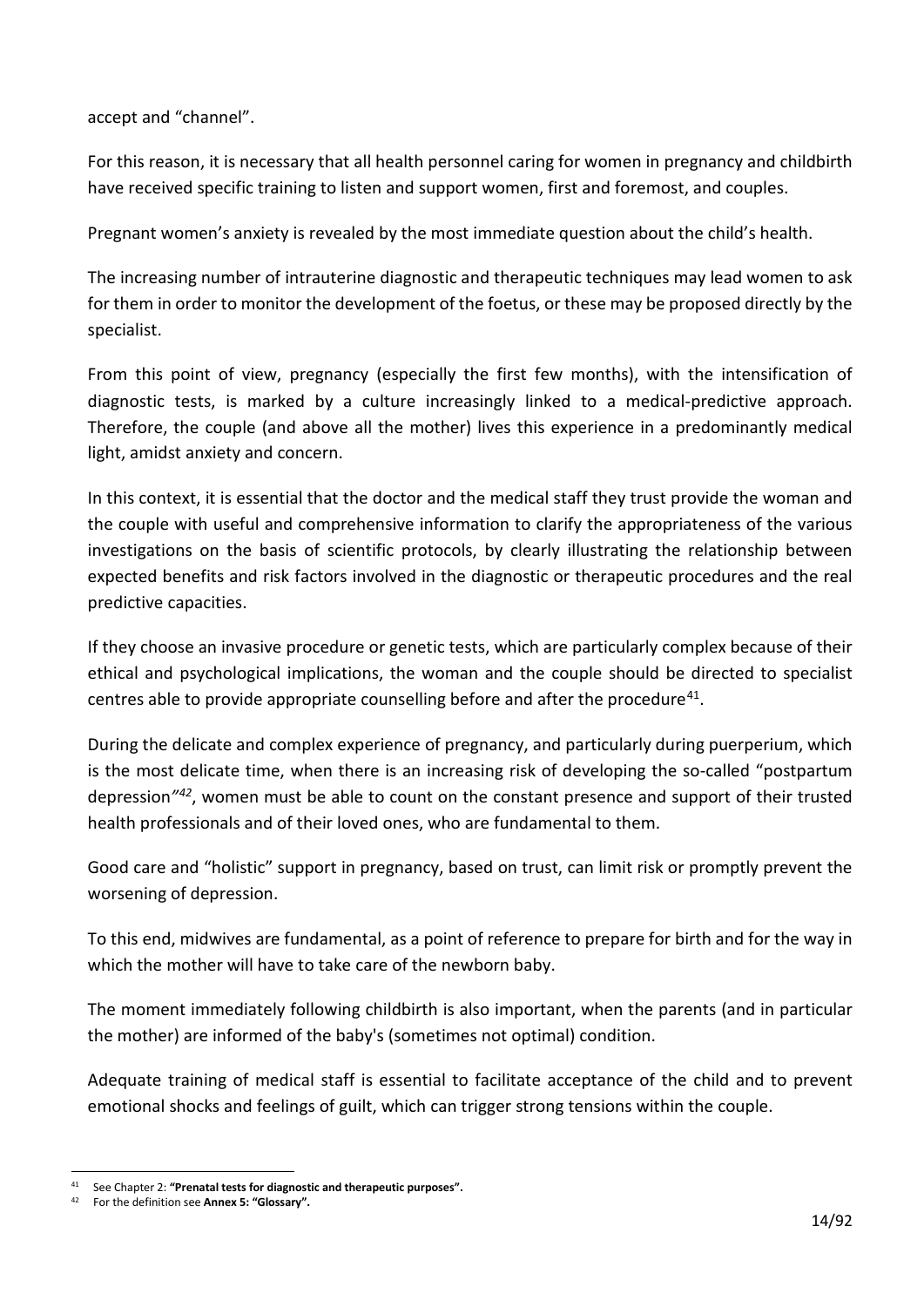The return home with the newborn baby is the most delicate and critical moment for women, who will have to manage the care of the baby at a fast pace, which does not allow an adequate period of rest and tranquillity.

In this phase, the affectionate yet discreet support of the father and any family members, or the external support of social assistants, is crucial.

This is confirmed by recent literature, which has shown that the pandemic-related isolation and the consequent physical restrictions between the woman and her child and in terms of family and social relationships have exacerbated anxiety, especially during pregnancy<sup>[43](#page-14-0)</sup>, and worsened stress-induced reactions<sup>[44](#page-14-1)</sup>, depression, irritability and insomnia, up to an increased risk of suicide<sup>45</sup>.

In the initial period of the pandemic, the separation between the infected mother and her newborn child at the time of birth was particularly negative. Many hospitals recommended that the child should be exposed to the minimum risk of infection by being cared for by other professionals<sup>[46](#page-14-3)</sup> or through separation screens in the room, distancing the cot from the mother's bed, making the mother wear a mask at all times and recommending hand washing before breastfeeding<sup>[47](#page-14-4)</sup>.

Indeed, these measures adopted during the pandemic have contradicted all scientific evidence on the need for early contact with the mother's breast<sup>[48](#page-14-5)</sup> and on the importance of the immediate relationship between mother and child, consisting of olfactory, tactile and visual stimuli<sup>[49](#page-14-6)</sup>, which is indispensable for the harmonious and stable development of the infant<sup>50</sup>.

At the same time, the experiences of isolation and separation further confirmed the data on the negative effects on women's psychological and physical health and on the mother-newborn relationship.

Finally, some international studies report the worrying trend of a significant increase in foetal and

<span id="page-14-0"></span><sup>&</sup>lt;sup>43</sup> Brooks SK et al. The psychological impact of quarantine and how to reduce it: rapid review of the evidence. Lancet 2020;395(10227):912-20. Corbett GA, Milne SJ, Hehir MP, Lindow SW, O'connell MP. *Health anxiety and behavioural changes of pregnant women during the COVID- 19 pandemic*. Eur J Obstet Gynecol Reprod Biol 2020;249:96-97.

<span id="page-14-1"></span><sup>44</sup> Di Giovanni C et al. *Factors influencing compliance with quarantine in Toronto during the 2003 SARS outbreak.* Biosecur Bioterror 2004; 2(4):265-72.

<span id="page-14-2"></span><sup>45</sup> Gunnell D et al. Suicide risk and prevention during the COVID-19 pandemic. Lancet Psychiatry 2020;7(6):468-71.<br>46 Detters Katz SK et al. Considerations for Obstatris Care during the COVID-19 Pandemic. Am LBorinatel 2020

<span id="page-14-4"></span><span id="page-14-3"></span><sup>46</sup> Dotters-Katz SK et al. *Considerations for Obstetric Care during the COVID-19 Pandemic.* Am J Perinatol 2020;37:773**–**779.

<sup>47</sup> CDC*. Interim Guidance on Breastfeeding for a Mother Confirmed or Under Investigation For COVID-19.* [http://www.e](http://www.e-lactancia.org/media/papers/Interim_Guidance_on_Breastfeeding_for_a_Mother_COVID-19-CDC-2020.pdf)[lactancia.org/media/papers/Interim\\_Guidance\\_on\\_Breastfeeding\\_for\\_a\\_Mother\\_COVID-19-CDC-2020.pdf.](http://www.e-lactancia.org/media/papers/Interim_Guidance_on_Breastfeeding_for_a_Mother_COVID-19-CDC-2020.pdf) Last accessed 4/3/21.

<span id="page-14-5"></span><sup>48</sup> Pérez**-**Escamilla R et al. (2016). *Impact of the Baby‐friendly Hospital Initiative on breastfeeding and child health outcomes: A systematic review.* Maternal & Child Nutrition, 12(3),402**–**417. Renfrew MJ et al. (2020) *Sustaining quality midwifery care in a pandemic and beyond*. Midwifery, 88, 102759. [https://doi.org/10.1016/j.midw.2020.102759.](https://doi.org/10.1016/j.midw.2020.102759)

<span id="page-14-6"></span><sup>49</sup> Ong S. 2020. *How face masks affect our communication.* BBC Future, 9 June. [https://www.bbc.com/future/article/20200609-how-face-](https://www.bbc.com/future/article/20200609-how-face-masks-affect-our-communication) [masks-affect](https://www.bbc.com/future/article/20200609-how-face-masks-affect-our-communication)[our-communication.](https://www.bbc.com/future/article/20200609-how-face-masks-affect-our-communication) As early as 1872, Charles Darwin stated that the ability to read facial expressions represents an evolutionary advantage in terms of capacity to interact, overcome conflicts and misunderstandings, experience and generate emotions and behave appropriately in the society through a code of communication based not only on gestures, body language and voice tones, but also on facial expressions and even sudden blushes.… Ong S. 2020. *How face masks affect our communication.* BBC Future, 9 June. [https://www.bbc.com/future/article/20200609-how-face-masks-affect-our](https://www.bbc.com/future/article/20200609-how-face-masks-affect-our-communication.%20Ultimo%20accesso%205/3/21)[communication.](https://www.bbc.com/future/article/20200609-how-face-masks-affect-our-communication.%20Ultimo%20accesso%205/3/21) [Last](https://www.bbc.com/future/article/20200609-how-face-masks-affect-our-communication.%20Ultimo%20accesso%205/3/21) [accessed 5/3/21.](https://www.bbc.com/future/article/20200609-how-face-masks-affect-our-communication.%20Ultimo%20accesso%205/3/21) For example, from birth, newborns are able to recognise photographs of their mothers and, when confronted with various choices, they linger longer on their mothers' virtual images than on those of other women (LoBue V. 2016. *Face time: here's how infants learn from facial expressions.* Conversation. [https://rb.gy/clftox\)](https://rb.gy/clftox) and in just a few days they learn to distinguish expressions of happiness, sadness or surprise (Farroni T et al. 2007. *The perception of facial expressions in newborns*. Eur. J. Dev. Psychol. 4 (1), 2**–**13. Palama A et al. 2018. *Are 6- month-old human infants able to transfer emotional information (happy or angry) from voices to faces? An eye-tracking study.* PLoS One 13 (4), e0194579. <https://doi.org/10.1371/journal.pone.0194579>

<span id="page-14-7"></span><sup>50</sup> Ahn SY et al. (2008*). The effect of rooming‐in care on the emotional stability of newborn infants.* Korean Journal of Pediatrics, 51(12), 1315**–** 1319. Brown A, Shenker N. Experiences of breastfeeding during COVID-19: Lessons for future practical and emotional support. Matern Child Nutr. 2021;17:e13088. doi.org/10.1111/mcn.13088.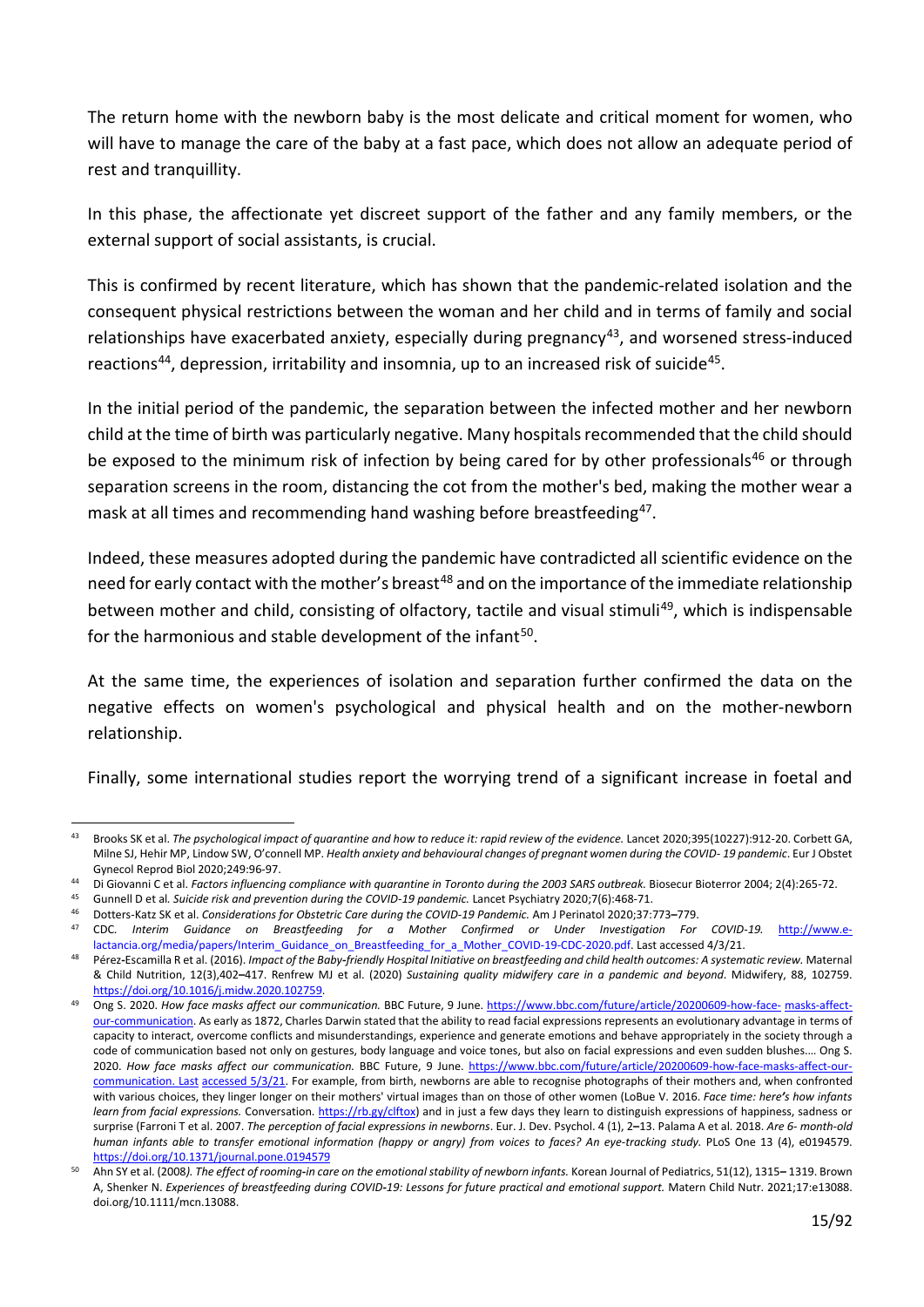neonatal mortality rates during the pandemic, due to social restrictions and health care disruptions, which affected access to routine prenatal care.

Therefore, it has been demonstrated that the impediments caused by the pandemic to protect pregnant women and their babies from COVID-19 unintentionally caused a spike in mortality of both infants and women (mostly related to heart diseases and diabetes) $51$ .

The hope is that lessons will be learned from what happened and that health facilities will take measures to ensure constant mother-child contact even in health emergencies<sup>52</sup>.

#### MOTHERHOOD PROTECTION IN THE BIO-LEGAL FIELD

<span id="page-15-0"></span>Help for pregnant women and motherhood protection cannot be limited to the family or the health sector but must also be based on the fundamental and effective support of social policies.

Effective recognition of the social role of motherhood, parenthood and the family requires social, health, educational and economic interventions to support single or working women, through early childhood services and adequate maternity and paternity leave.

Indeed, international bodies recognise motherhood as a "social function"[53](#page-15-3).

The Council of Europe calls on States to protect motherhood through legally binding instruments, starting from the **European Social Charter**[54](#page-15-4)*,* which devotes a specific article to the protection of women workers in case of maternity<sup>[55](#page-15-5)</sup>, to the **Istanbul Convention<sup>[56](#page-15-6)</sup>**, aiming to protect women and their children from violence, in particular domestic violence<sup>57</sup>.

Among the non-binding documents of the Council of Europe, particularly relevant and innovative is the **Parliamentary Assembly Resolution on obstetrical and gynaecological violence[58](#page-15-8)**, which calls on all States to raise awareness and inform public opinion about a form of violence that has long been hidden and is still too often ignored.

<span id="page-15-1"></span><sup>51</sup> Watson C. *Stillbirth rate rises dramatically during pandemic*. Nature. 2020 Sep;585(7826):490-491. doi: 10.1038/d41586-020-02618-5. PMID: 32934376; Kc A, Gurung R et al. *Effect of the COVID-19 pandemic response on intrapartum care, stillbirth, and neonatal mortality outcomes in Nepal: a prospective observational study.* Lancet Glob Health. 2020 Oct;8(10): e1273-e1281. doi: 10.1016/S2214-109X(20)30345-4. Epub 2020 Aug 10. PMID: 32791117; PMCID: PMC7417164; Kilby MD, Gibson JL, Ville Y. *Falling perinatal mortality in twins in the UK: organizational success or chance?* BJOG. 2019 Feb;126(3):341-347. doi: 10.1111/1471-0528.15517. Epub 2018 Nov 26. PMID: 30358075; Ullah MA et al. *Potential Effects of the COVID-19 Pandemic on Future Birth Rate*. Front Public Health. 2020 Dec 10;8:578438. doi: 10.3389/fpubh.2020.578438. PMID: 33363080; PMCID: PMC7758229.

<span id="page-15-2"></span><sup>52</sup> The CSB has dedicated a special document to the dehumanisation of care caused by the pandemic (including in paediatric wards). See *"Humanisation of care and end-of-life support in the event of pandemics"* (12 May 2021)

<span id="page-15-3"></span><sup>53</sup> **UN Convention on the Elimination of all Forms of Discrimination against Women** (18 December 1979). Art. 5: *"States Parties shall take all appropriate measures: b) to ensure that family education includes a proper understanding of maternity as a social function and the recognition of the common responsibility of men and women in the upbringing and development of their children, it being understood that the interest of the children is the primordial consideration in all cases".*

<span id="page-15-4"></span>Council of Europe, European Social Charter, adopted in Turin in 1961 and revised in Strasbourg in 1996. The European Social Charter was signed by the Republic of San Marino on 18 October 2001.

<span id="page-15-5"></span><sup>55</sup> Ibidem, Art. 8: *"Employed women, in case of maternity, have the right to a special protection in their work".*

<span id="page-15-6"></span><sup>56</sup> Council of Europe, **Convention on preventing and combating violence against women and domestic violence**, adopted in 2011 and entered into force in 2014. San Marino issued a specific law (no. 57 of 6 May 2006) entitled **"Rules adjusting San Marino legal system to the provisions of the Council of Europe Convention on preventing and combating violence against women and domestic violence (Istanbul Convention)".**

<span id="page-15-8"></span><span id="page-15-7"></span><sup>57</sup> Ibidem. On motherhood protection, see in particular: Art. 37, "*Forced marriage"* and Art. 39 "*Forced abortion and forced sterilisation*".

<sup>58</sup> Council of Europe Parliamentary Assembly**[, Obstetrical and gynaecological violence,](https://pace.coe.int/en/files/28236/html)** Resolution 2306 (2019).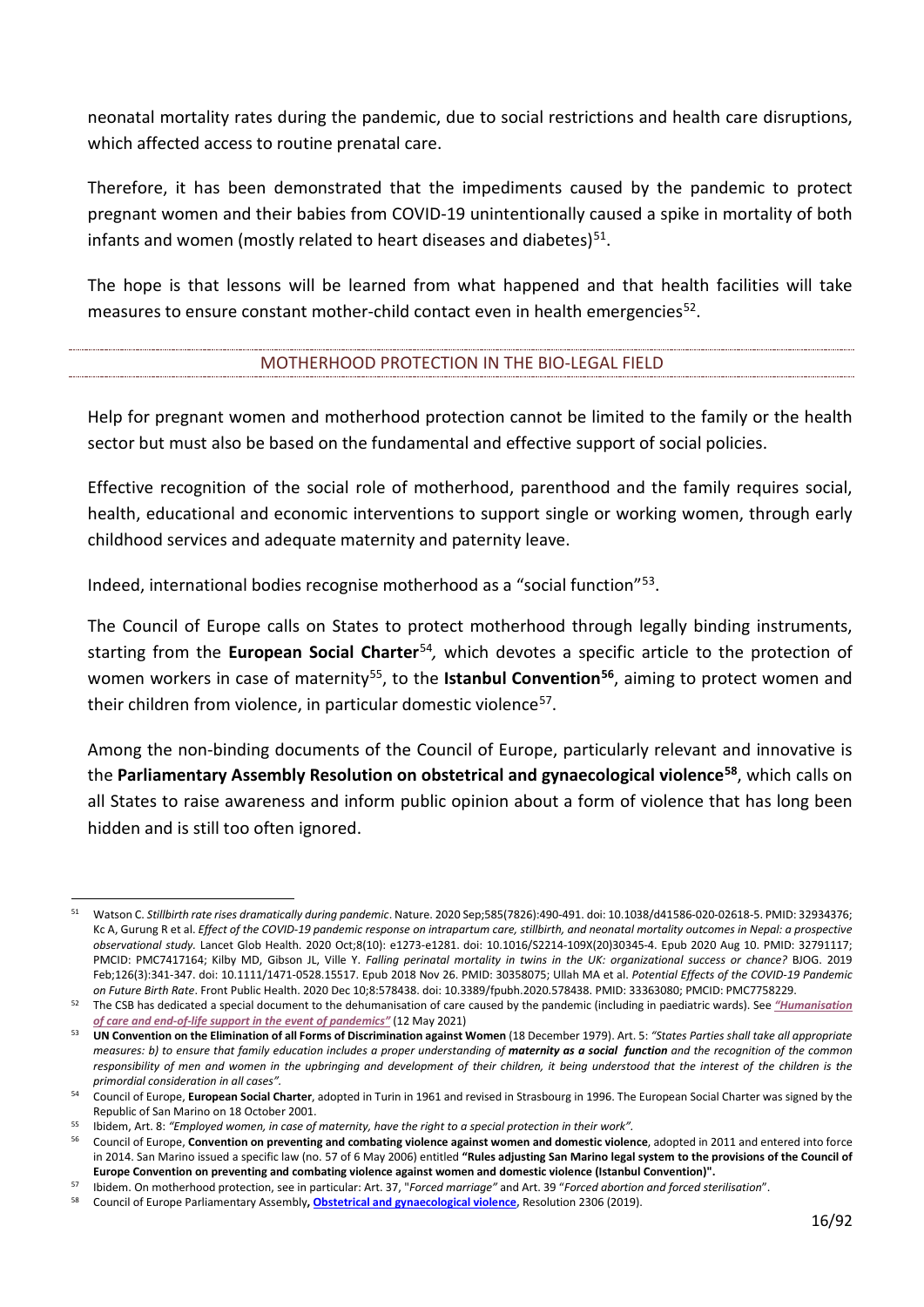This document explicitly mentions inappropriate or non-consensual acts, including sexual abuse, taking place in the privacy of a medical consultation or childbirth<sup>59</sup>. In this regard, worth mentioning is that, already in 2017 $^{60}$ , the World Health Organization (WHO) had strongly criticised the disrespectful mistreatment that women can suffer during childbirth in hospitals.

Today, prevention and fight against gynaecological and obstetrical violence are not yet considered priorities, but caring and compassionate practices must be promoted in order to ensure humane, respectful and dignified reception of and support for patients and women about to give birth<sup>61</sup>, including through access to pain relief therapies during labour and childbirth<sup>62</sup>.

Considering the specificity and innovative nature of the above-mentioned document, the CSB considers it useful to explore possible ways to:

- raise awareness among citizens about motherhood and parenthood through public meetings;
- undertake studies to investigate the epidemiological and socio-health aspects of motherhood and parenthood;
- verify whether, compared to previous generations, men are now able to play a more responsible and protective role towards their pregnant partners;
- collect data on medical procedures applied during childbirth and on cases of gynaecological and obstetrical violence through trained personnel;
- organise training courses specifically aimed at raising awareness among midwives, gynaecologists and nurses on gynaecological and obstetrical violence, paying special attention to the relationship between health workers and patients, and in particular vulnerable and disabled people;
- develop specific and accessible complaint procedures for victims of gynaecological and obstetrical violence, inside and outside hospitals, including through close cooperation with ombudsmen;
- offer a support service, which includes specific assistance to victims of gynaecological and obstetrical violence.

National legal systems also pay particular attention to the protection of motherhood and the family.

In the Republic of San Marino, motherhood is protected by its fundamental constitutional law, the socalled **Declaration on the Citizens' Rights**. The first paragraph of Article 12 of the Declaration reads as follows: *"The Republic shall protect the institution of the family, based on moral and legal equality of spouses. Mothers shall be entitled to assistance and protection by the community".*

<span id="page-16-1"></span><span id="page-16-0"></span> $^{59}$  Ibidem, Art. 3.

<sup>60</sup> [https://www.who.int/reproductivehealth/topics/maternal\\_perinatal/mistreatment-during-childbirth/en/](https://www.who.int/reproductivehealth/topics/maternal_perinatal/mistreatment-during-childbirth/en/)

<span id="page-16-3"></span><span id="page-16-2"></span> $^{61}$  Ibidem, Art. 7<br> $^{62}$  Ibidem Art. 8

Ibidem, Art. 8.7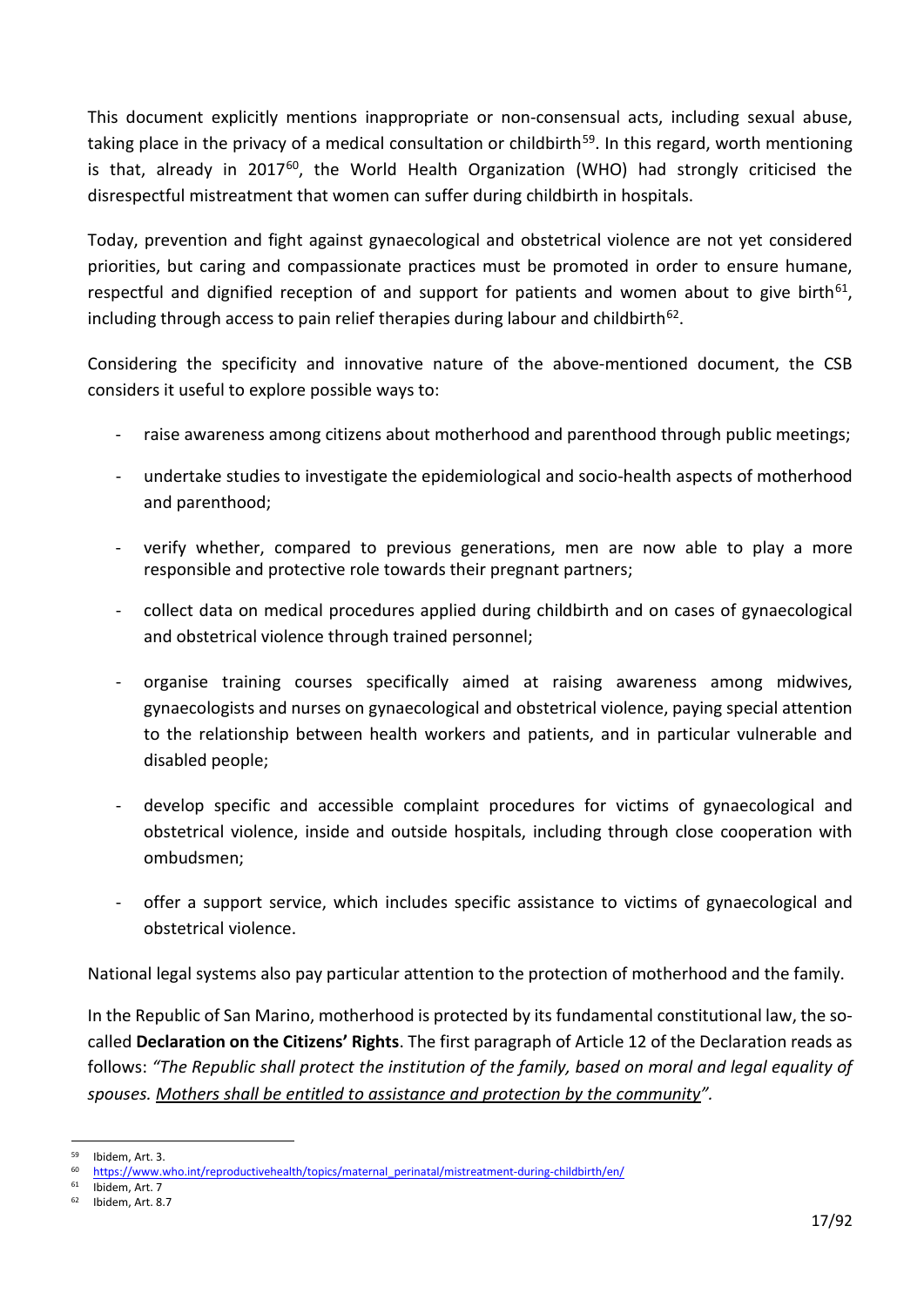The protection provided by the State of San Marino is basically expressed in the legislation dealing with pregnant workers. Reference is made in particular to Law no. 137/2003 entitled **"Measures to support the family"[63](#page-17-0)** and Delegated Decree no. 116/2008, which regulates in more detail the protection of pregnant workers, workers who have recently given birth and workers who are breastfeeding, both in the private and in the overall public sector<sup>[64](#page-17-1)</sup>.

Also, during the health emergency and the fight against the spread of the COVID-19 epidemic, pregnant women were not forgotten. Indeed, under Article 10 of **Decree-Law no. 14 of 29 January 2021**, pregnant workers are entitled to early leave from work in cases where it is not possible to work from home, or if the doctor cannot certify the absence of risks of contagion.

<span id="page-17-0"></span> $63$  Law no. 137/2003 grants pregnant women an economic allowance for a period of 150 days, and working women are entitled to leave from work. This Law also introduced a ban on dismissal. Working women are also entitled to a post-partum leave of 16 months (or, alternatively, to a 2-hour paid leave per day).

<span id="page-17-1"></span>The Delegated Decree introduces a ban on exposure to hazardous physical, chemical and biological agents and extends protection and prevention measures to self-employed women.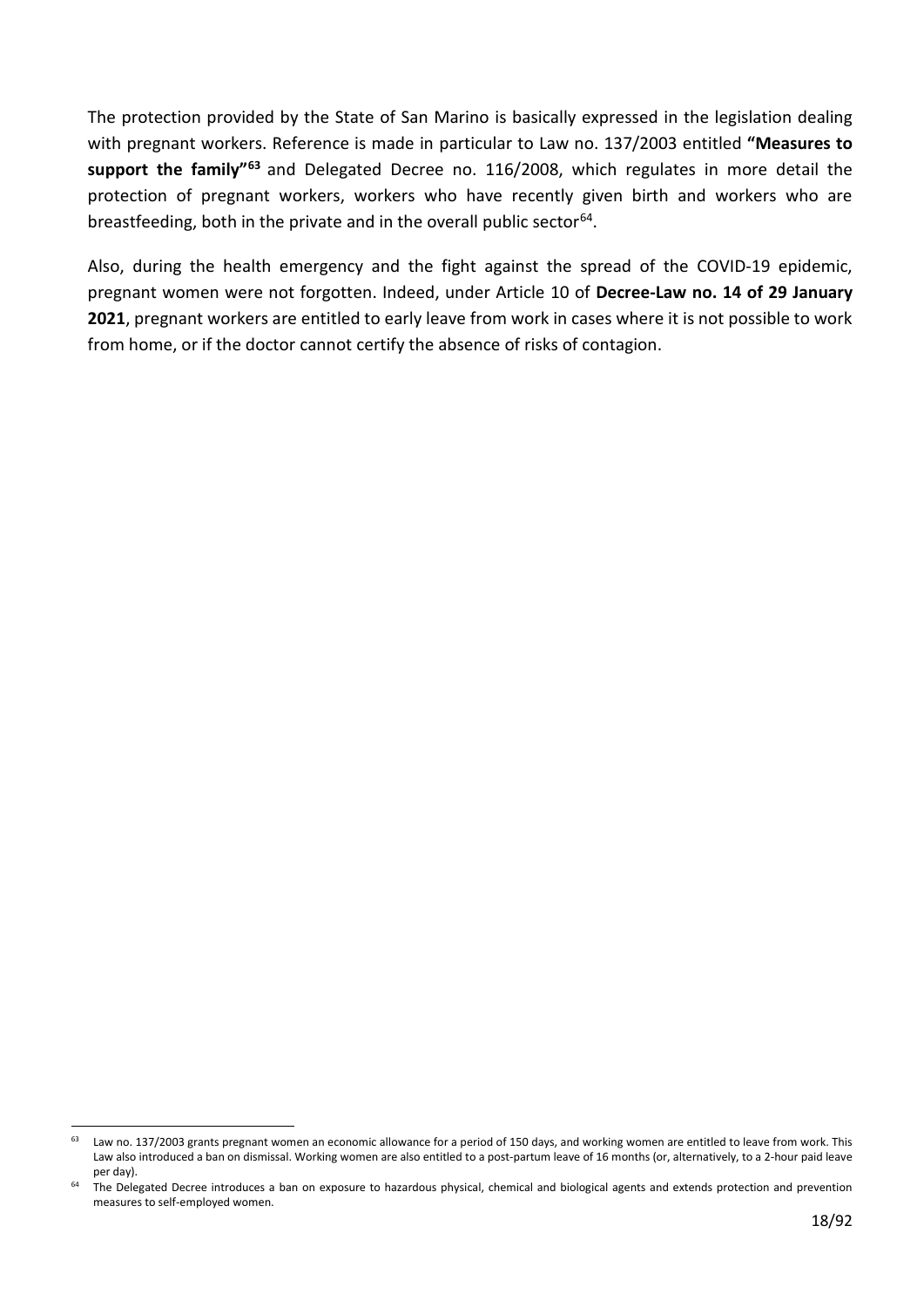# <span id="page-18-0"></span>**PRENATAL TESTS FOR DIAGNOSTIC AND THERAPEUTIC PURPOSES**

Technical and scientific developments make it possible to support pregnancy with a series of instrumental and laboratory investigations aimed at monitoring the foetus' state of health with regard to some diseases<sup>65</sup> or pathological conditions, as well as enabling intrauterine therapeutic interventions.

The purpose of this Chapter is not to thoroughly examine all types of diagnostic/therapeutic tests available<sup>[66](#page-18-2)</sup>, but to illustrate the bioethical issues generally associated with them.

Prenatal diagnosis makes it possible to identify some characteristics regarding the unborn child (number of foetuses, sex, genetic characteristics, malformations, etc.) and, when possible, to comprehensively inform parents about possible health interventions and to properly assist them, including through information and psychological support, or to plan the time, place and manner of delivery assistance.

In the context of prenatal examinations, **genetic testing** is a series of analyses of specific genes, their product or function, as well as any other type of investigation of DNA or chromosomes, aimed at detecting or ruling out mutations (i.e., modifications) likely to be associated with genetic diseases already present or likely to occur in the future.

These examinations involve the most critical bioethical issues, since they are aimed at detecting not so much the presence of a characteristic considered problematic, but rather the "risk", **"susceptibility"** and/or **predisposition** to the onset of complex multifactorial diseases, with consequent prognostic indications that differ from those of any other diagnostic examination.

Sometimes, the detection of a "risk" of a future disease may not turn into certainty, as the result of investigations may not always be confirmed by other independent clinical or instrumental signs. In this case, the prediction will only be confirmed by the onset of the disease.

Moreover, the wide-ranging diagnostic capacity is currently not matched by a similar therapeutic capacity, both before and after birth.

Finally, invasive diagnostic techniques can pose risks to the foetus and the mother<sup>[67](#page-18-3)</sup>.

In the light of all the above considerations, women and couples have to make crucial choices, for which it is often difficult to have certain information that can support truly informed decisions, all the more so if these concern reproductive choices and the resulting ethical options.

The first bioethical assessment must involve a careful **risk-benefit analysis**, which is particularly

<span id="page-18-1"></span><sup>&</sup>lt;sup>65</sup> These are diseases caused by DNA abnormalities, chromosome alterations, infectious diseases contracted during pregnancy (rubella, toxoplasmosis), and the taking of drugs that can lead to malformations. With regard to some congenital defects, for example of the kidneys and urinary tract, surgery should be carried out immediately after the child's birth to prevent irreversible damage.

<span id="page-18-2"></span><sup>66</sup> For an illustration of the various types of tests, see **Annex 2: "Prenatal tests".**

<span id="page-18-3"></span><sup>67</sup> For the risks and methods of performing invasive diagnostic techniques, see **Annex 2: "Prenatal tests".**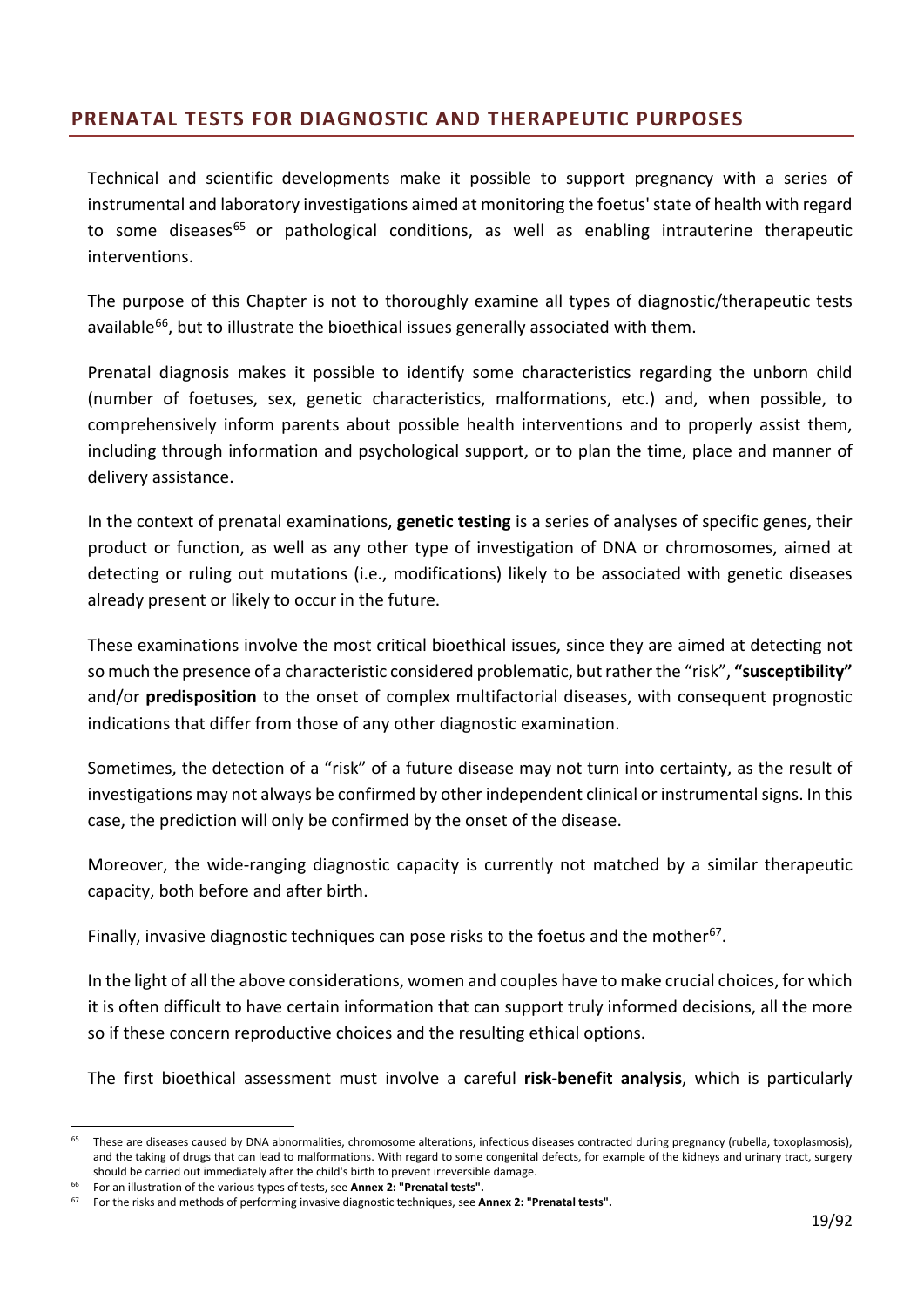complex due to the predictive value of investigations, which often lack absolute certainty.

The burden of the choice concerning these tests cannot be solely on the mother and the couple but must be shared between several specialised professionals with various competences, whose main reference point is the geneticist. This must be part of a correct and in-depth **counselling** carried out in specialised facilities, in order to provide all the necessary scientific and psychological support.

In order for counselling to be a correct scientific, informative, psychological and ethical support, it must guarantee:

- Appropriate application of the **therapeutic principle**, verifying the appropriateness of the indications for diagnosis and identifying the method that is most appropriate and least risky for the life and health of the mother and foetus;
- Comprehensive information on the nature of characteristics that are considered abnormal or raise suspicion of a disease, the level of complexity, prognosis, the existence of effective therapy, magnitude of risk, meaning of possible results, possibility of receiving false positive/negative results;
- A probabilistic approach to diagnosis;
- Informed and complete consent, also thanks to the involvement of experts outside the health sector<sup>68</sup>.

Counselling support is also essential in the delicate and complex phase following the test, for correct communication in the event of a positive result, aimed at helping the mother and the couple to understand the meaning of susceptibility to the disease and the predictivity of the result, or the nature of the abnormal characteristic identified, its possible transmission in the family, the management of the disease, prospects of therapeutic success and the possible options in family planning.

Given the complex and delicate role played by the team, counselling professionals must guarantee specific training and proven technical, scientific, ethical and psychological skills, aimed, on the one hand, at allowing free and responsible choices by the woman and the couple in the interests of the mother and the foetus and, on the other, thanks to comprehensive and impartial information, at avoiding directivity of counselling.

The numerous bioethical issues related to genetic testing concern the assessment of principles and rights that directly involve two human beings, the mother and the child, and that may conflict, thus forcing the parties concerned to make painful choices.

The first bioethical assessment must concern the clinical appropriateness of the diagnostic tests, in order to identify the reasons why the woman and the couple request the tests, and whether the

<span id="page-19-0"></span>In the case of genetic characteristics that lead to pathological conditions and/or physical malformations of the unborn child, people with expertise in the specific condition (associations, experts, etc.) should be involved, in order to provide comprehensive information on what it means to live with that condition.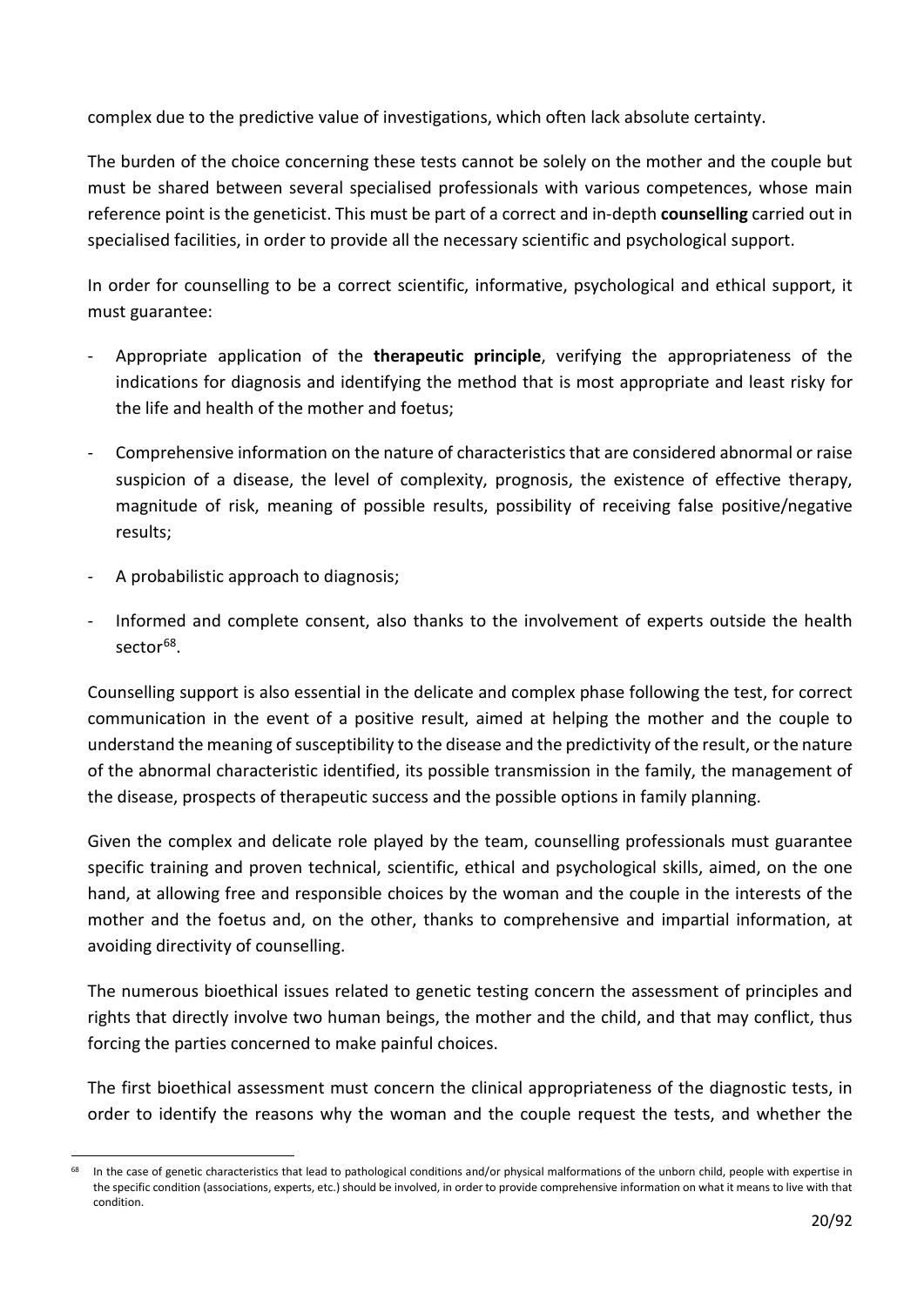purpose of the tests is consistent with these reasons. Indeed, the legitimacy of any intervention involving risks is related to the expected benefit and any diagnostic act must have a therapeutic or preventive purpose.

Prenatal diagnosis is preventive for the child if it allows the correction of the detected anomaly shortly after birth or in the uterus, in order to avoid further (including fatal) damage<sup>[69](#page-20-0)</sup>.

In some cases, early diagnosis and intervention may be essential to guide the choices of the woman and the couple.

A diagnosis which, having detected a genetic abnormality or a predisposition to develop a disease, leads to the termination of a pregnancy cannot be classified as prevention.

In these cases, it is essential to clarify that a genetic alteration leading to an increased risk of disease in adulthood cannot be classified as a malformation.

Even when foetal malformations are diagnosed, they can take on very different characteristics, not necessarily associated with a low quality of life.

<span id="page-20-0"></span>Some examples of preventive tests may be intrauterine ultrasound of intestinal obstruction, diagnosis of hydrocephalus, as well as of urological, cardiac and diaphragmatic malformations.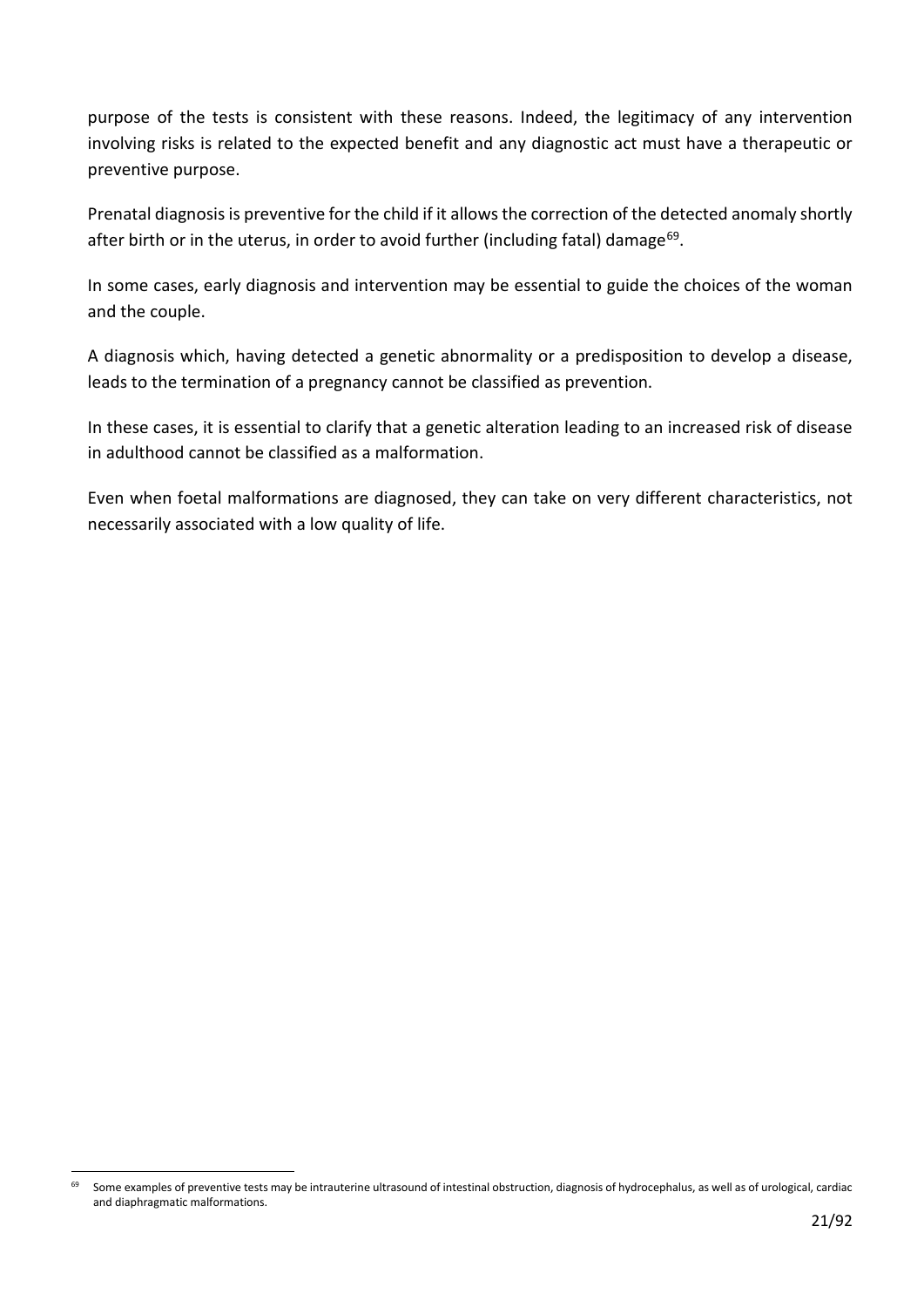## <span id="page-21-0"></span>**MEDICALLY ASSISTED PROCREATION**

Procreation is the act that brings into being a new, unique and unrepeatable individual.

As the Western world is currently suffering from a worrying increase in male and female infertility conditions, the development of reproductive "assistance" methods to treat these complex conditions has been welcomed.

Therefore, the term "assisted" implies a reference to a technical intervention by a doctor to treat female or male infertility, thus making conception by means other than sexual intercourse possible.

The various medically assisted procreation/fertilisation (MAP)<sup>[70](#page-21-1)</sup> techniques are characterised by their complexity, degree of technical invasiveness, origin and mode/place of gamete encounter (homologous or heterologous and in utero or in vitro MAP respectively).

The CSB will not make an ethical assessment of MAP, since the latter encompasses within its definition numerous techniques based on scientifically proven but different mechanisms, for which a specific document would be needed.

In the light of the above, the CSB recognises, first and foremost, that these methods have offered a viable solution to many couples, who would otherwise be unable to procreate children and therefore would feel relatively inferior to those with proven fertility. However, for the purposes of this document, the CSB will dealt with the aspects of MAP that present the most critical bioethical issues and are not given due attention in the public debate, which mainly focuses on the social and psychological needs of couples.

In this regard, the first consideration concerns the **principle of beneficence/non-maleficence** in relation to the primary **right to health**, which should be examined in depth from the point of view of all stakeholders: woman, unborn child, embryos, supernumerary embryos, other family members.

Indeed, MAP primarily has an unavoidable effect on the health of women, who are subject to ovarian hyperstimulation in order to increase their chances of conceiving or offering their own ova (donation/sale). The possible complications relating to pharmacological induction, including extrauterine pregnancy (hyperstimulation syndrome<sup>71</sup>, possible foetal malformations, asynchronous endometrium/embryo development), must extensively contribute to the judgement of clinical appropriateness and be the subject of correct and comprehensive information for the woman (first and foremost) and her partner, who intend to undertake this practice as a couple.

Another critical bioethical issue is the guarantee of the health of the woman and the unborn child in cases of extrauterine and multiple pregnancies, the incidence of which is higher than in natural

<span id="page-21-1"></span><sup>70</sup> For the main MAP techniques, see **Annex 3: "Medically assisted procreation techniques".**

<span id="page-21-2"></span><sup>71</sup> See **Annex 5: "Glossary".**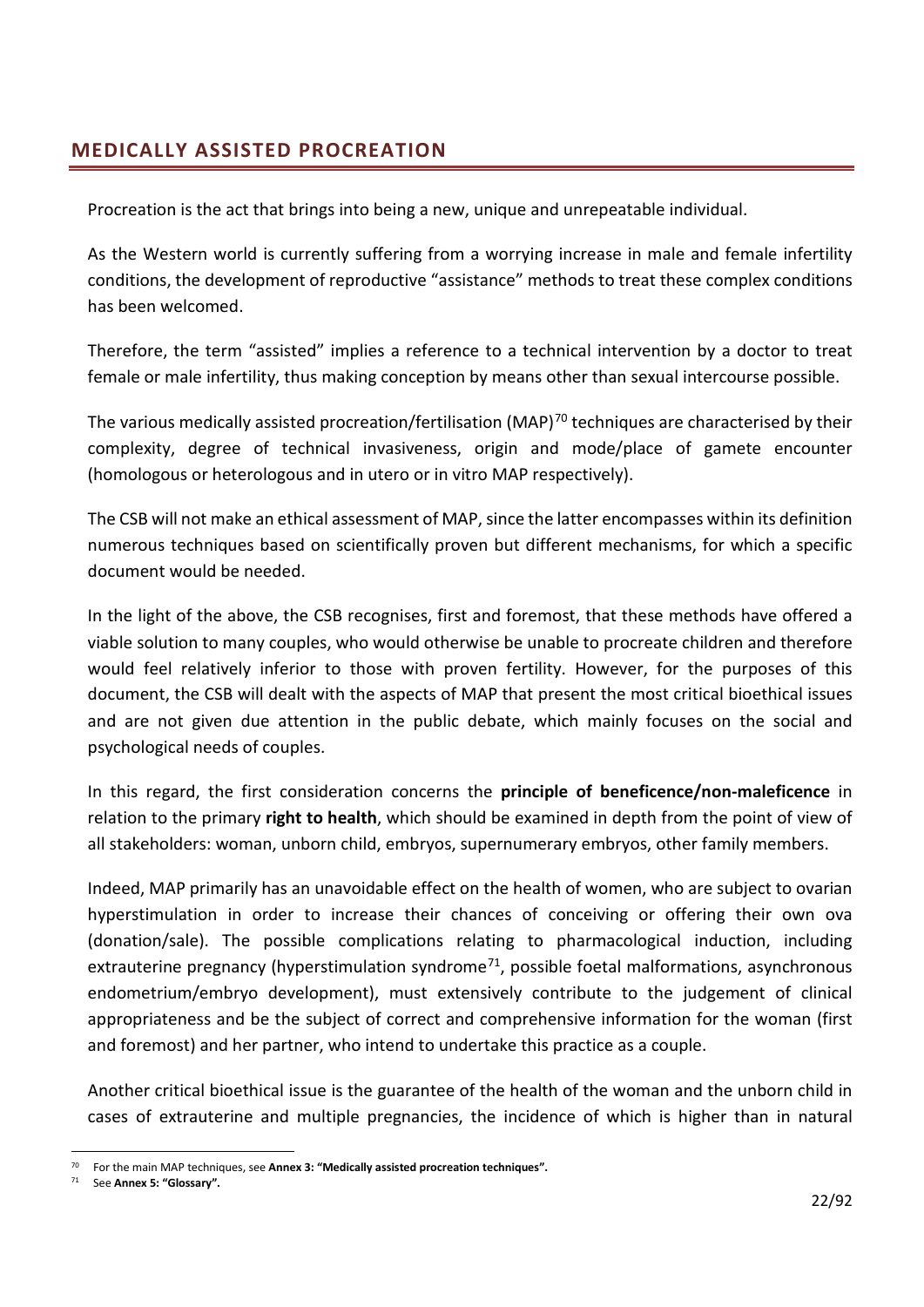#### pregnancies<sup>[72](#page-22-0)</sup>.

The right to life, even before the right to health, of supernumerary embryos cannot be ignored. After having been intentionally generated, they could indeed be suppressed for socio-economic reasons, in open contrast with the legal prohibition on the instrumental use of human life as an inalienable asset for both pharmacological/therapeutic and experimental purposes $73$ .

In case of heterologous fertilisation, the health of the unborn child must be protected in the event of hereditary or genetic diseases.

Finally, with regard to the psychological health of all stakeholders (future mother, future father, future child), reference should be made to specific literature<sup>[74](#page-22-2)</sup>. Every choice made in the present time will have repercussions on the future of everyone involved. From a psychological point of view, one of the factors to be taken into account is the "sense of guilt", i.e., the negative judgement concerning a specific  $act<sup>75</sup>$  $act<sup>75</sup>$  $act<sup>75</sup>$ .

Moreover, the **principle of equality** and the protection of **human dignity** take precedence over some practices of gamete manipulation to choose the sex (with the exception of cases where the aim is to prevent genetic diseases related to the expression of traits/genes linked to sex chromosomes) or other superfluous characteristics, which represent eugenic selection instruments. These practices are aimed at obtaining the "perfect" child or, in any case, one that meets as much as possible the wishes of the "biological or social parents".

In addition to the issues highlighted above and relating to MAP as a whole, the CSB also considers it necessary to emphasise an initial ethically relevant distinction between homologous fertilisation, which involves gametes from both members of the requesting couple, and heterologous fertilisation, which involves a person from outside the couple.

Indeed, the specific bioethical critical issues of heterologous MAP are much more relevant than those of homologous MAP, as they affect various areas of individual, family and social life.

With reference to the principle of **beneficence/non-maleficence** vis-à-vis the woman receiving the

<span id="page-22-1"></span><span id="page-22-0"></span><sup>72</sup> For bibliographical references on MAP-related risks, see the Chapter **"Surrogate motherhood"** hereunder.

<sup>73</sup> The ban on the use of human embryos and foetuses in scientific research is contained in **Council of Europe Recommendation 1100 (1989),** according to which: *"In accordance with Recommendations 934 and 1046, investigations of viable embryos in vitro shall only be permitted for applied purposes of a diagnostic nature or for preventive or therapeutic purposes, if their non-pathological genetic heritage is not interfered with".* The same ban applies to experimentations on foetuses implanted in utero, on post-implantation embryos and on live foetuses outside the uterus. Similar provisions can be found in the **[Resolutions of the European Parliament A2-327/88](https://eur-lex.europa.eu/legal-content/IT/TXT/PDF/?uri=OJ%3AJOC_1989_096_R_0127_01&from=GA) [and A2-372/88.](https://eur-lex.europa.eu/legal-content/IT/TXT/PDF/?uri=OJ%3AJOC_1989_096_R_0127_01&from=GA)** According to the latter, *"The European Parliament (...) recognizes the value of life and more especially the human being's rights to protection and therefore expresses its concern at the "waste" of embryos which "in vitro" fertilization can entail; hopes that techniques and practices will be employed to eliminate this risk".*

<span id="page-22-2"></span><sup>74</sup> *Examples include: Special Interest Group Psychology and Counselling of ESHRE ((European Society of Human Reproduction and Embryology)-National Board of Italian Psychologists, [Guidelines for Infertility Counseling.](https://www.psy.it/allegati/lg_infertilita.pdf) 2004. See also: Covington SN and Hammer- Burns L. Pregnancy after infertility, in: Hammer Burns L and Covington SN. (eds.). Infertility counselling. A comprehensive handbook for clinicians (PP. 425-447), Parthenon, London and New*  York. 1999. Galhardo A, Moura-Ramos M, Cunha M, Pinto-Gouveia J[. The infertility trap: how defeat and entrapmentr affect depessive symptoms,](https://pubmed.ncbi.nlm.nih.gov/26677954/) Human Reproduction, Epub. 17 December 2015. McNaughton-Cassill ME, Bostwick JM, Arthur NJ, Robinson RD, Neal GS. *Efficacy of brief couples support groups developed to manage the stress of in vitro fertilization treatment*. Mayo Clinic Proceedings. 2002. McWhinnie AM. *Euphoria or despair? Coping with multiple births from ART: what patients don't tell the clinics.* Hum. Fert. 2000, 3, 20-25. Sewall G. *Involuntary childlessness. Deciding to remain "childfree".*  In: Burns LH and Covington SN. (eds.), *Infertility counselling. A comprehensive handbook for clinicians.* (pp. 411–422), Parthenon, London and New York. 1999.

<span id="page-22-3"></span><sup>75</sup> Klein M. *Aggression, anguish, guilt.* Bollati Boringhieri, 2012 (translation A. Guglielmi); Canosa M. *Etica del rimorso.* Altrimedia, 2018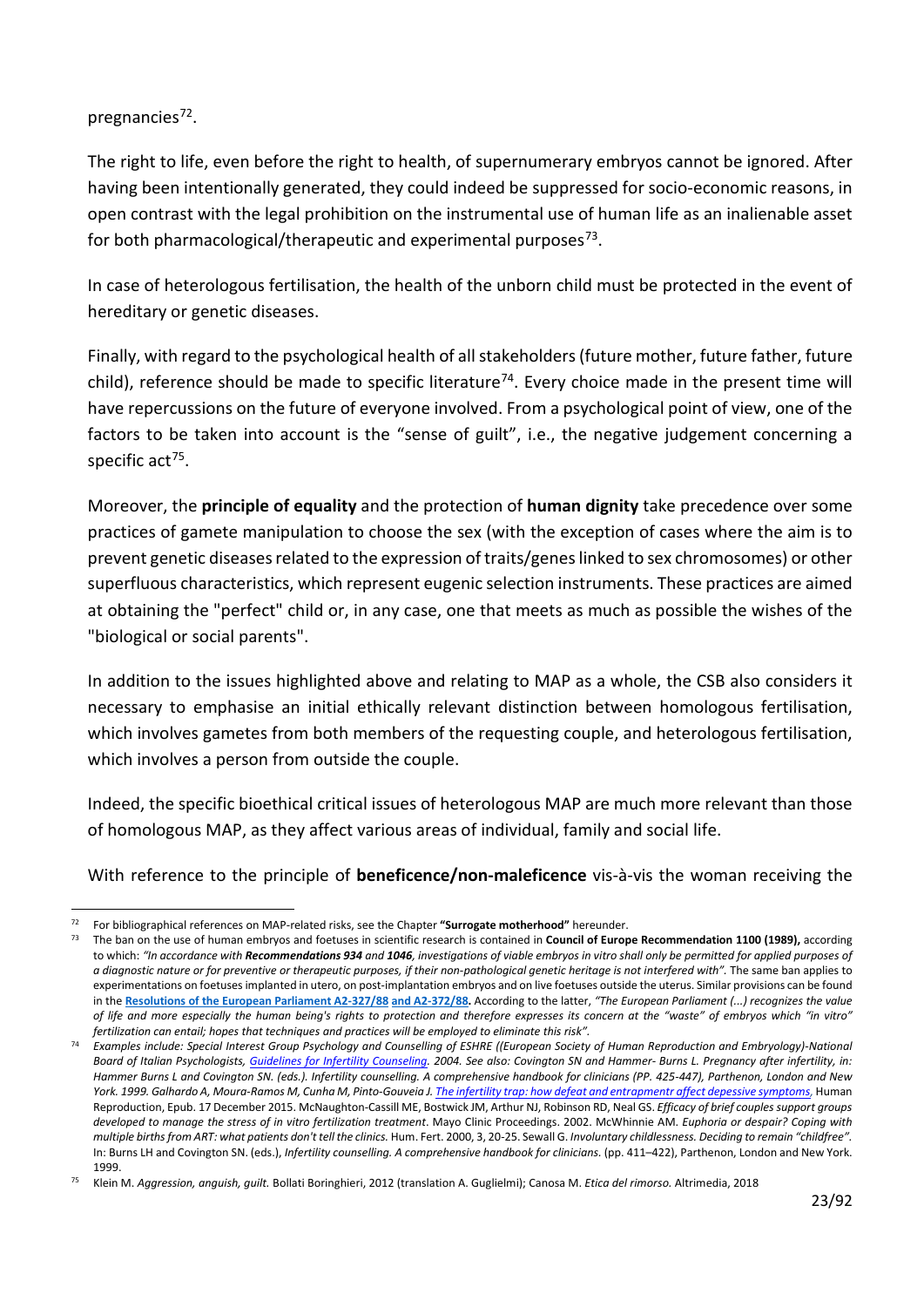man's gamete and the conceived child, it is necessary to verify the psycho-physical health of the person providing the sperm or ova in order to avoid the immediate risk of transmitting infectious and hereditary diseases or the transgenerational risk of various genetic predispositions. It is therefore essential to carry out specific genetic tests not only in the provider of the sperm but also in the recipient, or in all the recipients if the ova of the same woman are used to fertilise several women, in order to prevent a disease induced by the combination of maternal chromosomes with those of the provider with similar connotations $76$ .

The CSB also notes the critical issue of identifying the provider's psychological suitability and therefore considers it essential to identify the psychological characteristics useful for this purpose. In this regard, careful consideration could be given to the absence of psychotic symptoms or other psychological disorders, which are difficult to identify among the wide-ranging and complex psychiatric diseases.

Moreover, in terms of physical health, among the bioethical critical elements, particularly relevant is the possibility, on the one hand, of carrying out a family medical history of the person providing the sperm or ovum, correlating it with known diseases in the recipient's family of origin and fulfilling the duty to inform third parties (couple and future child) for health reasons, and, on the other hand, of interfering in this way with the right to privacy.

Similarly, it is a bioethical issue to identify who should establish *a priori* the parameters for the provider's psychic suitability (a doctor, a medical team, the recipient woman, the couple?). Indeed, the possible presence of latent psychic diseases is mostly due to a combination of several independent variables (environmental, genetic, psychological and relational) than to an isolated genetic cause.

The CSB believes that considerations of psychological wellbeing should not only involve the provider, but also the stakeholders in terms of couple dynamics. In this regard, the latter should be assessed in advance, even before being told of the problems that may arise when a third party arrives and disturbs a delicate balance, exacerbating a previous psychological asymmetry between the partners in terms of the value attached to the conception of a child with a genetic link.

In the case of sperm donation, *«Very important and worthy of attention are the references to the negative repercussions that gamete donation can have on both the father and the couple»[77](#page-23-1)*, since the child has no genetic, and therefore biological, link with the "legal" father. Excluded from the generative relationship, men can feel a multiplicity of emotions, which may include different forms of psychic distress<sup>[78](#page-23-2)</sup> and lead to the affirmation of their lack of responsibility towards the "non-child".

It is not uncommon for the intended father to refuse to recognise the child, who is perceived as a stranger. Indeed, under some legislations, access to heterologous MAP must be preceded by the

<span id="page-23-0"></span><sup>76</sup> With regard to bioethical considerations relating to genetic testing, see the specific Chapter entitled **"Prenatal tests for diagnostic and therapeutic purposes"**.

<span id="page-23-2"></span><span id="page-23-1"></span><sup>77</sup> Flamigni C. *La procreazione assistita.* Il Mulino, Bologna 2002.

<sup>78</sup> *«Another psychological contraindication is the presence in the "legal" husband of a major neurosis and especially of paranoia with interpretative tendencies. […] Most of these men perceive the donor as a rival against whom feelings of inferiority and jealousy can be triggered, not to mention a persecution delirium»* (Pasini W, Mori G. *Nuove armi per superare l'infertilità*, Franco Angeli, Milan 2015).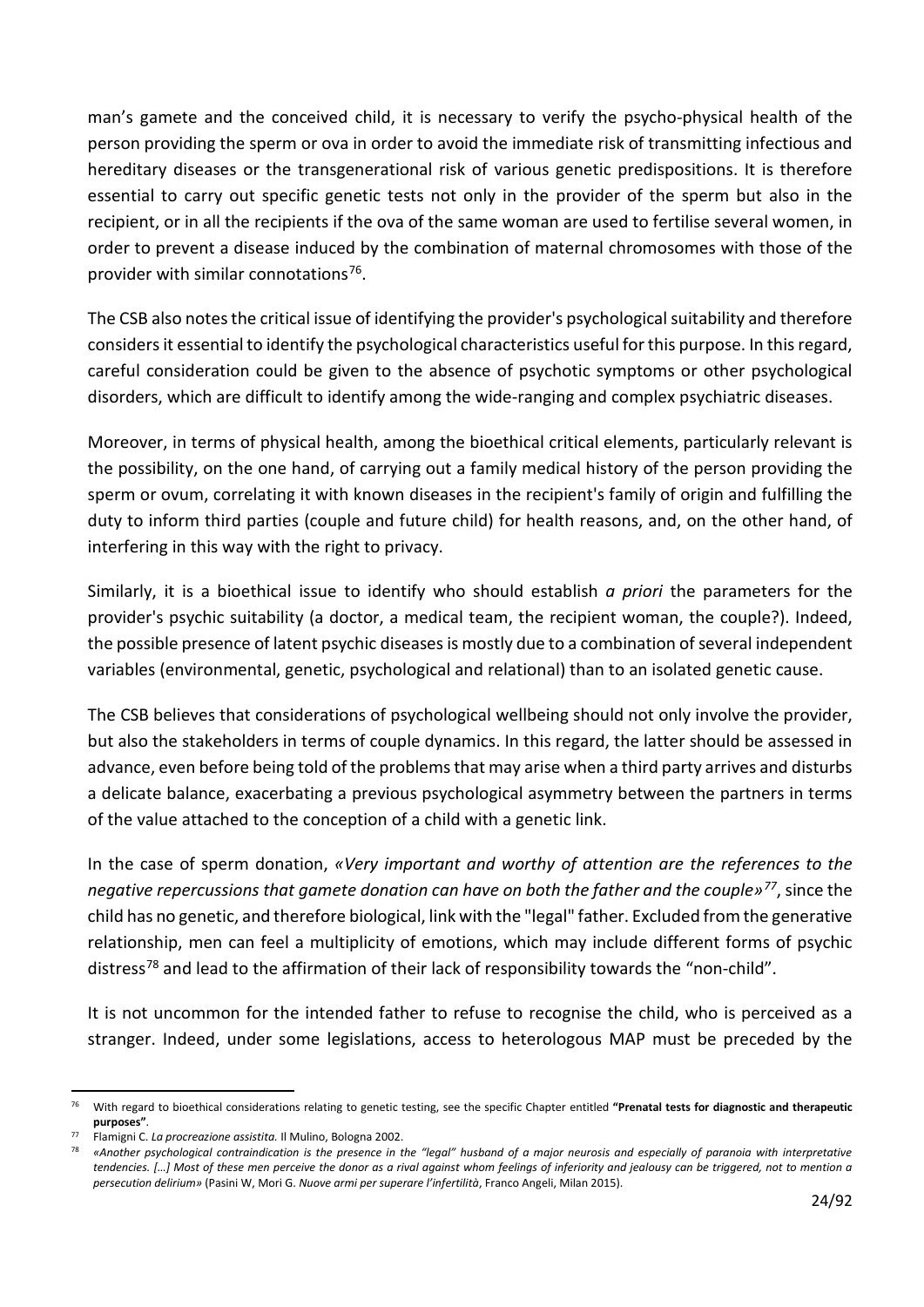partners signing a document attesting to their willingness to recognise the unborn child, while other legislations automatically attribute paternity to the partner resorting to this technique<sup>79</sup>.

It is clear that, in such contexts, the written informed consent given by the couple cannot be equated with any other consent relating to diagnostic or therapeutic practices. Indeed, the information provided should also cover all aspects relating to possible genetic, sociological, legal and psychological consequences that involve the relationship between the partners and between the latter and the unborn child.

This information should be provided to applicants in the framework of a preliminary and specific counselling[80](#page-24-2), which also allows to assess the real intentions of the applicants and their psychophysical capacity to face both the procedures related to this practice and its consequences in the above-described areas.

The multiplication of parents, which characterises heterologous MAP, and which can generate internal conflicts, affects and determines the constitutive relationship (whether positive or negative) that unites all human beings with their parents and is a fundamental element in the construction of their identity.

In a bio-legal context, the CSB considers it necessary to emphasise that, although up to now they have mostly been justified on the basis of alleged altruism and generosity, those who make gametes available $^{81}$  $^{81}$  $^{81}$  do not "donate" an object or a mere biological material comparable to blood or organs, but rather germ cells, i.e. a genetic heritage, which is an essential part of their identity and which, through MAP, will be passed on to the child they generate and to future generations.

The CSB also points out that, behind the sugar-coated image of "donation", there is a real and flourishing market in gametes, including through specialised websites that allow providers to be selected on the basis of photos and details of their qualities and characteristics $^{82}$  $^{82}$  $^{82}$ .

#### CHILDREN'S RIGHT TO KNOW THEIR ORIGINS

<span id="page-24-0"></span>Respect for gamete donors' right to anonymity conflicts with what is recognised as a fundamental human right, i.e. **children's right to know their identity**, which is based on health as well as

<span id="page-24-1"></span><sup>79</sup> In Italy, for example, Articles 8 and 9 of Law no. 40/2004 establish the legal status of the unborn child, stating that *«Children born as a result of the application of medically assisted procreation shall have the status of children born in wedlock˟ (a term that replaced the word "legitimate" in 2014 D.L. 154/13) or children recognised by the couple who have expressed their willingness to use such techniques pursuant to Article 6»* (Art. 8), and prohibit the father's disavowal of paternity and the mother's anonymity, requiring that

*<sup>«</sup>In case of recourse to heterologous medically assisted procreation (in breach of the prohibition laid down in Article 4, paragraph 3 - unconstitutional under judgement 162/2014 of the Constitutional Court), the spouse or cohabiting partner whose consent can be inferred from conclusive acts shall not bring an action for disavowal of paternity in the cases provided for by Article 235, first paragraph, numbers 1) and 2) of the Civil Code, nor lodge an appeal as referred to in Article 263 of the same Code. 2. The mother of a child born as a result of the application of medically assisted procreation may not declare her wish not to be named under Article 30, paragraph 1 of the regulation referred to in Decree no. 396 of the President of the Republic dated 3 November 2000».* Medically assisted procreation is not regulated in the Republic of San Marino. The Social Security Institute authorises prenatal testing and also provides reimbursement for a maximum of two cycles of assisted procreation at authorised Italian facilities.

<span id="page-24-2"></span><sup>80</sup> For the characteristics of proper counselling, see the Chapter entitled **"Prenatal investigations for diagnostic and therapeutic purposes"**.

<span id="page-24-3"></span>The national rules governing the donation or buying and selling of gametes are different and range from absolutely free of charge, to forms of reimbursement of expenses, compensation or paid leave, to the sale through special contracts in specific banks.

<span id="page-24-4"></span><sup>82</sup> See, for example, *[Nw Cryobank](https://www.nwcryobank.com/purchase-center/)*. [For other examples, see](https://www.nwcryobank.com/purchase-center/) next Chapter entitled **"Surrogate motherhood".**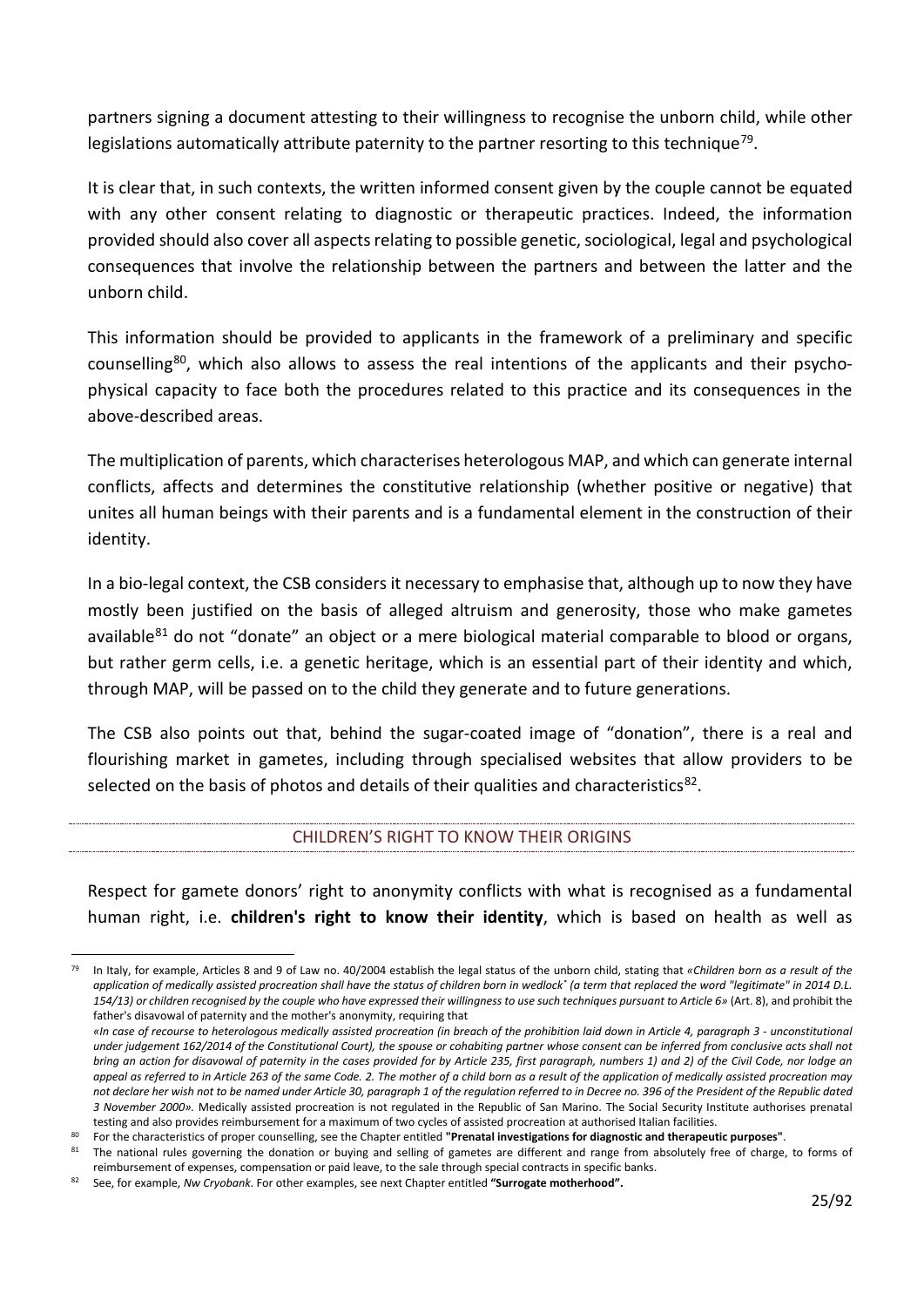psychological grounds, as it is unavoidable for diagnostic and therapeutic purposes (discussed hereunder).

The primary motivation behind anonymity is to protect the confidentiality and balance of the sperm donor's family, which might otherwise be subject to external interference.

Similarly, it should be considered that the right to know one's origins must include the consent of the biological mother, i.e. the one who donated the ovum, to withdraw the choice of anonymity that she may have made at the time of birth.

For an appropriate bioethical assessment of the risk/benefit balance between opposing rights, it is therefore necessary to examine the fundamental principles.

The **principle of beneficence/non-maleficence** requires respect for the unborn child's overriding interest in knowing his or her biological identity. Indeed, for health reasons, in line with any medical practice, all persons have the right to know their origins in order to better identify their health conditions, both physical (in relation to the possibility of defining the real presence and the potential extent of the risk - personal and of future descendants - of some diseases) and psychological (all human beings must be guaranteed the right to construct their own personal identity). In other words, **the right to know one's origins** is an essential expression of the right to personal identity. Indeed, the **balanced development of individual and relational personality** is achieved above all through the **construction of one's identity, both external**, of which the name and the legally relevant and recognisable descendants are essential elements, **and internal**, and often requires the knowledge and acceptance of one's **biological descendants** and closest relatives.

Moreover, this right also entails a plurality of dialectical elements, such as the right to know the truth about one's personal history and the right to preserve the pre-existing construction of one's own identity and that of any third parties involved.

Right does not correspond to obligation. Indeed, the right to know one's own history, although essential, does not necessarily entail an obligation to do so or a predefined strategy to bring the relevant information to light. Indeed, not all persons who know they were born through MAP may feel the need to know their origins. Others may notice even at an early age that they have different physical characteristics from their parents and feel the need for confirmation of their identity.

There is no better time to talk about origins than when the individual asks specific questions.

Individual resources, life experiences, relationships and medical needs are just some of the variables that come into play in the life of a person conceived through MAP.

Precisely for this reason, there is no possibility of expecting from this person one behaviour rather than another. However, from the outset, it must be clear to the future parents that it is important to inform their children, answering any questions they may have and meeting their needs in their life's changing circumstances.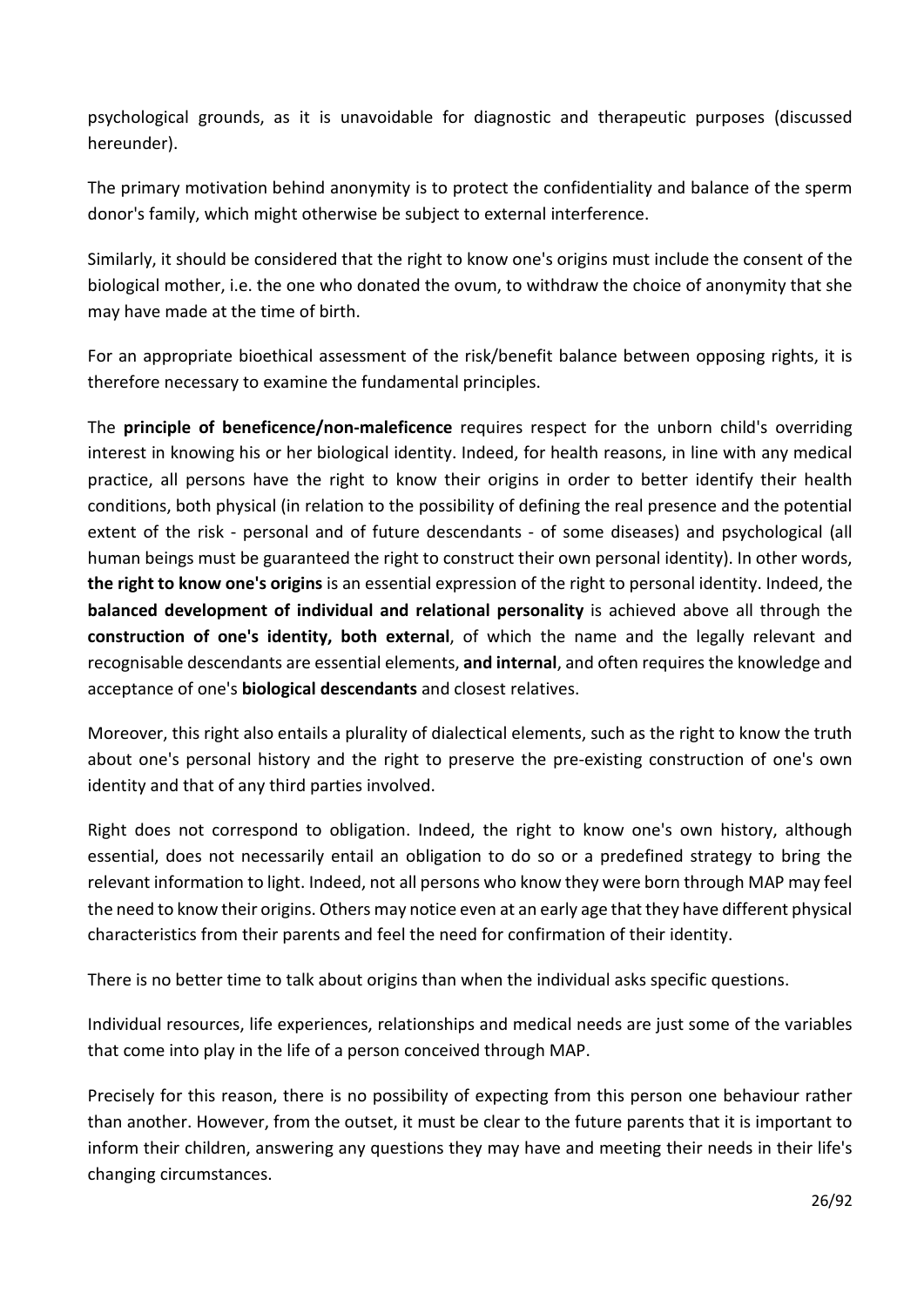Also from a legal point of view, attempts are made to reconcile and balance the various rights at stake, providing full protection for the rights of the unborn child.

The Italian Court of Cassation prohibits the withdrawal of consent by the parent if embryo treatment has already begun. Also relevant is the prohibition on bringing an action for disavowal of paternity. Indeed, the child would otherwise be deprived of one of the two parents and of the related emotional and care relationship, given the impossibility of establishing the real paternity due to the use of semen of unknown origin.

There are many possible forms of protection with different, often conflicting aspects, which make it very difficult to find a solution suitable for the many cases that can be examined.

For example, in the case of multiple offers of sperm by the same individual, consideration must be given to the children's need to know their genetic origins, in order to avoid any unwitting union between blood relatives, the consequences of which are not yet fully known.

The CSB acknowledges that this risk, although it appears minimal, is increasing over time in parallel with the exponential increase in the recourse to heterologous MAP. This increase is due to the progressive postponement of western couples' decision to become parents and the consequent increased risk of infertility.

Therefore, in addition to the strictly personal and identity-related aspects of the child, the CSB notes that heterologous MAP also entails further difficulties in social terms concerning the confidentiality of data, family equilibria and numerous unsolved and difficult-to-balance critical issues, including the ease with which semen/ova sellers can access the market and the large number of procreations that are possible in various countries thanks to each semen sample<sup>83</sup>/ova collection<sup>84</sup>.

This risk has led international bodies to express their doubts about the supply of gametes on several occasions and to call for caution about the unconditional use of the heterologous technique<sup>85</sup>.

Moreover, the right to anonymity violates **the principle of justice.** Indeed, on the basis of a contract entered into without the consent of the person concerned (the unborn child), it entails a serious discrimination, since only persons conceived through such techniques are prevented from knowing their biological parents.

If the request to know the truth is not met by those who have the power to fulfil it, this would constitute an undue form of oppression, a real violence.

The desire to know one's origins is so strong that the children born after MAP, who have become

<span id="page-26-0"></span><sup>83</sup> It is estimated that each semen sample may be sufficient for 3-6 vials, each of which is used with a profit margin for the banks of more than 500% (Spar D. *Baby Business,* Sperling & Kupfer, Milan 2006).

<span id="page-26-2"></span><span id="page-26-1"></span><sup>84</sup> Bridge M. *Son of "super" sperm donor learns he has 1.000 siblings*, The Times, 29/9/2018.

<sup>85</sup> **[Resolution A 2-372/88 of the European Parliament on artificial insemination "in vivo" and "in vitro":](https://eur-lex.europa.eu/legal-content/IT/TXT/PDF/?uri=OJ%3AJOC_1989_096_R_0127_01&from=GA)** *"(The European Parliament) considers that heterologous "in vivo" or "in vitro" insemination is not desirable; this applies to the donation of sperm or egg and frozen storage thereof; considers that, should this principle not be accepted in a Member State, the following conditions should be met: (…) (including) verified irreversible sterility or certified serious risk of malformation of a naturally conceived child"* (page 45).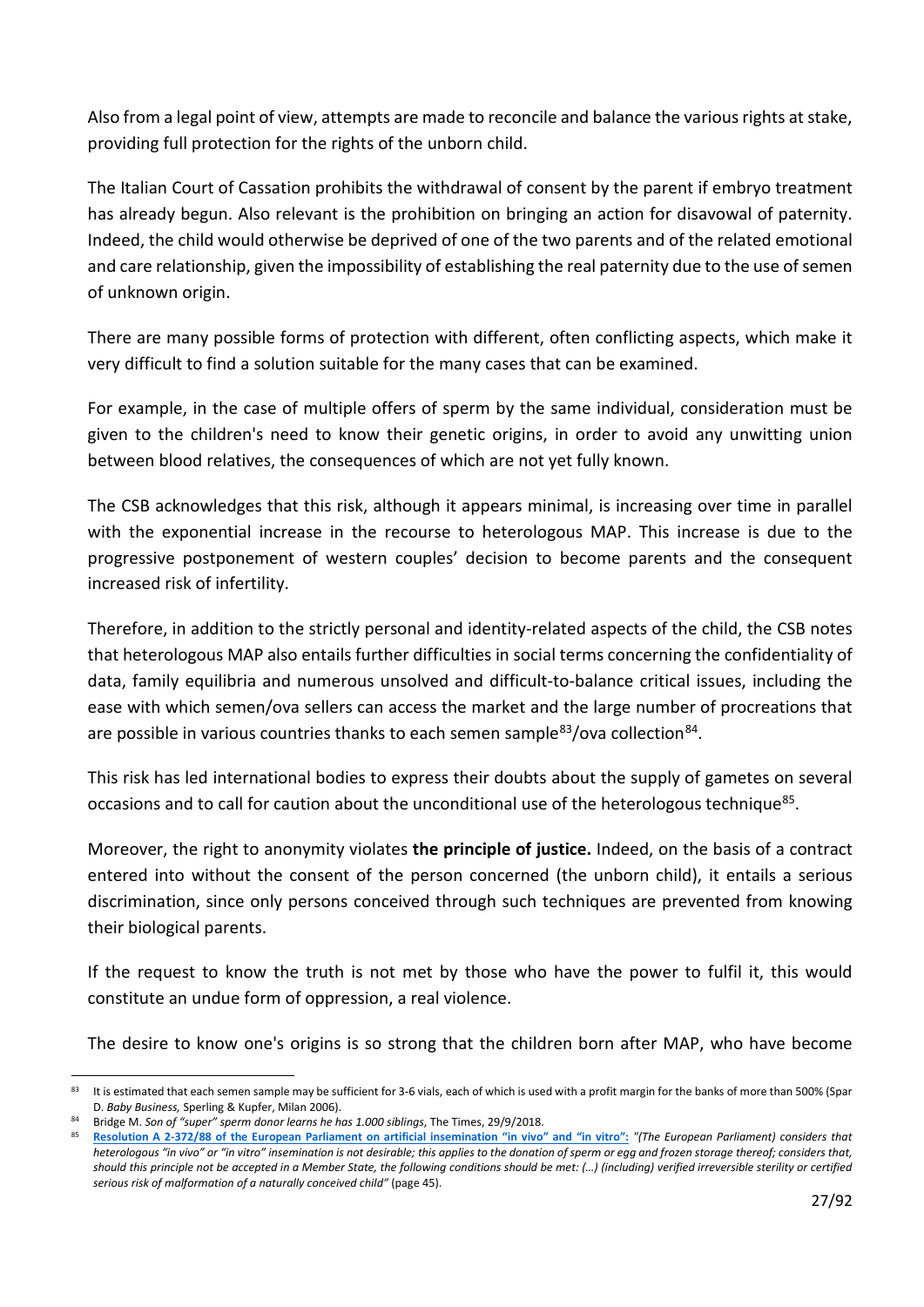adults, are now pressing the issue of finding their biological identity by creating numerous sites where people can enter personal details and photographs, in order to be identified by their biological parents<sup>[86](#page-27-1)</sup>.

The CSB also points out that, not least because of the constant advances in diagnostic tools, the right to anonymity is difficult to defend over time, and that late or accidental knowledge of the truth may have unpredictable consequences on the identity of the child and on the balance of the families involved.

Therefore, the CSB believes that the parents' choice to disclose to their child the methods of conception is a rightful one but, at the same time, must be supported by specific psychological counselling involving all stakeholders, useful for revealing the truth with criteria of proportionality and progression appropriate to the child's age.

A statistically suitable moment has not been and can never be identified in a generalised manner. Indeed, each person is different, with different experiences and a different education. For this reason, it is fundamental to pay the utmost attention to respecting the time of the whole family.

Finally, the CSB considers that, if this is absolutely required due to the child's health, the doctors involved in the treatment process should be aware of how conception took place and, where necessary, should ask the parents for permission to access the registers and data of the clinics used for MAP. However, in the event of refusal by the parents, given the overriding interest of the child's health, they should have access to the necessary data through the intervention of the competent authority.

#### CRYOPRESERVED EMBRYOS

<span id="page-27-0"></span>The CSB also considers it essential to carry out a bioethical examination of the use of embryos that are not implanted because they are planned and produced in excess of real needs in order to address the high incidence of miscarriages in the planned procedures.

Extracorporeal fertilisation techniques - such as IVF<sup>[87](#page-27-2)</sup> and ICSI $^{88}$  $^{88}$  $^{88}$  - provide for the possibility of freezing embryos at the earliest stage of cell division when a number of embryos in excess of that useful for transfer has been produced, or in cases where the woman is no longer willing to carry out the procedure due to physical or psychological impediments, including her withdrawal from the project.

At present, embryo preservation<sup>[89](#page-27-4)</sup> does not allow to provide unambiguous information on the duration necessary to ensure the vitality<sup>[90](#page-27-5)</sup> and viability<sup>[91](#page-27-6)</sup> of the embryo.

<span id="page-27-1"></span><sup>86</sup> Among the many sites, examples include **[Anonymous Us,](https://anonymousus.org/?play&_U01VOkqiApA) [Searching for my sperm donor father](http://searchingformyspermdonorfather.org/)**

<span id="page-27-2"></span><sup>87</sup> For the definition see **Annex 5: "Glossary".**

<span id="page-27-3"></span><sup>88</sup> For the definition see **Annex 5: "Glossary".**

<span id="page-27-4"></span><sup>&</sup>lt;sup>89</sup> Storage, or cryopreservation, is carried out in liquid nitrogen at -196°.<br><sup>90</sup> Pessibility of ambays implantation.

<span id="page-27-5"></span>Possibility of embryo implantation.

<span id="page-27-6"></span> $91$  Possibility that the embryo ensures the continuation of pregnancy.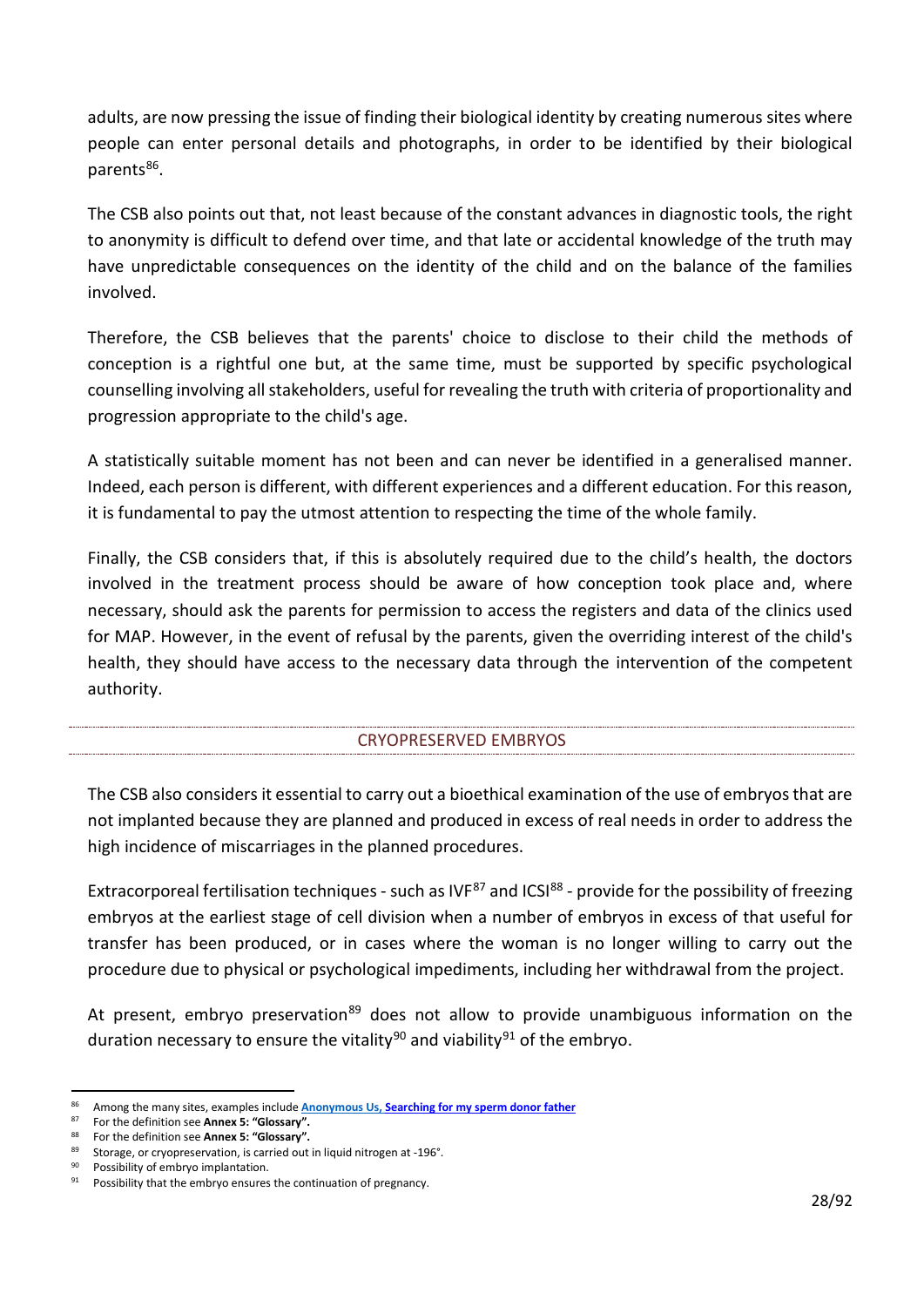The assessment of viability is based on the detection of morphological qualities such that the embryo can be expected to develop cell division, growth and differentiation in an integrated manner.

Similarly, survival rates after unfreezing depend on a number of criteria, among which the stage at which the embryo was cryopreserved and the fertilisation technique are particularly important.

Therefore, the bioethical concerns about the possibility of embryo loss due to the cryopreservation technique are compounded by those relating to the destination of embryos that are no longer usable for implantation. At the current state of knowledge, alternative solutions are only:

- voluntary destruction or natural extinction of embryos $92$ ;
- the use of embryonic cells for research purposes or for the collection of stem cells<sup>93</sup>;
- embryo adoption, or prenatal adoption.

This last solution is a desirable act of solidarity, since it enables the realisation of the right to birth. However, besides appearing complex, it does not eliminate the risk of embryo loss due to the unfreezing procedure<sup>[94](#page-28-2)</sup> and implies, in any case, that the mother is subject to hormonal overstimulation in preparation for implantation, and therefore to the associated health risk.

Indeed, among the most relevant consequences in this respect, although infrequent, are severe ovarian hyperstimulation syndrome (OHSS)<sup>[95](#page-28-3)</sup>, ectopic pregnancy (EP)<sup>[96](#page-28-4)</sup>, pelvic infection (PI)<sup>97</sup>, abdominal bleeding (AB) and perforation of the iliac vessels (PIV) $^{98}$  $^{98}$  $^{98}$ .

PI, AB and PIV related to ultrasound-guided oocyte retrieval, although presenting very low frequencies (0.6%, 0.07% and 0.04%, respectively), may require urgent hospitalisation with possible laparoscopic surgery.

Finally, transferring more than one embryo into the uterus exposes the woman to the risk of multiple pregnancies, with a high risk of caesarean section<sup>[99](#page-28-7)</sup> for preterm delivery, premature rupture of

<span id="page-28-1"></span><span id="page-28-0"></span><sup>&</sup>lt;sup>92</sup> In the current state of scientific knowledge, it is not possible to determine the moment of natural extinction of a frozen embryo.<br><sup>93</sup> https://www.ouroped.ourope.ou/cides/getDes.de?pubBef= //ED//NONSCA4+TA+DE TA-200 <sup>93</sup> https://www.europarl.europa.eu/sides/getDoc.do?pubRef=-//EP//NONSGML+TA+P6-TA-2006-0265+0+DOC+PDF+V0//IT <https://eur-lex.europa.eu/LexUriServ/LexUriServ.do?uri=COM:2006:0803:FIN:IT:PDF> <https://eur-lex.europa.eu/legal-content/IT/TXT/PDF/?uri=CELEX:32006D0973&from=EN>

<span id="page-28-2"></span>The percentages vary widely from case to case, but full-term pregnancies with frozen embryo transfer are about 10% more than with fresh embryos (Roeca C et al. *Birth outcomes are superior after transfer of fresh versus frozen embryos for donor oocyte recipients.* Hum Reprod. 2020 Dec 1;35(12):2850-2859.).

<span id="page-28-3"></span><sup>95</sup> OHSS, the frequency of which is 0.5% to 2%, represents a real surgical emergency. Indeed, it involves alterations in the hydroelectrolytic and haemocoagulative balance and is associated with an abnormal increase in the volume of the ovaries, with peritoneal and pleural effusion and the possible appearance of acute thromboembolic phenomena. Timmons D, Montrief T, Koyfman A, Long B. *Ovarian hyperstimulation syndrome: A review for emergency clinicians*. Am J Emerg Med. 2019 Aug;37(8):1577-1584

<span id="page-28-4"></span><sup>96</sup> The risk of developing EP is about the same as for OHSS, depending on the presence or absence of a tubal infertility factor. Carusi D. *Pregnancy of unknown location: Evaluation and management*. Semin Perinatol. 2019 Mar;43(2):95-100. doi: 10.1053/j.semperi.2018.12.006. Epub 2018 Dec 20.; Chang HJ, Suh CS. *Ectopic pregnancy after assisted reproductive technology: what are the risk factors?* Curr Opin Obstet Gynecol. 2010 Jun;22(3):202-7.

<span id="page-28-5"></span>Sowerby E, Parsons J. Prevention of iatrogenic pelvic infection during in vitro fertilization--current practice in the UK. Hum Fertil (Camb). 2004 Jun;7(2):135-40.

<span id="page-28-6"></span><sup>98</sup> Azem F, Wolf Y, Botchan A, Amit A, Lessing JB, Kluger Y. *Massive retroperitoneal bleeding: a complication of transvaginal ultrasonography- guided oocyte retrieval for in vitro fertilization-embryo transfer*. Fertil Steril. 2000 Aug;74(2):405-6

<span id="page-28-7"></span><sup>99</sup> Lavender T, Hofmeyr GJ, Neilson JP, Kingdon C, Gyte GM. *Caesarean section for non-medical reasons at term*. Cochrane Database Syst Rev. 2012 Mar 14;2012(3):CD004660. doi: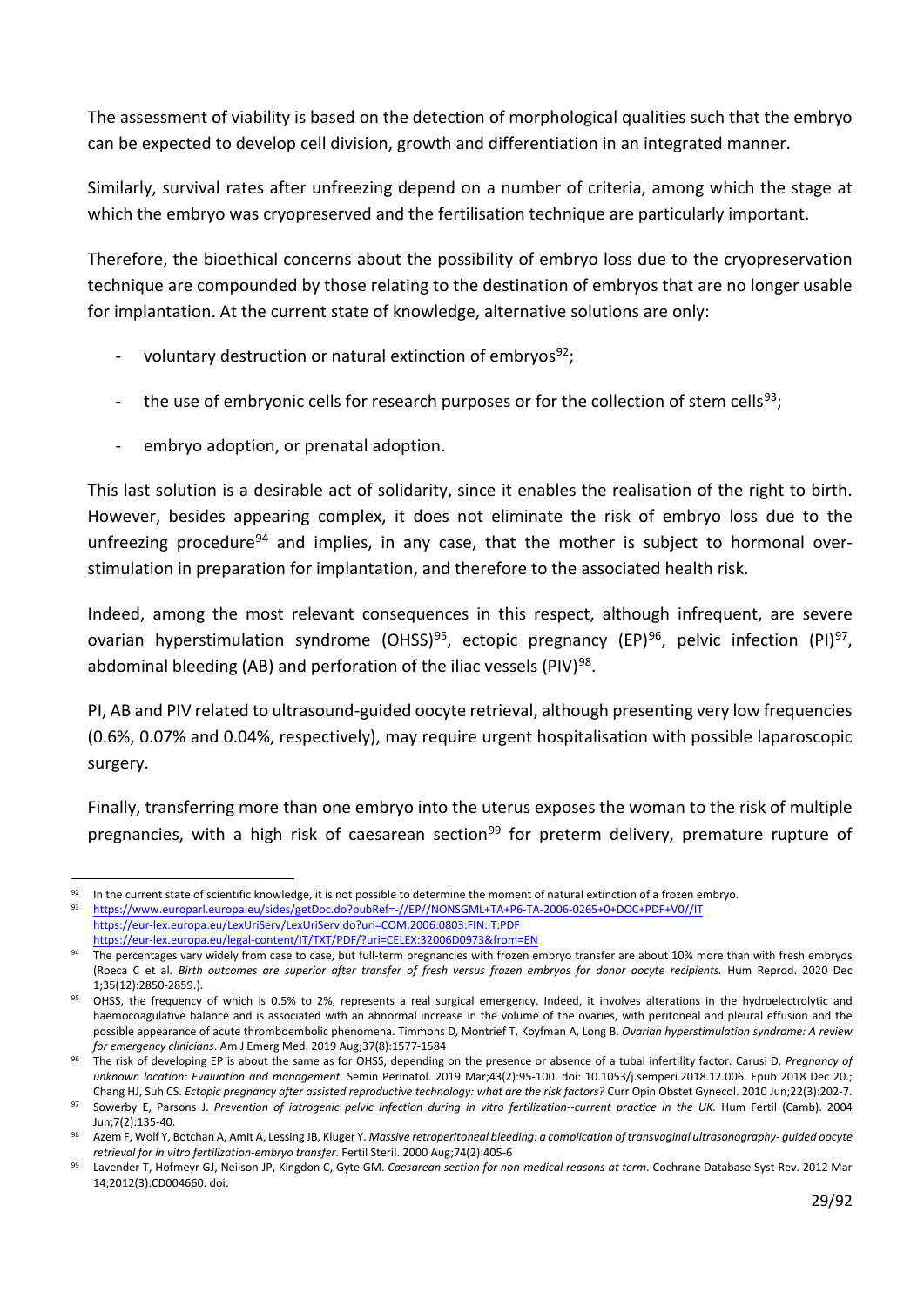membranes, diabetes mellitus, high blood pressure, preeclampsia<sup>100</sup>.

Each of the solutions presented entails different assessments, some conflicting and some partly overlapping. However, they unequivocally reveal the fact that this topic is extremely delicate and complex and leads to deep bioethical reflections both among those who recognise the *status* of the embryo as a "human person" from the moment of fertilisation, and among those who postpone this *status* to later stages.

Ultimately, the solution of embryo adoption implies unanimous bioethical acceptability for the possibility of guaranteeing a chance of life to remaining embryos.

The Italian Constitutional Court has also addressed the issue of embryos and the ban on experimental research on them. The issue, among others, dealt with the conflict between the right of science (and the advantages of research linked to it) and the right of the embryo, from the point of view of the protection due to it by reason and to the extent of the degree of subjectivity and anthropological dignity accorded to it.

The dignity of the embryo, as an entity that has the principle of life in itself, is a constitutionally relevant value, the protection of which is not diminished by the mere fact that the embryos in question are affected by genetic diseases. However, like any other constitutional value, also the protection of the embryo must be balanced with other values, such as the protection of the need for procreation and of women's health.

Italy, however, prohibits the donation of human embryos for scientific research, since it has made a legislative choice between the conflicting fundamental values in favour of protecting the embryo $101$ .

In conclusion, the CSB believes that, in the case of non-implanted embryos, there should be a register of embryos, together with a formal assurance from the woman or the couple that they wish to proceed with implantation.

In the event of a declaration of embryo abandonment or renunciation of any future parental project, the embryos in excess could be used for embryo adoption, for which specific counselling for the woman and the couple should be envisaged in a specific regulation.

Such counselling is necessary in order to illustrate in a specific and detailed manner both the medical procedure and the risks involved, as well as the psychological and legal implications of this form of adoption for all stakeholders, as a result of equating the *status* of the conceived child with that of a legitimate or natural child.

However, in no case does the CSB consider any form of marketing or, even less, destruction of embryos to be ethically acceptable, since the right to life and physical integrity are absolute, inviolable and

<span id="page-29-0"></span><sup>100</sup> <https://www.generaumbria.it/rischi-per-donna-e-nascituro-legati-alla-pma/>

<span id="page-29-1"></span><sup>101</sup> Judgement no. 84 of 13/04/2016 passed by the Italian Constitutional Court.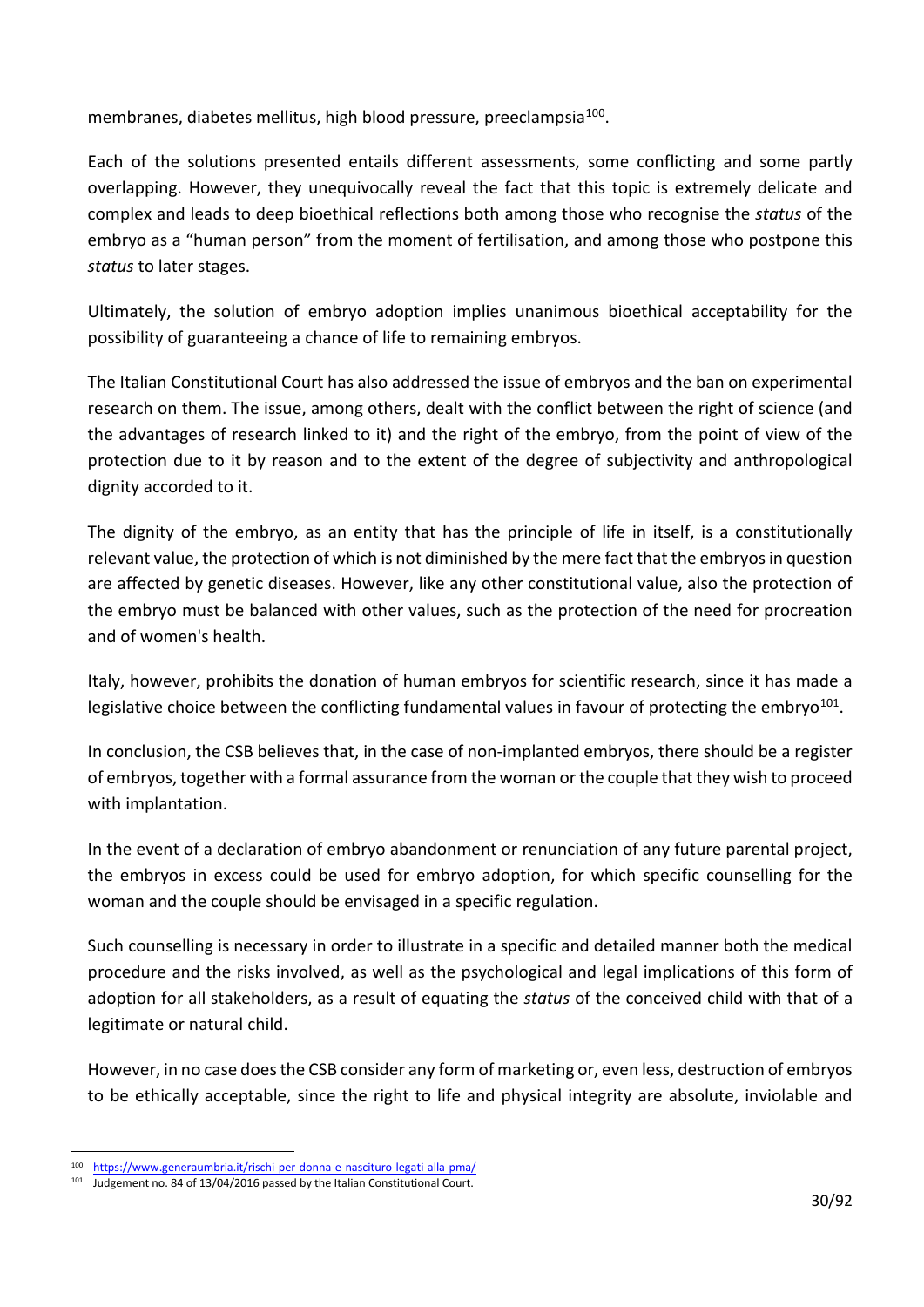inalienable rights.

It is unacceptable for parents or doctors to claim that they are the "owners" of the embryos they have generated, as if they were biological material and not children, and that one "donates" (even if only for scientific research purposes) "something" but does not donate "someone", even in an embryonic state.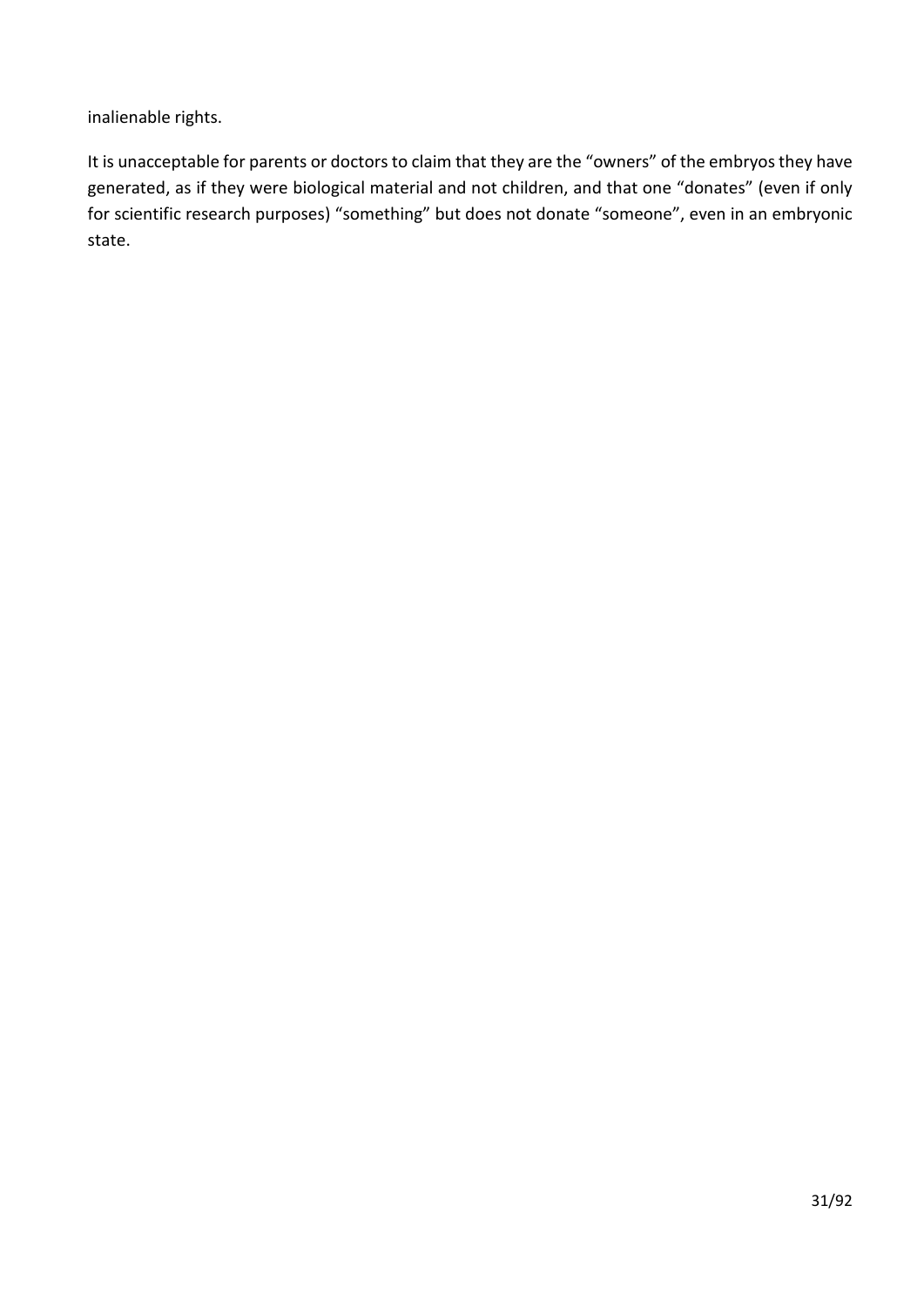# <span id="page-31-0"></span>**SURROGATE MOTHERHOOD**

Surrogate motherhood refers to a group of medically assisted procreation practices whereby the conceived child is carried in the womb of a woman who is not the legal (or intended) mother $^{102}$  $^{102}$  $^{102}$ .

The previous Chapter illustrated the maternal-foetal bond, which begins in the uterus and continues after birth, and which involves a multiplicity of closely related and intertwined elements (physiological, genetic, psycho-affective, cultural, legal), responsible for the complex and delicate synergy between parenthood and the child's psychological development.

Data concerning the technique of surrogate motherhood (whether commercial or altruistic) are still insufficient to identify the long-term consequences of such a radical intrusion of technology into the complex biopsychosocial dynamics of human generation.

From a bioethical and bio-legal perspective, the "sale" or "offer", depriving children of their rights in order to make them the object of others' rights, transforms a child into an "available" human being, in open violation of the protection of universal human rights $103$ .

Similarly, the woman's uterus cannot be downgraded to a mere biological incubator, since the uterus is the physical expression of the woman's capacity to receive the conceived child and interact therewith, in a unique and unrepeatable *continuum*.

Even the lexical choice of deleting the definition of "mother" and replacing it with the term "surrogate"<sup>[104](#page-31-3)</sup> marks the reification and consequent annulment of every right of the woman who gives birth $105$ .

Indeed, surrogate motherhood is part of a huge global market for the purchase of human beings, through specific commercial contracts that reify both the children and the woman's body, with a clear conflict between the national laws that allow this practice, the international agreements that permit the adoption of children purchased in other countries (so-called reproductive tourism to low-income countries<sup>106</sup>) and the international rules providing for the protection of children's rights<sup>[107](#page-31-6)</sup>.

This market starts with the so-called "reproductive buying and selling" of gametes (sperm and ova), moves on to the renting out of wombs, and ends with the sale of newborn babies, in blatant violation of the ethical and legal principles contained in international documents such as the **Charter of Nice**  (Articles 1 and 3) and the **Oviedo Convention** (Art. 21), on the inviolability of human dignity and the

<span id="page-31-1"></span><sup>102</sup> For the definition of surrogate motherhood, see **Annex 5: "Glossary"**.

<span id="page-31-2"></span><sup>103</sup> The **Universal Declaration of Human Rights**, approved on 10 December 1948 by the United Nations General Assembly, includes in its first articles, specifically in Article 3: *«Everyone hasthe right to life, liberty and security of person».* San Marino Declaration on the Citizens' Rights does not specifically include the right to life but considers all human rights to be inviolable (Art. 5).

<span id="page-31-3"></span><sup>104</sup> For the definition of "surrogate" and the difference with "intended mother", see **Annex 5: "Glossary".**

<span id="page-31-4"></span><sup>105</sup> van Niekerk A, van Zyl L. *The ethics of surrogacy: women's reproductive labour*. J Med Ethics, 1995; 21: 345-349; Ber R. *Ethical Issues In Gestational Surrogacy*. Theor Med Bioethics 21: 153–169, 2000.; Aznar J, Peris MM. *Gestational Surrogacy: Current View*. Linacre Quarterly 2019, Vol. 86(1) 56-67. <sup>106</sup> Deonandan R, Green S, van Beinum A. Ethical concerns for maternal surrogacy and reproductive tourism. Journal of Medical Ethics 2012;38:742-745.

<span id="page-31-6"></span><span id="page-31-5"></span><sup>&</sup>lt;sup>107</sup> Smolin DM. *The One Hundred Thousand Dollar Baby: The Ideological Roots of a New American Export. Cumberland Law Review 2019.*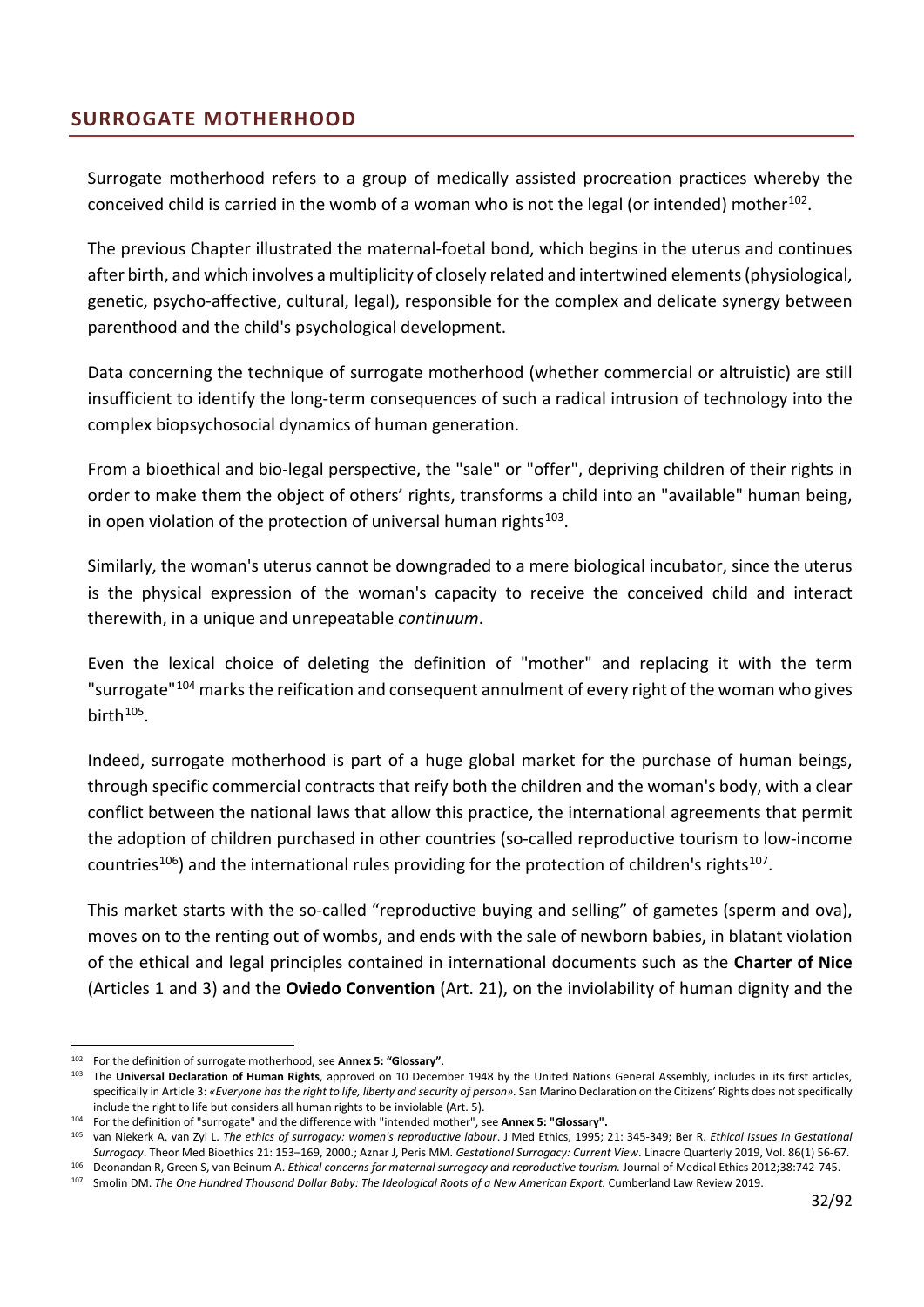inadmissibility of any form of commodification of the human body or individual parts thereof.

The human being - be it the gamete seller, the expectant mother, or especially the child - is essentially reified, made an object and a means to satisfy others' desires.

We are witnessing a worldwide market that exploits vulnerabilities for individual needs in the guise of reproductive freedom and is supported by an ever more pressing media advertising campaign about clinics and agencies that promise certain results (for the intended parents) and easy money (for the genetic and/or gestational mother<sup>108</sup>), with pictures and photos of the children and the relevant prices.

Advertisements for oocyte "donation", for example, attract young women through philanthropic messages not only for money, but also with the persuasion that this practice is a duty towards less fortunate women.

The involvement of these "donors" takes place without any supervision or rules, without any prior examination to identify any pre-existing diseases and risks to their health, or even their lives<sup>[109](#page-32-1)</sup>. In this regard, international literature has repeatedly called for a regular examination of the legal aspects of the whole phenomenon $110$ .

It is difficult to foresee how these women might react to the thought of having a biological child somewhere in the world or even next door: depression, post-traumatic disorder, psychosomatic diseases, are just some of the possible problems that may affect more sensitive donors.

The latest frontier of this market, in chronological order, is the proliferation of specific groups on social networks<sup>111</sup>, in which one can write or reply to advertisements and receive immediate replies, without any filter.

Similarly, there is an increasing number of applications that can be downloaded directly onto one's mobile phone to make it easier to find sperm and oocyte sellers and women willing to rent out their wombs<sup>112</sup>.

The CSB is deeply concerned about the use of such commercial advertisements and the consequences of such commercial operations, in which the stakeholders demonstrate a lack of

<span id="page-32-0"></span><sup>108</sup> For the definition see **Annex 5: "Glossary"**.

<span id="page-32-1"></span><sup>109</sup> Initial contacts are established via the Internet or by telephone, and in most cases, a kit is delivered to the home with detailed instructions that the "donors" must follow carefully in order to start taking the hormones that stimulate the ovaries. As no monitoring is deliberately planned, there are no data available on the health consequences for these women.

<span id="page-32-2"></span><sup>110</sup> Drabiak K et al. *Ethics, Law, and Commercial Surrogacy: A Call for Uniformity*. J Law Med Ethics Summer 2007;35(2):300-9.; James S et al. *Avoiding legal pitfalls in surrogacy arrangements*. Reproductive BioMedicine Online (2010) 21, 862– 867; Casella C et al. *Ethical and legal issues in gestational surrogacy*. Open Med. 2018; 13: 119-121.; Crockin SL et al. *Legal principles and essential surrogacy cases every practitioner should know*. Fertil Steril. 2020 May;113(5):908-915.; González NI. *Legal and ethical issues in cross-border gestational surrogacy.* Fertil steril. 2020 May;113(5):916-919.

<span id="page-32-3"></span><sup>111</sup> Examples of some of the groups currently present on Facebook include *Usa Sperm donation* (with over 18,000 members), *Sperm Donation USA* (with 15,000 members), *Surrogate mothers provider* (9 thousand members).

<span id="page-32-4"></span><sup>112</sup> Examples include the app called *Just a baby,* whose keywords are *swipe-match-connect* and whose name underlines the absolute reification of the child and the purely commercial intent of the operations. On these applications, interested parties can browse through photos and profiles to find the right person for their needs, even at the right distance from their home, since, among the search filters, there is also one that allows finding the maximum distance from one's home.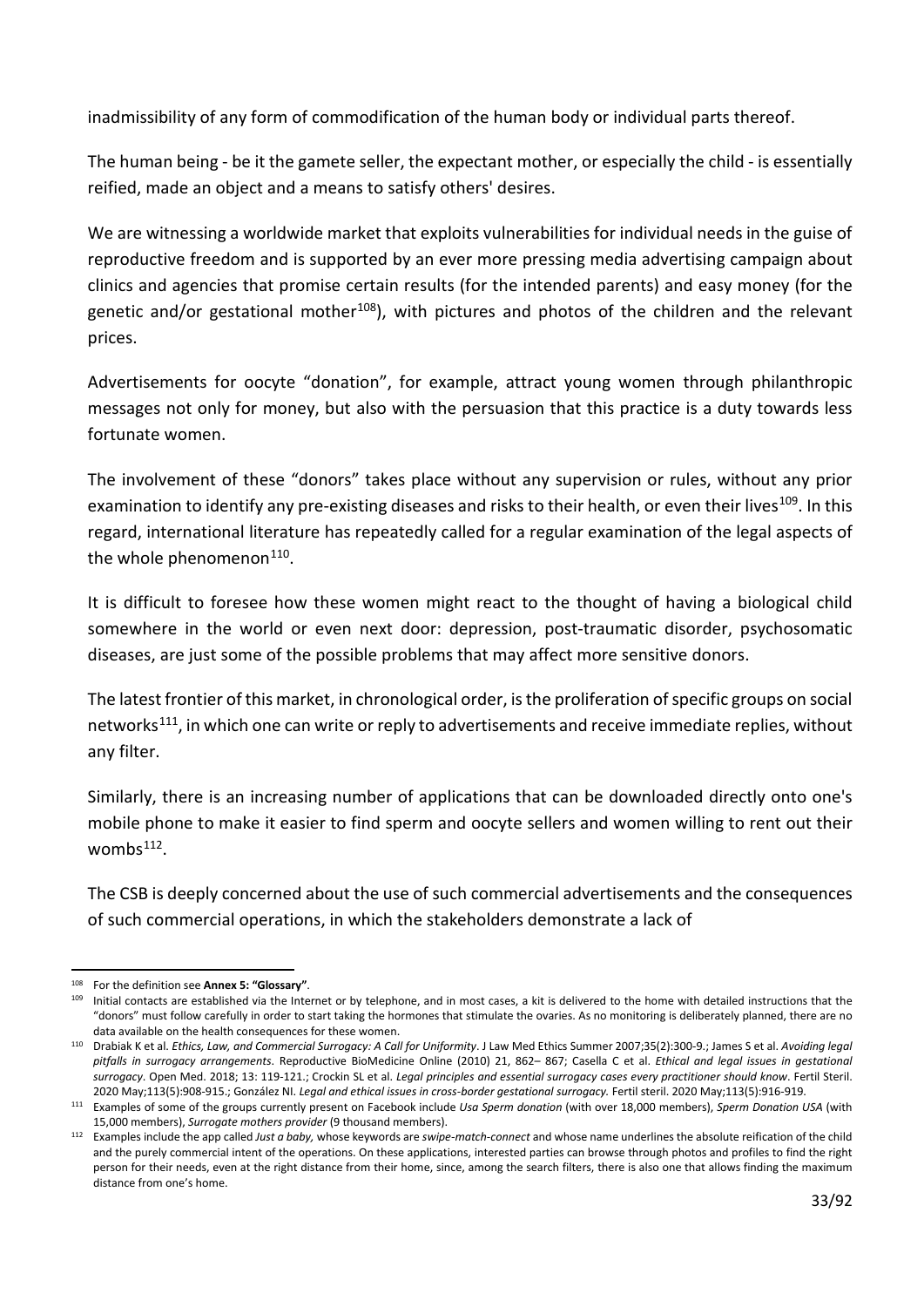awareness and rejection of any form of responsibility for actions aimed at the birth of a human being.

However, we are witnessing a tacit acceptance of this market by an ever-increasing segment of public opinion, conditioned by a constant and mendacious advertising, which is gradually leading people to consider what is inadmissible in bio-legal terms as normal and even praiseworthy.

#### SURROGATE MOTHERHOOD AS A VIOLATION OF HUMAN RIGHTS

<span id="page-33-0"></span>Surrogate motherhood is increasingly recognised across the board as a serious human rights violation.

The request to the EU Member States to acknowledge *«the serious problem of surrogacy which constitutes an exploitation of the female body and her reproductive organs»* starts from the European Parliament, with the 2011 Resolution to fight violence against women<sup>[113](#page-33-1)</sup>, and continues in 2015 with the strong *«condemnation of the practice of surrogacy, which undermines the human dignity of the woman since her body and its reproductive functions are used as a commodity; considers that the practice of gestational surrogacy which involves reproductive exploitation and use of the human body for financial or other gain, in particular in the case of vulnerable women in developing countries, shall be prohibited and treated as a matter of urgency in human rights instruments»[114](#page-33-2)*.

This condemnation was reiterated in 2016, when the Parliamentary Assembly of the Council of Europe rejected the Report of the Committee on Social Affairs<sup>115</sup>, which recommended the development of Guidelines for the safeguarding of the rights of the child in case of conventions relating to surrogate motherhood. The aim was to avoid the risk of legitimising this practice even if only by suggesting guidelines to protect children born through this technique.

However, there is no legal provision in international and European law that universally prohibits surrogate motherhood. The types of surrogate motherhood recognised vary from country to country. European legislators have limited competence in family law and there are no international regulations or minimum standards that States are required to comply with.

Therefore, in the context of the protection of human rights, an increasing number of appeals and petitions were submitted to international institutions by organisations and groups to ban surrogate motherhood<sup>[116,](#page-33-4)[117](#page-33-5)</sup>, starting with the Council of Europe, where all member States have ratified the **UN** 

<span id="page-33-2"></span><span id="page-33-1"></span><sup>113</sup> **[European Parliament Resolution of 5 April 2011 on priorities and outline of a new EU policy framework to](https://www.europarl.europa.eu/doceo/document/TA-7-2011-0127_IT.html?redirect) [fight violence against women](https://www.europarl.europa.eu/doceo/document/TA-7-2011-0127_IT.html?redirect)**, Art. 20. <sup>114</sup> **[European Parliament Resolution of 17 December 2015 on the Annual Report on Human Rights and Democracy in the World 2014 and](https://www.europarl.europa.eu/doceo/document/TA-8-2015-0470_IT.html) [the European](https://www.europarl.europa.eu/doceo/document/TA-8-2015-0470_IT.html)  [Union's policy on the matter](https://www.europarl.europa.eu/doceo/document/TA-8-2015-0470_IT.html)**, Art. 115.

<span id="page-33-4"></span><span id="page-33-3"></span><sup>115</sup> *Human Rights and ethical questions related to surrogacy* (or *De Sutter Report*, named after the Belgian gynaecologist and rapporteur Petra De Sutter.). <sup>116</sup> More than 54 feminist and human rights associations have taken a stand for the abolition of surrogate motherhood in Europe and worldwide (see the [list here\).](http://coordinationlesbienne.org/spip.php?article361) Worth mentioning are, *inter alia*[: http://www.abolition-gpa.org](http://www.abolition-gpa.org/) (CoRP - **Co**llectif pour le **R**espect de la **P**ersonne); *[Appel à](http://coordinationlesbienne.org/spip.php?article364) [rassemblement pour](http://coordinationlesbienne.org/spip.php?article364)  [l'abolition de la GPA devant le Conseil de l'Europe](http://coordinationlesbienne.org/spip.php?article364)*, 21 sept. 2016 (C.L.F. – Coordination Lesbienne en France); *Stop Surrogacy Now* (an association founded in the USA, which brings together more than 160 personalities and associations from 18 countries around the world, of different ethnic, religious and cultural backgrounds, and which opposes the exploitation of women and the trafficking of children through surrogate motherhood) promotes the international petition for a global ban on surrogate motherhood[: https://www.stopsurrogacynow.com/](https://www.stopsurrogacynow.com/)

<span id="page-33-5"></span> $117$  In 2015, the Council on General Affairs and Policy of the Hague Conference established a group of experts to study private international law issues in relation to commercial surrogate motherhood agreements concerning the legal parenthood of children in the relations among the various countries. The Report is available at[: 2019:](https://assets.hcch.net/docs/d435cffc-65ce-4047-b603-ff63ed20591c.pdf) [Report of the October/November 2019 meeting of the Experts' Group](https://assets.hcch.net/docs/d435cffc-65ce-4047-b603-ff63ed20591c.pdf) [on Parentage / Surrogacy \(6th](https://assets.hcch.net/docs/d435cffc-65ce-4047-b603-ff63ed20591c.pdf) meeting). In 2019, *StopSurrogacyNow* submitted a [Statement](http://www.stopsurrogacynow.com/the-statement/%23sthash.YpqtC0xT.dpbs) to the UN Special Rapporteur on the sale and sexual exploitation of children to call for a ban on surrogate motherhood as it is an abuse of the human rights of women and children.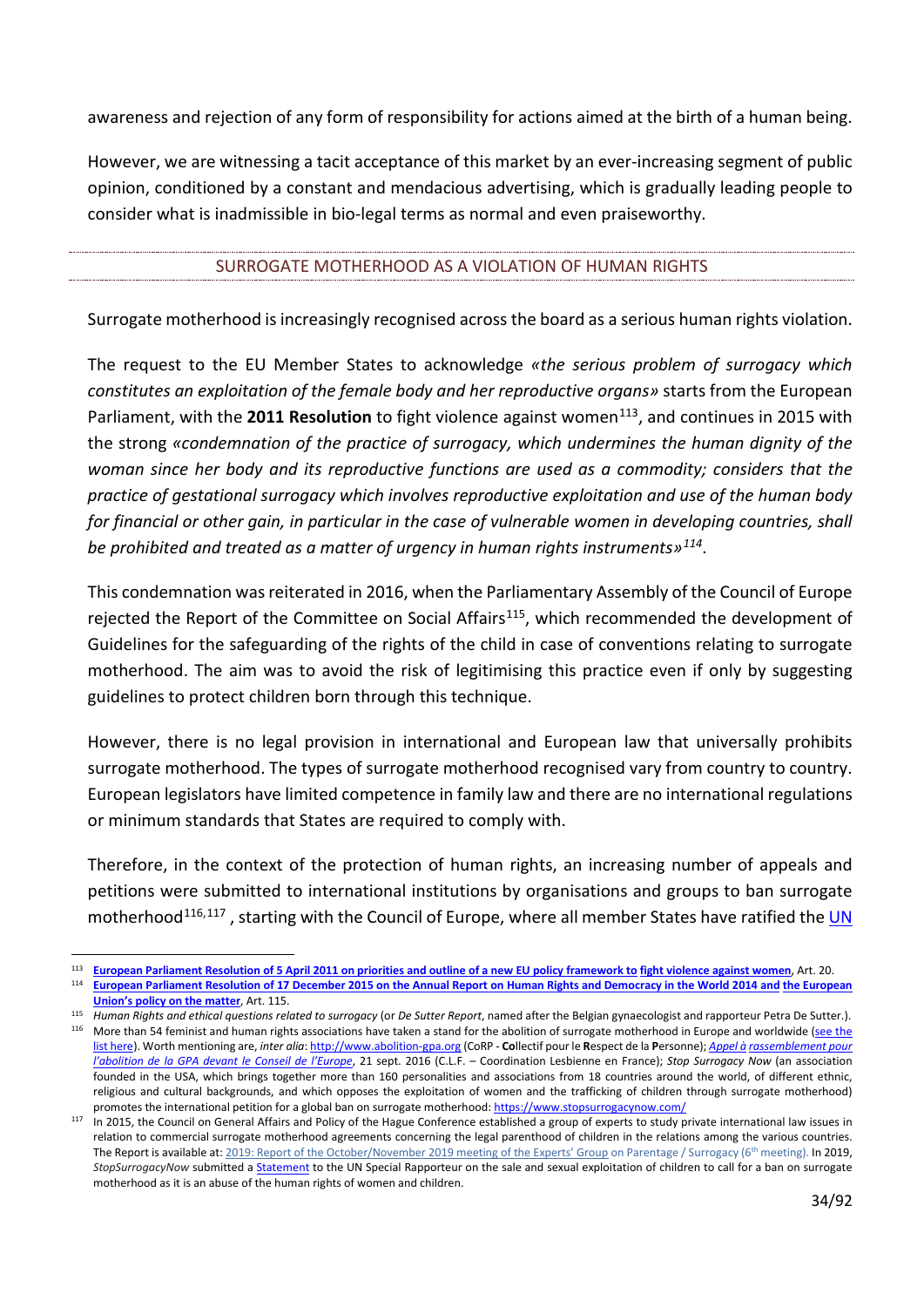[Convention on the Rights of the Child,](https://treaties.un.org/Pages/ViewDetails.aspx?src=TREATY&mtdsg_no=IV-11&chapter=4&clang=_en) thereby committing to safeguarding children's rights and not endorsing new forms of exploitation and alienation.

The numerous petitions submitted worldwide identify some elements, which characterise surrogate motherhood and which were outlined at a recent international conference<sup>[118](#page-34-0)</sup>:

- **Power.** It is exercised by some people (the intended parents) over others (the surrogates) according to a logic of eugenics in the choice of children to be purchased.
- Classism. Surrogate motherhood is reserved for the wealthier social classes<sup>119</sup>.
- Racism. The countries where this practice is permitted are mostly in South East Asia<sup>[120](#page-34-2)</sup> and involve poor women who are considered inferior<sup>121</sup>. In the US States where surrogate motherhood is permitted, surrogate women are mostly African-American and Hispanic, or, if Caucasian, they are very often poor $^{122}$ .
- Ableism. Surrogate motherhood allows intended parents, by contract, to specify the genetic characteristics of the child, and to require foetal reduction or abortion in cases of disability. This is a eugenic drift that leads to the elimination of children deemed "imperfect"<sup>[123](#page-34-5)</sup>.
- Misogyny. The risks and consequences of surrogate motherhood fall exclusively on women<sup>124</sup>, namely the oocyte donor, the surrogate, the intended mother.
- **Rights.** In contrast to a claimed right to have a child, there is the violation of the rights of women who are pushed to commodify their bodies out of necessity, the rights of children with disabilities, who are rejected because of a different idea of perfection, the rights of children rejected or aborted (and of the surrogate mother who at that moment opposes abortion) at the request of the intended parents, the rights of children not to be commodified, to know their origins, to be raised by their parents and not to suffer the trauma of a deliberate and sudden interruption of the mother-child relationship.

The justification for surrogate motherhood is based on a hypothetical "right to filiation", which is totally different from the "right to procreation". The latter is indeed a natural human right, intangible

<span id="page-34-5"></span><span id="page-34-4"></span> $122$  Ibidem.<br> $123$  An exar

<span id="page-34-0"></span><sup>118</sup> *[Broken Bonds and Big Money: an International Conference on Surrogacy.](http://www.stopsurrogacynow.com/broken-bonds-and-big-money-conference-summary/%23sthash.tJ0jr8oT.dpbs)* 15-16 March 2019. Melbourne, Australia.

<span id="page-34-1"></span><sup>&</sup>lt;sup>119</sup> The documents on which the petitions are based mention, as examples of power and classism, the cases of celebrities and showbiz personalities who can obtain one or more children by paying large sums of money.

<sup>120</sup> Saravanan S. *A Transnational Feminist View of Surrogacy Biomarkets in India*. 2018. *DOI[: 10.1007/978-981-10-6869-0.](https://www.researchgate.net/deref/http%3A%2F%2Fdx.doi.org%2F10.1007%2F978-981-10-6869-0)*

<span id="page-34-3"></span><span id="page-34-2"></span><sup>121</sup> Lahl J. Gestational Surrogacy Concerns: The American Landscape. In E. Sills (ed.), Handbook of Gestational Surrogacy: International Clinical Practice and *Policy Issues (pp. 287-295).* Cambridge: Cambridge University Press. 2016. doi:10.1017/CBO9781316282618.038.

<sup>123</sup> An example is the 2014 case of baby Gammy, born in Thailand through surrogate motherhood, together with a twin sister. The Australian intended parents only took his sister Pipah with them, rejecting Gammy because he had Down's syndrome. He now lives with his surrogate mother [\(http://www.asianews.it/notizie-it/La-gemella-di-baby-Gammy-rimarr%C3%A0-in-Australia.-Anche-se-il-padre-ha-](http://www.asianews.it/notizie-it/La-gemella-di-baby-Gammy-rimarr%C3%A0-in-Australia.-Anche-se-il-padre-ha-trascorsi-da-pedofilo-37235.html)trascorsi-da-pedofilo-37235.html. <https://www.abc.net.au/news/2017-06-29/baby-gammy-starts-kinder-amid-tensions-over-> [donations/8585596\).](https://www.abc.net.au/news/2017-06-29/baby-gammy-starts-kinder-amid-tensions-over-donations/8585596) Following these cases, on 30 July 2015 Thailand passed the ["Act to Protect Babies Born through Assisted](https://www.loc.gov/law/foreign-news/article/thailand-new-surrogacy-law/) [Reproductive Technologies"](https://www.loc.gov/law/foreign-news/article/thailand-new-surrogacy-law/). Also in Australia, where only not-for-profit surrogate motherhood is allowed, there is an ongoing debate about the implications of this practice (see the 2016 Full Report and the Inquiry into the proposed [amendment to the law on surrogate motherhood\).](https://www.parliament.wa.gov.au/Parliament/commit.nsf/luInquiryPublicSubmissions/F0182973867983C0482583FA00103408/%24file/ls.sla.190429.sub.023.sh.pdf)

<span id="page-34-6"></span>Support for surrogate motherhood is not consistent with feminist principles. Indeed, in renting out their womb, women relinquish their reproductive rights and there is nothing progressive about exploiting women on the basis of poverty, ethnicity, gender or disability. For the risks of women involved in surrogate motherhood, see the paragraphs **"Risks for the surrogate mother"** and **"Surrogate motherhood as exploitation of women"**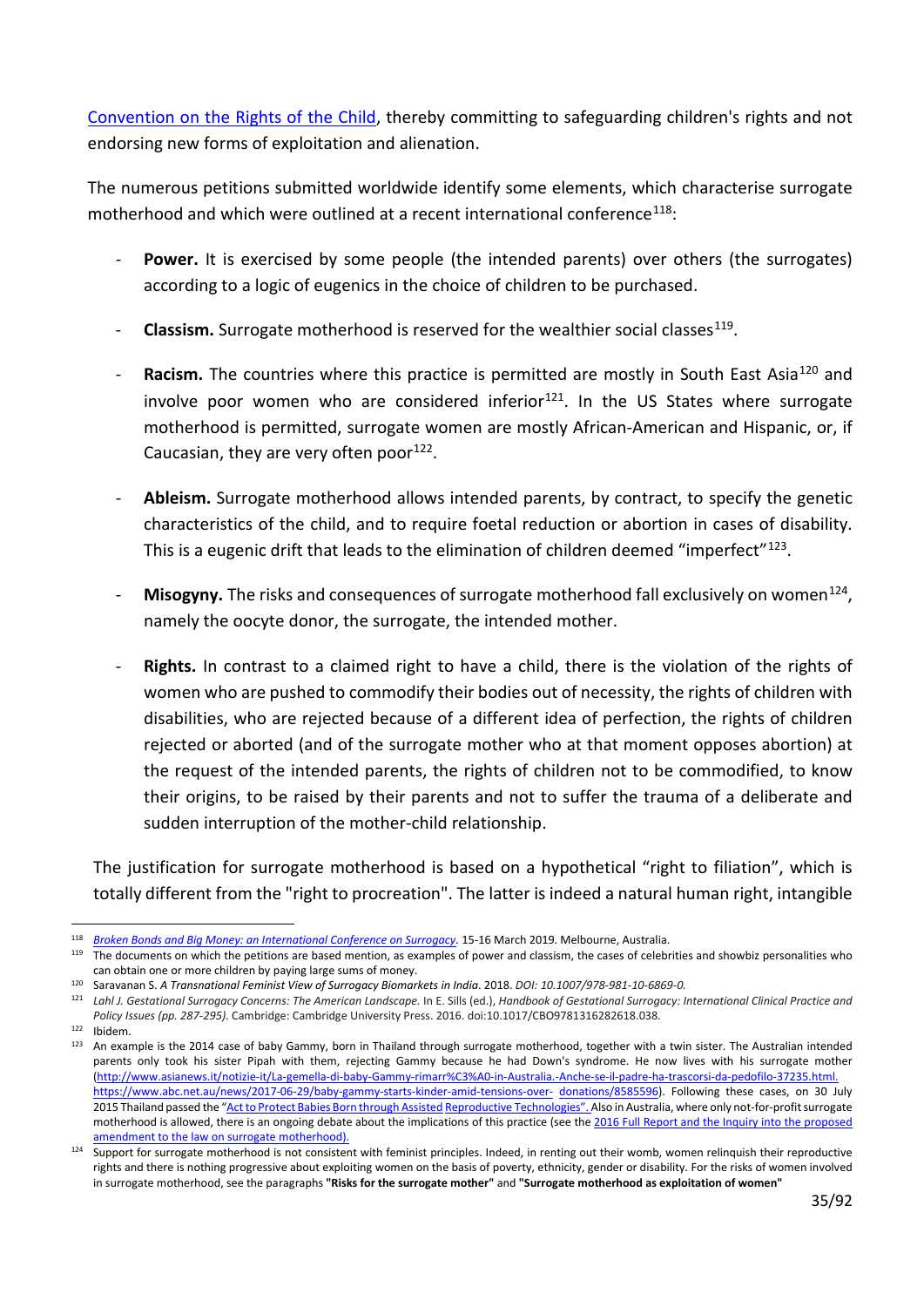even with respect to rules<sup>[125](#page-35-0)</sup>.

On the contrary, the "right to filiation" or "right to a child" cannot be conceived, since it is an imponderable event, related to biological conditions, which, even if it were conceivable, having as its object the child, would constitute a legal contradiction. Indeed, considering the unborn child as the "object of the right" would de facto violate the latter's legal status as the "subject of the right".

Indeed, if the freedom to give life is translated into the recognition of an absolute right to be parents, the child is inevitably downgraded to the object of an individual need of adults and the profound meaning of being a person is irreparably compromised.

Paradoxically, at a time when new individual rights are being demanded, we are witnessing the downgrading of human beings to consumer goods, deprived as they are of the most basic right, namely to be desired and accepted as a gift and not purchased through a contract.

Surrogate motherhood gives rise to a new generation of children conceived to be taken away at birth, with repercussions in terms of psycho-emotional and physical development. The first objective data concerning these repercussions are beginning to be gathered in the literature[126](#page-35-1).

Therefore, the deep desire for parenthood finds in human rights the guide to identify its limitations as a serious form of exploitation of women and children and a blatant violation of the prohibition of commodification of the human body[127](#page-35-2).

This form of exploitation remains inadmissible even in cases where there is an intention to attribute

<span id="page-35-1"></span><span id="page-35-0"></span><sup>&</sup>lt;sup>125</sup> Suffice it to think, for example, of the laws imposing a maximum number of children allowed for a couple.<br><sup>126</sup> Australian Human Rights Commission, *Bringing them home: The "Stolen Children" renort*, 1997, Julia (

<sup>126</sup> Australian Human Rights Commission, *[Bringing them home:](https://humanrights.gov.au/sites/default/files/content/pdf/social_justice/bringing_them_home_report.pdf?_ga=2.41988133.1813079075.1615387351-1831874424.1615387351) [The "Stolen Children" report](https://humanrights.gov.au/sites/default/files/content/pdf/social_justice/bringing_them_home_report.pdf?_ga=2.41988133.1813079075.1615387351-1831874424.1615387351)*. 1997. Julia Gillard on behalf of Australian Government, *[National Apology for Forced Adoptions.](https://www.ag.gov.au/sites/default/files/2020-03/Nationalapologyforforcedadoptions.PDF)* 2013.

<span id="page-35-2"></span> $127$  The main international documents where such desire conflicts with surrogate motherhood include:

<sup>•</sup> **[Oviedo Convention](https://www.coe.int/it/web/conventions/full-list/-/conventions/treaty/164)** (1997). Chapter VII – Prohibition of financial gain and disposal of a part of the human body. Article 21: "Prohibition of financial gain": *The human body and its parts shall not, as such, give rise to financial gain.*

<sup>•</sup> **[UN Convention on the Rights of the Child](https://www.datocms-assets.com/30196/1602520031-convenzione-diritti-infanzia.pdf)** (1989) Art.9: 1). *States Parties shall ensure that a child shall not be separated from his or her parents against their will, except when competent authorities subject to judicial review determine, in accordance with applicable law and procedures, that such separation is necessary for the best interests of the child. (..) States Parties shall respect the right of the child who is separated from one or both parents to maintain personal relations and direct contact with both parents on a regular basis, except if it is contrary to the child's best interests.* Art. 24 e): *To ensure that all segments of society, in particular parents and children, are informed of child health and nutrition, the advantages of breastfeeding (...)* Art. 35: *States Parties shall take all appropriate national, bilateral and multilateral measures to prevent the abduction of, the sale of or traffic in children for any purpose or in any form.*

<sup>•</sup> **[UN Slavery Convention](https://www.ohchr.org/Documents/ProfessionalInterest/slavery.pdf)** (1926). Art. 1: *Slavery is the status or condition of a person over whom any or all of the powers attaching to the right of ownership are exercised.*

<sup>•</sup> **Charter of Fundamental Rights of the European Union** (or Charter of Nice. 2000). Art. 3 (Right to the integrity of the person): 2. c) *the prohibition on making the human body and its parts as such a source of financial gain.*

<sup>•</sup> **Universal Declaration on Bioethics and Human Rights, UNESCO**, 2005. Art. 3: "Human dignity and human rights". *1) Human dignity, human rights and fundamental freedoms are to be fully respected.*

<sup>•</sup> *[Convention on the Rights of Persons with Disabilities-CRPD](https://www.datocms-assets.com/30196/1607611723-convenzionedirittipersonedisabili.pdf) (UNO 2006): Art. 7.*2*. In all actions concerning children with disabilities, the best interests of the child shall be a primary consideration. Art. 16.1. States Parties shall take all appropriate legislative, administrative, social, educational and other measures to protect persons with disabilities, both within and outside the home, from all forms of exploitation, violence and abuse, including their gender-based aspects. Art. 17. Every person with disabilities has a right to respect for his or her physical and mental integrity on an equal basis with others. Art. 23.4. States Parties shall ensure that a child shall not be separated from his or her parents against their will, except when competent authorities subject to judicial review determine, in accordance with applicable law and procedures, that such separation is necessary for the best interests of the child. In no case shall a child be separated from parents on the basis of a disability of either the child or one or both of the parents. Art. 18.2. Children with disabilities shall be registered immediately after birth and shall have the right from birth to a name, the right to acquire a nationality and, as far as possible, the right to know and be cared for by their parents.*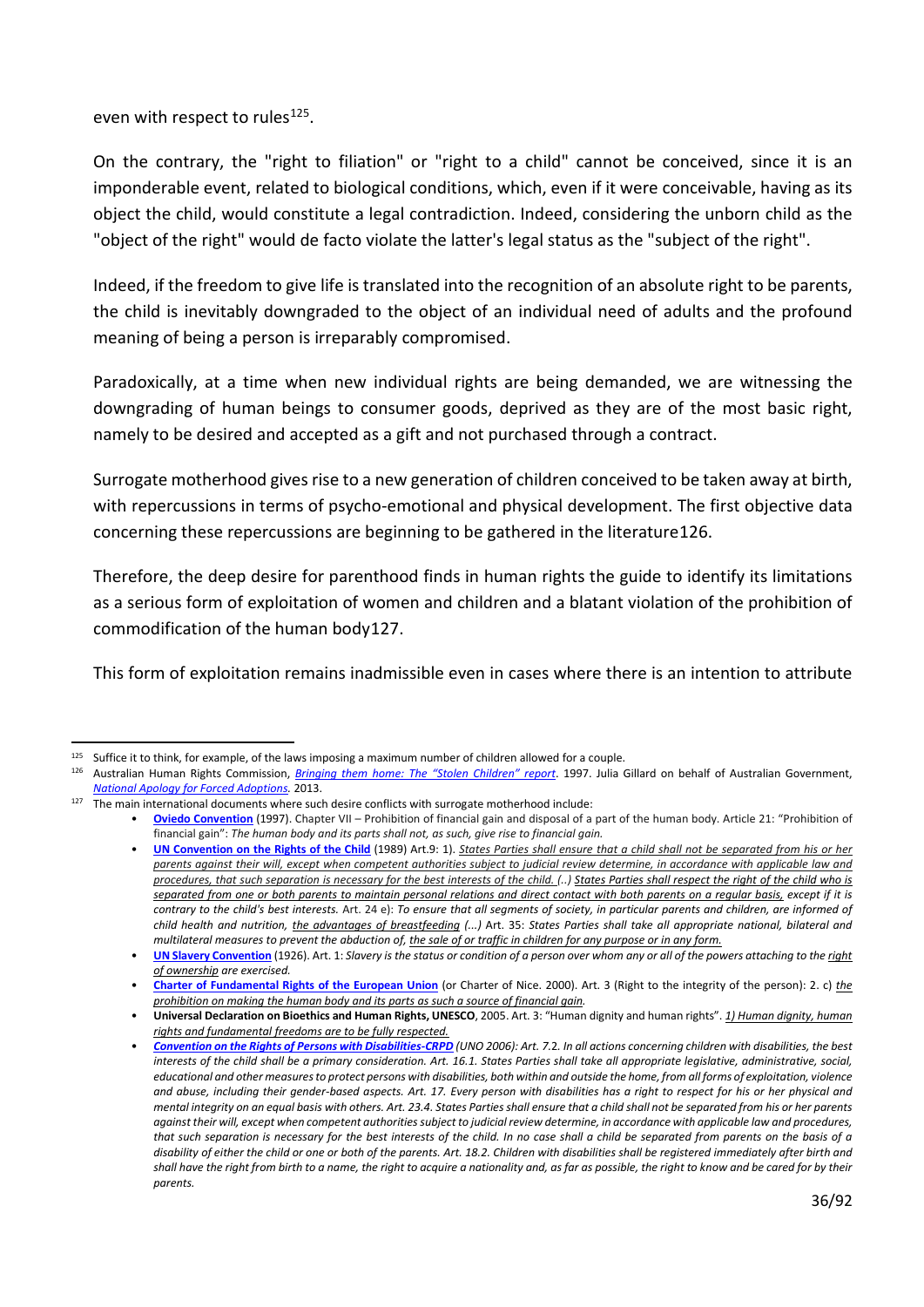to this practice the characteristic of gratuitous solidarity<sup>128</sup>.

Behind the apparent act of solidarity for those who wish to have a child, surrogate motherhood is in many countries, especially the poorest ones, a social scourge for families and social ties[129](#page-36-1).

Nor is it admissible to invoke the principle of autonomy as the basis of a choice made due to poverty, coercion or violence, or as a form of survival, since human rights imply respect for the dignity of every human being.

Finally, surrogate motherhood violates the therapeutic principle underlying medical ethics, which takes the form of an essential assessment of the risk-benefit ratio. Both practice and clinical trials are based on this assessment, which makes an intervention lawful if, in the light of foreseeable risks, it entails a greater benefit for the health and life of the person involved than the damage caused by the possible occurrence of such risks.

Indeed, in the case of surrogate motherhood, the genetic mother and the surrogate mother are involved in medical practices, which have an exclusively economic and non-therapeutic purpose, and which involve numerous risks to health and life arising from the medical treatments involved.

In clinical trials, stakeholders must be informed in a detailed and truthful manner of the foreseeable risks and expected benefits, in order to be able to provide and withdraw free and informed consent at any time and without any consequence or retaliation[130.](#page-36-2) All interventions in humans must have passed specific pre-clinical tests, which support their safety. High standards are guaranteed for the protection of the confidentiality of each person involved. Financial incentives are not allowed, except for healthy volunteers, which, in any case, must not exceed amounts intended to cover expenses[131](#page-36-3).

Finally, in order to protect participants, all experimentations must be assessed and approved in advance by ad hoc Ethics Committees.

None of these principles is applied in surrogate motherhood.

Surrogate motherhood cannot be regarded as a treatment for infertility. Indeed, even where infertility is the result of a disease, the birth of a child through surrogate motherhood does not occur following a therapy, nor does it lead to the recovery of the pathologically infertile person.

Surrogate motherhood cannot be compared to organ transplants, since in the latter case donors are

<span id="page-36-0"></span><sup>&</sup>lt;sup>128</sup> This solidarity is declared to be free of charge but often conceals remuneration in the contracts under the headings of reimbursement of expenses and coverage of medical costs, which in any case represent an economic advantage for those who receive them (the pregnant woman and the fertility clinics).

<span id="page-36-1"></span><sup>129</sup> Violations of the human rights of surrogate women and of children are increasingly reported in Ukraine by the Ombudsperson for Children's Rights, Lyudmila Denisova, the President of the Commission for Children's Rights, Mykola Kuleba, and Ukrainian women who are Members of the European Parliament.

<span id="page-36-2"></span><sup>130</sup> Since the **Nuremberg Code** (1946), this informed consent, free from any form of coercion, has been the first requirement for ethically acceptable experimentation.

<span id="page-36-3"></span> $131$  On the contrary, a surrogate mother can earn up to £30,000 - \$40,000, which can increase for additional surrogate pregnancies or if she is willing to carry more embryos. (See the following site as an example[: https://www.westcoastsurrogacy.com/surrogate-](https://www.westcoastsurrogacy.com/surrogate-program-for-intended-parents/surrogate-mother-cost%23%3A%7E%3Atext%3DThe%20average%20cost%20of%20surrogacy%2Ccost%20may%20be%20slightly%20higher) [program-for-intended-parents/surrogate](https://www.westcoastsurrogacy.com/surrogate-program-for-intended-parents/surrogate-mother-cost%23%3A%7E%3Atext%3DThe%20average%20cost%20of%20surrogacy%2Ccost%20may%20be%20slightly%20higher)[mother-](https://www.westcoastsurrogacy.com/surrogate-program-for-intended-parents/surrogate-mother-cost%23%3A%7E%3Atext%3DThe%20average%20cost%20of%20surrogacy%2Ccost%20may%20be%20slightly%20higher) [cost#:~:text=The%20average%20cost%20of%20surrogacy,cost%20may%20be%20slightly%20higher\).](https://www.westcoastsurrogacy.com/surrogate-program-for-intended-parents/surrogate-mother-cost%23%3A%7E%3Atext%3DThe%20average%20cost%20of%20surrogacy%2Ccost%20may%20be%20slightly%20higher)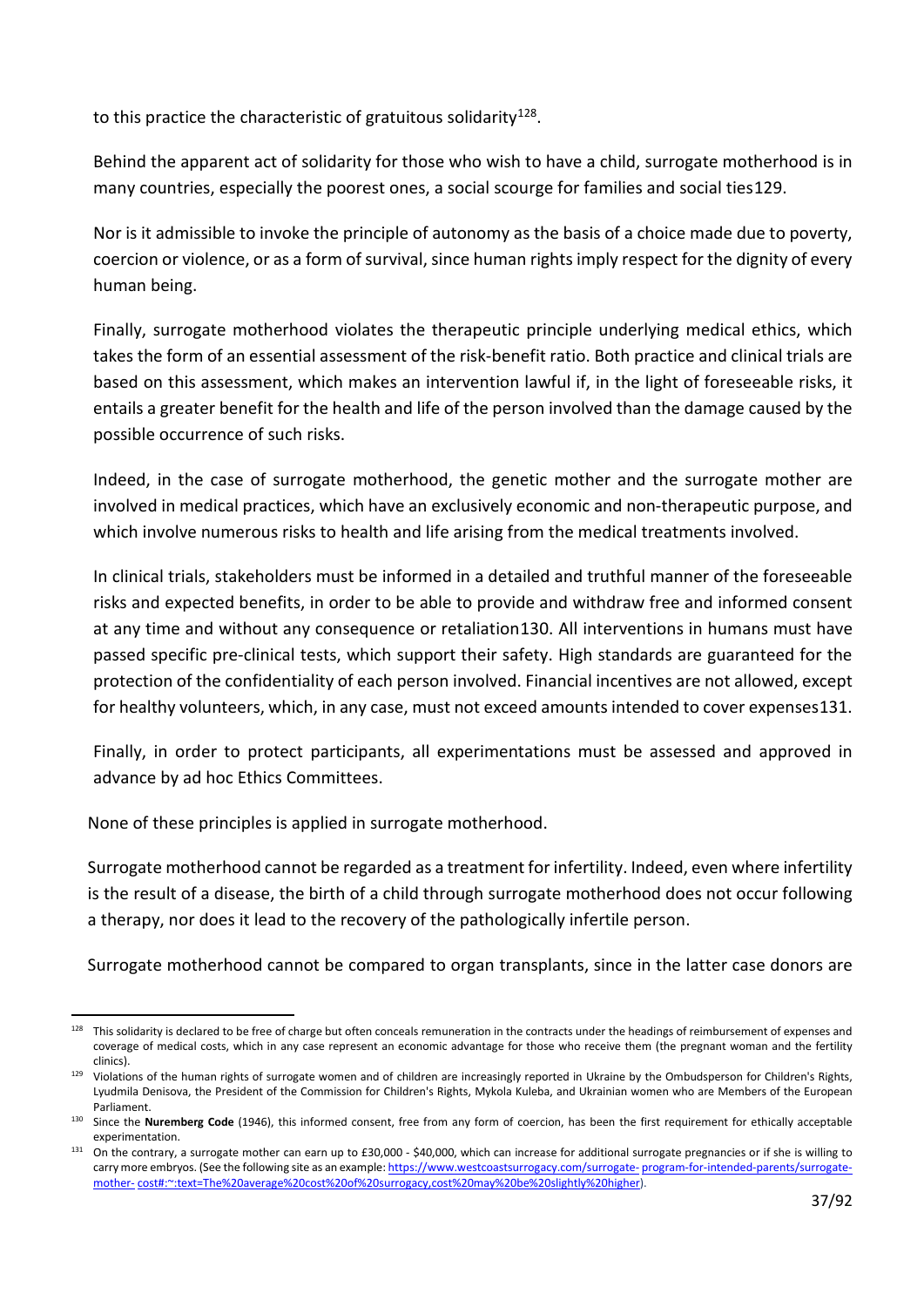never allowed to receive any form of financial compensation. The absolute ban on buying and selling human organs and bodies is a guarantee of protecting the life and health of those in poverty or need, and no informed consent can ever provide a legal or ethical character to this practice.

Similarly, surrogate motherhood cannot be compared to adoption. Indeed, adoption gives a new family to a child who has already been born and has no opportunity to be raised and educated by the biological family, whereas surrogate motherhood entails the abandonment of the child from the outset and, as a direct consequence, prevents the surrogate from exercising any rights at any time thereafter.

Surrogate motherhood practices do not make it possible to verify whether the newborn child, especially a disabled one, is registered immediately after birth and is entitled from birth to a name, to acquire a nationality, and, as far as possible, to know his or her parents and be raised by them.

Case-law and bioethics were established to protect those who cannot defend themselves because they are more vulnerable and need others to assert their rights.

On the contrary, surrogate motherhood eliminates even fundamental rights for the weakest (to the health and life of the child and the surrogate woman). These fundamental rights are overridden and annulled by the force of desires, which are transformed into rights and imposed by the force of money.

## SURROGATE MOTHERHOOD AS EXPLOITATION OF WOMEN

Surrogate motherhood is based on the exploitation of the woman's body through unfair transactions involving low remuneration, coercion, insufficient medical care, as well as serious short-and long-term health risks for those who accept this practice by signing a fictitious "informed consent" because they are mostly partially or completely uninformed $132$ .

Publicly available data on surrogate motherhood are limited and do not provide a snapshot of the state of this technique in terms of the number of gestations for others, of surrogate women, of surrogate pregnancies repeated by the same woman, of children carried at the same time by a woman and born, and of abandonments, or even the ways in which children, as they grow up, cope psychologically, socially and physically with their condition as products of surrogate motherhood.

However, the studies that are beginning to be published clearly show that there is a close connection between poverty, gender, human rights violations and indignity in the surrogate motherhood market $133$ .

In some developing countries, biotechnology creates "reproductive objects" of certain female bodies, promoting an image of absolute freedom which, in reality, conceals a serious form of "reproductive

<span id="page-37-1"></span><span id="page-37-0"></span><sup>132</sup> Orfali K, Chiappori PA. *Transnational Gestational Surrogacy: Exploitative or Empowering?* Am J Bioethics, 14: 33–50, 2014.

<sup>133</sup> These studies and surveys include: Saravan S. *A Transnational Feminist View of Surrogacy Biomarkets in India.* Springer Singapore*,* 2018. Bindel J, *[Outsourcing pregnancy: a visit to India's surrogacy clinics.](https://www.theguardian.com/global-development/2016/apr/01/outsourcing-pregnancy-india-surrogacy-clinics-julie-bindel)* The Guardian, 1 April 2016*.* Rose K, *[Book Review:](https://digitalcommons.uri.edu/cgi/viewcontent.cgi?article=1102&context=dignity) [Surrogacy:](https://digitalcommons.uri.edu/cgi/viewcontent.cgi?article=1102&context=dignity) [A Human](https://digitalcommons.uri.edu/cgi/viewcontent.cgi?article=1102&context=dignity) Rights [Violation by](https://digitalcommons.uri.edu/cgi/viewcontent.cgi?article=1102&context=dignity)  [Renate Klein.](https://digitalcommons.uri.edu/cgi/viewcontent.cgi?article=1102&context=dignity) Dignity: A Journal of Analysis of Exploitation and Violence*. 2018. Vol. 3: Iss. 1, Article 6. DOI: 10.23860/dignity.2018.03.01.06.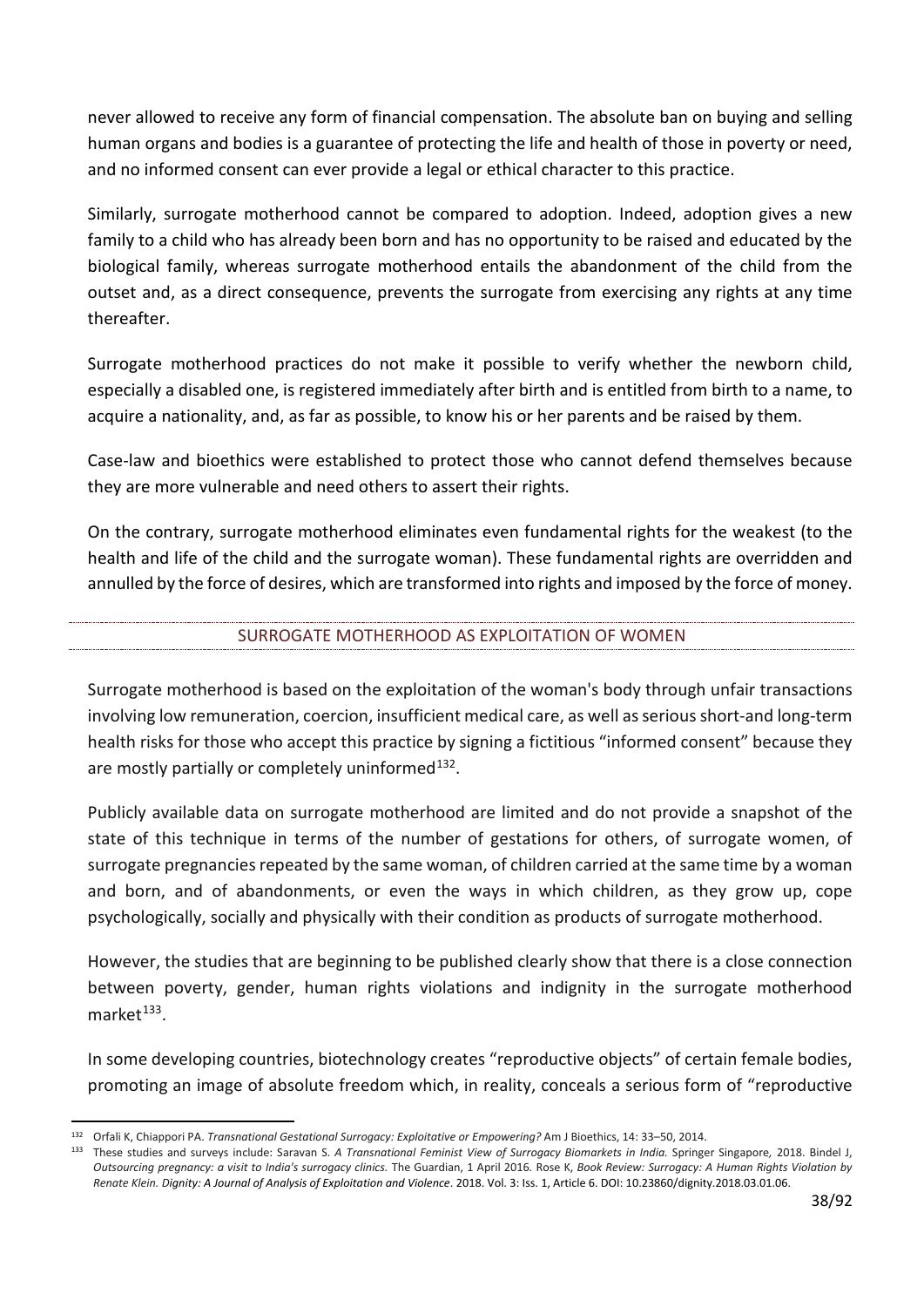injustice"<sup>[134](#page-38-0)</sup>.

Documented evidence<sup>[135](#page-38-1)</sup> shows that in many of these countries, including those where a ban or restriction on surrogate motherhood has been introduced, serious violations of human rights and medical ethics continue to be perpetrated. Indeed, many of the women who agree to become surrogate mothers are detained in clinics against their will, restricted in their personal and dietary habits and subject to the transfer of up to five embryos into the uterus. This leads to selective abortions imposed by the preferences of the intended parents, or the abandonment of the "imperfect" born child to the surrogate mother, who is still in need of money and with a child that often requires special and expensive care<sup>136</sup>.

There are also cases of simultaneous transfer of embryos to two surrogate mothers for the same customers, in order to increase the "success" rate for the intended parents or customers, who pay one or the other mother, depending on the "results".

Women are selected on the basis of their class, age, skin colour, religion and caste, and the remuneration varies according to these categories.

Countries that have banned or restricted this practice have experienced deaths of mothers and oocyte donors, battles over custody of babies and/or abandonment of disabled and unwanted ones, and exploitation of women through the same illegal networks that traffic in girls for prostitution.

Even in its "altruistic" version, in patriarchal contexts, this practice is imposed on women through family persuasion.

For all these reasons, the call for a ban on surrogate motherhood as a universal violation of human rights in terms of reproductive justice is becoming increasingly widespread, and the surgical technique of uterine transplantation, which is extremely difficult from a technical point of view, is being developed, not only from a deceased donor but even more so from a living one.

With regard to the latter solution, some authors consider it acceptable to choose a blood-related donor who has already had children and decides autonomously in a truly altruistic way. The surgical risk, which is never equal to zero, and the pregnancy risk (for the mother and the foetus), which is linked, *inter alia*, to the proposed immunosuppressive treatment, besides requiring further specific bioethical reflection, suggest extreme caution $137$ .

Therefore, from a bioethical perspective, **surrogate motherhood violates the principle of justice and** 

<span id="page-38-0"></span><sup>134</sup> Developing countries that have restricted or proposed a ban on commercial surrogate motherhood after experiencing numerous human rights violations include Nepal, India, Thailand, Mexico and Cambodia. New developing countries practising this technique include Malaysia, Kenya, Nigeria, Ghana, South Africa, Argentina and Guatemala.

<span id="page-38-1"></span><sup>135</sup> [Broken Bonds and Big Money International Conference on Surrogacy](https://www.facebook.com/events/227590868121210/)*. Melbourne, 15-16 March 2019.*

<span id="page-38-3"></span><span id="page-38-2"></span><sup>136</sup> Frydman T. *Surrogacy: yes or no?* [http://dx.doi.org/10.1016/j.fertnstert.2016.04.017.;](http://dx.doi.org/10.1016/j.fertnstert.2016.04.017.%3B)

<sup>137</sup> Grynberg M et al. *Uterine transplantation: a promising surrogate to surrogacy?* Ann. N.Y. Acad. Sci. 1221 (2011) 47–53.; Robertson JA. *Other women's wombs: uterus transplants and gestational surrogacy*. J Law Biosci, 2016 Mar 21;3(1):68-86.; Brännström M et al. *Uterus Transplantation: A Rapidly Expanding Field.* Transplantation 2018;102: 569–577.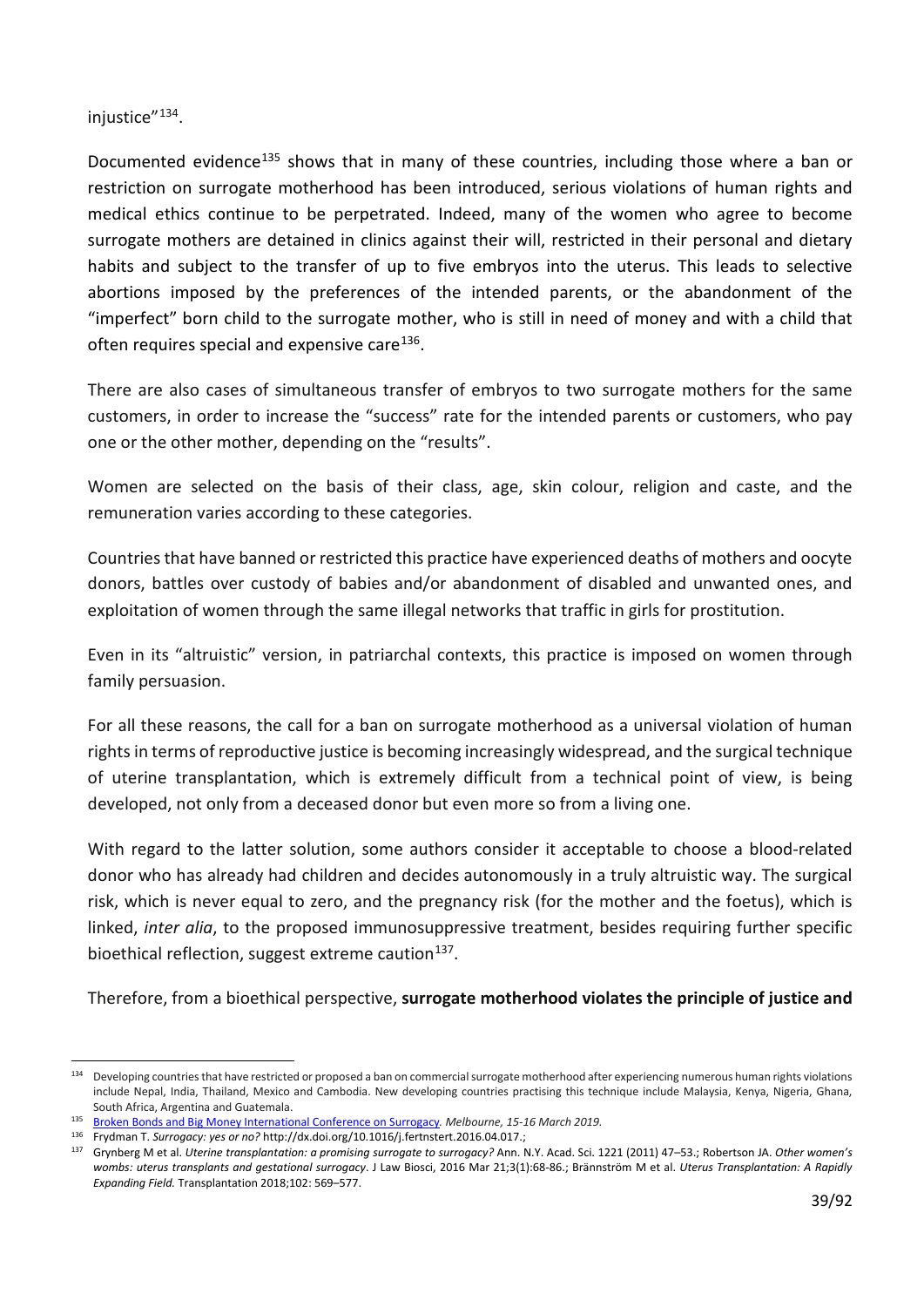#### **equal access to reproductive health and care.**

However, this practice is not only allowed in poorer countries, but is also permitted in some richer and more developed States<sup>[138](#page-39-0)</sup>, where women may be involved either for economic reasons or out of a feeling of compassion for those who, despite wishing to do so, cannot have children.

However, in both cases the consent given is not free from those constraints that undermine the full freedom of the decision. In one case there is the state of economic need, without which the woman would not undergo the risks of this procedure. In the other case there is the mistaken prospect of performing an altruistic and solidarity act, without being fully aware of all psychological and physical implications that this entails both for the surrogate mother and for the unborn child.

Therefore, in the light of the above, there is a **violation of the principle of autonomy**, which is necessarily at the basis of an informed consent, truly free from all psychological and economic coercion, from which any really autonomous choice derives.

In any case, the essence of surrogate motherhood remains the transformation of a woman's body into a tool to achieve a dual purpose, namely the fulfilment of a parenthood desire for others and financial gain for those who manage this fertility industry.

Worth noting is that in all cases and in all countries, the relationship between the intended parents and the surrogate mothers is often non-existent and is completely interrupted at birth, when some women are even forbidden to see the children's faces, while others are required to breastfeed the newborn until he or she is collected by the "intended parents".

The separation of the child from the surrogate mother must take place as soon as possible to prevent the child from developing the attachment that has been studied by generations of developmental psychologists and child psychiatrists, who have carried out studies and shown that this is fundamental for the proper psycho-affective and cognitive development of the child and future adult.

Finally, it should be pointed out that even the intended mother may, after some time, show psychoaffective imbalances arising from a sense of guilt, frustration and inadequacy, which could give rise to resentment not only towards the surrogate mother, but also towards the child.

## THE SURROGATE MOTHERHOOD CONTRACT AND ITS REAL SUBJECT

Any legislation regulating surrogate motherhood contracts cannot exclude abuses to the detriment of surrogate women.

In the contractual models that are publicly available<sup>139</sup>, some common features emerge. These deprive

<span id="page-39-0"></span><sup>138</sup> For the list of countries where surrogate motherhood is permitted, see Piersanti V, Consalvo F, Signore F, Del Rio, A, Zaami S. *Surrogacy and "Procreative Tourism". What Does the Future Hold from the Ethical and Legal Perspectives?* Medicina 2021, 57, 47[. https://doi.org/10.3390/medicina57010047](https://doi.org/10.3390/medicina57010047)

<span id="page-39-1"></span><sup>139</sup> Reference is made, by way of example, to the model contract in force in the State of California. Allen AA. *Surrogacy and Limitations to Freedom of Contract: Toward Being More Fully Human. Harvard Journal of Law & Public Policy,* 2018.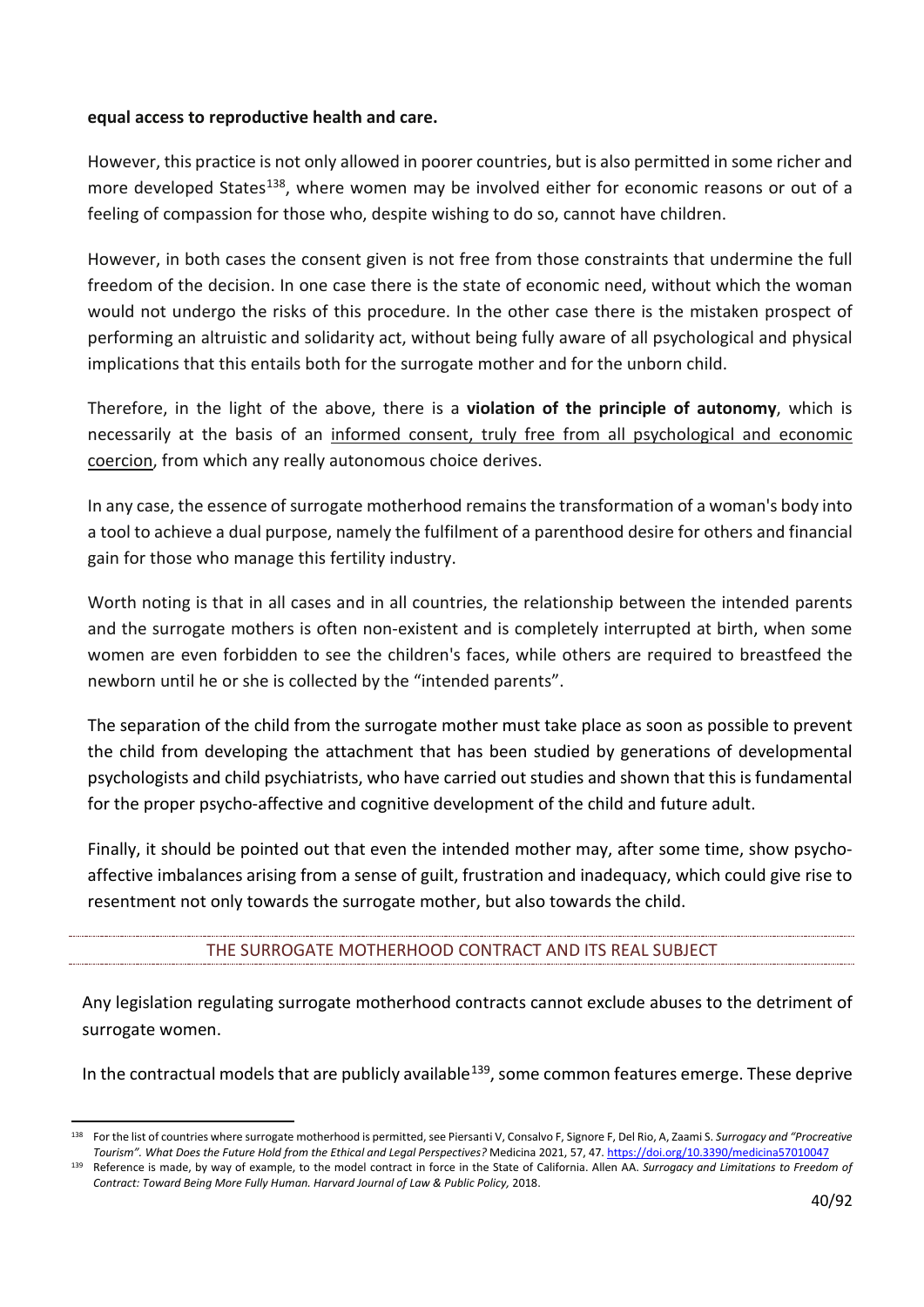the surrogate woman of all rights over the child<sup>[140](#page-40-0)</sup>, the real subject of the contract, the sale or transfer of whom, however, is explicitly denied because it is in clear violation of the rules of any State<sup>[141](#page-40-1)</sup>, of any international human rights Treaty, and especially of the [Optional](https://www.datocms-assets.com/30196/1602518565-protocollovenditaprostituzione.pdf) Protocol to the Convention on the [Rights of the Child on the sale of children,](https://www.datocms-assets.com/30196/1602518565-protocollovenditaprostituzione.pdf) [child prostitution and child pornography](https://www.datocms-assets.com/30196/1602518565-protocollovenditaprostituzione.pdf)<sup>[142](#page-40-2)</sup>.

Some of the most worrying clauses are those detailing the wishes of the intended parents, who can control the details of the surrogate's private life until the moment of birth, including physical exercise, lifestyle, diet, travel, and in some cases, they can ask the woman and her husband, if she has one, for an explicit commitment not to establish any parental relationship with the child.

The contracts also include detailed information about the woman's sexual life, in serious violation of the very personal right to sexuality, requiring the surrogate not to have any sexual or intimate relations with anyone, or to have them only with a partner who undergoes certain medical tests and after the approval of the intended parents.

These contracts also allow for a constant violation of all confidentiality rules regarding information on the surrogate woman's personal health, both physical and psychological, with direct access for the intended parents to all of her medical records, even in countries with strict regulations on this matter.

Another recurring clause concerns the termination of the contract and the absolute right of the intended parents to demand an abortion without the need of any justification. This right may also be exercised to choose the sex and, more frequently, in the case of genetic abnormalities or malformations in the unborn child and in the case of supernumerary embryos.

In the event of an inauspicious or fatal pregnancy outcome, the intended parents have the right to decide on the possibility of keeping the woman alive (if her vital functions depend on a machine) for as long as the foetus needs to have the necessary chance of survival, leaving the family the right to decide on any further intervention on the woman only after the birth of the child.

If she breaches the contract, in whole or in part, the woman is required to return any payment received and to pay compensation for all damages $143$ .

It follows that the surrogate motherhood contract concerns two objects, and more precisely two subjects that are, *de facto*, reified: the woman's entire body for the whole duration of the pregnancy, which becomes an incubator, and the child, who becomes an object of sale or "donation".

The children, therefore, become an asset that is "available" before (through the right to selection or

<span id="page-40-0"></span><sup>140</sup> The term "mother" does not appear on any of the forms and the surrogate must declare that she is fully informed and that she does not intend to assert any parental rights; she must agree to undergo the numerous medical and psychological tests and screenings.

<span id="page-40-2"></span><span id="page-40-1"></span><sup>&</sup>lt;sup>141</sup> In the California example, sections 181 and 273 of the Criminal Code prohibit the sale of children or coercion to hand over one's child to another person.

<sup>142</sup> **[Optional Protocol to the Convention on the Rights of the Child on the sale of children, child prostitution and](https://fedlex.data.admin.ch/filestore/fedlex.data.admin.ch/eli/cc/2006/824/20160331/it/pdf-a/fedlex-data-admin-ch-eli-cc-2006-824-20160331-it-pdf-a.pdf) [child pornography](https://fedlex.data.admin.ch/filestore/fedlex.data.admin.ch/eli/cc/2006/824/20160331/it/pdf-a/fedlex-data-admin-ch-eli-cc-2006-824-20160331-it-pdf-a.pdf)**, (concluded in 2000 and approved by the Federal Assembly in 2006). *Art. 1: States Parties shall prohibit the sale of children, child prostitution and child pornography in accordance with the provisions of this Protocol. Art. 2: For the purposes of this Protocol, a) "Sale of children" shall mean any act or transaction involving the transfer of a child from one person or group of persons to another person or group of persons in return for payment or for any other service.*

<span id="page-40-3"></span><sup>143</sup> These expressly include damages for breach of the contract, compensation for the costs of assisted procreation techniques, intermediaries fees, drugs and travel expenses, as well as all costs for the care and upbringing of children until they reach the age of majority.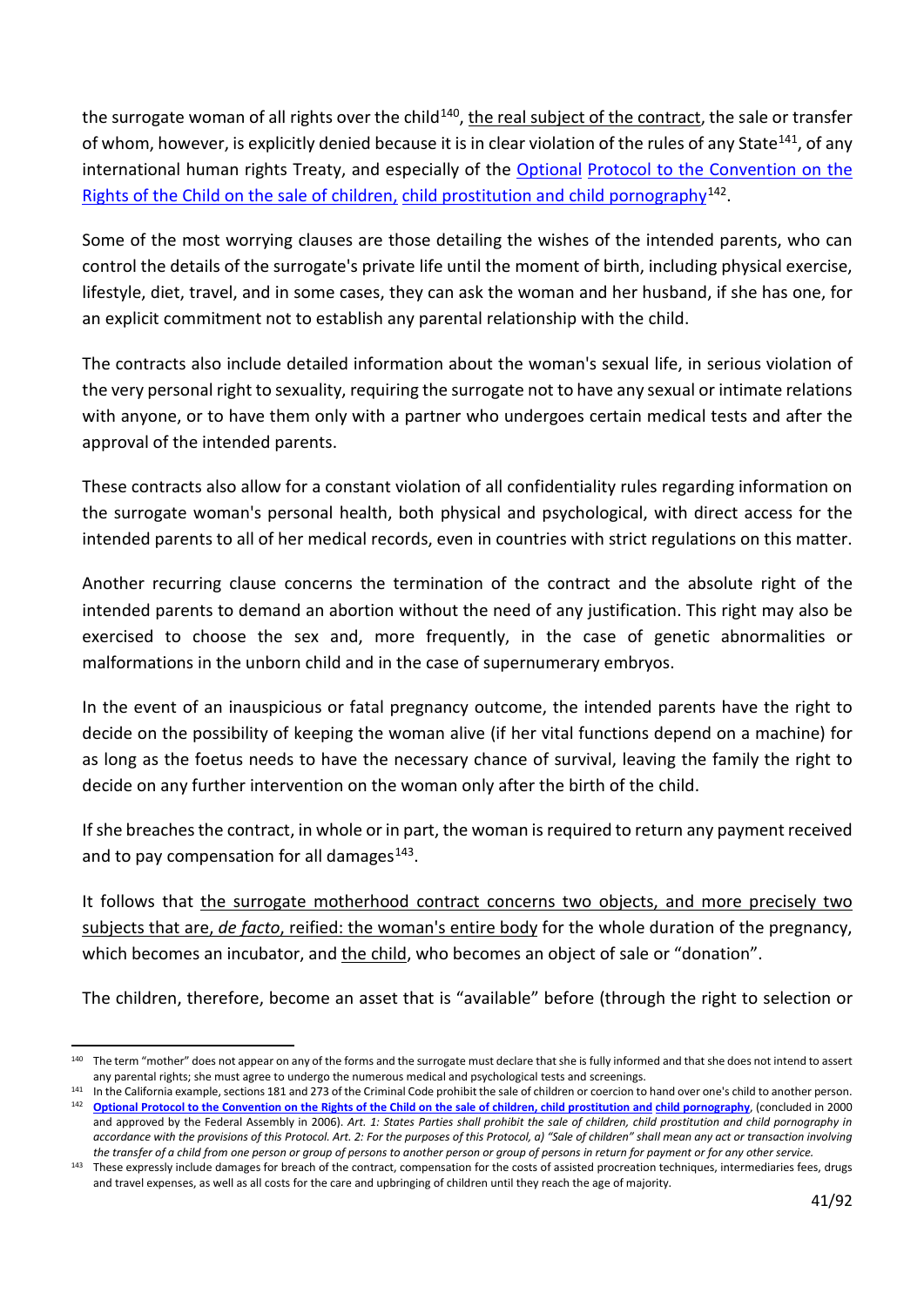suppression) and after birth (through their "transfer" from the persons who conceived them, from the persons who carried them in the womb, to the persons who commissioned them $^{144}$  $^{144}$  $^{144}$ ), without any form of legal protection and at the mercy of the wishes of the intended parents who, in fact, decide on their life or death.

What has just been described is also part of a difficult interweaving of different cultural backgrounds between the intended mother and the surrogate, which often condition the entire relationship, beyond the complex contractual aspects on which it seems to be based in the eyes of a rational and "neutral" observer, not directly involved in the two mothers' painful choices and therefore emotionally unbiased and detached.

There are indeed values that influence the existence, thoughts and choices of each of the two women, and go well beyond the simple scientific aspects. Therefore, these values do not allow to separate the cultural and ideological aspects underlying the concepts of motherhood, parenthood, rights, justice, fairness, equality, free choice and contractual duties with an agency<sup>145</sup>.

RISKS FOR THE SURROGATE MOTHER

Scientific literature provides data on the consequences for the woman involved in the various

<span id="page-41-1"></span><sup>145</sup> This is made clear in an interesting examination of the problem recently published by Swedish and Latvian authors (Payne JG et al. *Surrogacy relationships: a critical interpretative review*. UPSALA J MED SCI 125: 183–191, 2020), which, among other things, was able to simplify this particularly complex framework summarising it in the table below:

| <b>RELATIONSHIP</b> | <b>CONTACT</b>            | <b>EXPECTATIONS</b>            | <b>EXCHANGE</b>               | <b>CONTEXT</b>                      |
|---------------------|---------------------------|--------------------------------|-------------------------------|-------------------------------------|
|                     |                           |                                |                               |                                     |
|                     | Regular, caring, intense, |                                | <b>Exchange of emotions</b>   |                                     |
|                     | spontaneous, based on     |                                | (love, solidarity,            | Mostly (but not exclusively) in     |
| Open                | repeated face-to-face     | Fulfilled by both parties.     | experiences, joy,             | contexts where power                |
|                     | meetings, with few or     |                                | friendship), as well as gifts | disparities are absent.             |
|                     | no intermediaries.        |                                | or money.                     |                                     |
|                     |                           | Low expectations, sometimes    |                               | Defined by power inequalities or    |
|                     | No contact or sporadic    | due to lack of interest in the | Monetary compensation,        | structural conditions of surrogacy  |
| Restricted          | contact, except where     | relationship by the surrogate  | with no space for             | industry and reinforced by          |
|                     | the surrogate lives with  | mother, other times due to     | renegotiating the terms.      | diverging cultural narratives.      |
|                     | the intended parents.     | the intended parents' wishes.  |                               |                                     |
|                     |                           |                                |                               |                                     |
|                     | Planned at regular        | Fulfilled to a large extent,   | The contract is structured    |                                     |
| Structured          | intervals by              | based on contractual frames    | as labour, which needs to     | It has a strong cultural basis but, |
|                     | phone/postcard during     | but relatively low, since the  | be compensated with           | even more, a contractual one.       |
|                     | pregnancy and from        | beginning, as to emotional     | limited possibilities for     |                                     |
|                     | time to time after birth. | and relational aspects.        | renegotiation.                |                                     |
|                     |                           |                                | Divergent visions of what is  |                                     |
|                     |                           |                                | being exchanged: the          |                                     |
|                     | Characterised by a        | At least partially unfulfilled | surrogate mother expects      |                                     |
|                     | tendency to expand the    | because they are divergent     | much more for the "gift of    | Based mostly on power               |
| Enmeshed            | boundaries established    | and/or based on a different    | life" from the intended       | inequalities and profound cultural  |
|                     | in contract through a     | cultural environment in terms  | mother, who is unable to      | differences.                        |
|                     | frequent, highly          | of parenthood and surrogate    | understand or accept the      |                                     |
|                     | emotional relationship.   | motherhood.                    | cultural basis of such        |                                     |
|                     |                           |                                | "extra-contractual            |                                     |
|                     |                           |                                | obligations".                 |                                     |

<span id="page-41-0"></span><sup>&</sup>lt;sup>144</sup> The child may have up to five "parents", none of whom are fully parents in the proper sense: the "intended" parents, the biological parents from whom the fertilised ovum and the spermatozoon came, and the surrogate mother, who gave birth to the child. There are also cases where the intended parents may order twins born from two different father[s \(https://www.dailymail.co.uk/femail/article-](https://www.dailymail.co.uk/femail/article-6636879/Baby-twins-two-DIFFERENT-fathers.html) [6636879/Baby-twins-two-DIFFERENT-fathers.html](https://www.dailymail.co.uk/femail/article-6636879/Baby-twins-two-DIFFERENT-fathers.html) ).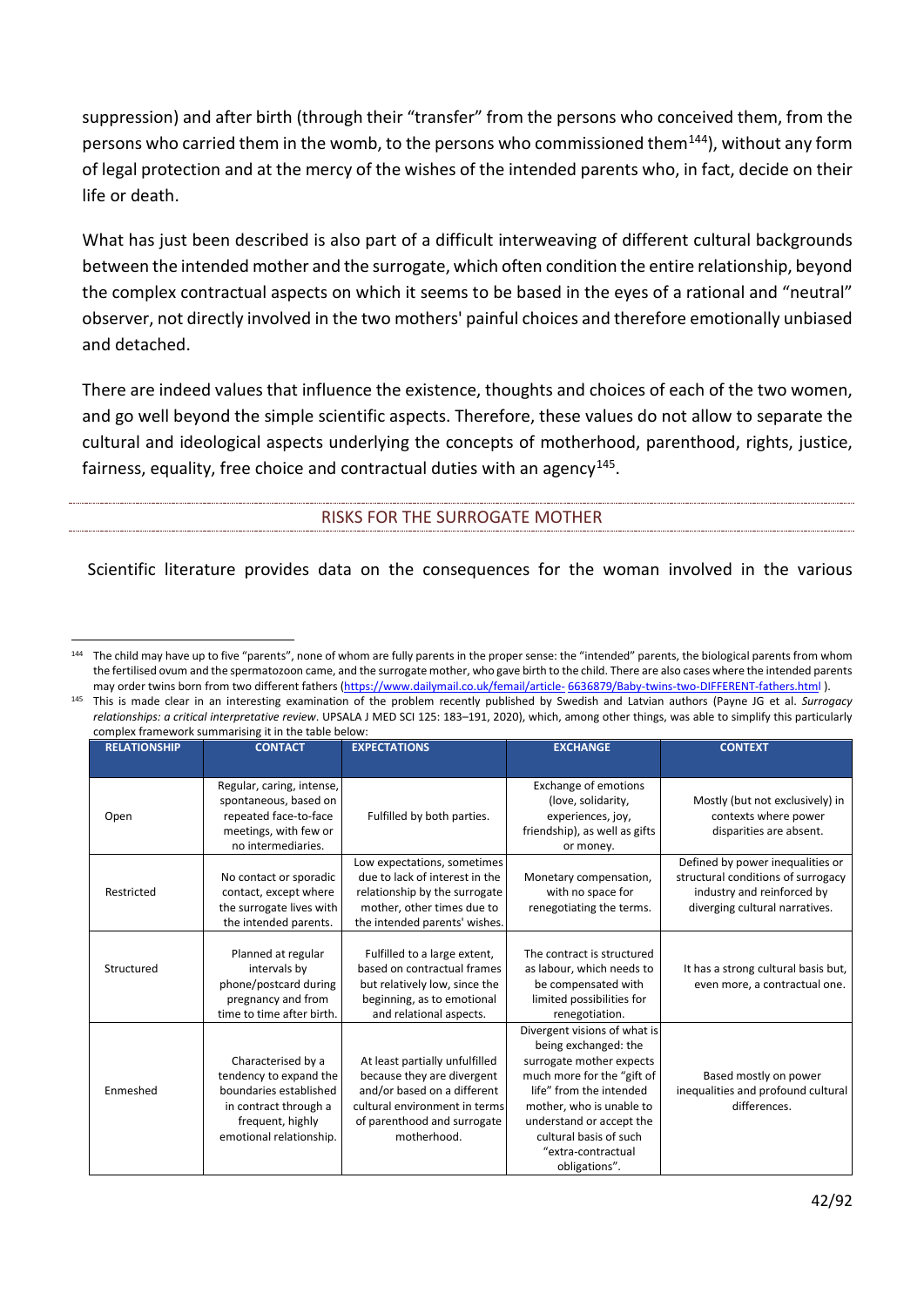#### surrogate motherhood procedures $146$ .

The first way in which the woman is involved is by selling her gametes (oocytes). This usually involves young women who are physiologically capable of ovulating and who receive high doses of exogenous gonadotropins, the possible complications of which (ovarian hyperstimulation syndrome<sup>147</sup>) are now documented in the literature<sup>[148](#page-42-2)</sup>. In this regard, there are no absolute criteria for identifying patients at risk yet, nor preventive measures other than the suspension of the cycle. In addition to these, there are the risks associated with the oocyte retrieval procedure<sup>[149](#page-42-3)</sup> and the long-term consequences for future fertility.

All of the above is normally presented to women, who are about to undergo an assisted procreation procedure that will lead them to have a child of their own, in authoritative medical centres that can guarantee constant monitoring and that provide correct and exhaustive information, based on which it is possible to give a conscious informed consent. On the contrary, the same does not apply to women involved in the sale of oocytes, who are induced to accept the fees promised by agencies or intermediaries without any real awareness of the possible consequences.

There are several risks for the surrogate mother.

First of all, it should be borne in mind that also natural pregnancy is subject to risks that are underestimated by most people, and especially by the pregnant woman, because of the strong motivation behind conception<sup>[150](#page-42-4)</sup>, and serious complications can occur during pregnancy (e.g. pulmonary embolism, pre-eclampsia or gestational diabetes) or during the delivery (e.g. haemorrhage or sepsis). The in vitro fertilisation technique also entails an inherent risk of pre-eclampsia<sup>[151](#page-42-5)</sup>, aggravated by the fact that the father's sperm is not "known" to the mother's intimate environment<sup>[152](#page-42-6)</sup>, and of ectopic pregnancy<sup>153</sup>, especially if more embryos are implanted to increase the success rate[154](#page-42-8).

The risks for the mother are also linked to other potentially harmful elements in the preparation for pregnancy through hormone therapies that can have long-term consequences<sup>155</sup>, in repeated prenatal

<span id="page-42-0"></span><sup>146</sup> Risks described in the literature include: Ovarian Hyperstimulation Syndrome (OHSS), ovarian torsion, ovarian cysts, chronic pelvic pain, premature menopause, loss of fertility, cancers of the reproductive system, thrombosis, kidney failure, stroke and, in some cases, death. Women who carry a pregnancy with other women's oocytes have a higher risk of pre-eclampsia and hypertension.

<span id="page-42-1"></span><sup>147</sup> For the definition, see **Annex 5: "Glossary".**

<span id="page-42-2"></span><sup>&</sup>lt;sup>148</sup> Abramov Y et al. Severe OHSS: an 'epidemic' of severe OHSS: a price we have to pay? Hum Reprod 1999;14:2181-2183.; Vassiliadis A, Schillaci R, Sciacca GR, Catalano G. *La Sindrome Da Iperstimolazione Ovarica*, Rivista Italiana di Ostetricia e Ginecologia, 2006; Dobrosaljevich A, Rakic S. *Risk of gestational*  hypertension in pregnancies complicated with ovarian hyperstimulation syndrome. J Pak Med Assoc. 2020 Nov;70(11):1897-1900.; Wei L et al. *Strangulated internal hernia following severe ovarian hyperstimulation syndrome: a case report.* Gynecol Endocrinol. 2021 Jan;37(1):93-96.

<span id="page-42-3"></span><sup>149</sup> Aragona C et al. *Clinical complications after transvaginal oocyte retrieval in 7,098 IVF cycles*. Fertil Steril. 2011 Jan;95(1):293-294.; Liang T et al. *Impact of class III obesity on outcomes and complications of transvaginal ultrasound-guided oocyte pickup.* F S Rep. 2020 Aug 27;1(3):270- 276.

<span id="page-42-4"></span><sup>&</sup>lt;sup>150</sup> For example, in Finland, maternal mortality, although it has decreased over time, is still around 28 cases per 100,000 pregnancies (Karalis E et al. *Decreasing mortality during pregnancy and for a year after while mortality after termination of pregnancy remains high: a population-based register study of pregnancy-associated deaths in Finland 2001-2012.* BJOG. 2017 Jun;124(7):1115-1121).

<span id="page-42-5"></span><sup>&</sup>lt;sup>151</sup> Shevell T et al. Assisted Reproductive Technology and Pregnancy Outcome (2005) 106 (5 Pt 1) Obst Gynecol 1039-45.; Blázquez A et al. *Is oocyte donation a risk factor for preeclampsia? A systematic review and meta-analysis*. J Assist Reprod Genet. 2016 Jul;33(7):855-63.

<span id="page-42-6"></span><sup>152</sup> Hodson N et al. Removing Harmful Options: *The Law And Ethics Of International Commercial Surrogacy*. Med Law Review. 27(4): 597–622, 2019.

<span id="page-42-8"></span><span id="page-42-7"></span><sup>&</sup>lt;sup>153</sup> Smith LP et al. Risk of Ectopic Pregnancy Following Day-5 Embryo Transfer Compared with Day-3 Transfer. (2013) 27(4) Reprod Biomed Online 407–13. 154 Charles S and Shivas T. Mothers in the Media: Blamed and Celebrated - A Examination of Drug Abuse and Multiple Births. (2002) 28(2) Pediatric Nursing

<sup>142–45.</sup>

<span id="page-42-9"></span><sup>&</sup>lt;sup>155</sup> Gökçe M et al. Long term effects of hormone replacement therapy on heart rate variability, QT interval, QT dispersion and frequencies of arrhythmia. Int J Cardiol. 2005, Vol.99(3), p.373-379.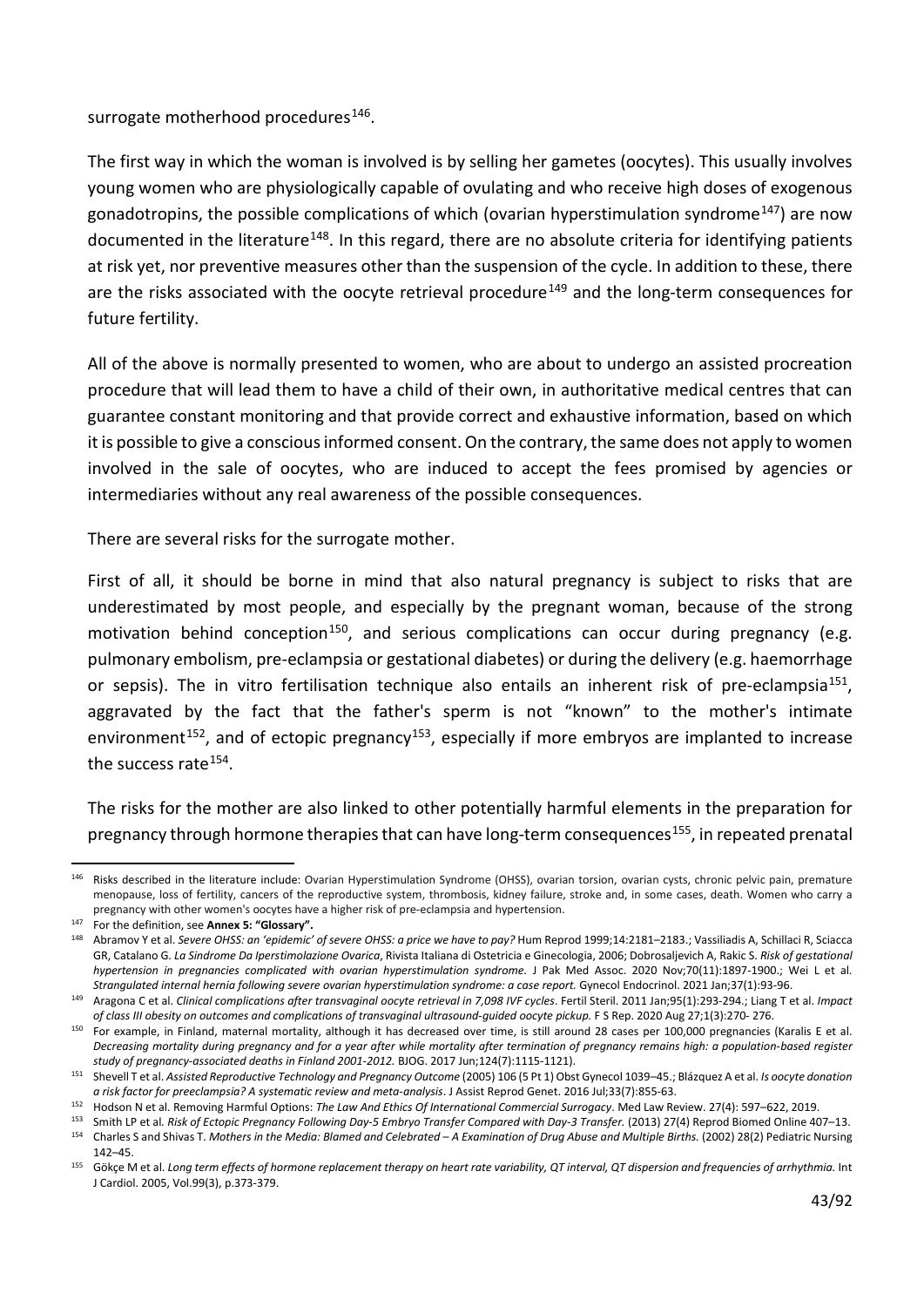tests during pregnancy, in multiple pregnancies (due to the insertion of multiple embryos), which increase the risk of morbidity and mortality in proportion to the number of foetuses, foetal reduction surgeries<sup>156</sup> (where requested by the intended parents) and caesarean section<sup>157</sup>, which is normally used in surrogate motherhood (under the contract).

In addition to these physical risks, the surrogate mother must also deal with psychological traumas<sup>158</sup>, which are equally serious and are increasingly being studied in the scientific literature: the "surrender" and definitive loss of the child carried throughout the pregnancy, the suppression of natural feelings, such as maternal instinct and desire<sup>[159](#page-43-3)</sup>, the obligation to carry out foetal selection or to abort if the product of conception does not comply with the demands of the intended parents are the causes of serious depressive psychiatric diseases, with possible suicides, which the woman mostly ends up facing alone.

According to perinatal psychologists and obstetricians, the main psychological problem for the surrogate mother is that of "dissociated personality": on the one hand, the woman plans a medical intervention in order to improve her financial situation, and on the other hand, she feels like a pregnant woman who loves her unborn child and does not want to surrender him or her.

The psychological suffering of surrogate women is not explained by cultural reasons, but by the natural bond originating from hormonal chemistry and favouring an attachment between the mother and the child, milk secretion and, as a natural consequence, the survival of the species<sup>[160](#page-43-4)</sup>.

This natural bond, which is the foundation of life itself, is not present in surrogate motherhood and entails entirely new consequences in the legal sphere, subverting the principle of "*mater semper certa*", according to which the woman who gives birth is the mother, and thus separating filiation from birth.

This contradiction in terms gives rise to an increasing number of disputes over the attribution of motherhood in cases of uterus for rent.

In this context, there is a general legal issue as to whether there is a **blood relation** between surrogate children born from the ova of the same woman or the sperm of the same man and the surrogate child and the natural children of the surrogate mother.

The biological basis of blood relations is the shared genetic identity, which is biologically transmitted by the gametes and allows to identify the owners thereof (whether known or unknown) as first-degree

<span id="page-43-0"></span><sup>156</sup> Evans MI et al. *Fetal reduction: 25 years' experience.* Fetal Diagn Ther. 2014;35(2):69-82.

<span id="page-43-1"></span><sup>157</sup> Hovav A. *Cutting out the surrogate: Caesarean sections in the Mexican surrogacy industry*. Soc Sci Med.2020 Jul;256 113063. doi: 10.1016/j.socscimed.2020.113063. Epub 2020 May 19.

<span id="page-43-2"></span><sup>&</sup>lt;sup>158</sup> Psychological conditions of stress and tension increase the likelihood of developing gestational diabetes, high blood pressure and/or placenta praevia. Douglas AJ. *Mother-offspring dialogue in early pregnancy: impact of adverse environment on pregnancy maintenance and neurobiology*, Prog Neuropsychopharmacol Biol Psychiatry. 2011 Jul 1;35(5):1167-77.

<span id="page-43-3"></span><sup>159</sup> Perinatal psychologists refer to the "nesting syndrome" as the period of pregnancy when there is a strong desire to prepare the house (the nest) for the imminent arrival of the babies, projecting them into the environment that will host them. The surrogate mother will therefore have to struggle with the awareness of the duality of the situation and come to realise the loss she will have to bear.

<span id="page-43-4"></span><sup>160</sup> The Hague Conference estimated that 50 percent of surrogates are illiterate and accept surrogate motherhood unconsciously or under the pressure of family men, for economic reasons. When the baby is taken away, they sometimes go mad, as documented by human rights NGOs, and are often never readmitted to the villages. HCCH, *[A preliminary report on the issues arising from international surrogacy](https://assets.hcch.net/docs/d4ff8ecd-f747-46da-86c3-61074e9b17fe.pdf) [arrangements](https://assets.hcch.net/docs/d4ff8ecd-f747-46da-86c3-61074e9b17fe.pdf)* March 2012.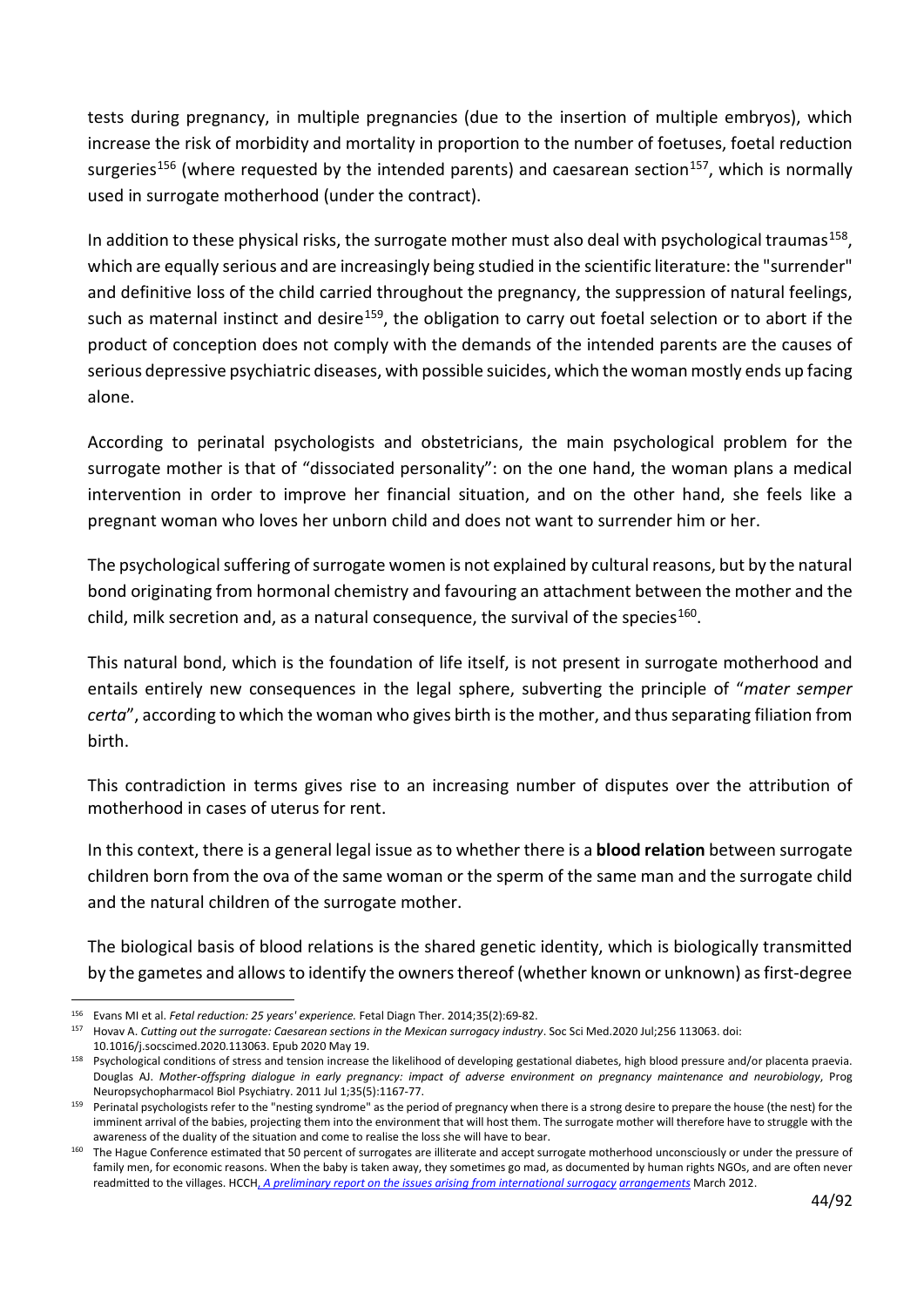blood relatives of the newborn child, and any other children born from gametes of at least one of the biological parents as second-degree blood relatives.

In the case of partial surrogate motherhood (pregnancy commissioned by the intended mother through the use of her husband's sperm with the surrogate's ovum) there is a blood relationship between the surrogate and the child, because the surrogate is, *de facto*, also the biological mother of the newborn child.

The case of gestational surrogate motherhood is different, because there is no specific genetic relationship with the newborn child. However, the close and very special maternal-foetal relationship, of which science has shown the profound influence on both the mother and the child, cannot be considered irrelevant either since it leaves its traces in the unborn child as a kind of psychic *imprinting*.

With regard to the unborn child, the surrogate woman cannot be compared to a simple incubator because, through conscious and unconscious maternal bonds, she will be decisive in the process of psycho-physical development of the newborn child. Therefore, although the "gestational mother" cannot be defined as a "genetic mother" or a consanguineous mother, she plays a typically parental role and can be described as a "non-consanguineous mother".

With the surrogate motherhood contract, unlike the case of a sperm donor - who, with a clear inequality of roles based on gender, is recognised as the biological father - the mother, whether she is a partial surrogate or a gestational surrogate, suffers the cancellation of her function, and therefore she is granted no legal protection.

For these reasons, suffering and emotional destabilisation are for women inseparably correlated to the surrogate motherhood experience.

In order to overcome this psychological distress, specialised clinics adopt a professional approach aimed at avoiding any stress or negative emotion that might pose a risk to the surrogate's health and the pregnancy itself<sup>161</sup>.

Therefore, from a bioethical perspective, the surrogate motherhood techniques clearly violate the founding principles of **beneficence/non-maleficence** and of **justice.**

## RISKS FOR THE CHILD

Also with regard to the risks for the child, the real subject of the contract, the literature provides scientific support for identifying the heavy burden of risks and complications arising from surrogate motherhood<sup>162</sup>.

<span id="page-44-0"></span><sup>161</sup> Stress and negative emotions cause an increase in adrenaline in the blood: its excess can cause tachycardia, high blood pressure and uterine hypertension (the main cause of miscarriage and preterm birth).

<span id="page-44-1"></span><sup>162</sup> Risks reported in the literature include premature birth, intrauterine death, insufficient weight, foetal malformations and high blood pressure (Woo I et al. *Perinatal outcomes after natural conception versus in vitro fertilization (IVF) in gestational surrogates: a model to evaluate IVF treatment versus*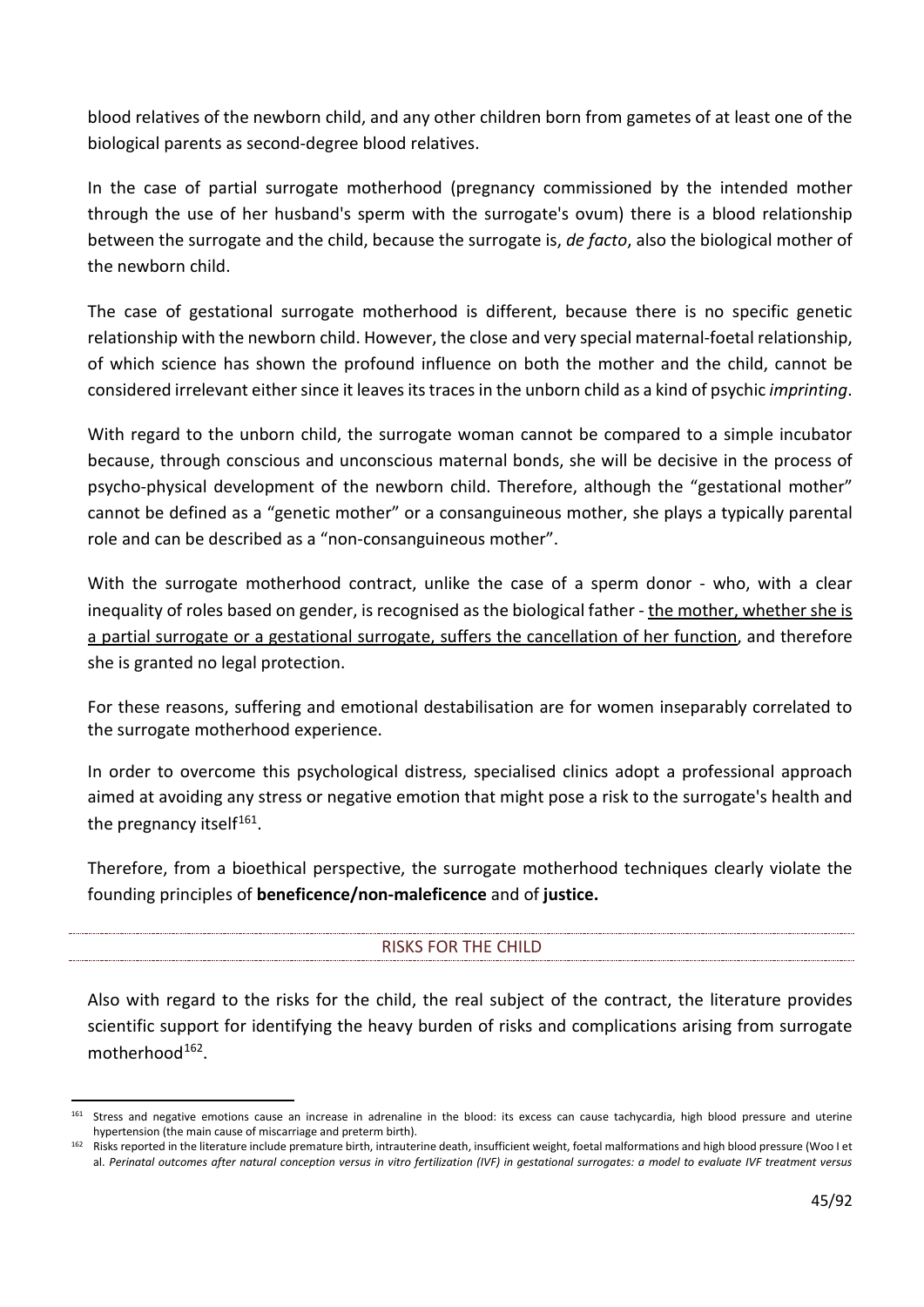The most serious risk concerns life itself, because of foetal reduction, whether spontaneous or at the request of the intended parents<sup>163</sup>, preterm births or possible suppression in the event of malformations that make the child "no longer purchasable".

Moreover, in the current generalised legal vacuum, in the fertility centres of some countries<sup>[164](#page-45-1)</sup> preimplantation genetic tests can be carried out to ensure that intended parents get the product they require, mostly in terms of sex, *de facto* "customising" the child to be purchased.

Due to the separation of the child from the mother who gave birth to him or her and with whom he or she has established a deep maternal-foetal bond (*cross-talk[165](#page-45-2))* since conception, which we have already extensively described, at birth the child suffers a state of psycho-physical stress that will have repercussions on his or her future harmonious development<sup>[166](#page-45-3)</sup>.

Indeed, as children grow up, they experience a documented "identity fragmentation" of their own "unity". Indeed, they perceive themselves as the result of a project that, since the beginning, does not involve a *continuum* between two persons and personalities physically and affectively close to them, but as an "assembly" of biological material from different individuals and at least kept partly separate from the children and from each other, represented by the biological parents (gamete donors), the intended parents - recently, sometimes even represented by two fathers requesting twins conceived with the sperm of each of them $167$  - and the surrogate mother.

In addition, some forms of psychological distress may appear due to the surrogate mother's feelings of abandonment after delivery, as well as to the "purchase" by the intended parents<sup>[168](#page-45-5)</sup>.

In any case, it is clear that, sooner or later, the child will become aware of the violation of his or her dignity, of having been reified, i.e. downgraded to a mere object of a contractual and private relationship, devoid of any legal protection independently from the will of the intended parents.

Other cases, which are psychologically disruptive and humanly deplorable but at the same time sadly documented, are those in which the child is abandoned in the event of divorce of the intended

*maternal effects.* Fertil Steril. 2017 Dec;108(6):993-998). Further literature shows that assisted reproduction procedures have the potential to affect embryo quality and that their negative impact is unlikely to be overcome with a healthy uterine environment: Roseboom TJ, Eriksson JG. *[Children](http://www.scienzaevita.org/?email_id=756&user_id=14816&urlpassed=aHR0cHM6Ly9hY2FkZW1pYy5vdXAuY29tL2h1bXJlcC9hcnRpY2xlLzM2LzQvODQ3LzYxNDQ4MjA%3D&controller=stats&action=analyse&wysija-page=1&wysijap=subscriptions-2)  [conceived by ART grow differently in early life than](http://www.scienzaevita.org/?email_id=756&user_id=14816&urlpassed=aHR0cHM6Ly9hY2FkZW1pYy5vdXAuY29tL2h1bXJlcC9hcnRpY2xlLzM2LzQvODQ3LzYxNDQ4MjA%3D&controller=stats&action=analyse&wysija-page=1&wysijap=subscriptions-2) [naturally conceived children but reach the same height and weight by age 17.](http://www.scienzaevita.org/?email_id=756&user_id=14816&urlpassed=aHR0cHM6Ly9hY2FkZW1pYy5vdXAuY29tL2h1bXJlcC9hcnRpY2xlLzM2LzQvODQ3LzYxNDQ4MjA%3D&controller=stats&action=analyse&wysija-page=1&wysijap=subscriptions-2) [Reassuring?](http://www.scienzaevita.org/?email_id=756&user_id=14816&urlpassed=aHR0cHM6Ly9hY2FkZW1pYy5vdXAuY29tL2h1bXJlcC9hcnRpY2xlLzM2LzQvODQ3LzYxNDQ4MjA%3D&controller=stats&action=analyse&wysija-page=1&wysijap=subscriptions-2) [Not so](http://www.scienzaevita.org/?email_id=756&user_id=14816&urlpassed=aHR0cHM6Ly9hY2FkZW1pYy5vdXAuY29tL2h1bXJlcC9hcnRpY2xlLzM2LzQvODQ3LzYxNDQ4MjA%3D&controller=stats&action=analyse&wysija-page=1&wysijap=subscriptions-2)  [sure.](http://www.scienzaevita.org/?email_id=756&user_id=14816&urlpassed=aHR0cHM6Ly9hY2FkZW1pYy5vdXAuY29tL2h1bXJlcC9hcnRpY2xlLzM2LzQvODQ3LzYxNDQ4MjA%3D&controller=stats&action=analyse&wysija-page=1&wysijap=subscriptions-2)* Human Reproduction, Vol.36, No.4, pp. 847–849, 2021. There are also risks in terms of failure and success of extracorporeal fertilisation in the preimplantation phase, when embryos are placed in the endometrial cavity and not in the tube, in a site where *cross-talk* cannot take place. Such difficulties increase in the case of surrogate motherhood, being the oocyte completely foreign because it comes from a third-party donor (Simopoulou M et al. *Risks in Surrogacy Considering the Embryo: From the Preimplantation to the Gestational and Neonatal Period.* Biomed Res Int. 2018 Jul 17;2018:6287507. doi: 10.1155/2018/6287507. PMID: 30112409; PMCID: PMC6077588.).

<span id="page-45-0"></span><sup>&</sup>lt;sup>163</sup> Rejection of a foetus or baby by the intended parents can be motivated by a wide variety of reasons, ranging from any form of "imperfection" deemed as such, to malformations or diseases, to gender, even to lack of resemblance to one of the biological parents (see surveys published on this subject, including one by Samantha Hawley for ABC News [\(https://www.dw.com/en/surrogacy-a-murky-business/av-17841486;](https://www.dw.com/en/surrogacy-a-murky-business/av-17841486) [https://tvblackbox.com.au/page/2019/08/13/2019-8-14-foreign-](https://tvblackbox.com.au/page/2019/08/13/2019-8-14-foreign-correspondent-investigates-surrogacy-exploits-in-the-ukraine/) [correspondent-investigates-surrogacy-exploits-in-the-ukraine/\)](https://tvblackbox.com.au/page/2019/08/13/2019-8-14-foreign-correspondent-investigates-surrogacy-exploits-in-the-ukraine/)

<span id="page-45-1"></span><sup>164</sup> One of these is California.

<span id="page-45-2"></span><sup>165</sup> For the maternal-foetal bond, see the relevant paragraph of the chapter "**Motherhood and Parenthood**".

<span id="page-45-3"></span><sup>166</sup> Golombok S, Blake L, Casey P, Roman G, Jadva V. *Children born through reproductive donation: a longitudinal study of psychological adjustment.* Journal of Child Psychology and Psychiatry. 2013 Jun;54(6):653-60. doi: 10.1111/jcpp.12015. Epub 2012 Nov 23. Bergman NJ. *The neuroscience of birth and the case for Zero Separation,* Publimed – National Center for Biotechnology Information, 2014.

<span id="page-45-4"></span><sup>167</sup> <https://www.dailymail.co.uk/femail/article-6636879/Baby-twins-two-DIFFERENT-fathers.html>

<span id="page-45-5"></span><sup>168</sup> Mackieson P. *Adoption Deception: A Personal and Professional Journey*. Melbourne. Spinifex Press. 2015.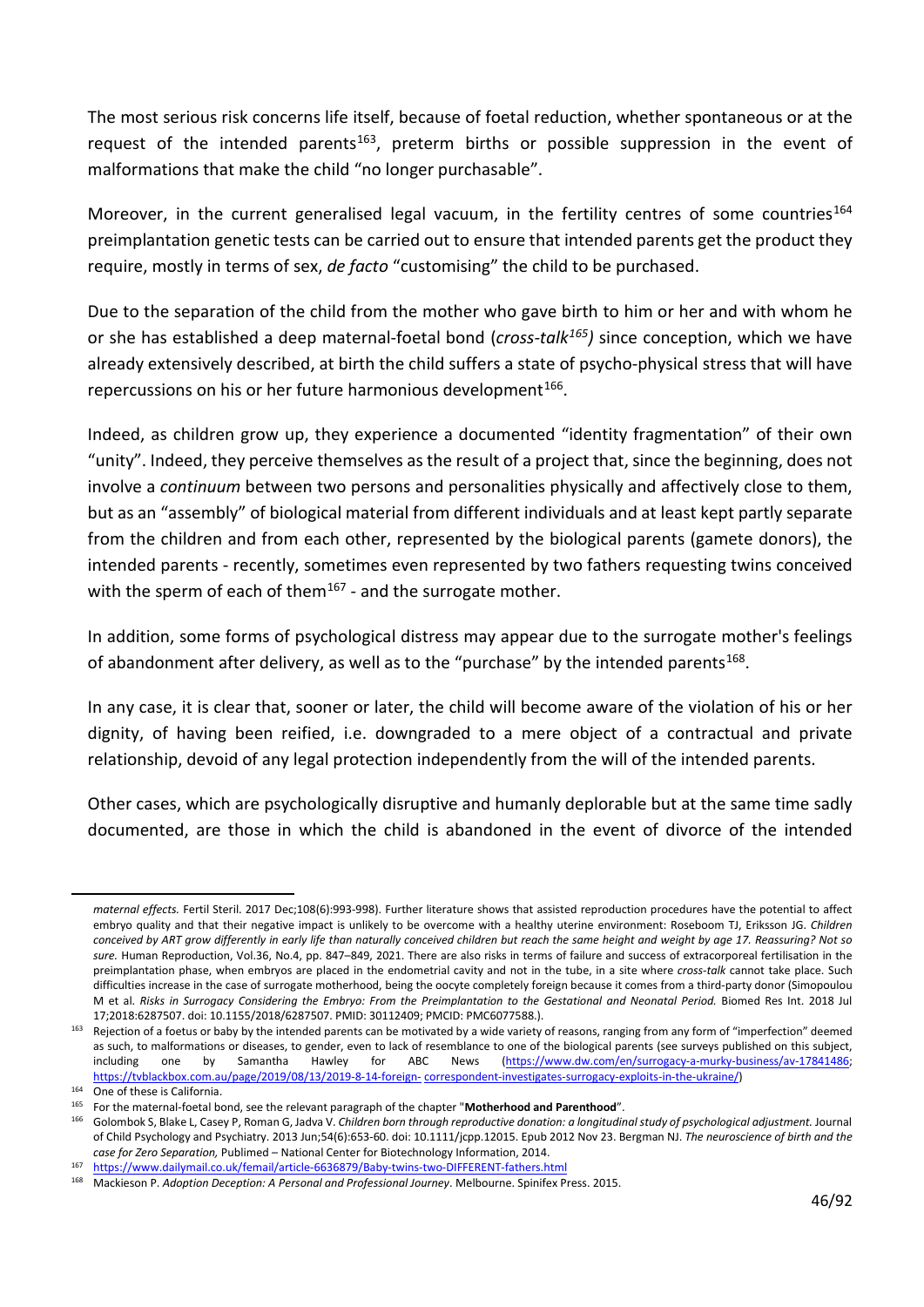parents<sup>[169](#page-46-0)</sup> or has been deliberately "purchased" to be abused of<sup>[170](#page-46-1)</sup>.

A further health problem, which is often underestimated in the contractual context but important in legal and social terms, stems from the possibility that, if the intended parents do not reveal their rigins<sup>171</sup>, the children may be deprived of valuable information<sup>[172](#page-46-3)</sup> concerning their health and the possibility of treatment, thus incurring unknown or deliberately undisclosed health risks.

This would be a clear violation of all fundamental bioethical principles<sup>173</sup>.

### LEGAL PROTECTION OF THE CHILD

The legal protection of the child born through surrogate motherhood is a very important issue in caselaw and international law.

The recognition of the newborn child and legal parenthood are currently debated<sup>174</sup>, especially within the European Institutions.

Indeed, since 2015, the Permanent Bureau of the Hague Conference on Private International Law (HCCH)[175](#page-46-6), supported by a geographically representative group of experts, has been studying private international law issues relating to the legal parenthood of children and the provisions on international surrogate motherhood, also with a view to preparing a future Convention on this subject<sup>176</sup>. The main common standpoints of this work include the desire to prevent abduction, sale or trafficking in women and children in the context of surrogate motherhood, in the light of the **[UN Convention on the Rights](https://www.datocms-assets.com/30196/1602520031-convenzione-diritti-infanzia.pdf)** 

<span id="page-46-1"></span><span id="page-46-0"></span><sup>169</sup> Parks JA, Murphy TF. *So not mothers: responsibility for surrogate orphans*. J Med Ethics 2018;44:551–554.

<sup>170</sup> Bucci N. *[Man pleads guilty to sexually abusing his twin surrogate babies](https://www.smh.com.au/national/man-pleads-guilty-to-sexually-abusing-his-twin-surrogate-babies-20160421-goc83m.html)*. The Sydney Morning Herald, 22 April 2016; Hawley S. *[Australian](https://www.abc.net.au/news/2014-09-01/australian-who-fathered-surrogate-twins-facing-abuse-charges/5710796) [charged with](https://www.abc.net.au/news/2014-09-01/australian-who-fathered-surrogate-twins-facing-abuse-charges/5710796)  [sexually abusing twins he fathered with Thai surrogate](https://www.abc.net.au/news/2014-09-01/australian-who-fathered-surrogate-twins-facing-abuse-charges/5710796)*. ABC News, 2 September 2014.

<span id="page-46-2"></span><sup>&</sup>lt;sup>171</sup> This is an intangible right since it concerns one's own identity. The *[UN Convention on the Rights of the Child](https://www.datocms-assets.com/30196/1602520031-convenzione-diritti-infanzia.pdf)* (1989) recognises the right of every child to know their parents and be raised by them (Art. 7) and the right to preserve their identity (Art. 8). The Italian Court of Cassation (judgement no. 6963 of 20 March 2018) has stated principles of law regarding adoption, which are absolute and must be considered valid and applicable also for those born by means of Medically Assisted Procreation and Surrogate Motherhood techniques: *«The right to know one's origins is an essential expression of the right to personal identity. The balanced development of individual and relational personality is \achieved above all through the construction of one's own identity, both external, of which the name and the legally relevant and recognisable descendants are essential elements, and internal. This last aspect, which is more complex, may require the knowledge and acceptance of one's own biological descendants and closest relatives. The primary importance of the legal recognition of personal identity and the awareness of the wide variety of elements, including dialectical ones, of which it is composed, such as the right to know the truth about one's own personal history and the right to preserve the pre-existing construction of one's own identity and that of any third parties involved, has been the subject of the attention and incisive intervention of national and supranational Supreme Courts»*. It is worth noting that even in the most successful adoption cases, children often feel the need to know their roots in order to alleviate the pain of having been abandoned (although blamelessly) by the biological parent(s).

<span id="page-46-3"></span><sup>172</sup> A distinction should be made between anonymity and secrecy: secrecy concerns the concealment of the techniques used for fertilisation, whereas anonymity consists in concealing the identity of those involved in the process of generating the newborn child (e.g. gamete sellers, surrogate mother, etc.). The right to know one's own biological origins can certainly be exercised in order to overcome anonymity, but is more problematic with regard to secrecy, given the repercussions that can be observed in the context of family relations.

<span id="page-46-4"></span><sup>173</sup> In some countries, including the USA, unlike adoption applications, for which the birth parents are required to undergo screening and health checks, surrogate motherhood applications do not require any checks for the biological parents and, once born, the child has no way of knowing who donated the sperm, or the ovum, or who rented out their womb. The need to provide children with information about their biological parents is supported by some studies: McGee G, Brakman SV, Gurmankin AD*. Gamete donation and anonymity: disclosure to children conceived with donor gametes should not be optional.* Human Reproduction, 2001 Oct;16(10):2033-6. doi: 10.1093/humrep/16.10.2033

<span id="page-46-5"></span><sup>174</sup> O'Callaghan E. *Surrogacy reform and its impact on the child's right to birth registration*. Reprod Biomed Soc Online. 2021 Jun 17;13:46-50. doi: 10.1016/j.rbms.2021.06.001. PMID: 34258448; PMCID: PMC8256001.

<span id="page-46-6"></span><sup>175</sup> Hague Conference on Private International Law.

<span id="page-46-7"></span><sup>176</sup> The Permanent Bureau of the Hague Conference on Private International Law has received this mandate from the Council for General Affairs and Policy of the Hague Conference. Latest report of the works: [2019:](https://assets.hcch.net/docs/d435cffc-65ce-4047-b603-ff63ed20591c.pdf) [Report of the October/November 2019 meeting of the Experts' Group](https://assets.hcch.net/docs/d435cffc-65ce-4047-b603-ff63ed20591c.pdf) [on Parentage /](https://assets.hcch.net/docs/d435cffc-65ce-4047-b603-ff63ed20591c.pdf)  Surrogacy (6<sup>th</sup> meeting).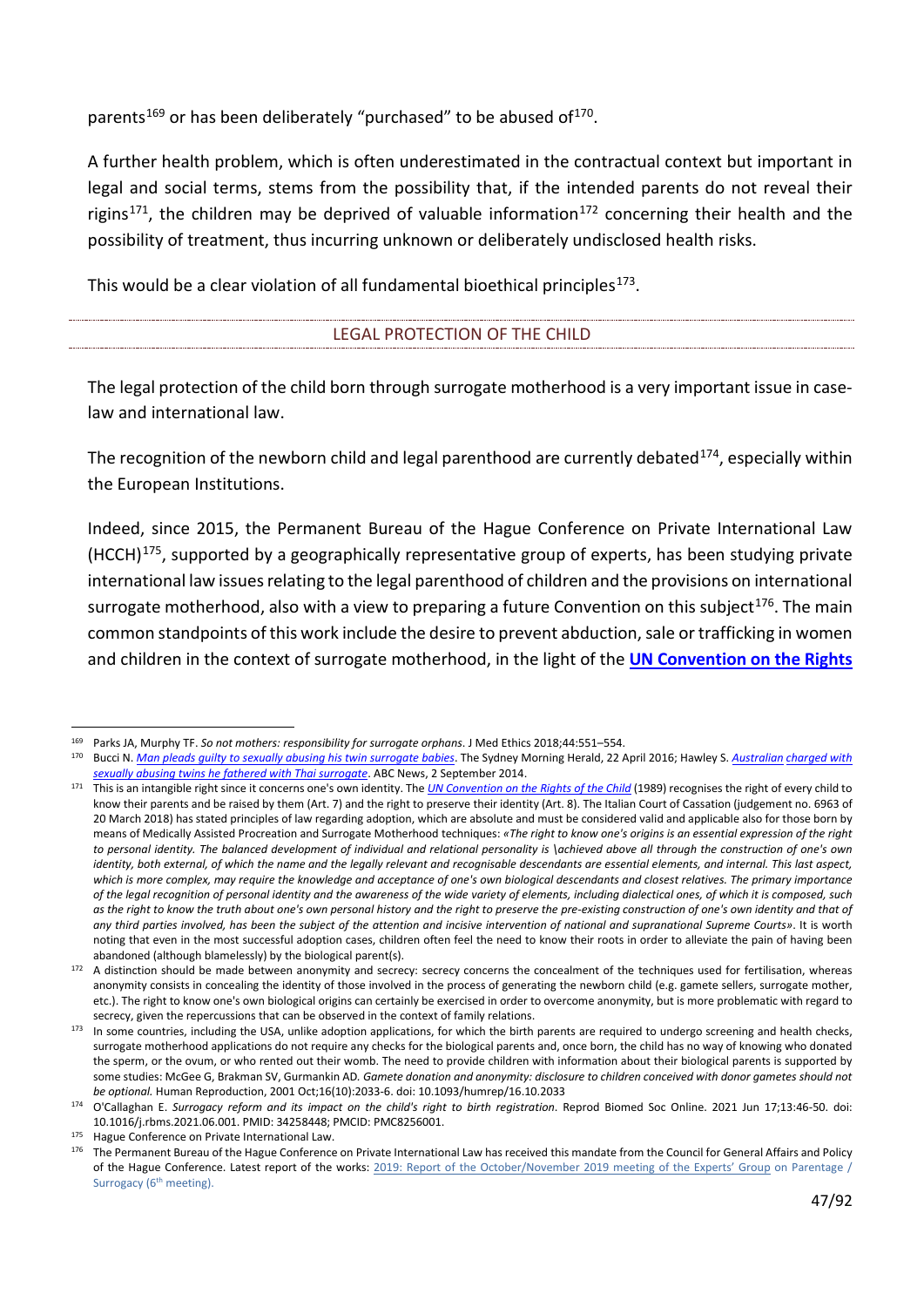#### [of the Child \(1989](https://www.datocms-assets.com/30196/1602520031-convenzione-diritti-infanzia.pdf)) and its Additional Protocols<sup>177</sup>.

The problem is not easy to solve because of the conflict between two interests that both deserve protection under the legal system: on the one hand, there is the child's right to be protected by legal recognition of parenthood, regardless of the method of conception and birth; on the other hand, there is the need to discourage and prohibit the practice of surrogate motherhood in order to protect the dignity of the woman and the newborn child from a new form of exploitation.

The risk of indirectly legitimising this practice through the recognition of children, which has also been feared by HCCH in its works, is at the basis of some decisions against the transcription of birth certificates referring to the parenthood of children born through surrogate motherhood in foreign countries.

Even the European Court of Human Rights does not impose the automatic recognition of any foreign judicial measures recognising dual parenthood for the members of the couple (heterosexual or homosexual) who have resorted to surrogate motherhood abroad $178$ .

There is therefore a need to assess and balance all the relevant constitutional rights and possible consequences.

In the context of bio-legal considerations, the CSB considers it particularly important to highlight, on the one hand, the fact that the protection of the "best interests of the child" cannot be used as an expedient to *de facto* legitimise or encourage reproduction practices prohibited by law. On the other hand, parental intention at the moment of conception cannot be enough to guarantee automatisms to be translated into new legal protections.

It is certainly up to the legislator to find an appropriate solution to put an end to the "impunity" often enjoyed by those who "commission" a child abroad, by avoiding the prohibitions of their own country<sup>179</sup>.

Undoubtedly, it must be emphasised that the plurality of the above-mentioned abuses inherent in surrogate motherhood can be considered as undeniable prerequisites for presuming the parental unsuitability of the intended parents.

However, the role of the juvenile judge remains essential. He shall be responsible for assessing each

<span id="page-47-0"></span><sup>177</sup> In particular, the Additional Protocol to the United Nations Convention against Transnational Organised Crime to Prevent, Suppress and Punish [Trafficking in Persons, Especially Women and Children](https://file.asgi.it/protocollo.addizionale.tratta.it.pdf) (**"Palermo Protocol"**), 2000. See also the *[Proposal for a](https://eur-lex.europa.eu/legal-content/IT/ALL/?uri=CELEX%3A52010PC0094) [Directive of the European Parliament](https://eur-lex.europa.eu/legal-content/IT/ALL/?uri=CELEX%3A52010PC0094)  [and of the Council on combating sexual abuse, sexual exploitation of children and child pornography,](https://eur-lex.europa.eu/legal-content/IT/ALL/?uri=CELEX%3A52010PC0094) [repealing Framework Decision 2004/68/JHA,](https://eur-lex.europa.eu/legal-content/IT/ALL/?uri=CELEX%3A52010PC0094) 2010.*

<span id="page-47-1"></span><sup>&</sup>lt;sup>178</sup> A significant judgement, in this regard, comes from the Grand Chamber of the European Court of Human Rights - ECHR (24 June 2017. Paradiso and Campanelli v. Italy), which provided a final ruling on the appeal brought by the Italian State following proceedings, originally initiated by two spouses, concerning decisions adopted by Italian courts on surrogate motherhood. The case brought to the Court concerned the Italian authorities' failure to recognise the transcription of the birth certificate attributing the paternity of a child to two spouses who had resorted to surrogate motherhood. On this occasion, the Court found that, as demonstrated by the Italian authorities, there was no biological link between the child and the applicants in the case in question, and established the need for a basic biological link or legal adoption for the legal existence of a parent-child relationship.

<span id="page-47-2"></span><sup>&</sup>lt;sup>179</sup> At present, the discrepancy between EU competences on citizens' right to freedom of movement and national competences on family law has worrying repercussions precisely in the field of transnational surrogate motherhood. There is indeed a real risk that the right to freedom of movement will oblige a Member State to recognise a situation deemed illegal by its own legal system, thereby *de facto* normalising the repeal of domestic laws and giving rise to two parallel legal systems.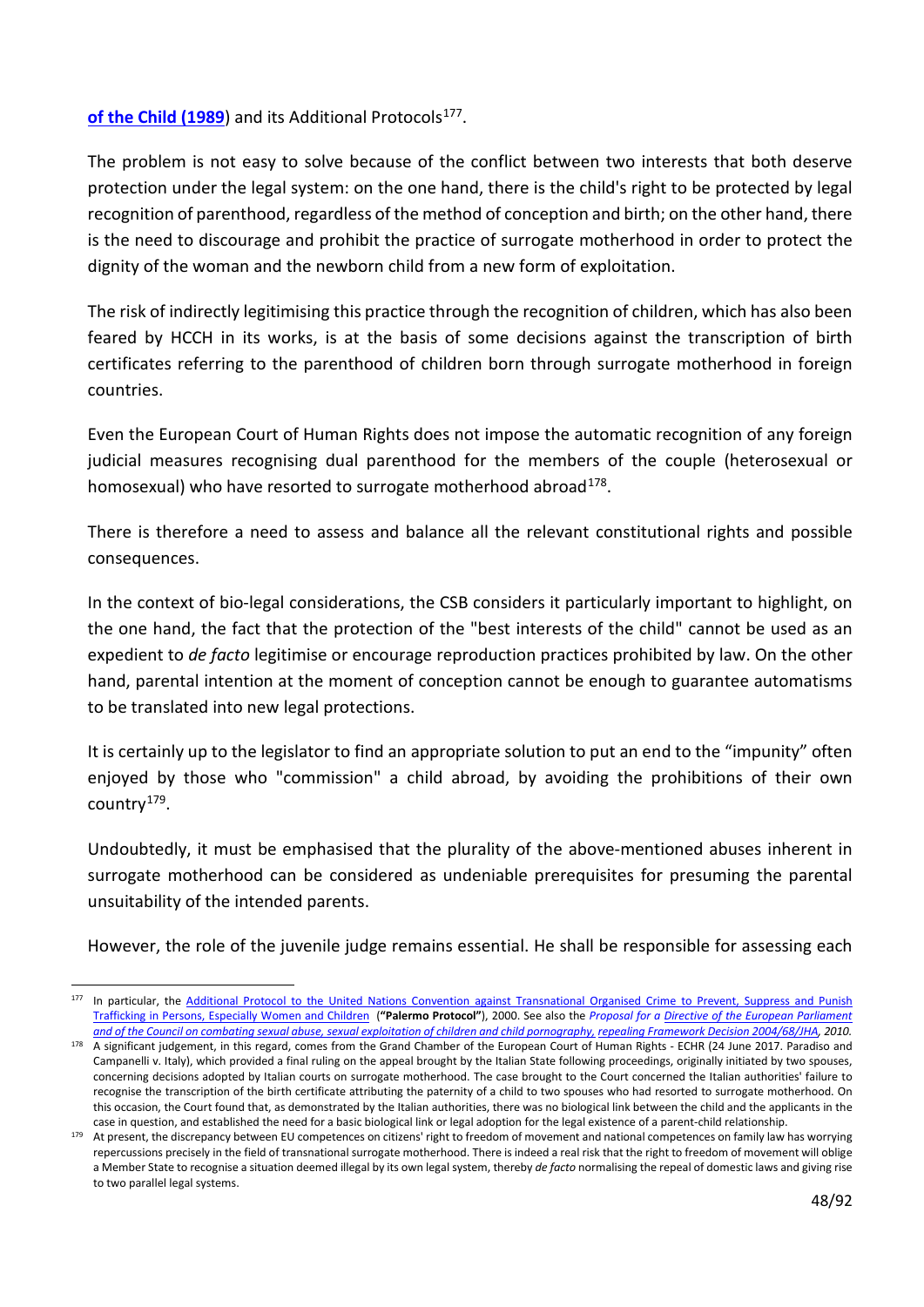situation on a case-by-case basis, in order to identify the one that truly guarantees all the relevant conditions for the child's balanced growth, from personal care to moral assistance, from health to education, from protection of financial interests to identification of the child as a member of a family, from emotional continuity to assumption of responsibilities.

Fundamental to this end is the 2014 UN Resolution on the protection of the family and its members, which recognises that the family has the primary responsibility for the nurturing and protection of children and that children, for the full and harmonious development of their personality, should grow up in a family environment and in an atmosphere of happiness, love and understanding, in the conviction that the family, as the fundamental group of society and the natural environment for the growth and well-being of all its members and particularly children, should be afforded the necessary protection and assistance, so that it can fully assume its responsibilities within the community<sup>180</sup>.

These elements, guaranteed by a condition of family stability as part of the responsibility to support, educate and bring up the child, are the basis of the assessments in favour of the child's "best interests" that the Juvenile Judge makes in all other adoption applications.

Aware, therefore, that the claim of parenthood is not enough to ensure the good growth of the child, the CSB believes that all the above mentioned forms of protection should not represent *sic et simpliciter* any means for an *a priori* recognition of parental intention in the context of surrogate motherhood in the event that anyone, in an attempt to establish a sort of automatism between intentional and actual parenthood, intends to equate them with instruments legitimising what is formally prohibited and sanctioned.

**In conclusion, the CSB hopes that action will be taken in all the appropriate fora, especially legislative and judicial, to recognise and protect in a uniform manner in national and international legal systems the rights of women and children who are subject to exploitation and commodification, in order to stop this modern disguised form of slavery.**

<span id="page-48-0"></span><sup>180</sup> The **UN General Assembly Resolution on the protection of the Family and its members** (23 June 2014) has reaffirmed that: *«the family, as the fundamental group of society and the natural environment for the growth and well-being of all its members, and particularly children, should be afforded the necessary protection and assistance so that it can fully assume its responsibilities within the community».*In the WHO report Family as [Centre of](https://apps.who.int/iris/bitstream/handle/10665/205062/B4972.pdf?sequence=1&isAllowed=y)  [Health Development](https://apps.who.int/iris/bitstream/handle/10665/205062/B4972.pdf?sequence=1&isAllowed=y) (March 2013) it is stated that *«Early childhood development, including social/emotional and language/cognitive domains, are determined by family conditions, and subsequently influence health. Adopting a life-course perspective directs attention to how social determinants of health operate at every stage of development - early childhood, childhood, adolescence, adulthood and on age - to both immediately influence health as well as provide the basis for health or illness during later stages of the life-course».*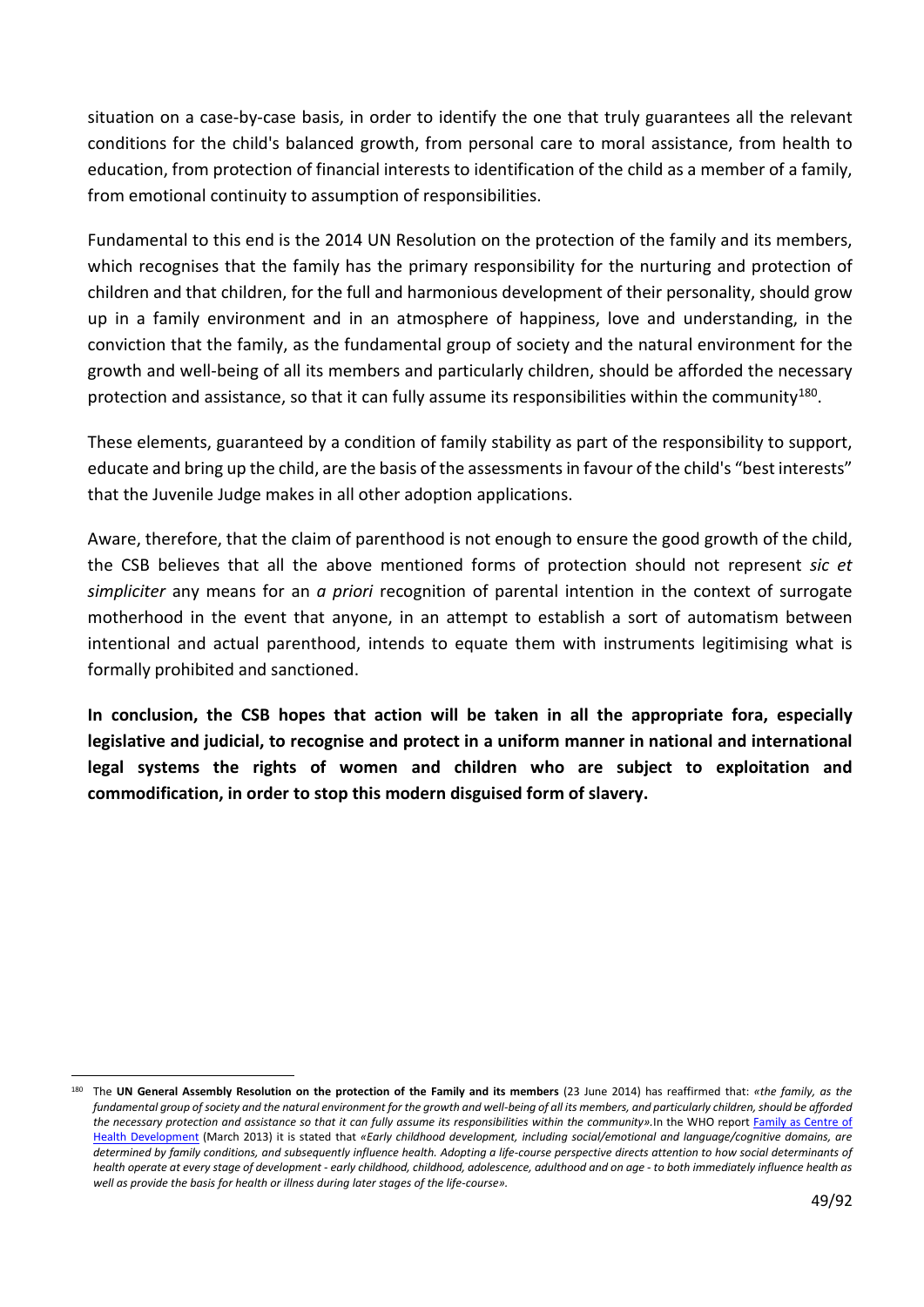# **VOLUNTARY TERMINATION OF PREGNANCY**

The complex and delicate theme of voluntary termination of pregnancy<sup>181</sup>, or elective abortion, is one of the most debated and controversial topics because of its many implications in every sphere<sup>[182](#page-49-1)</sup>, be it scientific, social, cultural, historical or moral. This theme can be approached from such a wide range of perspectives that it is difficult to cover it in a single, all-encompassing chapter.

The CSB has therefore chosen to highlight certain aspects of this theme, to which less attention is paid by public opinion and in the bioethical debate.

Moreover, the CSB has taken a purely bioethical approach to this subject, while respecting all the different opinions within society and the Committee itself, by identifying the fundamental principles underpinning the various perspectives, which are sometimes conflicting and sometimes reconcilable.

Indeed, Bioethics teaches us that a different distribution of its founding principles from a hierarchical point of view has different effects on choices.

In the first chapter of this document, the CSB described the concept of the human embryo starting from the biological aspect and ending with its ontological meaning. It pointed out that, although all philosophical and bioethical approaches recognise that the human embryo is not merely biological material but an organism belonging to the human species in the substantial sense, it is precisely the attribution of the status of person at different times that determines the strength of the moral obligation to respect and protect the human embryo.

The different positions concerning abortion derive precisely from whether or not this status is recognised from fertilisation or at other stages of embryonic development.

The ontological conception attributes to human life a value per se, independent of any other attribute, including age, quality of existence or capacity to exercise one's own rights.

The non-ontological conception, on the other hand, attributes to life a relative value, which is linked to the real capacity to make choices of individuals that are able to exercise their rights.

This first, fundamental element of assessment must be accompanied by that of the bioethical principle, which each individual chooses to place at the top of the value pyramid.

<span id="page-49-0"></span>It should be noted here that there is a difference between "voluntary termination of pregnancy" and "termination of pregnancy" understood as preterm birth, which may involve the survival of the child. In the event that, even following an elective abortion, the foetus has the possibility of independent life, in accordance with the **principle of beneficence/non-maleficence**, the doctor carrying out the procedure must take every appropriate measure to protect the life of the foetus, which should be eligible for adoption if the mother refuses to recognise it. On the subject of preterm birth and the bioethical issues of the perinatal end-of -life care, see the document **"Guide on the decision-making process regarding medical treatment in the endof-life"** (2019), to which the CSB has dedicated a specific chapter (**"Perinatal palliative care"**).

<span id="page-49-1"></span>As regards the existing legislation in the Republic of San Marino on voluntary termination of pregnancy, worth mentioning is the Criminal Code in force, which, in Articles 153 and 154, considers abortion as a crime. Therefore, a propositive referendum to introduce and regulate voluntary termination of pregnancy in San Marino was recently held on 26 September 2021. The legislator will now have to amend the current criminal legislation and establish rules and modalities for the voluntary termination of pregnancy.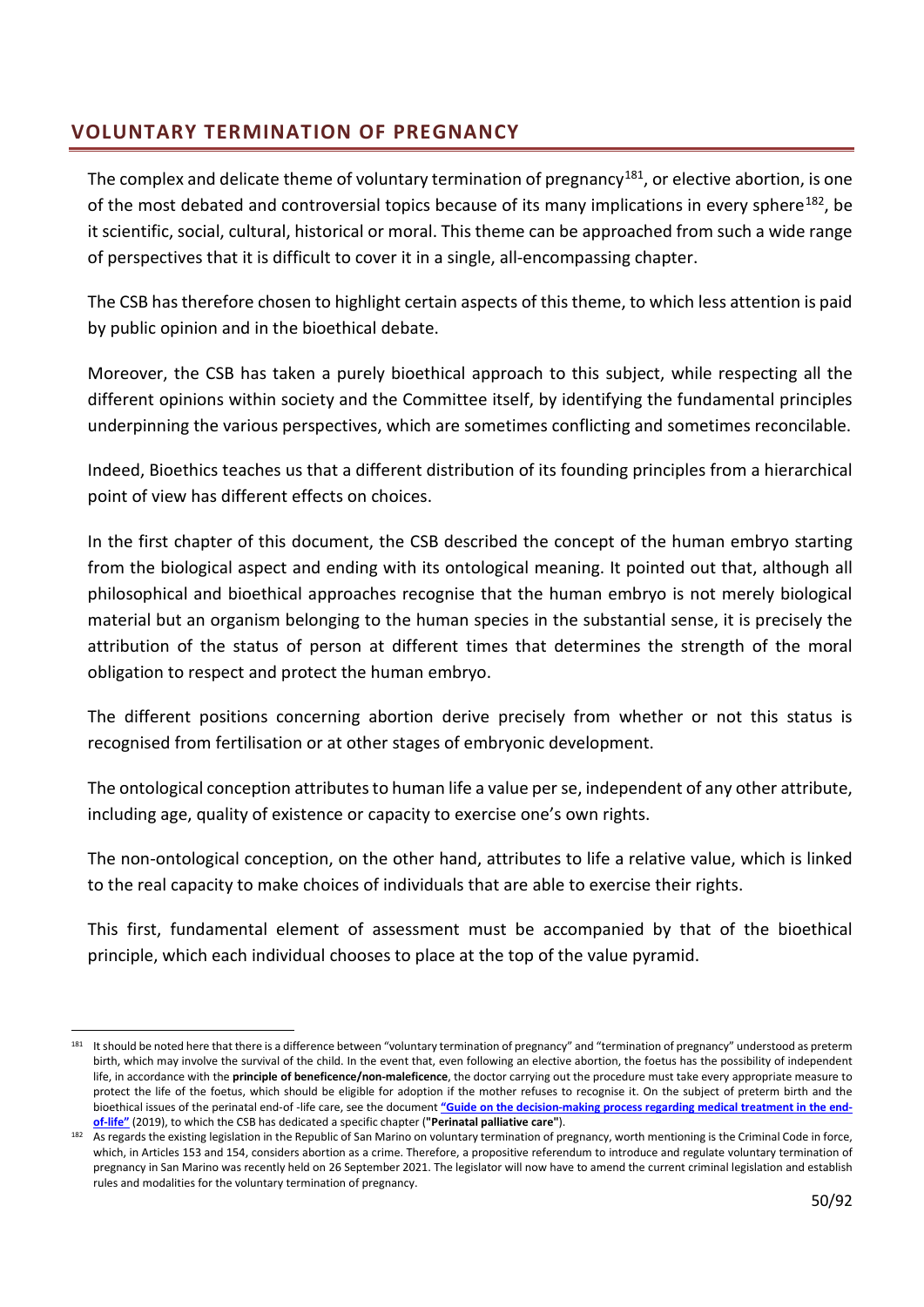If the terms of the laws in force were to apply and **the principle of autonomy** prevailed, the woman would exercise her right to choose freely.

This position would therefore be very clear, since it would not lead to conflicts in the exercise of the principle itself, and any conflicts with other principles would also be resolved by giving priority to the principle of the woman's free decision<sup>[183](#page-50-0)</sup>.

If, on the other hand, **the principle of beneficence/non-maleficence** or **the principle of justice** prevailed, also the embryo would have to be taken into consideration, in addition to the woman, if the embryo was granted the status of person: this would result in a conflict between two right-holders.

In the case of the **principle of beneficence**, a choice is made between the health and life of the mother over the life and health of the child, if the two are incompatible.

In this case, it would be a "therapeutic abortion", as the only means of saving the mother's life, since continuing the pregnancy would either lead to certain death of the mother or of both the mother and the child, or to a permanent worsening of the mother's health.

In this case, the ontological conception of human life *de facto* accepts the termination of pregnancy as the only means of saving the mother's life.

However, the concept of "therapeutic abortion" is often used with improper meanings, even when such as a tragic choice between the two lives is not made, and raises many bioethical issues inevitably linked to the subject of persons with disabilities<sup>[184](#page-50-1)</sup>, to which the CSB has devoted constant attention.

## ABORTION AND PERSONS WITH DISABILITIES

In the last few decades, pregnancy has been increasingly experienced as a health risk situation, both for mothers and for the foetus. For this reason, the forms of protection for this period in women's lives are today nearly always provided in the health context.

Such an approach contributes significantly to a perception of pregnancy as a "period of health risk" for the mother and the unborn child, which, as a logical consequence, must end with the "production" of a "healthy" child.

As a consequence, upon taking charge of the pregnant woman, checking the foetus' health has become an established diagnostic practice and a family, medical and social expectation.

<span id="page-50-0"></span><sup>183</sup> In this regard, it is ethically appropriate to highlight the frequent conceptual error of referring to the use of abortion as a couple's autonomous choice, considering voluntary termination of pregnancy as one of the contraceptive systems, which actually use methods or devices designed to prevent conception, and, by extension, among birth control or fertility methods designed to prevent pregnancy (or to prevent implantation of the embryo after conception). This clear misunderstanding probably originates from a superficial examination of the consequence of an abortion, i.e. the non-birth of the child. On the other hand, it seems obvious to point out that the abortion choice, since it is only made after conception, cannot technically be considered a contraceptive method in any way. This clarification seemed necessary here in order to comply with the mandate to contribute to the promotion of a culture on this subject by attributing authentic meanings to human procreation and removing any distorting factors.

<span id="page-50-1"></span><sup>184</sup> See, in particular, the CSB document **"The bioethical approach to persons with disabilities"** (2013).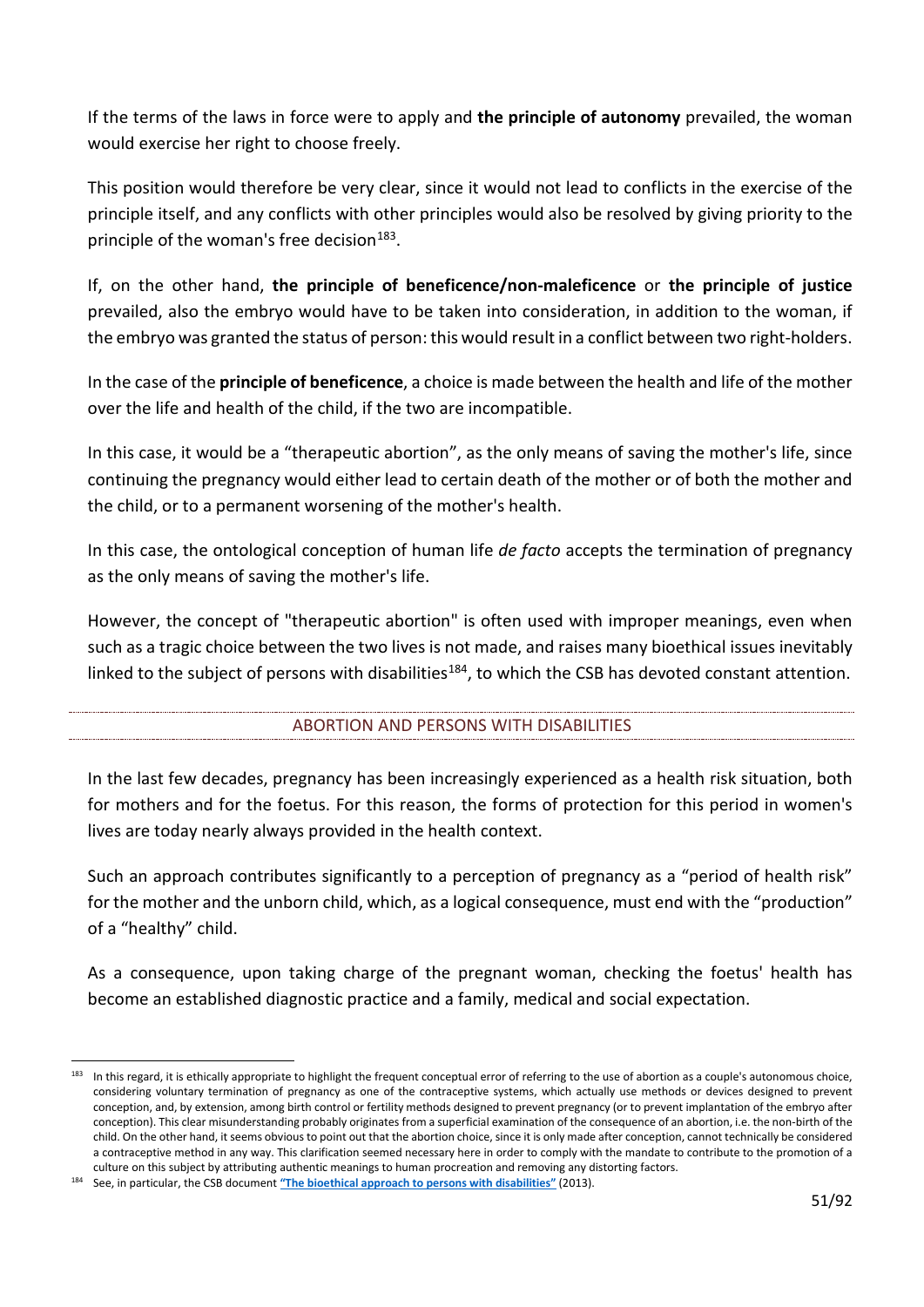In other words, the conviction that all prenatal tests should be aimed primarily at detecting any foetal "malformations" has become firmly established in everyone's mind, and special legislation has been introduced to justify the possibility for the mother to terminate the pregnancy as a ''therapeutic abortion''.

The concept of malformation (present in many national legislations) has an inherent negative meaning, is extremely generic, in many ways arbitrary and discriminatory, and, as such, it covers a range of situations characterised by very diverse psycho-physical conditions.

The prediction of genetic anomalies, which indicate a variation in the components of DNA that produce effects or may produce effects, is something different.

If we consider the increased ability of prenatal testing to detect the genetic characteristics of the unborn child, we realise that levels of prediction about the future child have become an essential element of genetic counselling.

Unfortunately, with the exception of cases of detection of serious malformations (e.g. lack of head development), the level of prediction often provides generic information about the presence of a particular genetic anomaly, but fails to provide details about how the anomaly will interact with other characteristics of the unborn child.

One example among many<sup>[185](#page-51-0)</sup> in this respect is offered by Stephen Hawking, which is particularly illuminating, since he was the most important cosmologist of the last 100 years<sup>186</sup>.

This paradigmatic case highlights the fact that prediction cannot be based solely on health information relating to anomalies in the foetus, but must clearly indicate the elements that can guarantee the unborn child a high-quality life involving strong participation.

This example could be extended to numerous genetic anomalies which, thanks to correct, adequate information/training of parents and technical, technological and social support, do not prevent the person from facing life and gradually building a satisfactory future in a welcoming and supportive environment.

In addition to this consideration, particular attention must also be paid to epigenetics, a branch of science which in recent years has shown that a newborn child's genetic predispositions are not necessarily destined to fully develop if adequate preventive lifestyles are adopted<sup>[187](#page-51-2)</sup>.

It follows that, in the situations just described, the definition of "therapeutic abortion" is appropriate only in the case of a physical risk to the woman's health. It is, on the other hand, not applicable to the

<span id="page-51-0"></span><sup>185</sup> Other examples include several famous personalities, such as the painter Henry de Toulouse-Lautrec or Vincent Van Gogh, musicians such as Petrucciani, scientists such as John Nash Jr, to name but a few.

<span id="page-51-1"></span><sup>186</sup> Affected by ALS in adulthood, which is now predictable with diagnostic tests, he continued to work, got married and had children. In the last period, his functional limitations had become severe. He had a personal assistant 24 hours a day (he could no longer use his limbs for his personal autonomy), a joystick operated wheelchair (he could not move independently), and a computer controlled by eye movement (he could not communicate by voice).

<span id="page-51-2"></span><sup>187</sup> De Rosnay J. *The symphony of living. How epigenetics will change your life*. Vicenza, Neri Pozza editore, 2019.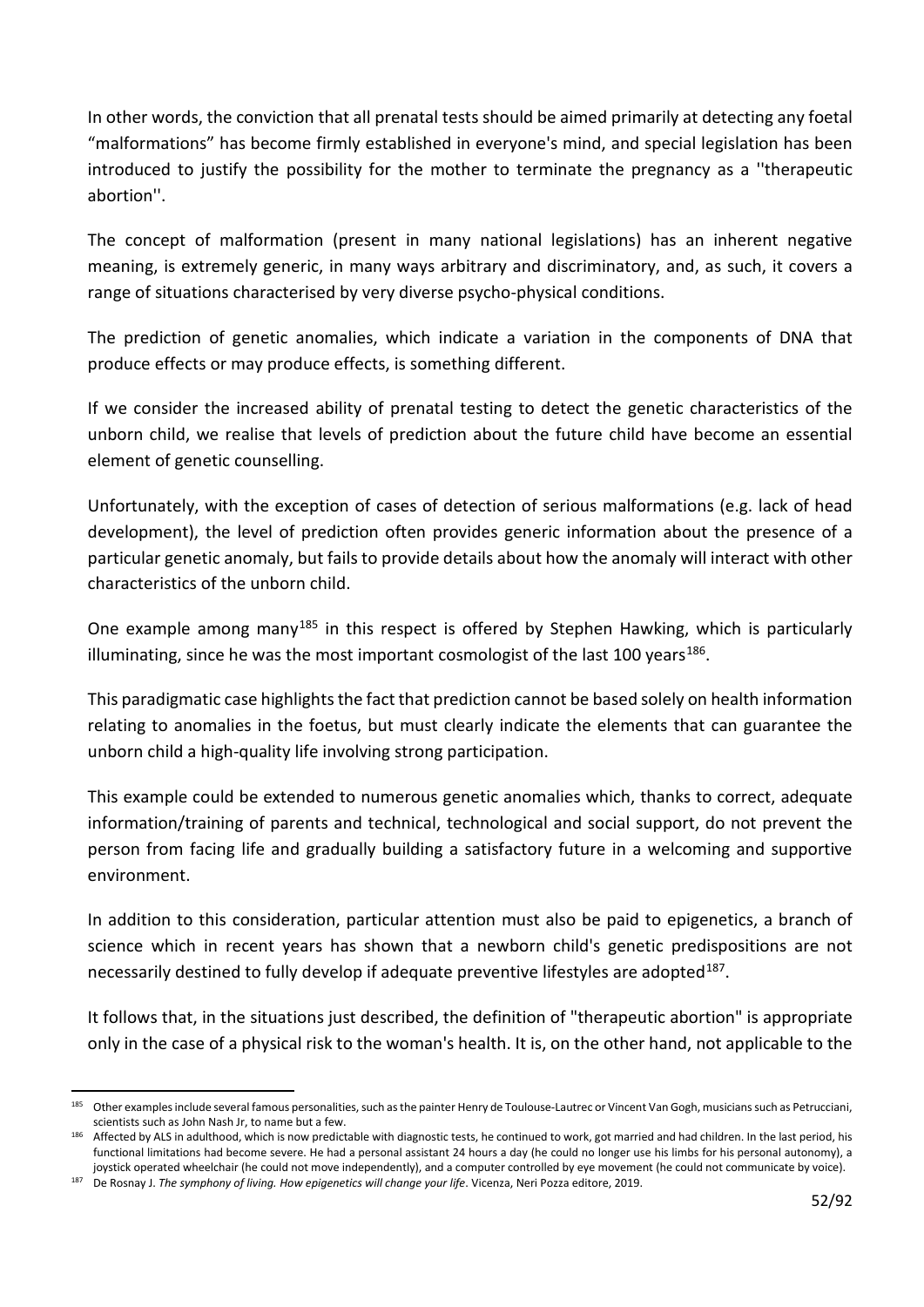cases in which it is not possible to treat the foetus but only to eliminate it.

The CSB believes that it is necessary for adequately trained personnel to guarantee appropriate and complete information, not only health information, in order to reduce the risk of stigmatisation of the unborn child on the basis of a limited and biased view of his/her characteristics<sup>[188](#page-52-0)</sup>.

The acceptance of a person with functional limitations who becomes disabled due to the barriers, obstacles and discrimination that society has created so far and continues to create is the theme that led to the approval of the **Convention on the Rights of Persons with Disabilities** (CRPD, 2006) by the United Nations General Assembly to «*promote, protect and ensure the full and equal enjoyment of all human rights and fundamental freedoms*».

Article 3, which identifies the principles on which CRPD implementation is based, emphasises that it is necessary to ensure «*respect for difference and acceptance of persons with disabilities as part of human diversity and humanity*»[189.](#page-52-1)

Article 10 emphasises that «*every human being has the inherent right to life*» and therefore institutions «*shall take all necessary measures to ensure its effective enjoyment by persons with disabilities on an equal basis with others*».

The discriminatory element is clear: although testing can be accurate (tests do not always ensure a precise diagnosis), the information provided to parents is almost always oriented, since it is based on a medical opinion of the issue, regardless of the concrete kind of functional diversity the unborn child may have.

In this respect, information is often provided to the mother or the couple in a very short time, and is already strongly oriented by purely medical contextualisation, without any further information that would allow a complete and realistic understanding of the foetus' future life condition.

A correct and complete form of counselling should also include the presence of parents and/or members of associations who are competent and trained in the specific functional diversity of that foetus and who are able to supplement the information provided by the doctor<sup>[190](#page-52-2)</sup>, thus enabling the woman or couple to give truly informed consent to the termination of pregnancy.

For this to happen, however, it is necessary to identify and complete an appropriate training process to develop the necessary bioethical competence of a sufficient number of individuals selected by the associations of persons with disabilities and their families.

The decision to terminate a pregnancy presupposes that all possible choices have been taken into

<span id="page-52-0"></span><sup>188</sup> Article 3, paragraph b of the **Charter of Nice** ("Right to the integrity of the person") stipulates «*the prohibition of eugenic practices, in particular those aiming at the selection of persons*».

<span id="page-52-1"></span><sup>189</sup> On this subject, the reference articles in the CRPD are: Article 3 - *Principles*, Article 10 - *Right to life*, Article 25 - *Health* - Paragraph 1 letters a), b) and d).

<span id="page-52-2"></span><sup>190</sup> Barbuto R, Ferrarese V, Griffo G, Napoletano E, Spinoso G. Consulenza alla pari (da vittime della storia a protagonisti della vita). Comunità Edizioni, 2006.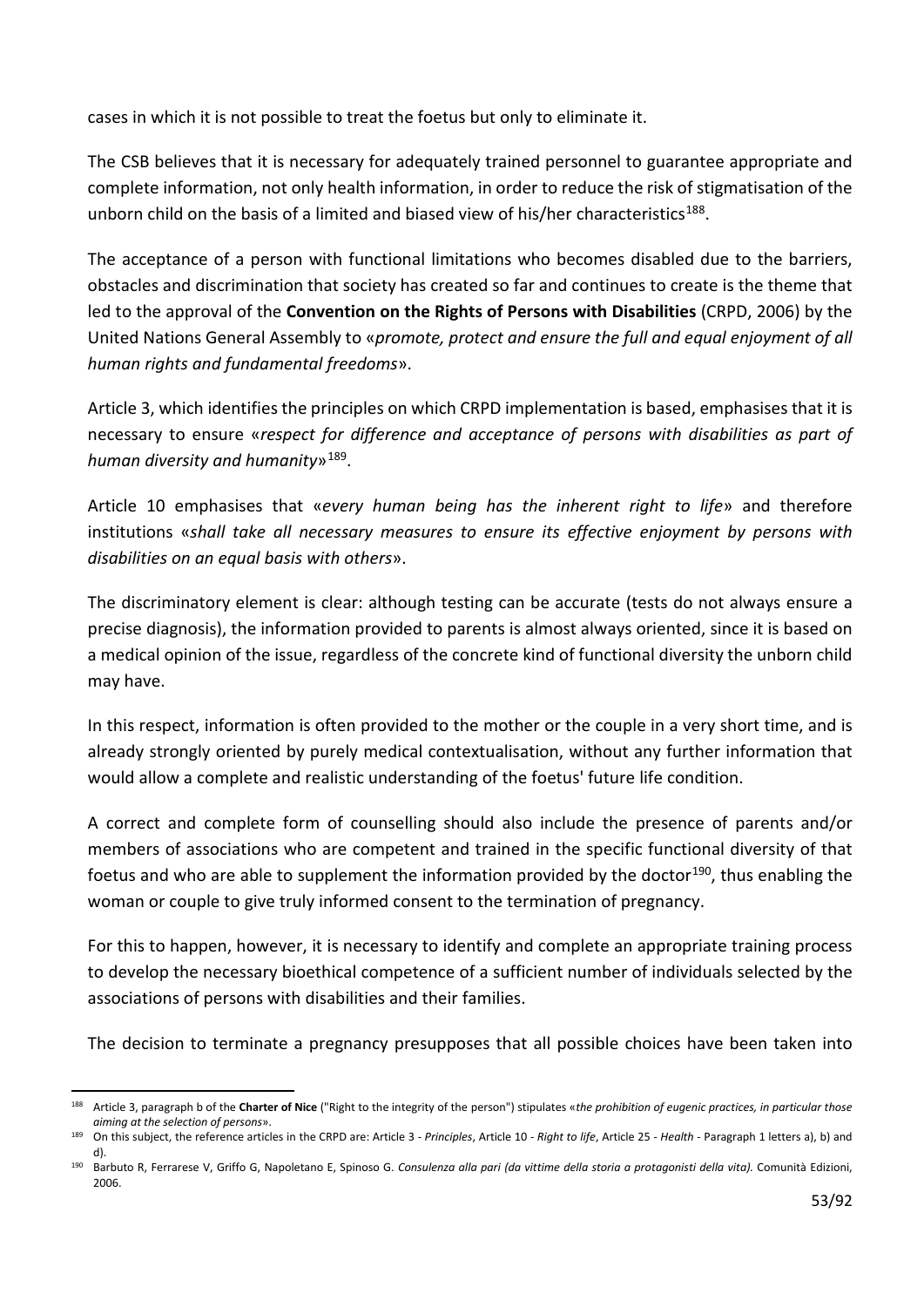account, bearing in mind not only the repercussions at the time of the abortion but especially the inner conflict that is often generated in the parents, first by the choice and then by the sense of guilt.

It is not possible to foresee with absolute certainty the psychological and social repercussions that a woman who makes such a tragic choice will have to face: personal and family resources, cultural and developmental level, past and future experiences are just some of the factors that cannot be defined with absolute certainty and that will affect her life following the decision to terminate a pregnancy.

The value of motherhood is the essential starting point to help women to make an informed choice that, as such, is more effective in achieving an overall healthier outcome of conception.

**Therefore, the CSB considers it essential that society protects the fundamental values of motherhood and parenthood by supporting women (and families) through the elimination of as many social, economic and psychological obstacles as possible (including doubts, insecurity about the future, shame, etc.), which could lead to the termination of pregnancy.**

## VOLUNTARY TERMINATION OF PREGNANCY IN MINORS IN RELATION TO DECISION-MAKING CAPACITY

The minor's decision-making capacity in voluntary termination of pregnancy has several legal, psychological, social and bioethical implications.

The issue concerns, indeed, the application of the **principle of autonomy**.

Despite being classified as medical treatment, abortion inevitably entails treatment of the foetus' body, which leads to its suppression. Hence, by analogy with other situations such as disability or mental disorders, from which the specific condition of "minor" differs significantly, it is fundamental to raise the question of whether the decisions taken by a pregnant minor can be considered fully reliable.

For the purposes of this document, the CSB cannot provide an in-depth and exhaustive analysis of the matter, which, by its very nature, would require a necessarily extensive specific examination. It will therefore refer to San Marino legal system, according to which a child shall be subject to parental authority until the age of majority.

Parental authority is exercised by mutual agreement by both parents and, in the event of conflict on particularly important matters, either parent may resort to the judicial authority.

The Judge, in turn, has the possibility of hearing the minor over the age of fourteen and expressing a useful opinion in the latter's interest. The Magistrate can decide to attribute decision-making power to the parent that he considers most suitable<sup>[191](#page-53-0)</sup>.

This rule is part of an international context increasingly oriented towards the gradual acquisition of

<span id="page-53-0"></span><sup>191</sup> Art. 81 of **Law no. 49 of 26 April 1986** (**"Reform of family law"**), Republic of San Marino.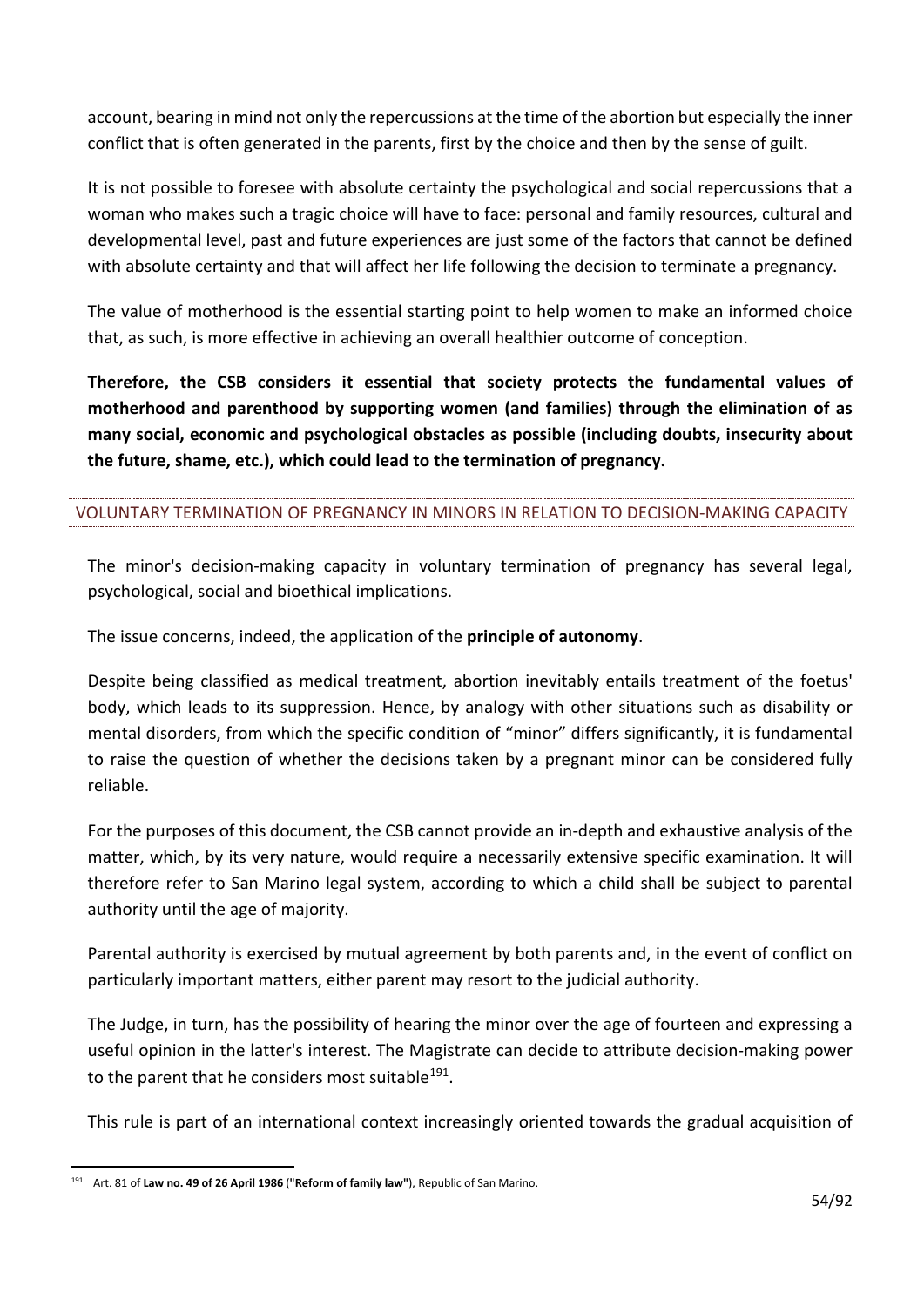maturity and, therefore, of the minor's possible capacity to consent to medical treatment. The minor's opinion is therefore taken into account as an increasingly decisive factor in relation to age and capacity of discernment<sup>[192](#page-54-0)</sup>.

However, even within the same legal systems, different considerations emerge in practical application, which assign to the minor's will, to a variable extent, the value of a simple but reliable opinion or of a true and proper consent, or consider it complementary to that of the parents, or, finally, as exclusive. This shows that case-law continues to reflect the evolution of social opinion regarding the minor's capacity in the health sector, even within clear coordinates that, unfortunately, are still considerably wide-ranging.

The current pandemic has shown that, more and more often, in cases of disagreement between minors and their parents on treatment and, in particular, on vaccination, the minor's will has been recognised as preeminent, because, on the basis of scientific evidence, it can ensure the application of the **principle of beneficence**.

If this complexity of decision-making is evident for health treatments, it is even more evident for the termination of pregnancy, especially in cases where continued pregnancy is not incompatible with the health and life of the mother.

In case of conflict between the minor and the person exercising parental authority or guardianship, the judge shall not only examine, through qualified professionals, the actual maturity of the minor in terms of decision-making, but also make sure that all stakeholders are provided with exhaustive information on the consequences of each decision, not only from the physical but also psychological and legal point of view. He shall present the various options, such as the possibility of fostering and adoption<sup>[193](#page-54-1)</sup>, in the event that the final decision is to carry the unwanted pregnancy to term, in accordance with the **principle of beneficence and justice**, as an opportunity of life for the foetus.

## THE ROLE OF THE FATHER

From the outset, the CSB has focused this document on the woman and emphasised that parenthood is the culmination of an adult's psychosexual development, a process which generates the capacity to create, protect, nurture, love, respect and experience pleasure for a being other than oneself. For women, pregnancy is one of the most challenging and indelible experiences in terms of physical, psychological, social and relational involvement, as it enables human beings to have another human being within them, and to establish an extraordinary intimate and caring relationship therewith.

It follows that the woman is the first person called upon to decide whether to bring to a successful conclusion an event which, taking place within her body, substantially changes not only many organic functions but also her self-image and her future life prospects.

<span id="page-54-0"></span><sup>192</sup> See th[e Convention on Human Rights and Biomedicine](https://rm.coe.int/168007d003) or Oviedo Convention, Art. 6 *"Protection of persons not able to consent"* and th[e UN Convention](https://www.unicef.it/convenzione-diritti-infanzia/articoli/)  [on the Rights of the Child,](https://www.unicef.it/convenzione-diritti-infanzia/articoli/) Art. 12.

<span id="page-54-1"></span><sup>193</sup> See footnote 181 for this information.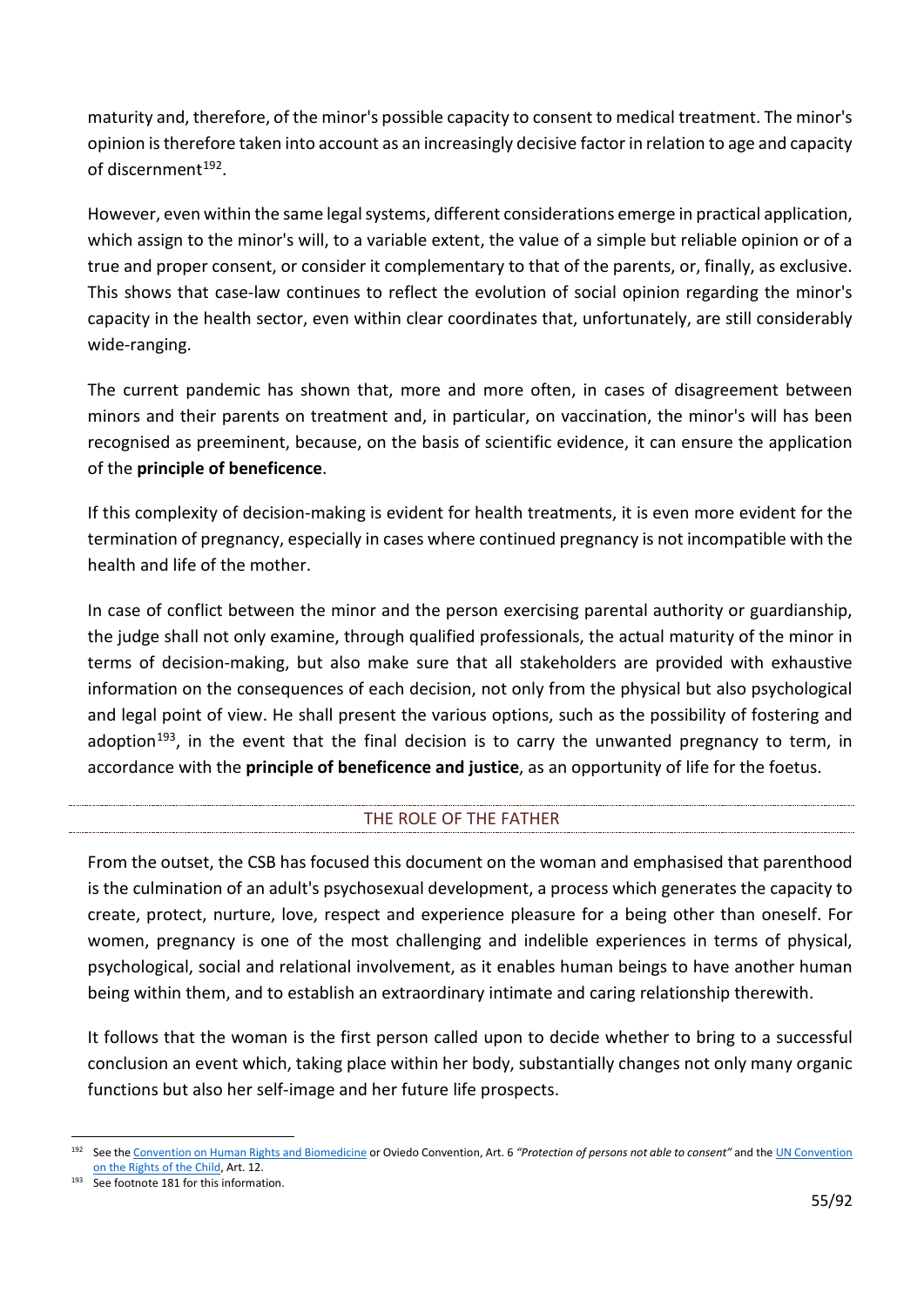It is understandable, therefore, that the mother is mostly considered the sole right holder in this respect, on the basis of the **principle of autonomy**.

As noted above, the CSB's aim in this document is to explore the various aspects of parenthood, which is a broader concept than motherhood.

In this light, the mother should not be left alone when facing complex choices and situations that differ from case to case: also the father should always be involved and help the woman to face the extremely difficult decision on the future of the unborn child.

Indeed, since the circumstances in which conception took place are the precise responsibility of both parents, it would be extremely reductive and ethically unacceptable not to involve the father in the choices regarding the future of a life that he contributed to generating.

However, in the event of conflicting choices between the parents, the woman's will must prevail, beyond the considerations made at the beginning of this chapter on the different opinions linked to an ontological or non-ontological vision of life, on which the CSB has deliberately chosen not to open a discussion, in the awareness of the difficulties of reconciling convictions that are at times very strong and very different.

Men's perspective on abortion has been fully incorporated into international recommendations and, on the basis of in-depth analyses, some authors suggest, among other things, the importance of offering emotional and educational support to fathers in the process of preparation for voluntary termination of pregnancy<sup>194</sup>.

This approach has been fully transposed into the international obstetrics and gynaecology guidelines on pregnancy of adolescents, being the latter the most fragile subjects in relation to abortion, both in terms of pregnancy complications and of relatively poor affective and sexual maturity.

Indeed, based on clinical experience and expert opinions, international guidelines emphasise that the father should be involved as much as possible in the process of supporting the pregnancy and everything related to the health and survival of the unborn child<sup>195</sup>.

However, while suggesting that the man should be present at some of the stages of the relevant medical or surgical procedure, the nursing services dedicated to voluntary termination of pregnancy remain almost entirely woman-centred<sup>196</sup>.

However, the fact of not becoming parents unfortunately has a considerable emotional impact on both man and woman.

Since fatherhood, in particular, triggers a series of personal and social changes in the man that can

<span id="page-55-0"></span><sup>194</sup> Rodrigues MML, Hoga LAK*. Aborto espontâneo e provocado: sentimentos vivenciados pelos homens*. Rev Bras Enferm. Jan-Feb 2006;59(1):14- 9.

<span id="page-55-1"></span><sup>195</sup> Fleming N et al. *Adolescent Pregnancy Guidelines*. J Obstet Gynaecol Can. 2015 Aug;37(8):740-756.

<span id="page-55-2"></span><sup>196</sup> Lipp A. *Supporting the significant other in women undergoing abortion*. Br J Nurs. 2008 Oct 23-Nov 12;17(19):1232-6.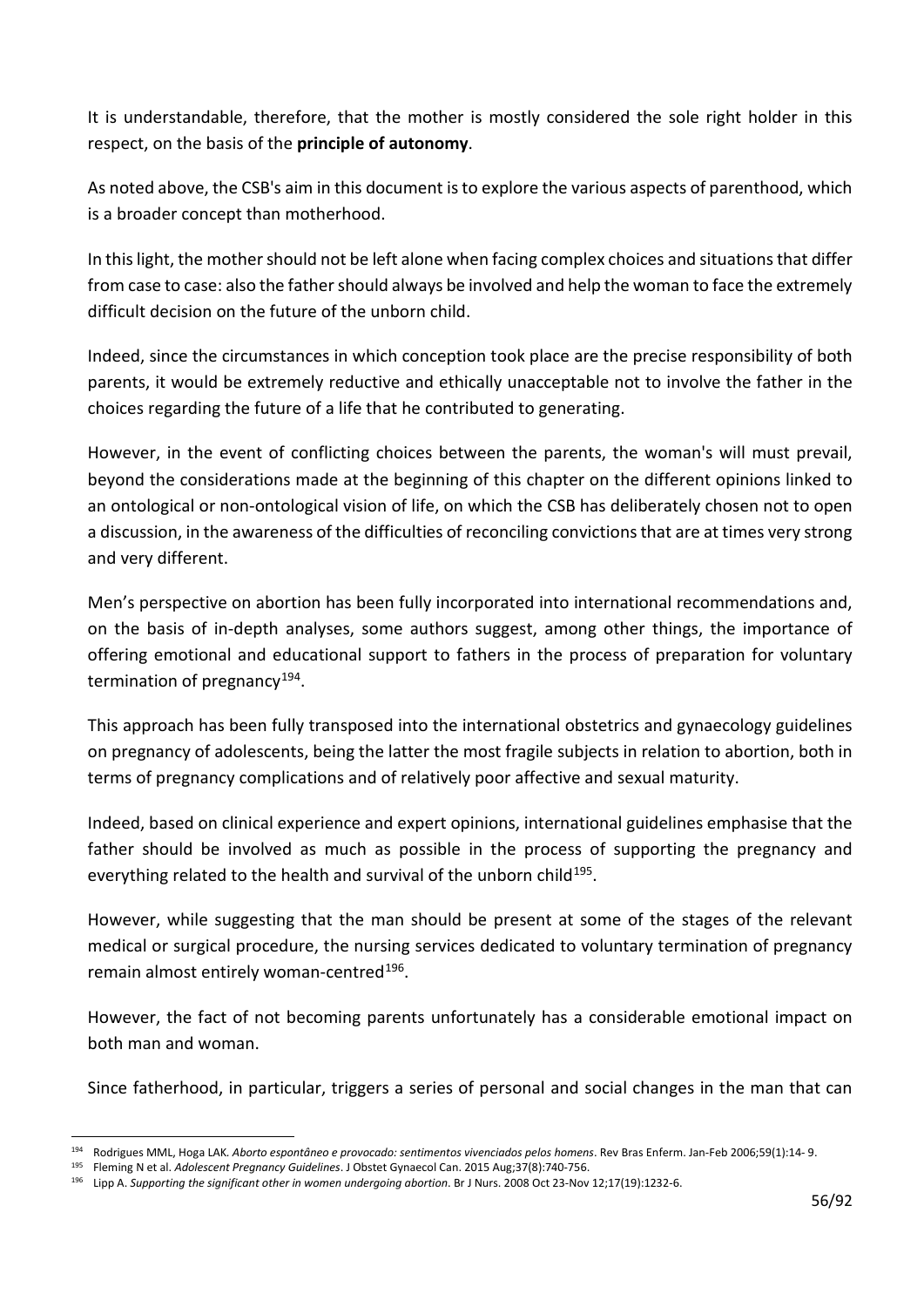possibly lead to inner conflicts, he may experience abortion as the killing by the woman of a significant part of himself and thus be violently brought back to the anxieties of childhood and feelings of castration that sometimes result in anxious-depressive syndromes with a persecutory background and a variable psychosomatic expression. In fortunately rare cases, this can lead to real depression or serious behavioural disorders<sup>197</sup>.

Indeed, abortion has a considerable impact on a man's self-image and on his relationship with his partner, due to the intervention of intrapsychic rather than family and biological factors, which have proved to be independent of the cultural context or the use of contraceptives.

The resulting unexpected emergence of ambivalent desires and conflicting needs would create tensions and conflicts within the couple<sup>198</sup>.

Indeed, ambivalence is the most common response that emerges from the various studies on this subject, due to a mixture of pride and fear, happiness and dread, anxiety and excitement, which women and men share. When he perceives abortion as a wrongdoing that he cannot oppose, the man experiences a feeling of helpless pain, mixed with shame and depressive attitudes of isolation, lack of interest in the outside world and lack of future prospects $199$ .

Normally, the woman who decides to have an abortion should experience her dilemma not as a bilateral relationship between herself and the foetus but as a three-way interaction with the father, although the latter is often ignored by the entire social system.

In the light of the above, the **bioethical principle of the woman's autonomy** cannot disregard respect for the father, namely the other subject to whom the same principle applies.

It almost seems that the fact that the man is unaccustomed to freely expressing his feelings is at the basis of a totally female choice, but the danger that this cultural attitude entails is twofold: this means, on the one hand, passing the buck to the woman for an irreversible event, and, on the other hand, forcibly excluding the man from choices that will condition his social and personal life<sup>[200](#page-56-3)</sup>.

## CONSCIENTIOUS OBJECTION

Among the many critical issues relating to the voluntary termination of pregnancy, the CSB consders it necessary to mention conscientious objection<sup>[201](#page-56-4)</sup> for health professionals.

<span id="page-56-0"></span><sup>&</sup>lt;sup>197</sup> Benvenuti P et al. Abortion and the man. Psychological and psychopathological manifestations in the face of lost fatherhood. Riv Patol Nerv Ment. Nov-Dec 1983;104(6):255-68.

<span id="page-56-1"></span><sup>198</sup> Naziri D. *Man's involvement in the experience of abortion and the dynamics of the abortion and the dynamics of the couple's relationship: a clinical study*. Eur J Contracept Reprod Health Care. 2007 Jun;12(2):168-74.

<span id="page-56-2"></span><sup>199</sup> <https://www.liberopensiero.eu/31/10/2017/attualita/societa/aborto-padre/;> Kero A et al. The male partner involved in legal abortion. Hum Reprod. 1999 Oct;14(10):2669-2675.

<span id="page-56-3"></span><sup>200</sup> Harris GW. *Fathers and fetuses.* Ethics. 1986 Apr;96(3):594-603.

<span id="page-56-4"></span><sup>&</sup>lt;sup>201</sup> Conscientious objection means, in the strict sense, a refusal to act positively against one's own opinions, and not a refusal not to act. The objection may arise from moral or religious reasons: moral objection is motivated by a precept of reason (*dictamen rationis*) with the exclusion of any religious precept (or of worship) and is the consequence of a judgement of conscience on the very nature of the act to which it refers; religious objection derives from a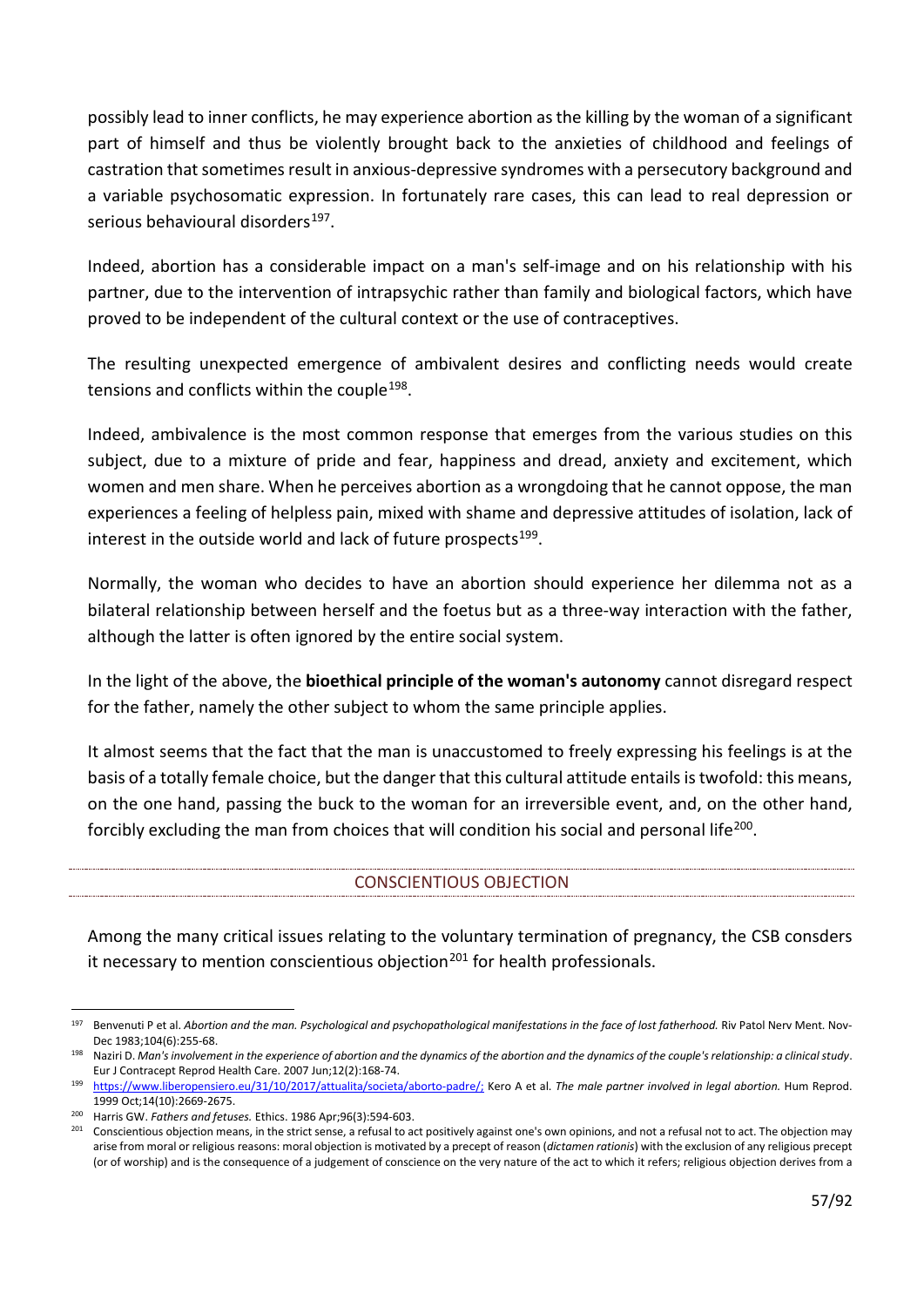Like any freedom, freedom of conscience has a positive aspect (guaranteeing the freedom to act) and a negative aspect (guaranteeing the freedom not to act).

In European international law, the right to conscientious objection is implicitly guaranteed as an aspect of freedom of conscience and religion in its negative dimension<sup>[202](#page-57-0)</sup> and is recognised as a way of exercising freedom of conscience with respect to domestic legal systems, provided that «*the existence of a sufficiently close and direct nexus between the act and the underlying belief must be determined on the facts of each case*»[203](#page-57-1).

In bioethics, the foundation of conscientious objection is the **principle of equality**, which is integrated by the **principle of non-discrimination[204](#page-57-2).**

Conscientious objection, as is well known, may legitimately be used by a doctor who wishes to immediately stop participating in practices of voluntary termination of pregnancy, except in cases where the woman's life is in imminent danger.

The National Health Service is in any case required to ensure that this practice can be carried out in the various hospital facilities designated for this purpose. Therefore, if the staff recruited is entirely constituted by objectors, this shortage must be tackled in order to guarantee the service, in accordance with the procedures deemed most appropriate by the Health Directorates.

Moreover, the status of objector does not exempt the health professional from providing assistance before and after the intervention.

In the event of a massive presence of conscientious objectors, the residing citizens may find it difficult to have certain services provided. In this case, it is envisaged that national and international guarantee bodies institutionally intervene to ensure compliance with the rights that are threatened or not respected.

This is an example of the dual possibility of interpretation concerning the application of a principle. Indeed, if, on the one hand, respecting the right to abortion implies recognising the woman's right to exercise her freedom, on the other hand, respecting conscientious objection also implies respecting the same right to freedom of expression of a free choice, which in this case, however, concerns the

religious precept (or of worship) and implies an act of faith, it is not based on justice, but on the freedom of the person to comply with his/her own religious convictions. The State's obligations derive from this distinction: when the objection is moral, because it concerns an asset and opposes a derogation from a right or freedom, society must absolutely respect it; when the objection is religious or ideological, the State's obligation is to respect religious freedom.

<span id="page-57-0"></span><sup>202</sup> The main references are to the **[International Covenant on Civil and Political Rights](http://www.difesa.it/SMD_/CASD/IM/ISSMI/Corsi/Corso_Consigliere_Giuridico/Documents/31356_patto_NY19661.pdf)** (Art. 18) and to the **[European Convention for the](https://www.echr.coe.int/documents/convention_ita.pdf) [Protection of](https://www.echr.coe.int/documents/convention_ita.pdf)  [Human Rights and Fundamental Freedoms](https://www.echr.coe.int/documents/convention_ita.pdf)** (Art. 9). These instruments guarantee «*Freedom of conscience and religion, which implies the freedom to have or follow a religion or belief of one's choice, to change it, as well as the freedom to manifest one's religion or belief*». The final act of the **Helsinki Conference** (1975) is explicit in the part that guarantees the right to act "*in accordance with the dictates of his own conscience*»: «*The participating States will respect human rights and fundamental freedoms, including the freedom of thought, conscience, religion or belief, for all (...) Within this framework the participating States will recognize and respect the freedom of the individual to profess and practice, alone or in community with others, religion or belief acting in accordance with the dictates of his own conscience*». 203 ECHR, *Eweida and Others v. the United Kingdom, § 82.*

<span id="page-57-2"></span><span id="page-57-1"></span>

When the refusal to act damages a third party, a person's beliefs, even if in the minority, must not be treated differently in the effective enjoyment of human rights.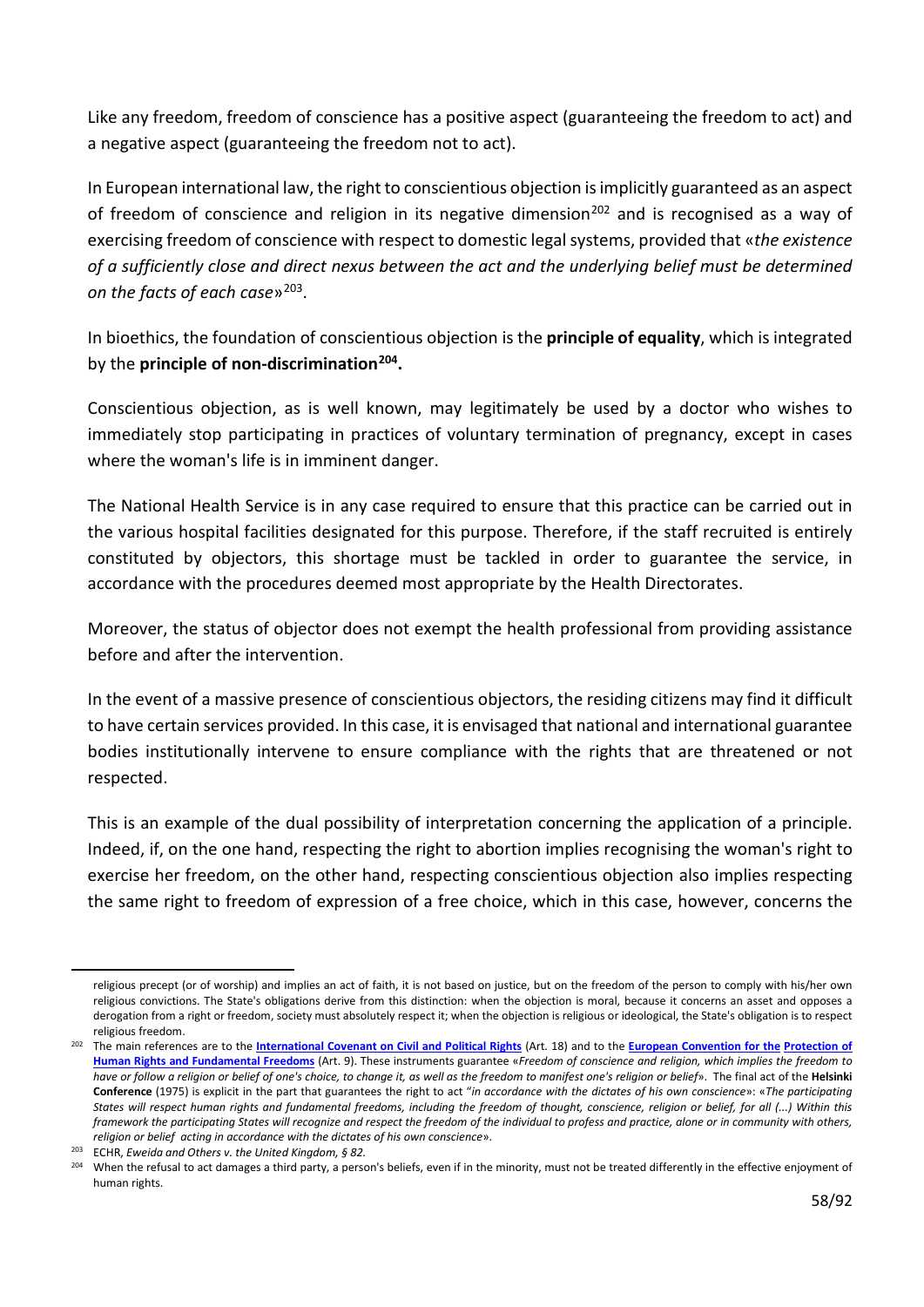operator and is opposed to the preceding one.

These two apparently contradictory elements need to be balanced by public authorities in the delicate task of conciliating conflicting rights, so that they can co-exist and be fully respected.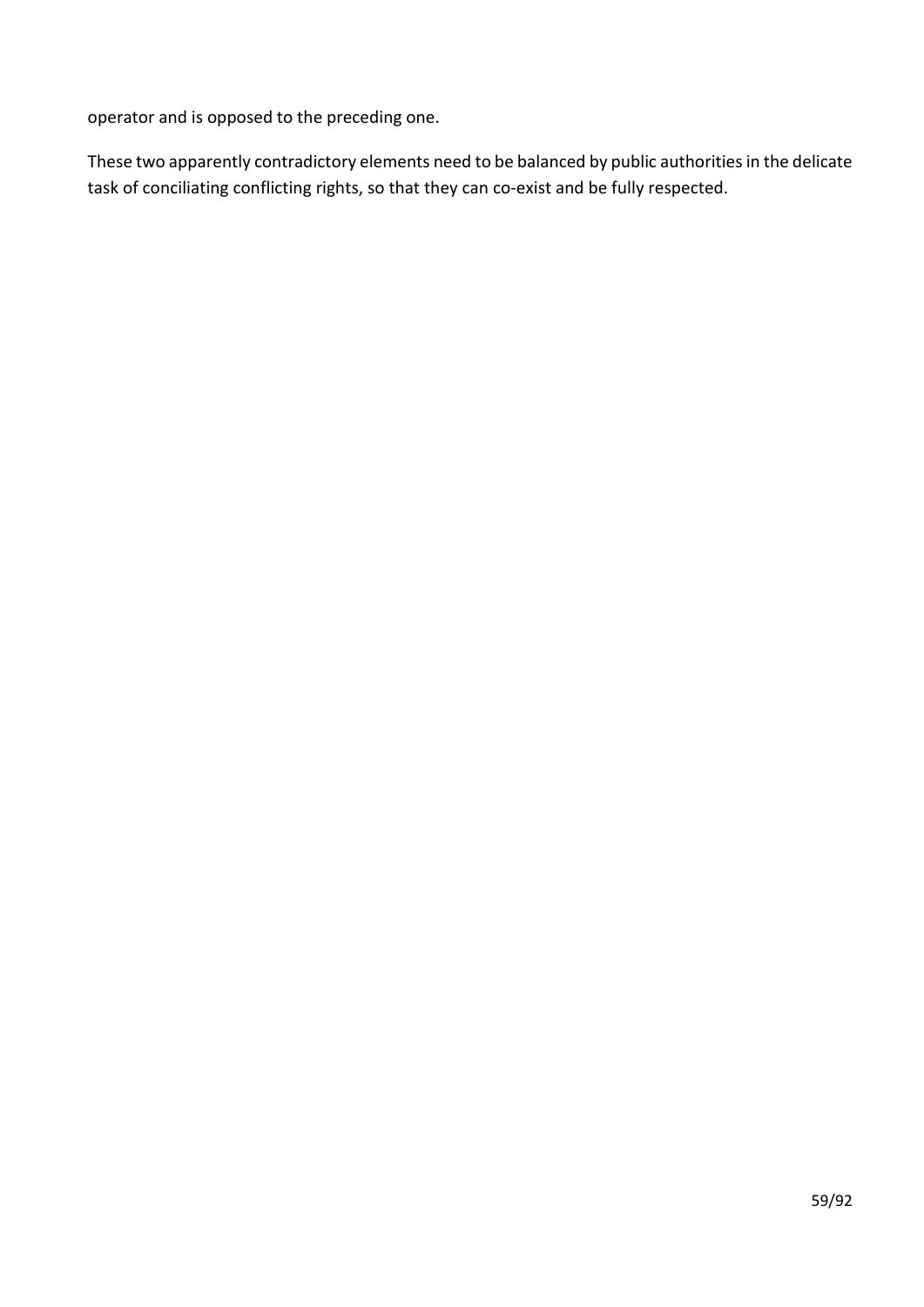# **GENERAL BIBLIOGRAPHY**

Piotrowska K, Zernicka-Goetz M. *Role for sperm in spatial patterning on the early mouse embryo*. Nature. 2001; 409(6819): 517-521.

Gardner RL. *Specification of embryonic axes begins before cleavage in normal mouse development*. Development 2001; 128; 839-847.

Pearson H. *Your destiny from day one*. Nature. 2002; 418(6893): 14-15

Bose et al. *Purified human early pregnancy factor from preimplantation embryo possesses immunosuppresive properties*. Am. J. Obstet. Gynecol. 1989; 160: 954-960.

Fazeli A et al. *Maternal communication with gametes and embryos: a complex interactome.* Brief Funct Genomic Proteomic. 2008; 7: 111-118.

Jaquet et al., *Dynamic change in adiposity from fetal to postnatal life is involved in the metabolic syndrome associated with reduced fetal growth*. Diabetologia. 2005; 48: 849-855.

Carbillon L et al., *Fetal placental and decidual-placental units: role in endocrine and paracrine regulations in parturition*. Fetal Diagn. Ther. 2000; 15:308-318.

Tyzio R et al., *Maternal oxytocin triggers a transient inhibitory switch in GABA signaling in the fetal brain during delivery*. Science. 2006; 314(5806):1788-92

Aceti F, Aveni F, Baglioni V et al., *Perinatal and postpartum depression: from attachment to personality.*  A pilot study. J Psychopathol. 2012; 18: 328-334.

*Raccomandazioni per l'assistenza alla donna vittima di violenza sessuale*  [https://www.aogoi.it/media/6030/raccomandazioni-per-assistenza-alla-donna-vittima-di-violenza](https://www.aogoi.it/media/6030/raccomandazioni-per-assistenza-alla-donna-vittima-di-violenza-sessuale.pdf)[sessuale.pdf](https://www.aogoi.it/media/6030/raccomandazioni-per-assistenza-alla-donna-vittima-di-violenza-sessuale.pdf)

Mencacci C, Anniverno R*. La depressione post partum in Italia: fotografia del problema*. Documents of the National Conference of the Italian Society of Gynaecology and Obstetrics (SIGO). Rome, 2 April 2008.

[https://www.fondazionegraziottin.org/ew/ew\\_articolo/Mencacci-Anniverno.pdf](https://www.fondazionegraziottin.org/ew/ew_articolo/Mencacci-Anniverno.pdf)

Williams C et al. *Overcoming postnatal depression. A five areas approach* (edited by Mencacci C, Anniverno R.). CIC Edizioni internazionali. Rome. 2011.

Council of Europe, *[Texts of the Council of Europe on bioethical matters.](https://www.coe.int/t/dg3/healthbioethic/Texts_and_documents/INF_2014_5_vol_II_textes_%20CoE_%20bio%C3%83%C2%A9thique_E%20(2).pdf)* [Vol.](https://www.coe.int/t/dg3/healthbioethic/Texts_and_documents/INF_2014_5_vol_II_textes_%20CoE_%20bio%C3%83%C2%A9thique_E%20(2).pdf) [II](https://www.coe.int/t/dg3/healthbioethic/Texts_and_documents/INF_2014_5_vol_II_textes_%20CoE_%20bio%C3%83%C2%A9thique_E%20(2).pdf) (DH-BIO/INF (2014) 5.

Flamigni C, Vegetti Finzi S. e Mengarelli M. *Volere un figlio: La nuova maternità fra natura e scienza*. Mondadori. Milan. 1997.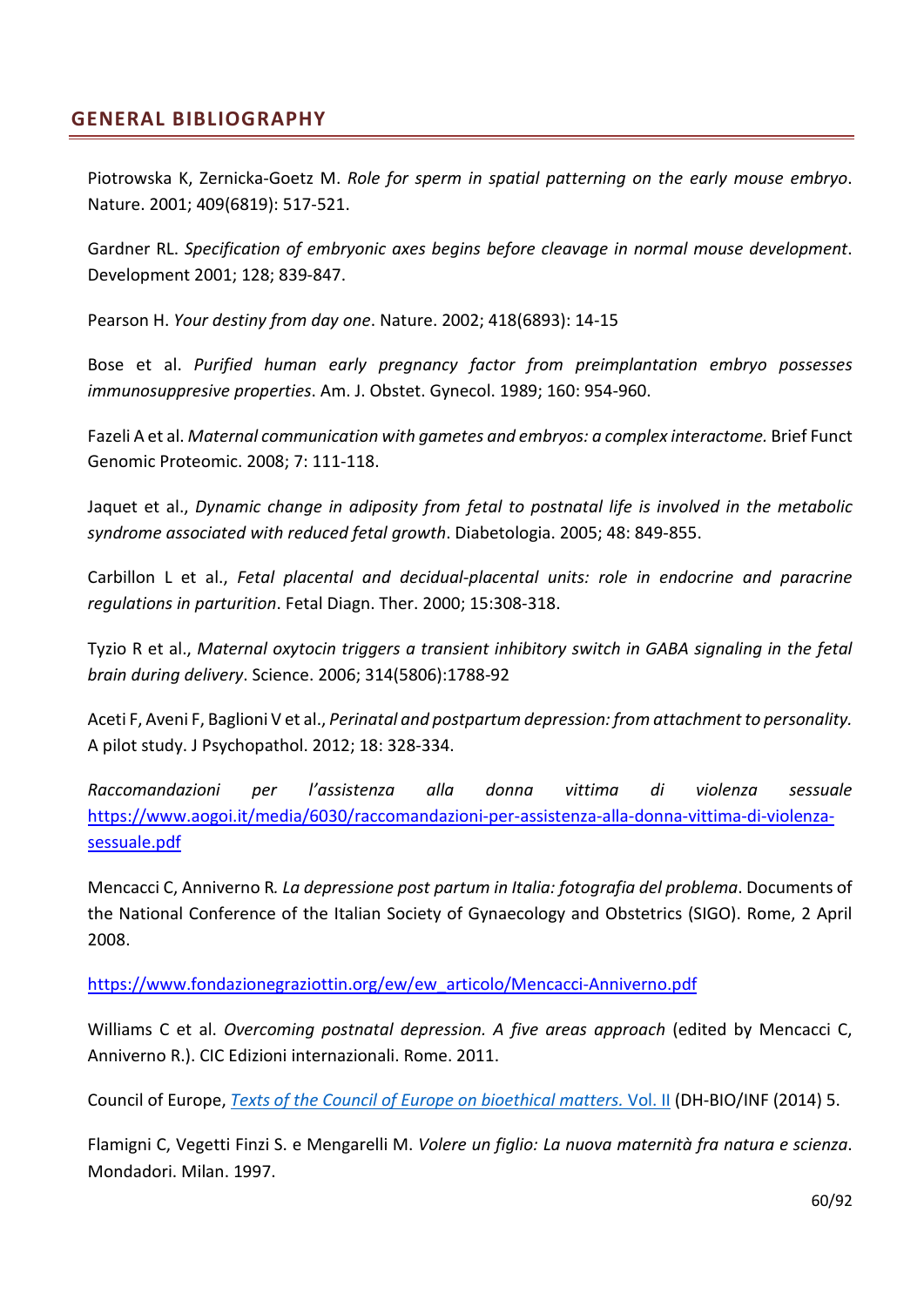Flamigni C. *Avere un bambino. Come inizia una vita: dal concepimento al parto.* Mondadori. Milan. 2001.

Valentini C. *La fecondazione proibita*. Feltrinelli. Milan. 2004.

Ahmari Tehran H, Tashi S, Mehran N, Eskandari N, Dadkhah Tehrani T. *[Emotional experiences in](https://pubmed.ncbi.nlm.nih.gov/25114669/) [surrogate mothers:](https://pubmed.ncbi.nlm.nih.gov/25114669/) [A qualitative study.](https://pubmed.ncbi.nlm.nih.gov/25114669/)* Iran J Reprod Med. 2014 Jul;12(7):471-80. PMID: 25114669; PMCID: PMC4126251.

Douglas AJ. *Mother-offspring dialogue in early pregnancy: impact of adverse environment on pregnancy maintenance and neurobiology*, in Progress in Neuro-Psychopharmacology and Biological Psychiatry, Volume 35 – Issue 5, Elsevier Inc. 2011.

Perucchietti E. *Utero in affitto, la fabbricazione dei bambini, la nuova forma di schiavismo.*  rEvoluzione Edizioni. 2016.

Lahl J. *Eggsploitation*. Documentary by The Center for Bioethics and Culture Network. 2010.

Lahl J. *Breeders – A Subclass of Women?* Documentary by The Center for Bioethics and Culture Network. 2014.

Bergman NJ. *The neuroscience of birth and the case for Zero Separation*. Publimed – National Center for Biotechnology Information. 2014.

Allen AA. *Surrogacy and Limitations to Freedom of Contract: Toward Being More Fully Human, Harvard Journal of Law & Public Policy*. 2018.

Olza I**.** *Si quieres ser padre o madre por gestación subrogada necesitas esta información* (*[Stop](http://www.stopsurrogacynow.com/si-quieres-ser-padre-o-madre-por-gestacion-subrogada-necesitas-esta-informacion/%23sthash.Kz4gthHb.pEkHe4Hw.dpbs) [Surrogacy Now](http://www.stopsurrogacynow.com/si-quieres-ser-padre-o-madre-por-gestacion-subrogada-necesitas-esta-informacion/%23sthash.Kz4gthHb.pEkHe4Hw.dpbs)*).

Corea G. *The Mother Machine: Reproductive Technologies from Artificial Insemination to Artificial Wombs*. New York. Harper & Row. 1985.

Gheaus A. *The normative importance of pregnancy challenges surrogacy contracts*. *Analize—Journal of Gender and Feminist Studies*. New Series. Issue. 2106. No. 6. pp. 20-31.

Gillard J. ['National Apology for Forced Adoptions'.](https://www.ag.gov.au/About/ForcedAdoptionsApology/Documents/Nationalapologyforforcedadoptions.PDF) 2013.

Hawthorne S. *Medical wars against the less than perfect: The politics of disability*. Forthcoming in *Vortex*. Mission Beach. Spinifex Press. 2020.

Klein R. *Infertility: Women Speak Out about Their Experiences of Reproductive Medicine*. London. Pandora Press. 1989.

Klein R. *Surrogacy: A Human Rights Violation*. Mission Beach. Spinifex Press. 2017.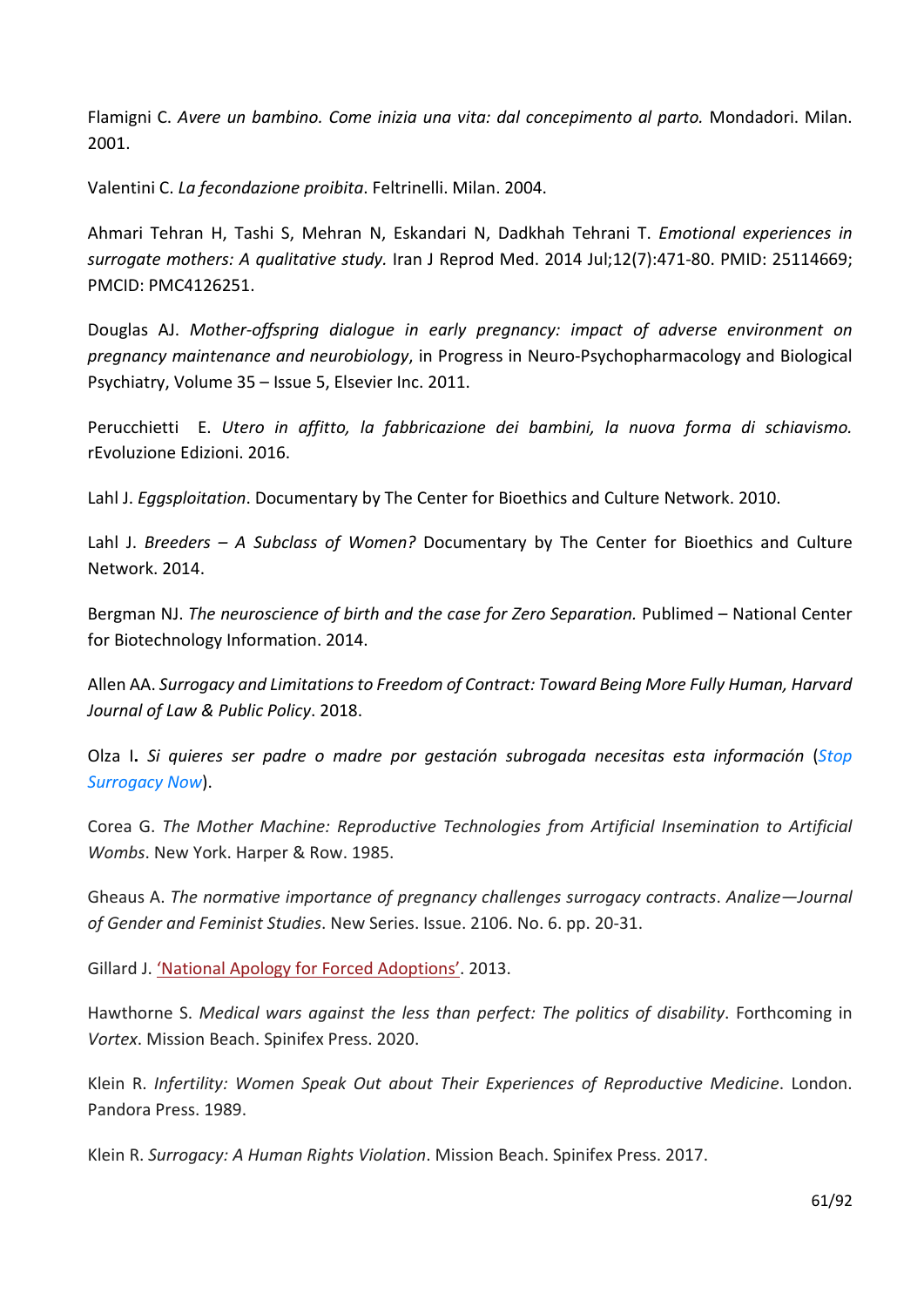Lahl J, Tankard Reist M and Klein R. (eds.) *Broken Bonds: Surrogate Mothers Speak Out*. Mission Beach. Spinifex Press. 2019.

Laing L[. 'Baby "twins" have two different fathers after gay couple were both able to fertilise an](https://www.msn.com/en-au/lifestyle/lifestylefamilyrelationships/baby-twins-have-two-different-fathers-after-gay-couple-were-both-able-to-fertilise-an-embryo-of-a-surrogate-mother/ar-BBSNeDA) [embryo](https://www.msn.com/en-au/lifestyle/lifestylefamilyrelationships/baby-twins-have-two-different-fathers-after-gay-couple-were-both-able-to-fertilise-an-embryo-of-a-surrogate-mother/ar-BBSNeDA)  [of a surrogate mother'.](https://www.msn.com/en-au/lifestyle/lifestylefamilyrelationships/baby-twins-have-two-different-fathers-after-gay-couple-were-both-able-to-fertilise-an-embryo-of-a-surrogate-mother/ar-BBSNeDA) *Daily Mail*. 27 January 2019.

Mackieson P. *Adoption Deception: A Personal and Professional Journey*. Melbourne. Spinifex Press. 2015.

Place F. *Portrait of the Artist's Mother: Dignity, creativity and disability*. Mission Beach. Spinifex Press. 2019.

Raymond JG. *Women as Wombs: Reproductive Technologies and the Battle over Women's Freedom*. Mission Beach. Spinifex Press. 1995/2019.

Rowland R. *Living Laboratories: Women and Reproductive Technologies*. Sydney. Sun Books. Available from Spinifex Press. 1992.

Saravanan S. *A Transnational Feminist View of Surrogacy Biomarkets in India*. Singapore. Springer. 2018.

61/9 Solis R. ['Los Vientres de Alquilar:](https://www.paralelo36andalucia.com/los-vientres-de-alquilar-la-cara-mas-brutal-del-gaypitalismo/) [La cara mas brutal del '"Gaypitalismo"'.](https://www.paralelo36andalucia.com/los-vientres-de-alquilar-la-cara-mas-brutal-del-gaypitalismo/) Paralelo 36 Andalucia. 25 March 2017.

Taylor M. ['Gay parenting 'boot camp' moves to Asia to meet growing demand from China'.](http://www.essentialbaby.com.au/news/current-affairs/gay-parenting-boot-camp-moves-to-asia-to-meet-growing-demand-from-china-20190221-h1bkz2?btis&ixzz5hoc28NYl) *Essential Baby*. 22 February 2019.

Wilson R, and Dodson M. *Bringing Them Home Report: Report of the National Inquiry into the Separation of Aboriginal and Torres Strait Islander Children from Their Families.* Australian Human Rights Commission. 1997.

Smolin DM. *The One Hundred Thousand Dollar Baby: The Ideological Roots of a New American Export.*  Cumberland Law Review. Bepress. 2019.

Bindel J, and Powell G. ['Gay Rights and Surrogacy Wrongs:](http://www.stopsurrogacynow.com/gay-rights-and-surrogacy-wrongs-say-no-to-wombs-for-rent/%23sthash.bHZ7o5ve.dpbs) [Say "No" to Wombs-for-Rent'.](http://www.stopsurrogacynow.com/gay-rights-and-surrogacy-wrongs-say-no-to-wombs-for-rent/%23sthash.bHZ7o5ve.dpbs) Stop Surrogacy Now. 2018.

*Daily Mail Reporter*[. 'Last of the big spenders!](https://www.dailymail.co.uk/tvshowbiz/article-2265463/Elton-John-paid-20-000-surrogate-mother-giving-birth-second-son-Elijah.html) [Elton John 'paid £20,000′ to surrogate mother for](https://www.dailymail.co.uk/tvshowbiz/article-2265463/Elton-John-paid-20-000-surrogate-mother-giving-birth-second-son-Elijah.html) [giving](https://www.dailymail.co.uk/tvshowbiz/article-2265463/Elton-John-paid-20-000-surrogate-mother-giving-birth-second-son-Elijah.html)  [birth to second son Elijah.'](https://www.dailymail.co.uk/tvshowbiz/article-2265463/Elton-John-paid-20-000-surrogate-mother-giving-birth-second-son-Elijah.html) 21 January 2013.

Ekman KE. *Being and Being Bought: Prostitution, Surrogacy and the Split Self.* North Melbourne. Spinifex Press. 2013.

Fisher L. ['Kim Kardashian West explains why she chose a surrogate for her third child'.](https://abcnews.go.com/GMA/Culture/kim-kardashian-west-explains-chose-surrogate-child/story?id=53715998) ABC News. 14 March 2018.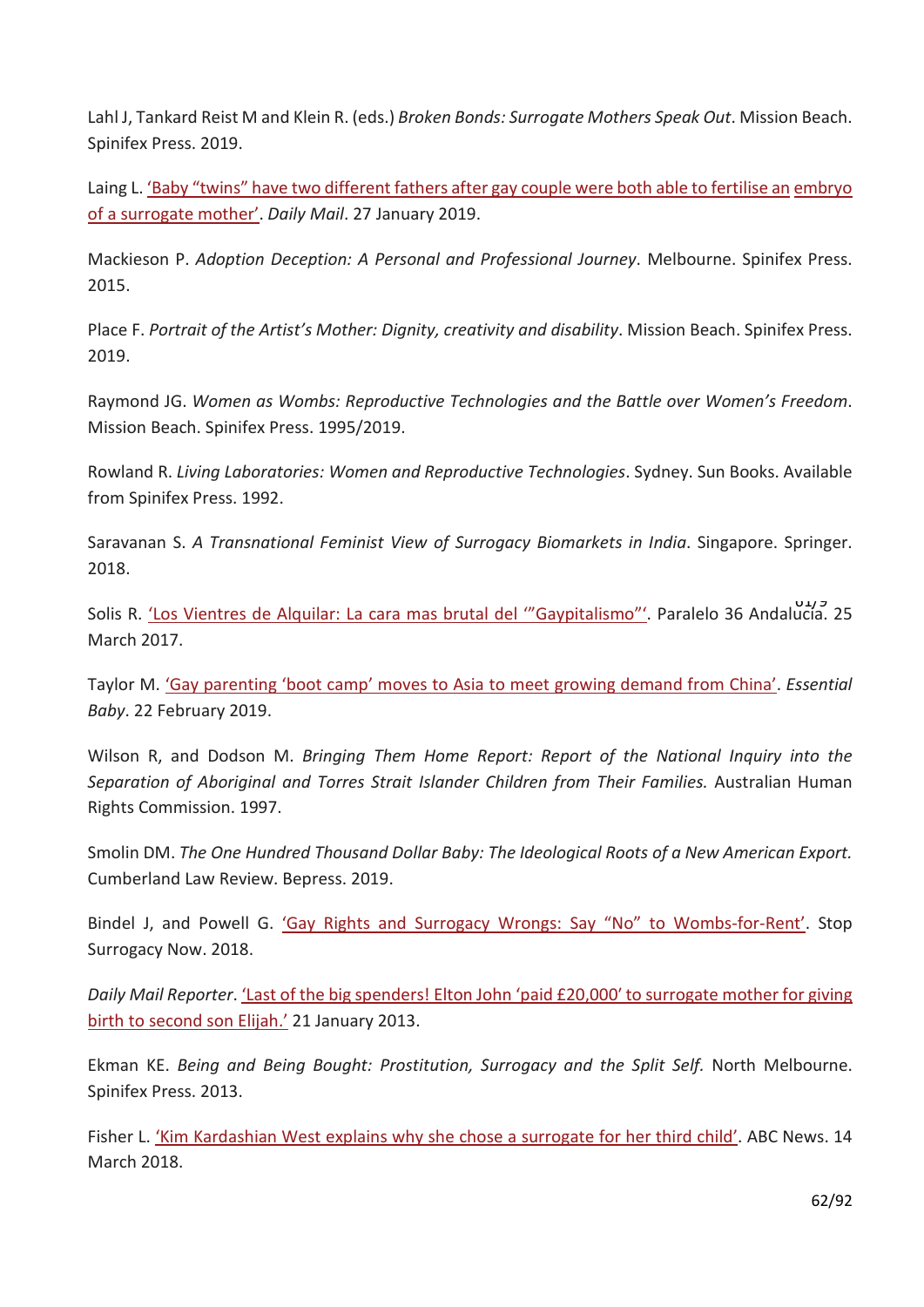Corradi L. *Nel ventre di un'altra.* Castelvecchi. Rome. 2017.

Corradi L. *Odissea embrionale.* Mimesis edizioni. Sesto San Giovanni, Milan. 2019. Rodotà S. *Utero affittasi.* Article published in *Panorama* on 5 November 1986.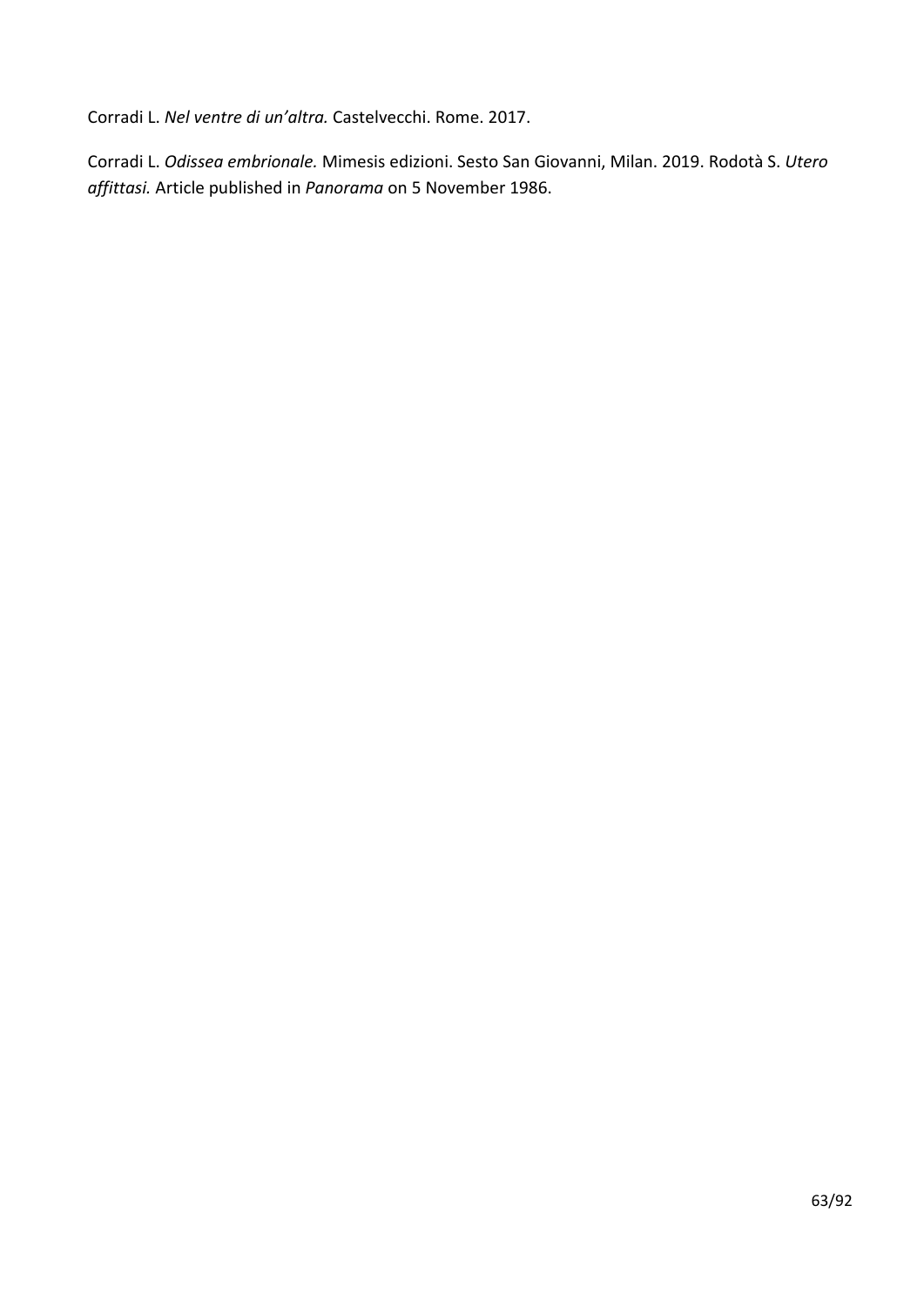# **ANNEX 1: THE CONCEPT OF "PERSON"**

In contemporary philosophy, the notion of **person** is as varied and mutable as ever, so that it is rare to see it used in a univocal way. It ranges from the rejection of the very concept of person in naturalistic reductionism to the strong use of the category of person in ontological personalism.

In Latin, "persona" derives from *per-sonas*, "sounds through": it was the name of the theatrical mask that was also used as an amplifier, like a sort of megaphone (as in Japanese Noh theatre).

Stoicism used this term to indicate the man who, by a will of fate, must fulfil a role in the world.

In Roman law, the term "persona", as opposed to "res", was used to refer to man as a subject of rights, whereas things (including slaves) were not.

In Greek, the term comes from *pros-opon*: "looking towards", meaning that the person has always a perspective. This etymology indicates that every person is "prospective" vis-à-vis another one. A person is a face, and a face is a face only if it is "facing" another face. Person indicates a relationship with persons other than oneself.

Reflection on the person has therefore been carried out throughout the entire history of philosophy, but has imposed itself in a new way with the birth and development of bioethics.

The fundamental questions of existence (Who is a person? What constitutes a person? When does a being become a subject of rights?) are intertwined with the needs of scientific progress. In particular, the various discussions on the concept of person are related to the so-called **issue of the ontological status** of the embryo. In bioethics literature, this issue is based on three main models: the sensist approach, the anti-naturalist approach and the personalist approach, which is in turn divided into **functionalist-actualist** personalism and **ontological-substantialist** personalism.

## SENSIST APPROACH

Some authors, such as Peter Singer, deprive the category of person of meaning because they believe that a person is only worthy of respect and protection when he or she is able to feel pleasure and/or pain.

This position has clear references to empiricism and in particular to the anthropology of David Hume, Jeremy Bentham and the eighteenth-century sensists.

Since conscious sensitivity requires the existence of the central nervous system, the supporters of the **sensist approach** recognise certain rights to adult animals, insofar as they are sentient, but not to human embryos, insofar as they do not yet have a central nervous system.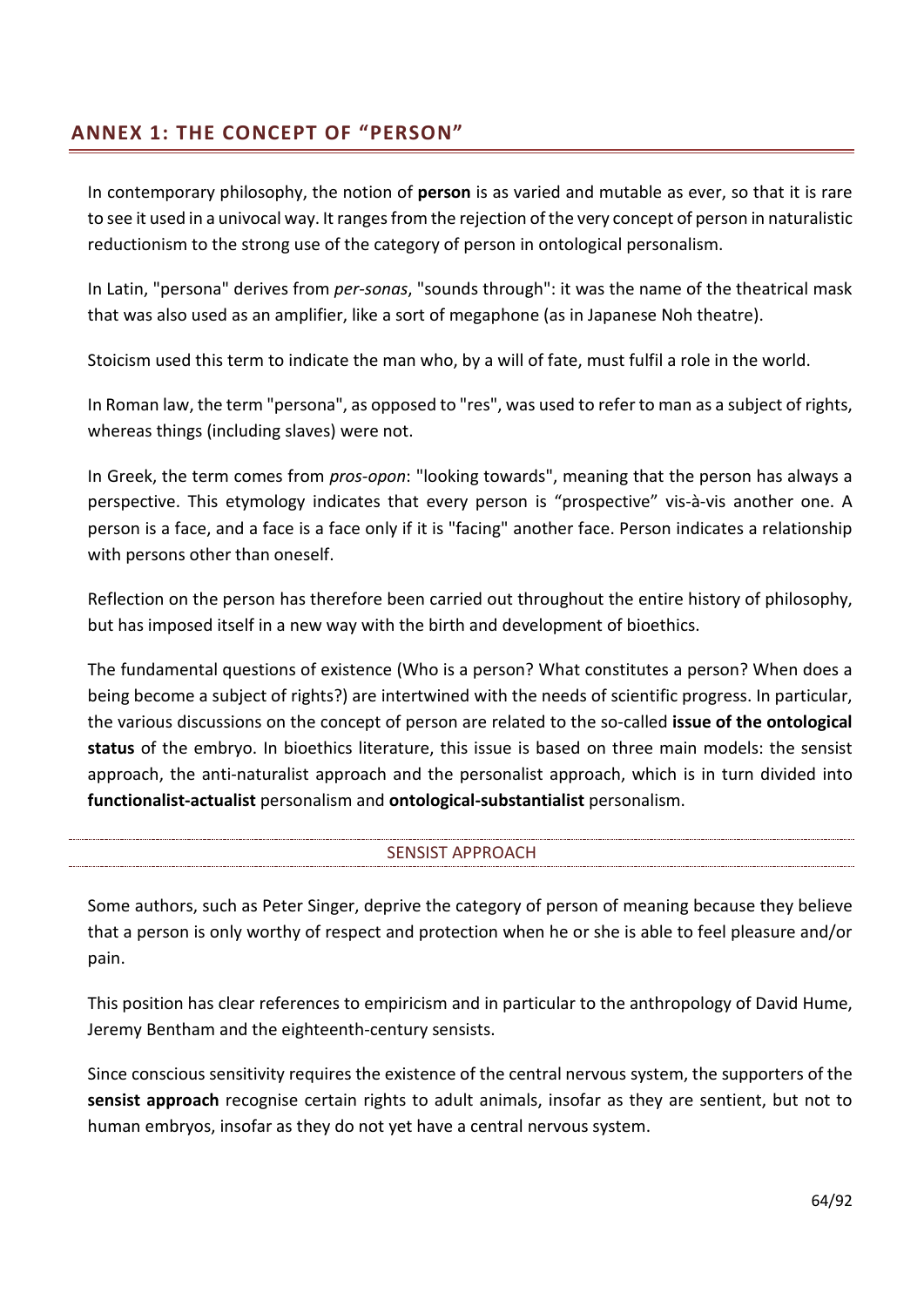Singer's position goes so far as to affirm that persons with disabilities who require more support (considered "subhuman") do not belong to the human race, to the extent of considering their suppression to be legitimate.

#### ANTI-NATURALIST APPROACH

The various **anti-naturalist** approaches do not consider biological data relevant for defining the ontological status of the embryo, and they doubt that its ethical status can be based on empirical data.

Great importance is instead attached to the **existential meanings** that people give to the phenomena of their daily lives: these meanings do not come from the natural phenomena intended as they are, but are by definition cultural, i. e. the result of human action in contact with natural phenomena, which are processed in different ways by individual interpretation.

### FUNCTIONALIST-ACTUALIST APPROACH

The functionalist-actualist approach aims at defining the person on the basis of the *signa personae*, i.e. some of his/her actions that are considered to be particularly qualifying.

Indeed, starting with Cartesian identification of personal reality with the thinking function performed by *res cogitans*, and even more so after Kant's critique of the philosophical category of substance (what exists in itself), there has been in modern philosophical thought a progressive shift from a substantial notion of the person in favour of the qualities that characterise him/her: thought, consciousness, freedom and relationship.

The *noumenon* is revealed only in the *phaenomenon* and the idea of substance il thus reflected in the idea of function[205](#page-64-0).

In this perspective, the right to life starts from zero, it grows with the embryological development of the foetus, it reaches a peak after birth until maturity and before old age, and then declines together with the psychological changes of the elderly.

ONTOLOGICAL-SUBSTANTIALIST APPROACH

**Ontological personalism** seeks a substantial rather than an actualistic determination of being a person.

According to this approach, the *signa personae* are not ignored, but it is believed that the fact of being

<span id="page-64-0"></span><sup>&</sup>lt;sup>205</sup> The distinction between "human being" and "person" becomes decisive for the regulatory conclusions: on the basis of the assumption according to which the person is identified by the presence of self-reflective capacities and a minimum moral sense that characterise his or her integrity, it follows that some human beings, such as persons with mental disabilities, embryos and patients in an irreversible coma are not persons. Conversely, one can imagine persons who are not human beings, such as God, angels and perhaps some species of higher mammals. See: Engelhardt HT. jr. *The Foundations of Bioetichs*, 126: *«Not all human beings are persons. Foetuses, infants, the profoundly mentally retarded and the hopelessly comatose provide examples of human non-persons. Such entities are members of the human species.*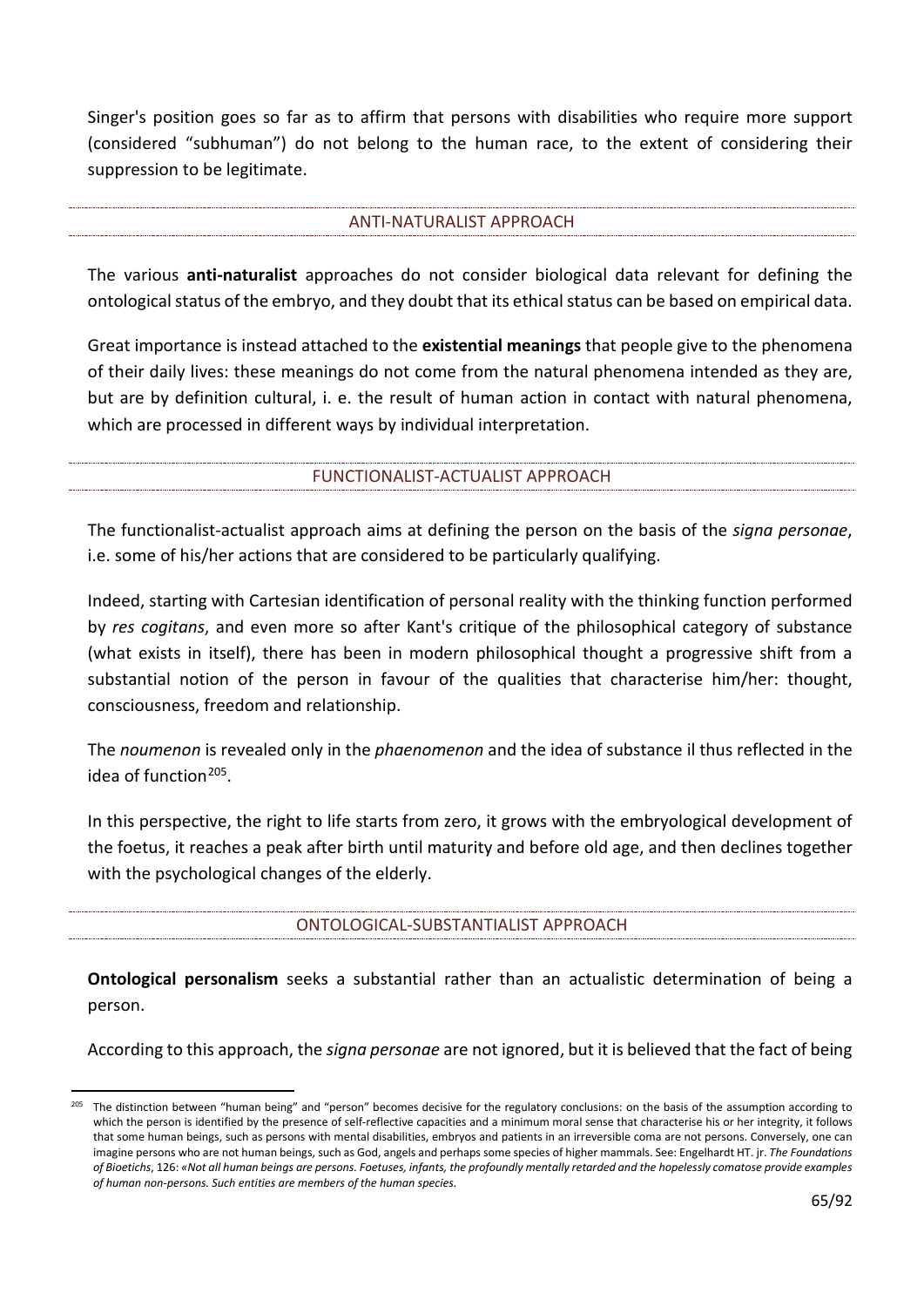a person, or even of becoming a person, cannot be discussed on the basis of empirical facts, but within an idea of the being and of the degrees of perfection reached by the latter.

This follows the classic line, which is not satisfied with a nominal or conventional definition of what the person is, nor with a description of his or her operations, but which seeks to grasp the constituent element thereof, to reach his or her ultimate truth and essential root.

The person possesses his or her *actus essendi*, which makes him or her ontologically incommunicable, and at the same time possesses an intentional communicability in the order of operating, that is to say, a transcendental openness to knowing, to loving, to engaging in dialogue, to Everything.

Ontological personalism does not ignore the somatic level (and therefore genetic and embryogenetic), but instead presupposes it, since the human individual substance is also corporeal: the biological individuality, starting from the moment at which it is established (at conception or later), begins to constitute the personal individuality of the *individuum subsistens*.

Ontological personalism manages to perceive the largest and most intimate aspects of the simple biological human being, since it sees the depth of the person as being rooted in biological individuality.

In this way of conceiving the person, the **human** being (understood in a biological sense) cannot be dissociated from being a **person** (the **human** being in a metaphysical sense), while respecting the distinctions between the various levels or strata of concrete existing.

One can speak of a **biological personalism** or better of an **ontobiological personalism**, in which the biological horizon is integrated by a relational ontology, so that what constitutes the essence of man as a person is coextensive, in his earthly experience, with the whole history of his vital organism.

## THE NOTION OF POTENTIAL PERSON

In the approach of ontological personalism, it is possible to observe the distinction between **person** and **personality**, the latter meaning the progressive acquisition, from an operational point of view, of qualities that come from the essence of the person.

Becoming a person intended as the posession of one's ontological status is not a process, but an event. It means acquiring one's own *actus essendi*. The development and functional manifestation of one's personal being is instead a process.

In Aristotle's metaphysics, **becoming**, precisely by virtue of the combination of potency and act, does not imply a passage from one reality to another, but is characterised by continuity, and potency is never indeterminate (see *Metaphysics* IX, 5, 1047b). An entity is potential (*dynamis*), when it is still lacking its own level of perfection or determination.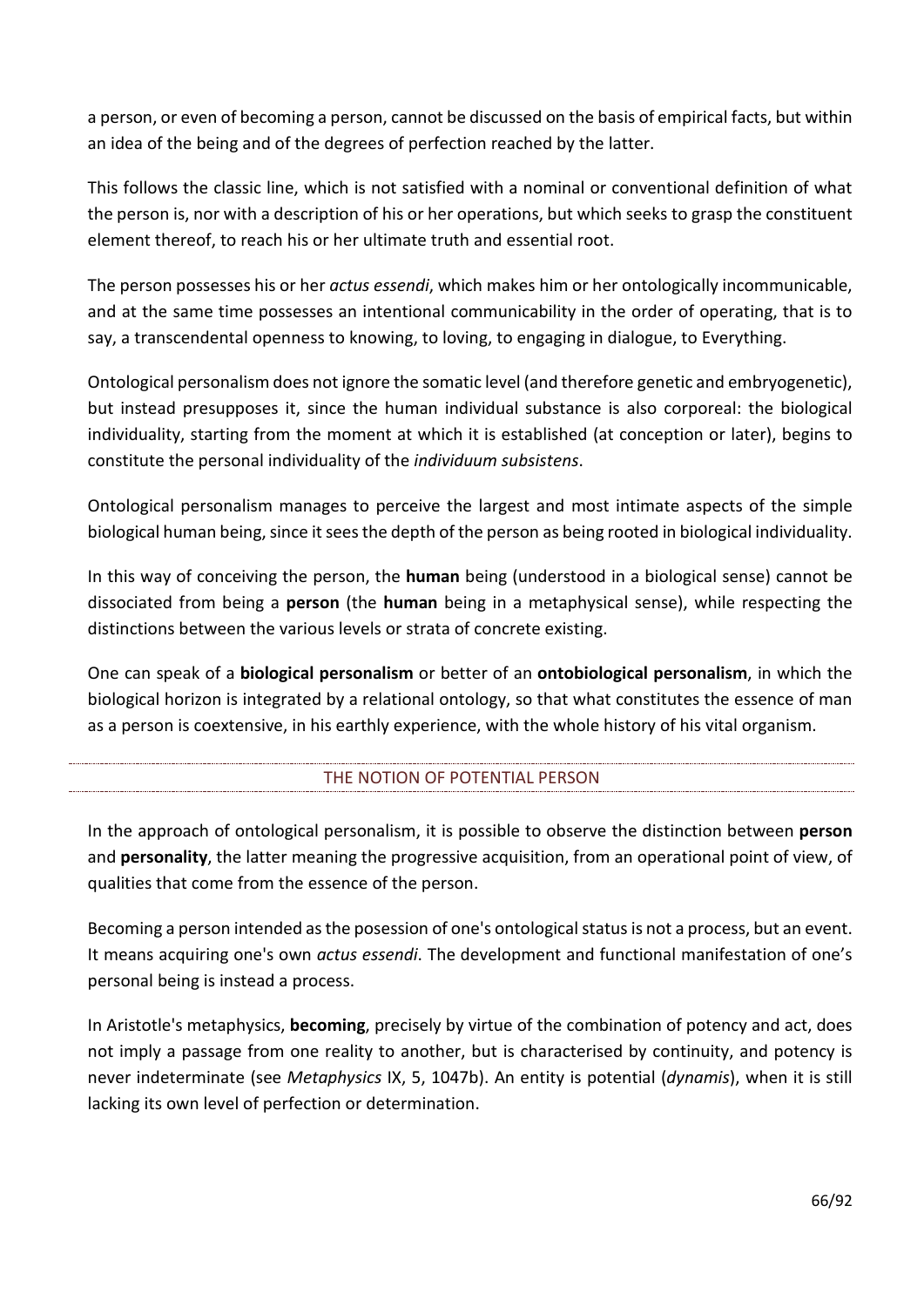The notion of potential person is legitimate within the Aristotelian view, but it becomes incomprehensible and misleading in a different philosophical field. As Aristotle teaches, becoming is real, things change, and therefore what is ongoing is also potential, even if under a different aspect from the one for which it is ongoing. For this reason, every element of reality can become different from what it is.

Everyone can become other merely because, according to the simple law of continuous becoming, everything is transformed.

### **BIBLIOGRAPHY**

Engelhardt HT. jr. *The Foundations of Bioethics.* Il Saggiatore. Milan 1999.

Esposito R. Le *Persone e le cose.* Einaudi, Turin, 2014.

Faggioni M. *La vita nelle nostre mani.* EDB. Bologna. 2016.

Maritain J. *The Rights of Man and Natural Law*. Vita e Pensiero. Milan. 1977.

Maritain J. *The person and the common good*. Morcelliana. Brescia. 2009.

Melchiorre V. *Corpo e persona.* Marietti 1820. Genova. 1991.

Palazzani L. *Il concetto di persona fra bioetica e biodiritto*. Giappichelli. Turin. 1996.

Singer P. *Practical Ethics*. Liguori. Naples. 1989.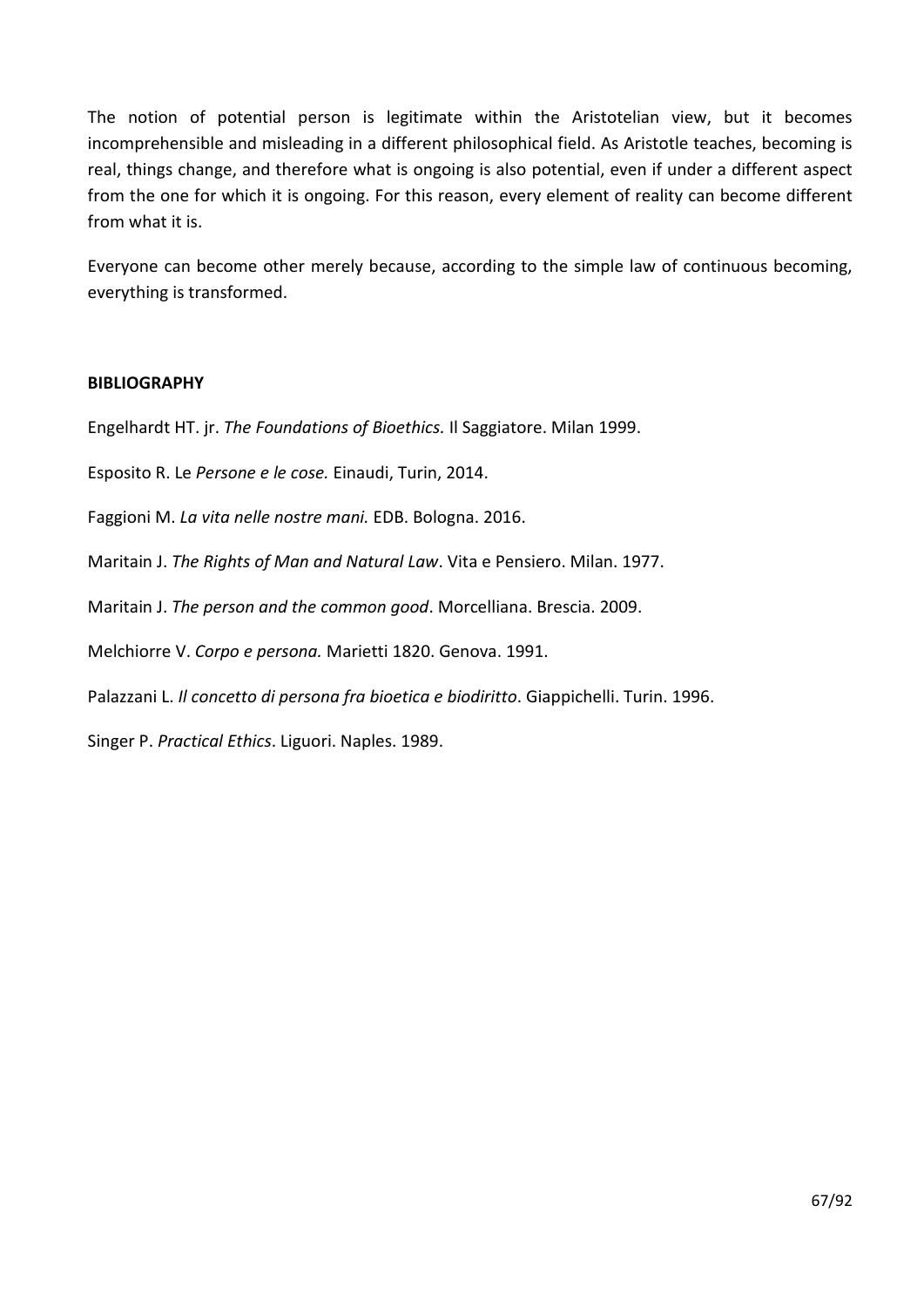# **ANNEX 2: PRENATAL TESTS**

Most newborns (97%) do not have congenital anomalies, i.e. physical abnormalities present at birth. Some of these congenital anomalies are caused by chromosomal abnormalities, such as Down's syndrome.

As maternal age increases, the likelihood of chromosomal abnormalities also increases.

In order to detect such diseases before birth (prenatal diagnosis), two methods are used to diagnose with certainty whether the chromosomal set-up of the unborn child is normal or whether there are abnormalities, such as trisomy 21 ("Down's syndrome", three chromosomes 21 instead of two) or trisomy 18 ("Edwards' syndrome", three chromosomes 18 instead of two) and other chromosomal disorders. The first method consists of the sampling of chorionic villi (villocentesis) from the 11th week, the second one consists of the sampling of amniotic fluid (amniocentesis) from the 15th week.

Prenatal tests are recommended in the following cases:

- advanced maternal age (≥ 35 years);
- previous child with a chromosomal abnormality;
- previous child with physical abnormalities and unknown chromosomal make-up;
- partner carrying a balanced structural chromosomal abnormality;
- partner carrying a supernumerary chromosome marker;
- partner with chromosomal mosaicism;
- sex chromosome aneuploidies of either partner;
- foetal abnormalities and predictive ultrasound evidence;
- maternal serum biochemical tests that suggest an increased risk of chromosomal disease in the foetus;
- family history of genetic disease;
- family history of neural tube defects (such as spina bifida);
- other high-risk situations;
- consanguinity;
- failed pregnancies (recurrent miscarriage, intrauterine foetal death);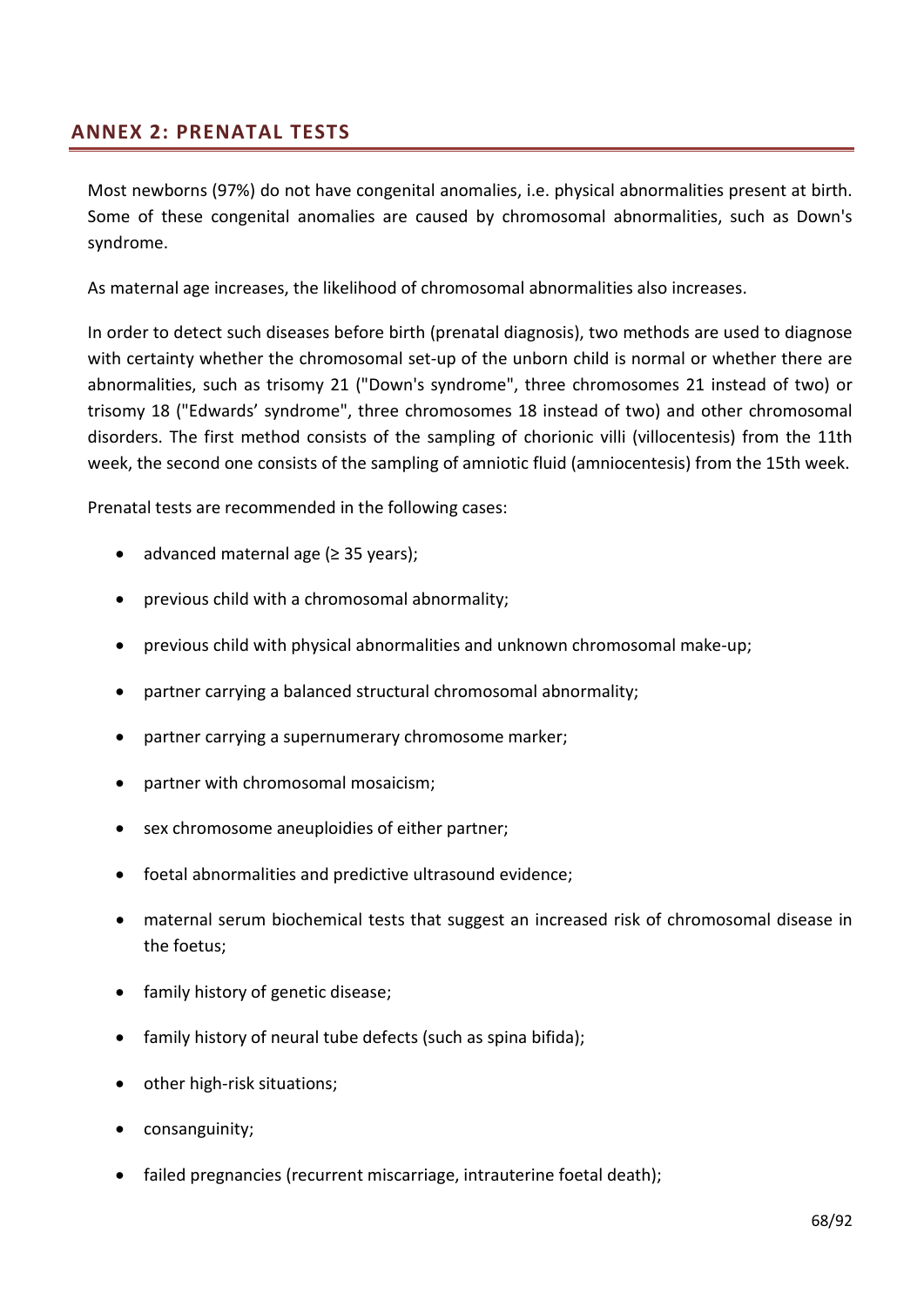- maternal pathologies;
- teratological indications (drug intake, infectious diseases, exposure to radiation);
- infectious diseases occurring during pregnancy.

As already mentioned, the risk increases with maternal age.

For this reason, the National Health System gives women who are 35 years of age or older at the time of delivery the opportunity to undergo villocentesis or amniocentesis in public facilities free of charge.

It is clear that a chromosomal disease diagnosis does not allow any treatment to be carried out, but only informs the woman thereof, and she can terminate the pregnancy.

As these tests are invasive (ultrasound-guided insertion of a needle into the uterine cavity), there is a slight possibility (1% for amniocentesis and 2% for villocentesis) of miscarriage, even if correctly performed.

Prenatal diagnostic techniques can be invasive or non-invasive.

**Non-invasive** or **screening tests** do not pose any risk to the foetus or the woman, but only indicate the percentage probability of certain chromosomal abnormalities, in particular trisomy 21 (or Down's syndrome), trisomy 13 or trisomy 18 and sex chromosome abnormalities.

**Invasive** or **diagnostic tests**, on the other hand, allow the presence of DNA and chromosome-related abnormalities to be identified, but pose risks to the foetus and, in some cases, to the woman.

## **Non-invasive tests (ultrasound tests included)**

• **Screening tests** are a series of examinations carried out on the population at low-risk for diseases. They are used to detect the presence in the population of signs that may change the risk factor.

For example, in the case of screening tests for chromosomal abnormalities, a 20-year-old woman, who has a low risk level of foetal chromosomal abnormalities, might change her risk group following screening tests, and thus have the same risk level as an older woman. In this case, this 20-year-old woman is offered a free prenatal test (amniocentesis or villocentesis), which will either confirm or refute the suspicion of foetal disease.

- **Ultrasound**: a technique which makes it possible to monitor the development of the embryo and the foetus. It can be used as a guide for the sampling procedure carried out during invasive prenatal tests, as well as to detect the presence of malformations of extracardiac origin.
- **Nuchal translucency**: this new screening method was introduced a few years ago to assess the risk of chromosomal abnormalities and certain heart diseases. Nuchal translucency consists of an ultrasound scan carried out from the 11th to 14th week. During the ultrasound, a small layer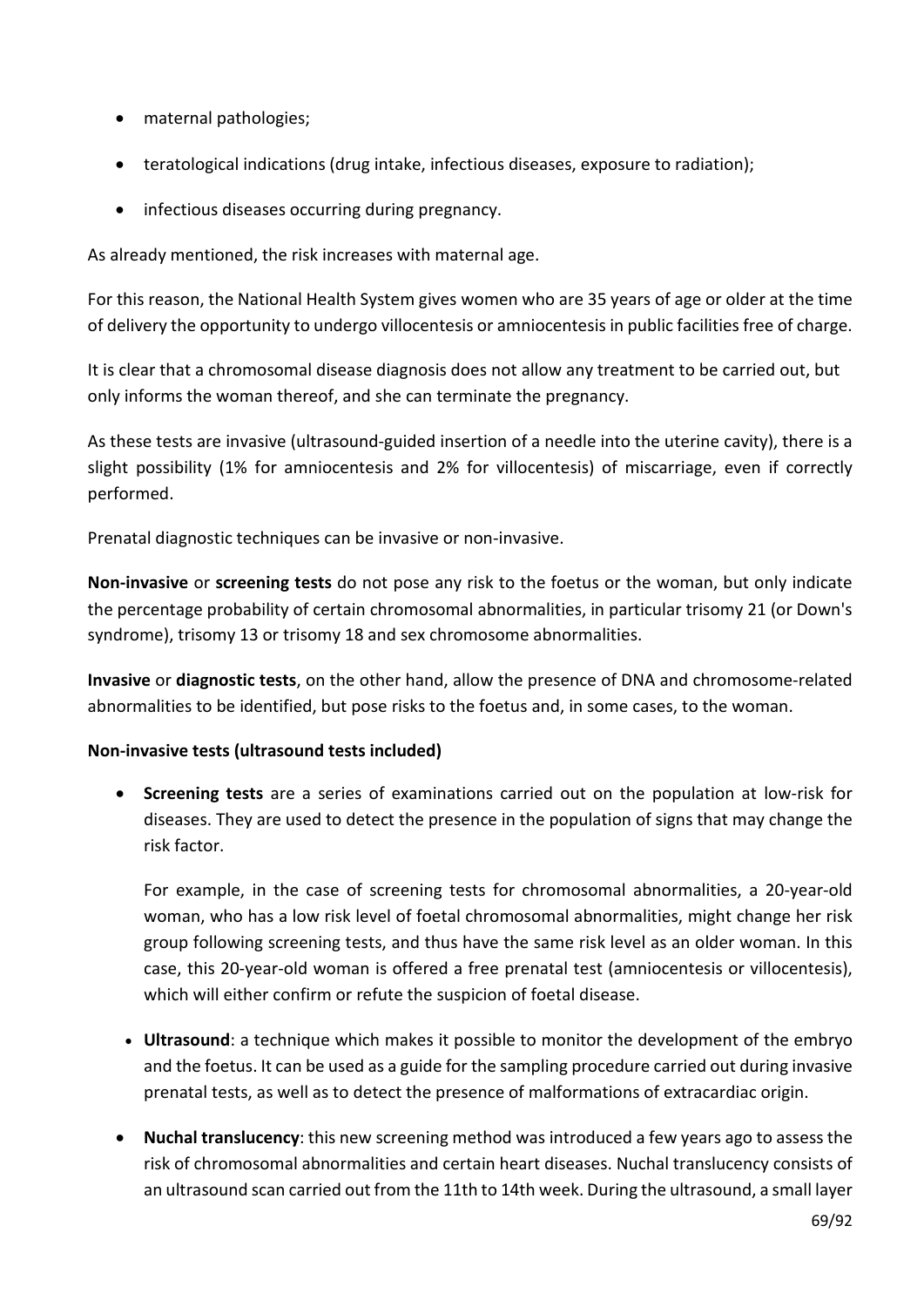of fluid located behind the foetus' neck, between the skin and the underlying tissues, is measured. The thicker this layer is, the greater the possibility of a chromosomal disease (Down's syndrome) or of a heart disease or skeletal malformations. At the of the ultrasound scan, the result of the test will provide a statistical percentage of risk (e.g. 1 possible case out of 1000 or 1 possible case out of 100). Nuchal translucency can identify about 75-80 % of affected foetuses and has a false positive rate of 5% (for every 30 positive examinations, one is actually not affected). When the translucency measurement exceeds a threshold value of 2.5 mm, the patient can be referred to a level II prenatal diagnostic centre for further investigations (foetal echocardiography, morphological ultrasound). During the ultrasound scan, the presence of the foetus' nasal bone is also assessed. The presence of the nasal bone is an important factor that is included in the risk calculation and improves the sensitivity of screening tests (sensitivity about 90%).

- [Foetal echocardiography:](https://www.issalute.it/index.php/la-salute-dalla-a-alla-z-menu/e/ecocardiografia-fetale-esami-di-accertamento) ultrasound examination to rule out simple or complex foetal heart diseases.
- **Biochemical analyses of the mother's blood** (*combined test, foetal DNA*): these tests allow to identify a possible risk of disease. The *combined test* also includes an ultrasound scan to assess the thickness of the *foetus' nuchal fold*, which, together with the results of the blood test, makes it possible to estimate the risk of certain chromosomal abnormalities.
- **Combined test**: this is a blood test that measures two substances (free βeta-HCG and PAPP-A). The result is entered into a programme and a risk level for Down's syndrome is calculated. The *BI TEST* (ultratest), combined with the nuchal translucency test, improves the sensitivity of the tests, and about 90% of affected foetuses are detected, with 5% false positives. The patient can have her blood taken for the *BI TEST* on the same day as the nuchal translucency ultrasound scan.
- **Foetal DNA:** During pregnancy, some fragments of foetal DNA circulate in the maternal blood. Cell-free foetal DNA consists of short DNA fragments (~145/200 bp) present in plasma in varying percentages, depending on the gestational period, and derived from placental trophoblasts. This DNA is detectable from the 5th week of gestation; its concentration increases in the following weeks and disappears immediately after delivery. The amount of foetal DNA circulating from the 9th to 10th week of gestation is sufficient to ensure the high specificity and sensitivity of the test. The test is performed by taking a blood sample from the pregnant woman whose gestational age is at least **10 weeks**. Through a complex laboratory analysis, cell-free foetal DNA is isolated from the plasma component of the maternal blood. Subsequently, through a technologically advanced process of **massive parallel sequencing** (MPS) of the **entire human genome**, using Next Generation Sequencing (NGS) techniques, the chromosome sequences of the foetal DNA are quantified through sophisticated bioinformatic analyses, in order to determine the presence of possible chromosomal aneuploidies (1-2-3-4- 5-6-7-8-9-10-11).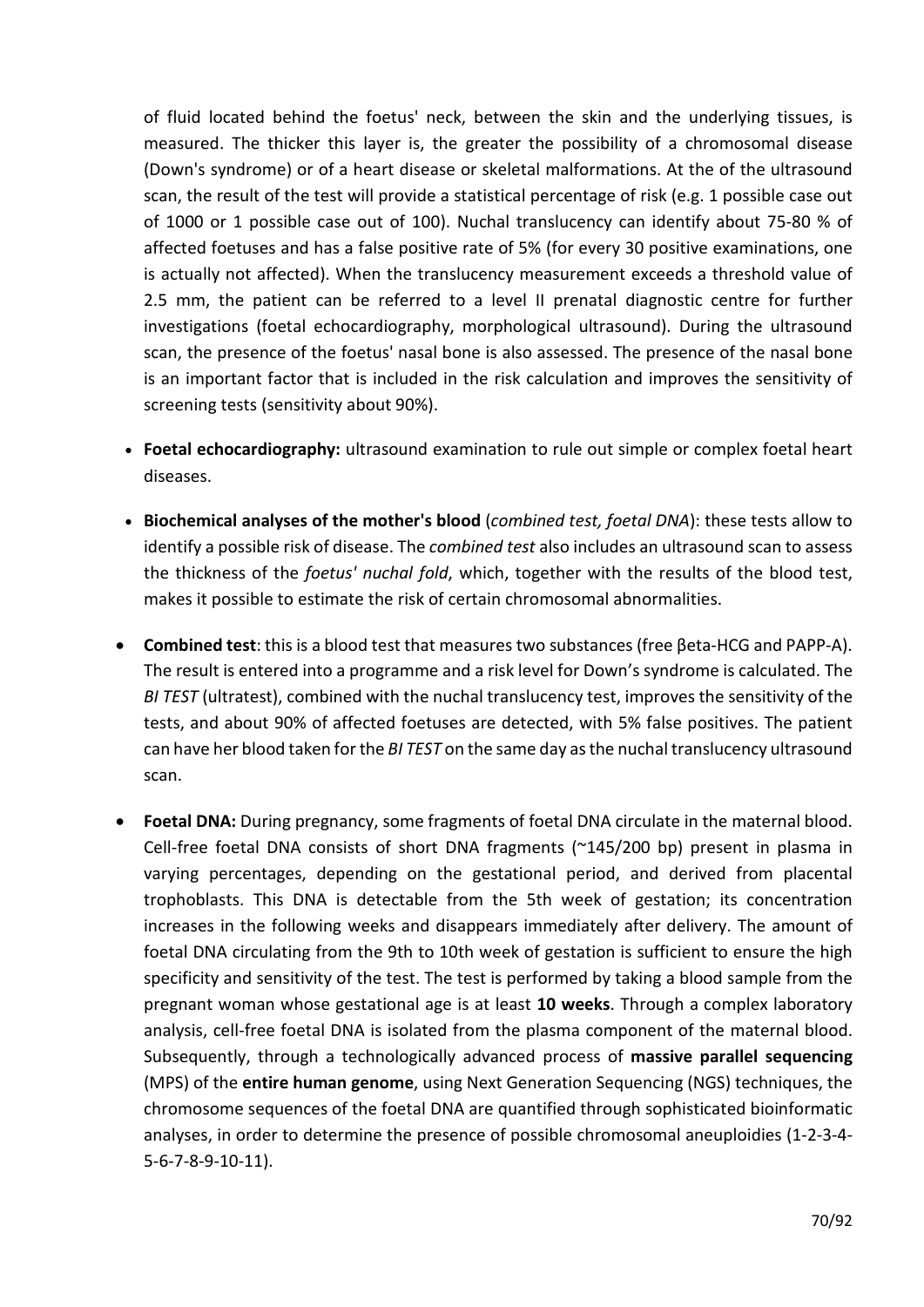#### **What does a positive screening test mean?**

The above-mentioned non-invasive screening tests are considered positive if they show a risk greater than 1 out of 350, i.e. there is a probability greater than 1/350 that the foetus will have chromosomal abnormalities. A positive screening test does not therefore imply the actual presence of a disease, but an increased risk index. In such cases, an amniocentesis can be performed, which will confirm or exclude the presence of chromosomal diseases. A negative screening test does not completely rule out the possibility of the foetus being affected by chromosomal abnormalities, but makes it very unlikely.

Congenital defects may also be unrelated to chromosomal disorders and therefore their presence is not detected by non-invasive tests or by amniocentesis and villocentesis. For this reason, foetal morphological assessment by ultrasound scans at later gestational ages (18 - 23 weeks) is essential.

### **When should a screening test be carried out?**

### A screening test is recommended:

- if the patient is willing to accept a result of probability and not of certainty;
- if the patient is willing to accept a possible invasive examination should the screening test indicate an increased risk.

A screening test is not recommended if the patient wants to obtain a more certain diagnostic result. In this case, only invasive examinations (villocentesis or amniocentesis) can provide a certain diagnosis.

#### **Invasive diagnostic tests**

- **[Villocentesis](https://www.issalute.it/index.php/saluteaz-saz/v/302-villocentesi)** or chorionic villus sampling: this test is carried out after the 10th week by introducing, under ultrasound control, a needle through the mother's abdomen to collect chorionic villus cells and examine them. It allows early determination of blood group, foetal karyotype, typing of infectious agents and monogenic diseases, as well as possible DNA abnormalities. This procedure poses a risk of miscarriage of 1% to 2% and a risk of preterm birth of up to 4%.
- **[Amniocentesis:](https://www.issalute.it/index.php/saluteaz-saz/a/492-amniocentesi)** it is performed by introducing a needle through the mother's abdomen to collect amniotic fluid containing cells from the foetus. It can be performed very early (12th - 14th week with an indicative risk of 5%), early (16th - 18th week with a risk of 0.2-1%) or late (20th - 26th week with an indicative risk of 2% related to rupture of membranes) in the pregnancy. The examination is aimed at searching for the so-called *karyotype* (chromosome map) in order to detect possible chromosomal abnormalities. Possible risks: miscarriage (between 0.5-1.0%), rupture of membranes, direct foetal damage, neonatal respiratory distress, maternal-foetal transmission of infectious agents, foetal-maternal haemorrhage, amnionitis, uterine contractions, rare blood loss, up to 4% percentage of preterm deliveries.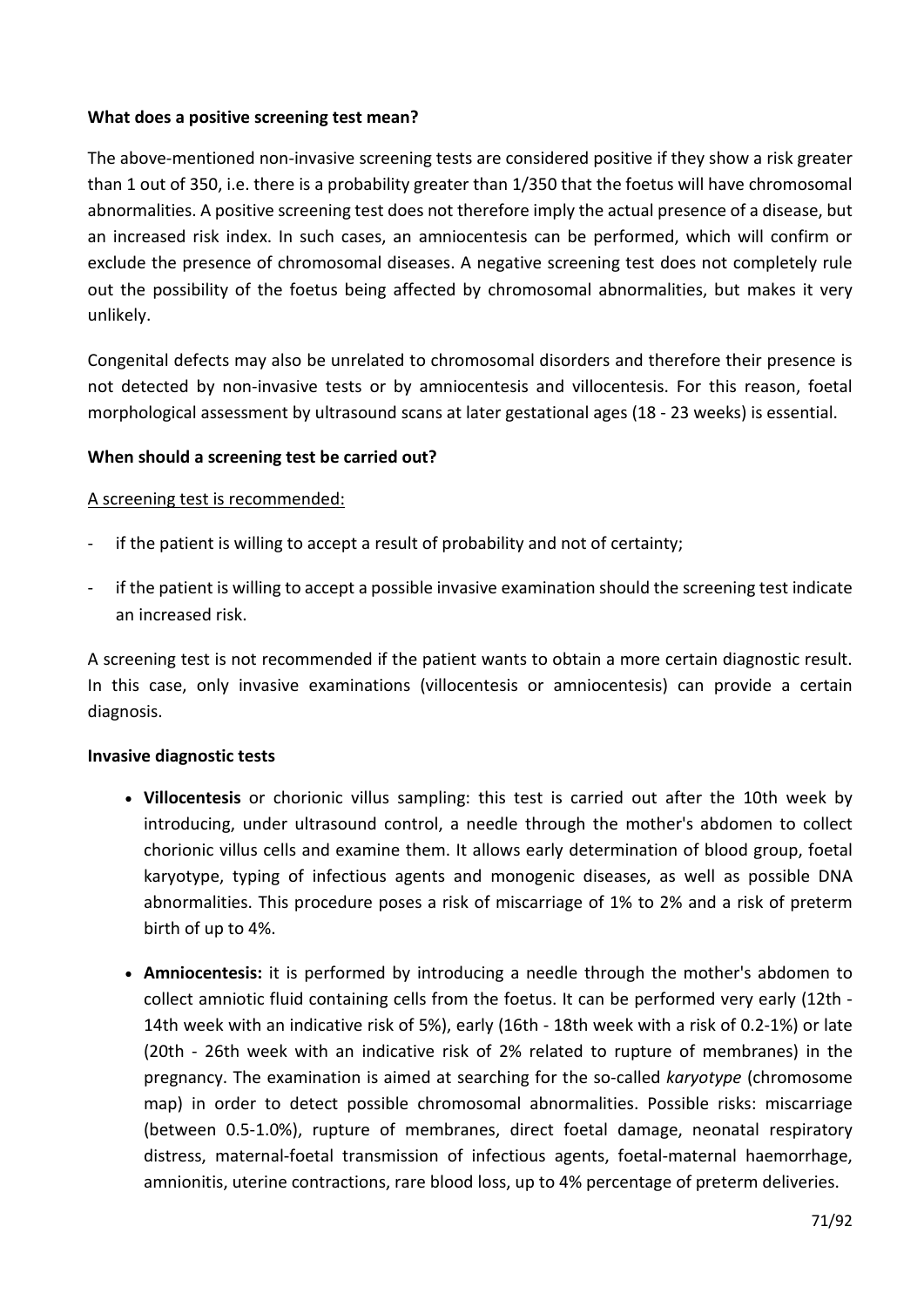- **[Cordocentesis](https://www.issalute.it/index.php/saluteaz-saz/c/283-cordocentesi-o-funicolocentesi) or funicolocentesis:** it is carried out after the 16th-18th week by inserting a needle into the skin of the mother's abdomen until it reaches the blood vessels of the umbilical cord in order to take a sample of foetal blood. The examination is aimed at assessing congenital haemostatic defects, foetal haematologic diseases (anaemia, thrombocytopenia...), acid–base balance of foetal blood, rapid karyotype, foetal infections. This procedure poses a risk of miscarriage of about 2%, which is higher than that of villocentesis and amniocentesis, and possible additional complications, such as bleeding, foetal bradycardia, infection and foetalmaternal haemorrhage. It can also be used to confirm unclear genetic pictures on both villi and amniotic fluid examination.
- **Foetoscopy**: it is performed after the 18th week by introducing a microendoscope, under ultrasound control, through the maternal abdomen to view small portions of the foetus in the amniotic cavity. Biopsy forceps are used to take biopsies (skin and liver tissue) and blood samples. This procedure poses a risk of preterm birth and miscarriage of about 6%.

## • **BIBLIOGRAPHY**

Ribatti D et al. *Medawar and the discovery of acquired immunological tolerance*. Immunol Lett. 2015 October; 167 (2): 63-6.

Bischof P et al. *A model for implantation of the human blastocyst and early placentation*. Hum Reprod Update. 1996 May-June; 2 (3): 262-70.

Hunziker RD et al. *Placenta as a selective barrier to cellular traffic.* Immunol. 1984 Aug;133(2):667-71.

Bianchi DW et al. *Fetal sex chromosome testing by maternal plasma DNA sequencing: clinical laboratory experience and biology*. Obstet Gynecol. 2015 Feb;125(2):375-82.

Bianchi DW et al. CARE Study Group. *DNA sequencing versus standard prenatal aneuploidy screening.*  N Engl J Med. 2014 Feb 27;370(9):799- 808.

Rava RP et al. *Circulating fetal cell-free DNA fractions differ in autosomal aneuploidies and monosomy X.* Clin Chem. 2014 Jan;60(1):243-50.

Bianchi DW et al. *Maternal BLood is Source to Accurately diagnose fetal aneuploidy (MELISSA) Study Group. Massively parallel sequencing of maternal plasma DNA in 113 cases of fetal nuchal cystic hygroma.* Obstet Gynecol. 2013 May;121(5):1057-62.

Futch T et al. *Initial clinical laboratory experience in noninvasive prenatal testing for fetal aneuploidy from maternal plasma DNA samples*. Prenat Diagn 2013, 33, 569–574.

Srinivasan et al. *Noninvasive Detection of Fetal Subchromosome Abnormalities via Deep Sequencing of Maternal Plasma*. American Journal of Human Genetics 2013, 92:167-176.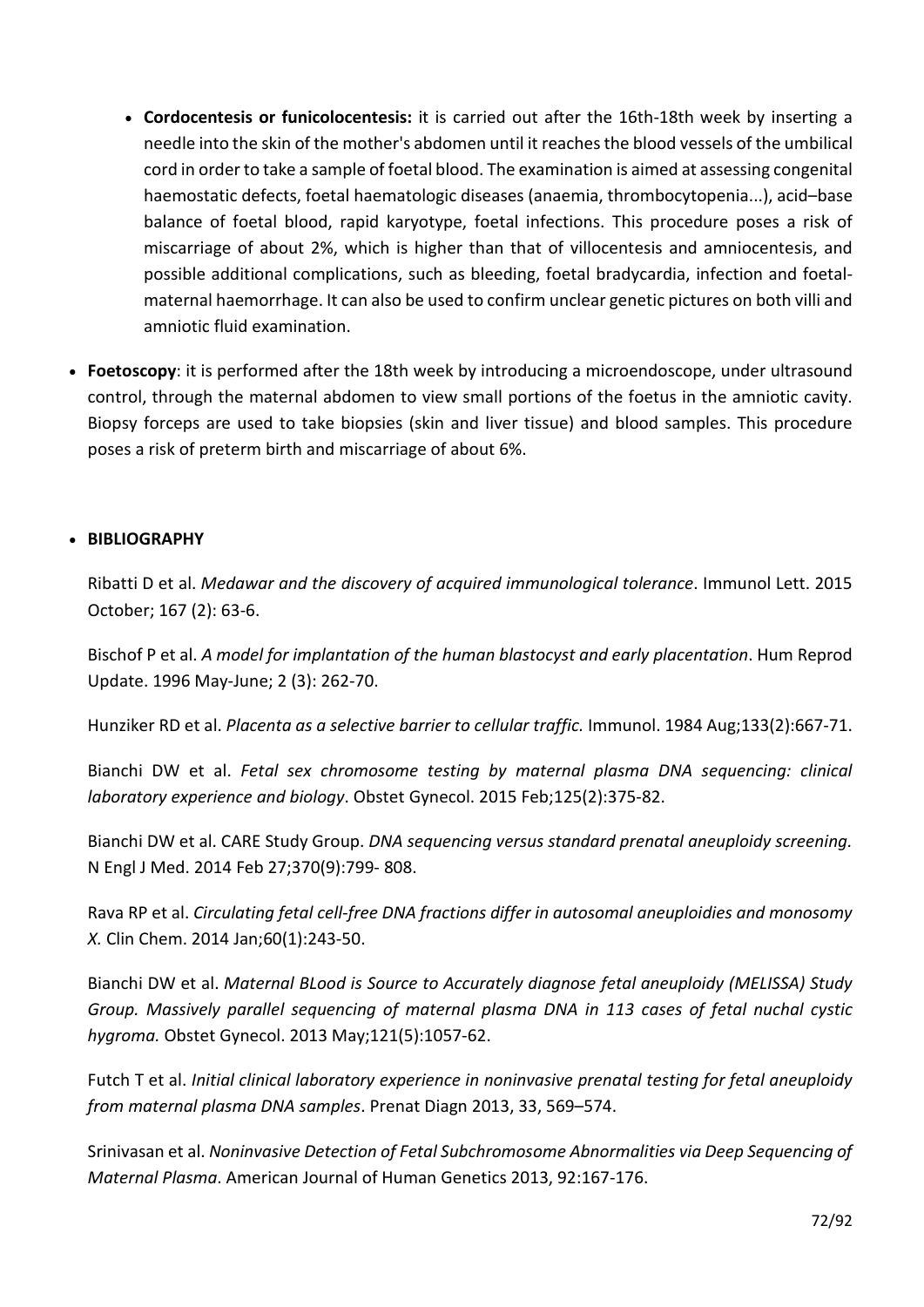Bianchi DW et al. *Genome-wide fetal aneuploidy detection by maternal plasma DNA sequencing.*  Obstet Gynecol 2012; 119:890–901.

Noia G. Le cure prenatali. Nuovi percorsi di risposte alla diagnosi prenatale patologica. Falco Editore. 2016.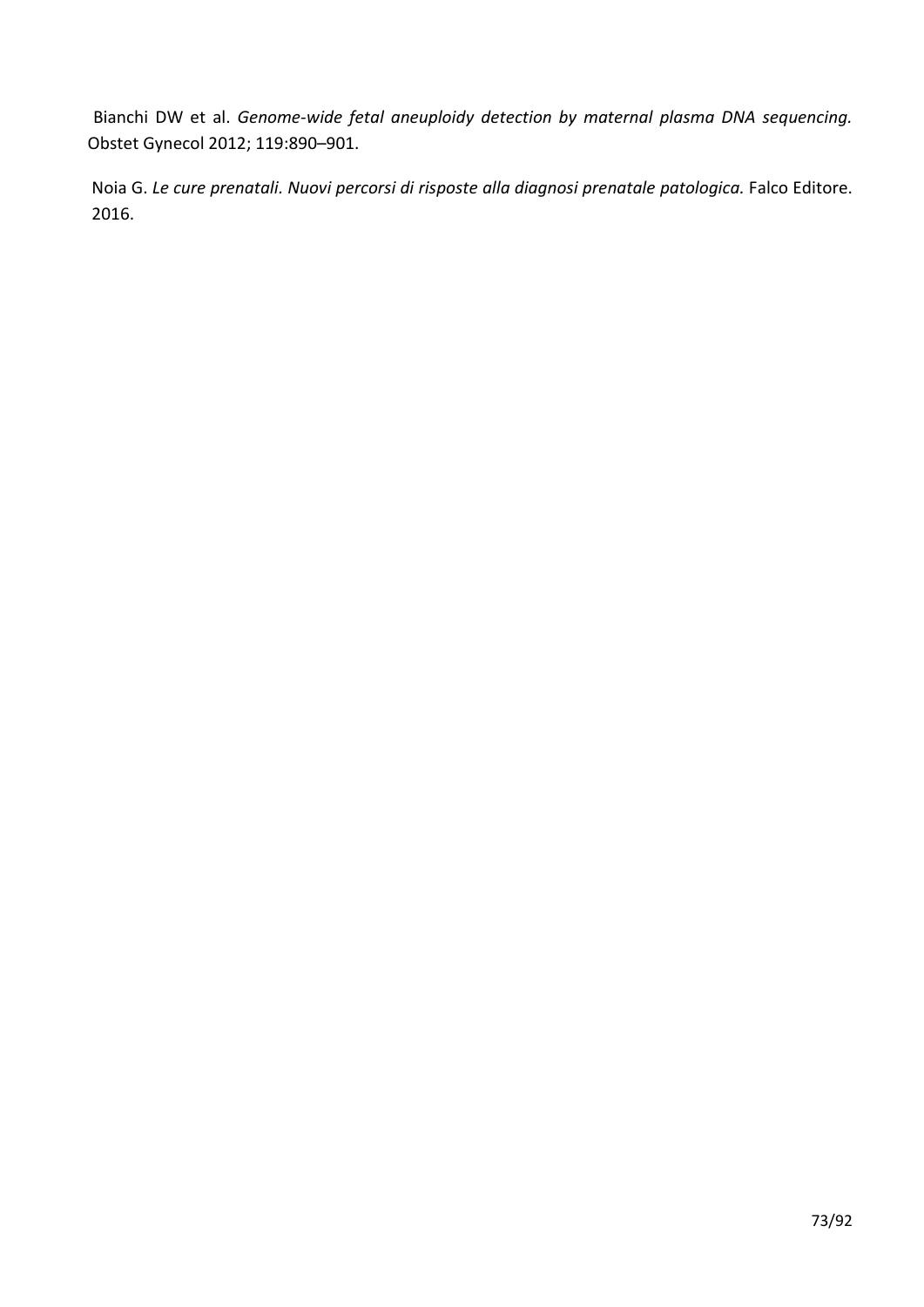# **ANNEX 3: MEDICALLY ASSISTED PROCREATION TECHNIQUES**

According to the 2016 *Assisted Reproductive Technology National Summary Report*, 50 million couples worldwide, equivalent to 10-15%, suffer from infertility<sup>206</sup>.

The female factor in infertility is important and affects 38% of cases, as opposed to 32% of the male factor (17% of cases depend on both factors and no specific cause can be identified in the remaining 12%).

43% of female causes are represented by a diminished ovarian reserve, 22% by ovulation disorders, 16% by tubal dysfunction/pathology, 11% by endometriosis and 8% by uterine problems.

Male infertility, on the other hand, is due to infections of the urogenital tract (37%), varicoceles (25%) and endocrinopathies (16%), and no specific cause can be identified in 22% of cases<sup>207</sup>.

Moreover, even the analysis of the seminal fluid, although it is the standard in this regard, does not allow to reliably predict the likelihood of conception, given that the percentage of normal spermatozoa is usually only 3-4%<sup>[208](#page-73-2)</sup>.

What is surprising, however, is that 30% of fathers-to-be do not undergo a proper andrological examination<sup>[209](#page-73-3)</sup> and simple endocrinological tests, which would allow an immediate diagnosis to be made and the problem to be solved at its source with an effective and often only medical treatment<sup>[210](#page-73-4)</sup>.

The first case of reproductive technology dates back to 25 July 1978, with the birth of Louise, the "testtube baby".

Since then, techniques have evolved, reaching a particular sophistication with in vitro fertilisation with embryo transfer, which is useful in cases of tubal disease: the first stage consists of ovarian stimulation, followed by ovarian extraction and fertilisation of the oocytes in a tube ("in vitro") containing spermatozoa. Several embryos are then formed, a selection of which is made for the subsequent implantation in the uterus.

There is also another technique, ICSI (*Intra-Cytoplasmic Sperm Injection*), which is particularly useful in cases of severe oligozoospermia (a male factor characterised by the impossibility of a very limited number of live and motile spermatozoa to reach the ovum and fertilise it).

Unfortunately, the web is full of advertisement for MAP techniques that promotes the possibility of doubling, and even quadrupling, the spontaneous pregnancy rate in women, who now get married at

<span id="page-73-0"></span><sup>206</sup> Centers for Disease Control and Prevention, American Society for Reproductive Medicine, Society for Assisted Reproductive Technology. *2016 Assisted Reproductive Technology National Summary Report*. Atlanta (GA): US Dept of Health and Human Services; 2018

<span id="page-73-1"></span><sup>207</sup> Milardi D et al. *Male fertility and reduction in semen parameters: a single tertiary-care center experience*. Int J Endocrinol. 2012;2012:649149. doi: 10.1155/2012/649149.

<span id="page-73-2"></span><sup>208</sup> <https://www.who.int/publications/i/item/9789240030787>

<span id="page-73-4"></span><span id="page-73-3"></span><sup>&</sup>lt;sup>209</sup> Eisenberg ML et al. *Frequency of the male infertility evaluation: data from the national survey of family growth*. J Urol. 2013 Mar;189(3):1030-4.

<https://emedicine.medscape.com/article/436829-guidelines>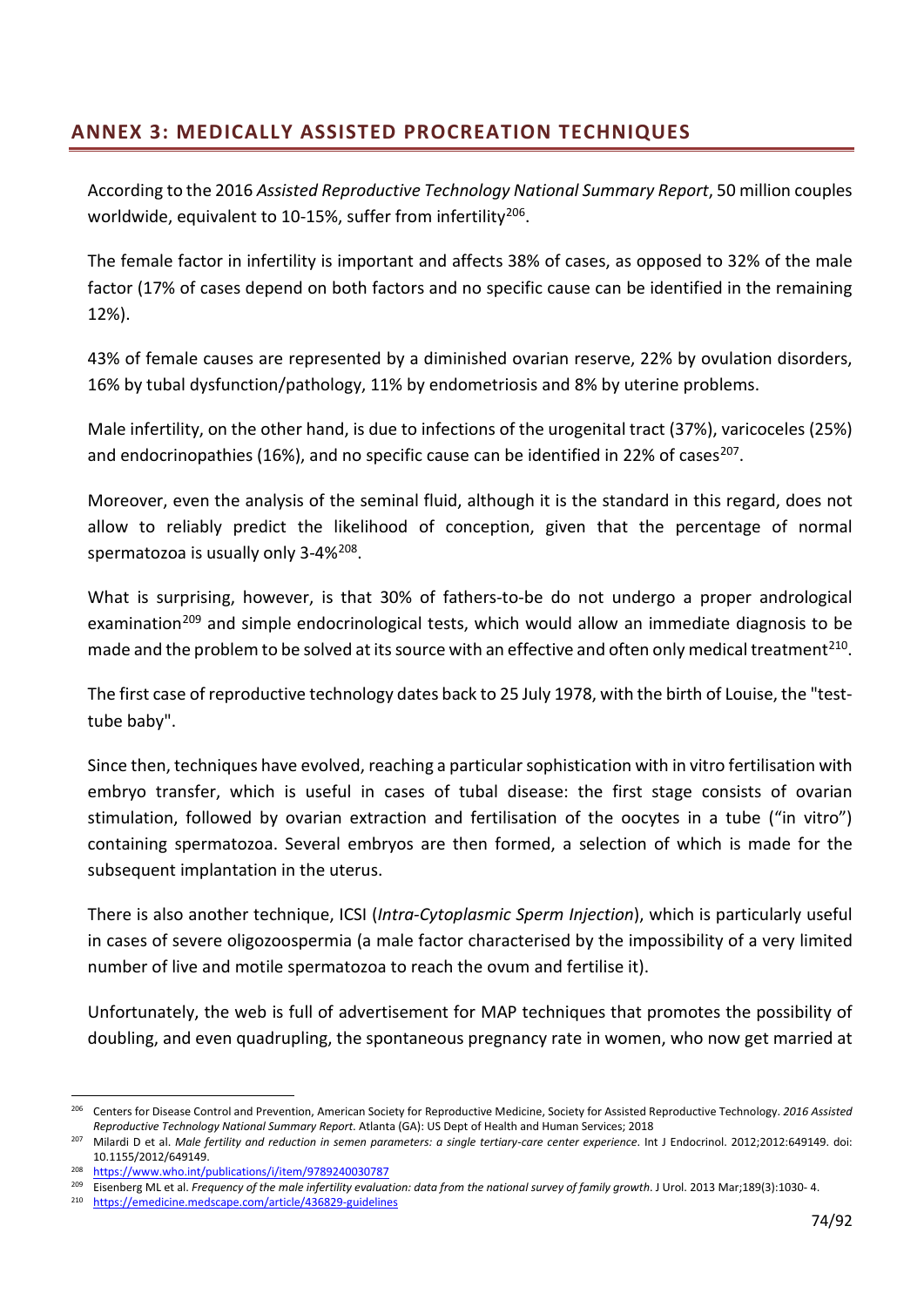later age $^{211}$  $^{211}$  $^{211}$ .

This form of advertisement emphasises that the "success" rate depends on the possibility of stimulating the ovary to produce as many ova as possible, so that initial failure can be remedied by using other ova and, thanks to pre-implantation diagnosis, embryos with greater "development potential" can be selected to reach the live birth rate of around 20% of implantation cycles reported by the aforementioned *Assisted Reproductive Technology National Summary Report* (2016).

As a logical consequence, according to the 17th report of ESHRE (*European Society of Human Reproduction and Embryology*), the number of treatment cycles in Europe has continuously increased, which has contributed more and more to raise the birth rate in many countries.

However, precisely for this reason, the same report also suggests the need to standardise national registers and scientifically validate the methods adopted<sup>212</sup>. Indeed, according to data from the Italian Ministry of Health, the actual success rate of the various techniques only ranges between 7 and 13%, depending on the age of the women treated, and is very low (2-3%) in those over 43 years of age<sup>[213](#page-74-2)</sup>.

Ovarian stimulation techniques, which are always carried out at particularly high doses in the hope of obtaining the maximum outcome, often involve easily bearable problems for the woman, such as an increase in body weight and visceral adiposity and functional intestinal disorders. However, in addition to sometimes resulting in significant complications, which we have already mentioned in the text, they also increase the risk of gestational diabetes<sup>214</sup>, gestational hypertension and placenta praevia<sup>[215](#page-74-4)</sup>.

Lastly, it should not be underestimated that immediate risks - such as premature birth, very low weight and even increased perinatal mortality - and late risks - such as abnormalities in glycidic metabolism and generalised vascular dysfunction - have been reported with MAP also for the child<sup>216</sup>.

<span id="page-74-0"></span>[https://ivitalia.it/?gclsrc=aw.ds&utm\\_source=google&utm\\_id=go\\_cmp-1781987439\\_adg-126631480777\\_ad-555163634090\\_kwd-](https://ivitalia.it/?gclsrc=aw.ds&utm_source=google&utm_id=go_cmp-1781987439_adg-126631480777_ad-555163634090_kwd-)[514037443112\\_dev-c\\_ext-\\_prd-\\_mca-\\_sig-CjwKCAjw5c6LBhBdEiwAP9ejG-jkOTlZi9T9quKLVgx\\_BuRgxQWocaTdci9F\\_3mrAbo-w7d5lb6TohoCc](https://ivitalia.it/?gclsrc=aw.ds&utm_source=google&utm_id=go_cmp-1781987439_adg-126631480777_ad-555163634090_kwd-514037443112_dev-c_ext-_prd-_mca-_sig-CjwKCAjw5c6LBhBdEiwAP9ejG-jkOTlZi9T9quKLVgx_BuRgxQWocaTdci9F_3mrAbo-w7d5lb6TohoCc-kQAvD_BwE&utm_medium=cpc&utm_term=centro%20fertilit%C3%A0&utm_campaign=g%3A%20tratamientos%20-%20ia%20y%20reproducci%C3%B3n%20asistida&utm_content=fertilidad&gclid=CjwKCAjw5c6LBhBdEiwAP9ejG-jkOTlZi9T9quKLVgx_BuRgxQWocaTdci9F_3mrAbo-w7d5lb6TohoCc-kQAvD_BwE)[kQAvD\\_BwE&utm\\_medium=cpc&utm\\_term=centro%20fertilit%C3%A0&utm\\_campaign=g%3A%20tratamientos%20-](https://ivitalia.it/?gclsrc=aw.ds&utm_source=google&utm_id=go_cmp-1781987439_adg-126631480777_ad-555163634090_kwd-514037443112_dev-c_ext-_prd-_mca-_sig-CjwKCAjw5c6LBhBdEiwAP9ejG-jkOTlZi9T9quKLVgx_BuRgxQWocaTdci9F_3mrAbo-w7d5lb6TohoCc-kQAvD_BwE&utm_medium=cpc&utm_term=centro%20fertilit%C3%A0&utm_campaign=g%3A%20tratamientos%20-%20ia%20y%20reproducci%C3%B3n%20asistida&utm_content=fertilidad&gclid=CjwKCAjw5c6LBhBdEiwAP9ejG-jkOTlZi9T9quKLVgx_BuRgxQWocaTdci9F_3mrAbo-w7d5lb6TohoCc-kQAvD_BwE) [%20ia%20y%20reproducci%C3%B3n%20asistida&utm\\_content=fertilidad&gclid=CjwKCAjw5c6LBhBdEiwAP9ejG](https://ivitalia.it/?gclsrc=aw.ds&utm_source=google&utm_id=go_cmp-1781987439_adg-126631480777_ad-555163634090_kwd-514037443112_dev-c_ext-_prd-_mca-_sig-CjwKCAjw5c6LBhBdEiwAP9ejG-jkOTlZi9T9quKLVgx_BuRgxQWocaTdci9F_3mrAbo-w7d5lb6TohoCc-kQAvD_BwE&utm_medium=cpc&utm_term=centro%20fertilit%C3%A0&utm_campaign=g%3A%20tratamientos%20-%20ia%20y%20reproducci%C3%B3n%20asistida&utm_content=fertilidad&gclid=CjwKCAjw5c6LBhBdEiwAP9ejG-jkOTlZi9T9quKLVgx_BuRgxQWocaTdci9F_3mrAbo-w7d5lb6TohoCc-kQAvD_BwE)[jkOTlZi9T9quKLVgx\\_BuRgxQWocaTdci9F\\_3mrAbo-w7d5lb6TohoCc-kQAvD\\_BwE;](https://ivitalia.it/?gclsrc=aw.ds&utm_source=google&utm_id=go_cmp-1781987439_adg-126631480777_ad-555163634090_kwd-514037443112_dev-c_ext-_prd-_mca-_sig-CjwKCAjw5c6LBhBdEiwAP9ejG-jkOTlZi9T9quKLVgx_BuRgxQWocaTdci9F_3mrAbo-w7d5lb6TohoCc-kQAvD_BwE&utm_medium=cpc&utm_term=centro%20fertilit%C3%A0&utm_campaign=g%3A%20tratamientos%20-%20ia%20y%20reproducci%C3%B3n%20asistida&utm_content=fertilidad&gclid=CjwKCAjw5c6LBhBdEiwAP9ejG-jkOTlZi9T9quKLVgx_BuRgxQWocaTdci9F_3mrAbo-w7d5lb6TohoCc-kQAvD_BwE) https://iv[fcube.eu/it?gclid=CjwKCAjw5c6LBhBdEiwAP9ejG9Np2n1v839SN53NDPFu4nLaCTg0Q4lATMCDY3iVvnKc0OPW4HX8HRoCckQQAvD\\_BwE;](https://ivf-cube.eu/it?gclid=CjwKCAjw5c6LBhBdEiwAP9ejG9Np2n1v839SN53NDPFu4nLaCTg0Q4lATMCDY3iVvnKc0OPW4HX8HRoCckQQAvD_BwE) https://www.almares.it/dwq[aquestions/?gclid=CjwKCAjw5c6LBhBdEiwAP9ejG3gloiMM9WbMjqB2H8eYPE0yAOQ39L7zVvgpABYbtssk5XqC9h\\_wtxoCz](https://www.almares.it/dwqa-questions/?gclid=CjwKCAjw5c6LBhBdEiwAP9ejG3gloiMM9WbMjqB2H8eYPE0yAOQ39L7zVvgpABYbtssk5XqC9h_wtxoCz9AQAvD_BwE) [9AQAvD\\_BwE](https://www.almares.it/dwqa-questions/?gclid=CjwKCAjw5c6LBhBdEiwAP9ejG3gloiMM9WbMjqB2H8eYPE0yAOQ39L7zVvgpABYbtssk5XqC9h_wtxoCz9AQAvD_BwE)

<span id="page-74-1"></span><sup>&</sup>lt;sup>212</sup> Calhaz-Jorge C et al. Assisted reproductive technology in Europe, 2013: results generated from European registers by ESHRE. Hum Reprod. 32(10): 1957– 1973, 2017

<span id="page-74-2"></span><sup>213</sup> [https://www.iss.it/documents/20126/0/14+Report\\_2020\\_dati+PMA\\_2018.pdf/75a615ee-3598-80c5-9b19-](https://www.iss.it/documents/20126/0/14+Report_2020_dati+PMA_2018.pdf/75a615ee-3598-80c5-9b19-) [56939438b3b5?t=1606928964806](https://www.iss.it/documents/20126/0/14%2BReport_2020_dati%2BPMA_2018.pdf/75a615ee-3598-80c5-9b19-56939438b3b5?t=1606928964806)

<span id="page-74-3"></span><sup>&</sup>lt;sup>214</sup> Bosdou JK et al. Risk of gestational diabetes mellitus in women achieving singleton pregnancy spontaneously or after ART: a systematic review and meta*analysis*. Hum Reprod Update. 2020 Jun 18;26(4):514-544.

<span id="page-74-4"></span><sup>&</sup>lt;sup>215</sup> Nagata C et al. *Complications and adverse outcomes in pregnancy and childbirth among women who conceived by assisted reproductive technologies: a nationwide birth cohort study of Japan environment and children's study*. BMC Pregnancy Childbirth. 2019 Feb 20;19(1):77. doi: 10.1186/s12884-019- 2213-y.

<span id="page-74-5"></span><sup>216</sup> Kamphuis EI et al. *Are we overusing IVF?* BMJ. 2014 Jan 28;348:g252. doi: 10.1136/bmj.g252.; Hansen M et al. *Assisted reproductive technology and birth defects: a systematic review and meta-analysis.* Hum Reprod Update. Jul-Aug 2013;19(4):330-53.; Whitelaw N et al. *Epigenetic status in the offspring of spontaneous and assisted conception.* Hum Reprod. 2014 Jul;29(7):1452-8.; Meister TA et a. *Association of Assisted Reproductive Technologies With Arterial Hypertension During Adolescence.* J Am Coll Cardiol. 2018 Sep 11;72(11):1267-1274.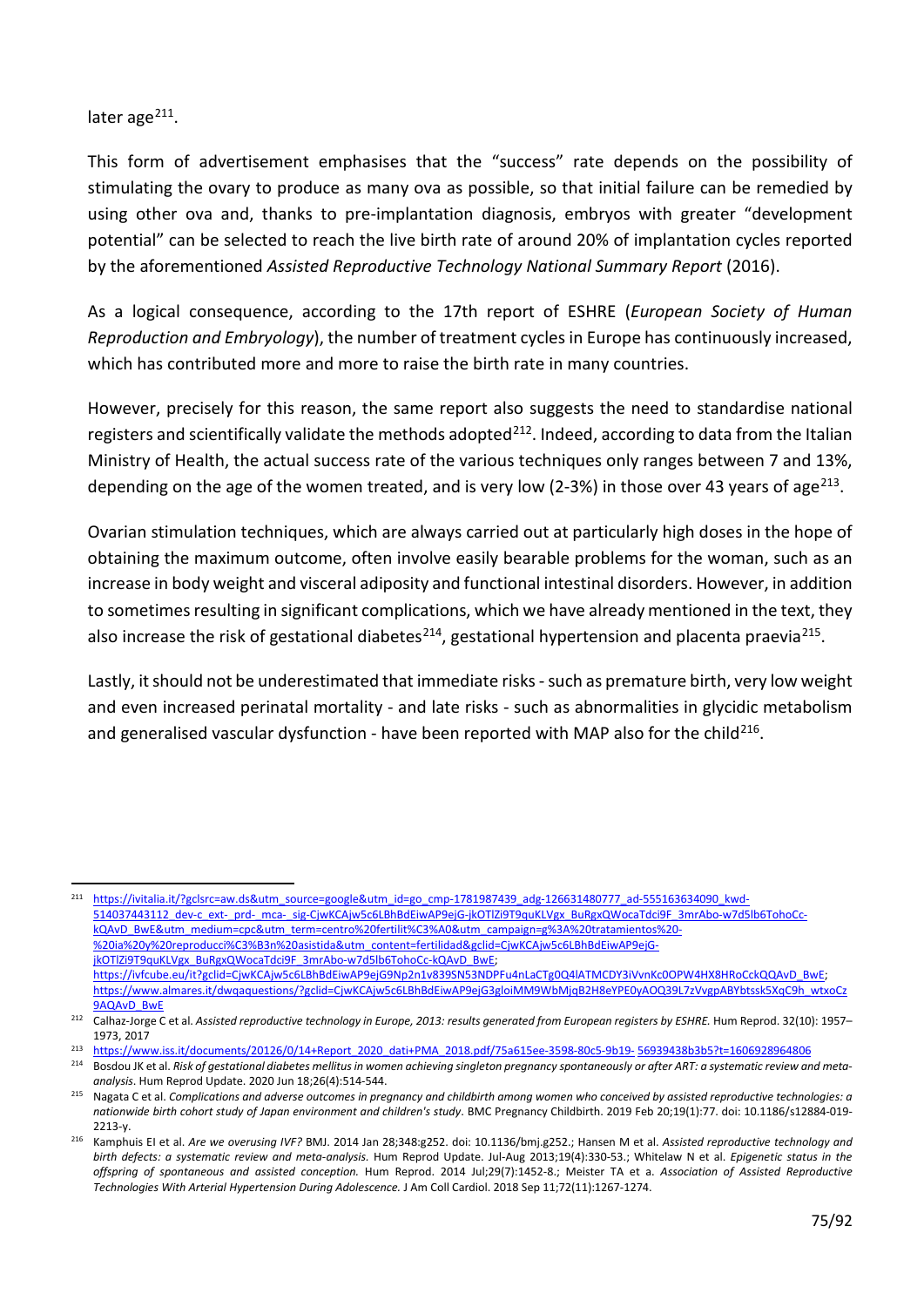## **ANNEX 4: THE POSITION OF MONOTHEISTIC RELIGIONS**

### **CATHOLICISM**

#### General concepts on Catholic morality

The starting point of any moral discourse within the Catholic Church is the encounter with God, which takes place in Jesus of Nazareth, the Christ. This event is the foundation of every experience of faith.

The Magisterium of the Church is an indispensable element of the reflections that have been made on the experience of faith throughout the history.

The Magisterium of the Church has the task of preaching the faith to be believed and practised in life. This task also extends to the specific prescriptions of natural law, because their observance is necessary for salvation.

The Magisterium of the Church has always intervened in the field of bioethics. The Second Vatican Council invited all the faithful to *«let them blend new sciences and theories and the understanding of the most recent discoveries with Christian morality and the teaching of Christian doctrine, so that their religious culture and morality may keep pace with scientific knowledge and with the constantly progressing technology»[217](#page-75-0)*.

For the Christian, *«the decisive answer to every one of man's questions is given by Jesus Christ, or rather is Jesus Christ himself»[218](#page-75-1)*.

Therefore, Christian morality does not derive from a doctrine but is that inner dynamism that comes from God and attributes a divine purpose to natural ethical action.

Another characteristic element of Catholic morality is conscience.

Conscience is the judgement of reason, by which man assesses whether the action he is about to perform, or has already performed, is good or bad.

It is through conscience that man verifies whether the action he is about to perform or has performed is consistent with the Law, which requires him to live according to reason.

This is where man's personal identity is realised consistently with natural law. *«Conscience is not the source of good and evil; it is the call to conformity that an action must have with regard to a man's intrinsic need, so that man can be true and perfect. It is the subjective and immediate intimation of a law, which we must call natural, despite the fact that today many no longer want to hear about natural law»[219](#page-75-2)*.

<span id="page-75-0"></span><sup>217</sup> Second Vatican Council. *Pastoral Constitution* "*Gaudium et Spes",* 62.

<span id="page-75-1"></span><sup>218</sup> Pope John Paul II. *Encyclical Letter Veritatis Splendor*, (6 August 1993), 2.

<span id="page-75-2"></span><sup>219</sup> Pope Paul VI. *Allocution* of 12 February 1969.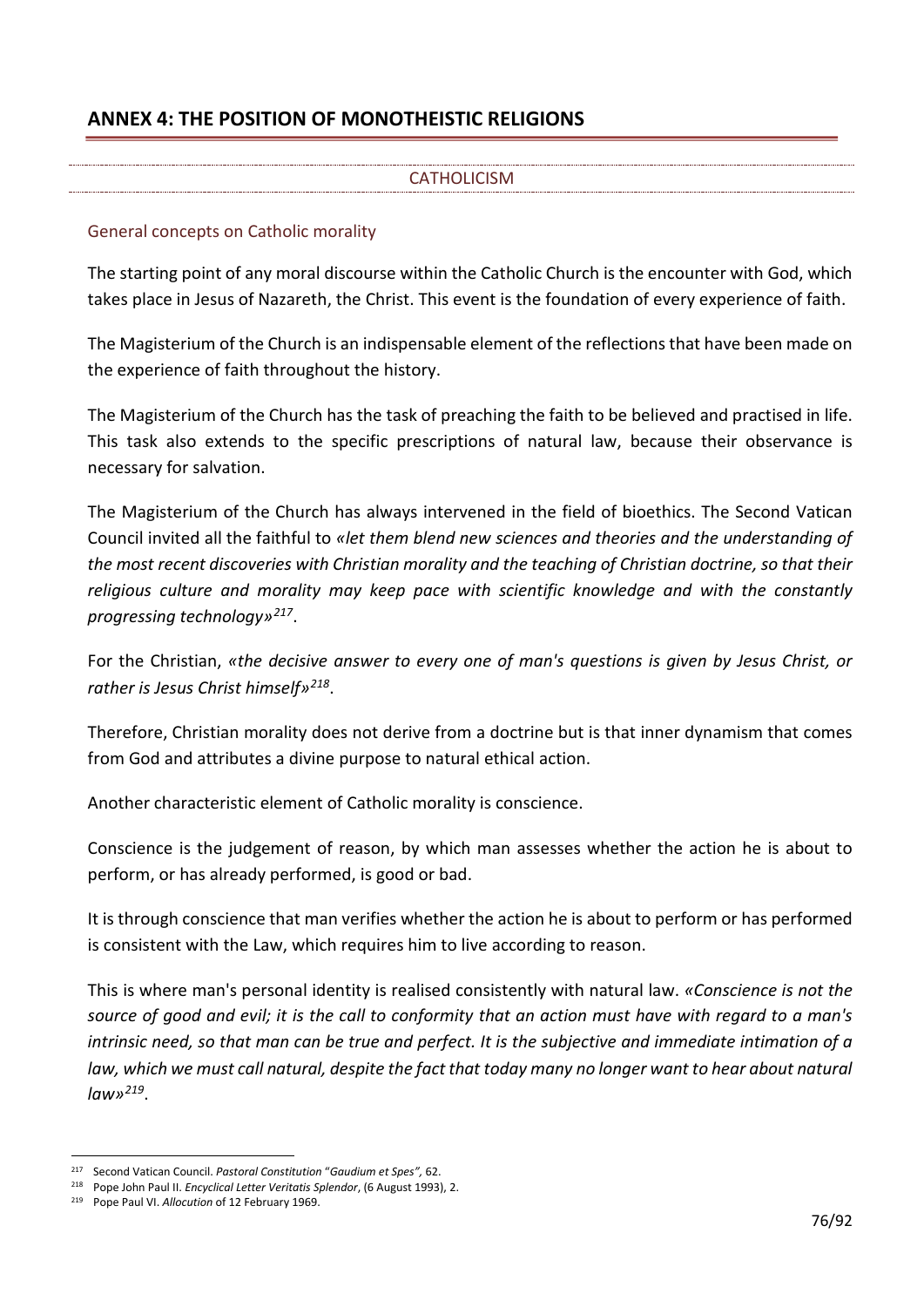Conscience, law and freedom are not opposed to each other, but together they contribute to the realisation of the person according to righteousness and to the promotion of collective justice.

We can therefore define conscience as the attitude and act of knowledge and discernment aimed at evaluating moral actions.

### Abortion

The Holy Scriptures never speak of "elective abortion" but always emphasise the relationship between the human being from its very first moments and God the Father: *«Before I formed you in the womb I knew you... ».*

The sacredness and inviolability of human life is based on this personal relationship with God.

Christian tradition has always condemned abortion, and the Church's position has never changed, nor will it change, since the very value of human life is involved.

In his famous encyclical letter *Evangelium Vitae*, Pope John Paul II declared that *«direct abortion, that is, abortion willed as an end or as a means, always constitutes a grave moral disorder, since it is the deliberate killing of an innocent human being. This doctrine is based upon the natural law and upon the written Word of God, is transmitted by the Church's Tradition and taught by the ordinary and universal Magisterium»[220](#page-76-0)*.

The Pope not only refers to the Church's constant and unchanged tradition, but also bases the condemnation of abortion not only on the Holy Scriptures, but also on Natural Law.

The moral responsibility of those who perform abortion does not fall only on the mother, but also on those persons who influence or even force her, either directly or indirectly: these may be individuals, but also social institutions and/or State laws.

Doctors and nurses who directly carry out the intervention aimed at suppressing life bear a heavy responsibility.

With regard to the moral evaluation of abortion, Church tradition declares that elective abortion, for whatever reason, is always illicit and subject to canonical censure.

A different approach is taken in the case of an abortion that is not directly voluntary but accepted as an indirect and expected consequence of a lawful act. It is justified by the application of the so-called double effect principle.

This principle justifies an action that has two effects, one good and one bad, if the intention of the acting person is to achieve the good effect, if the good effect is not achieved through the bad effect, if there is proportion between the good effect desired and the bad effect tolerated, and if the bad

<span id="page-76-0"></span><sup>220</sup> Pope John Paul II. Encyclical Letter *Evangelium Vitae*, 62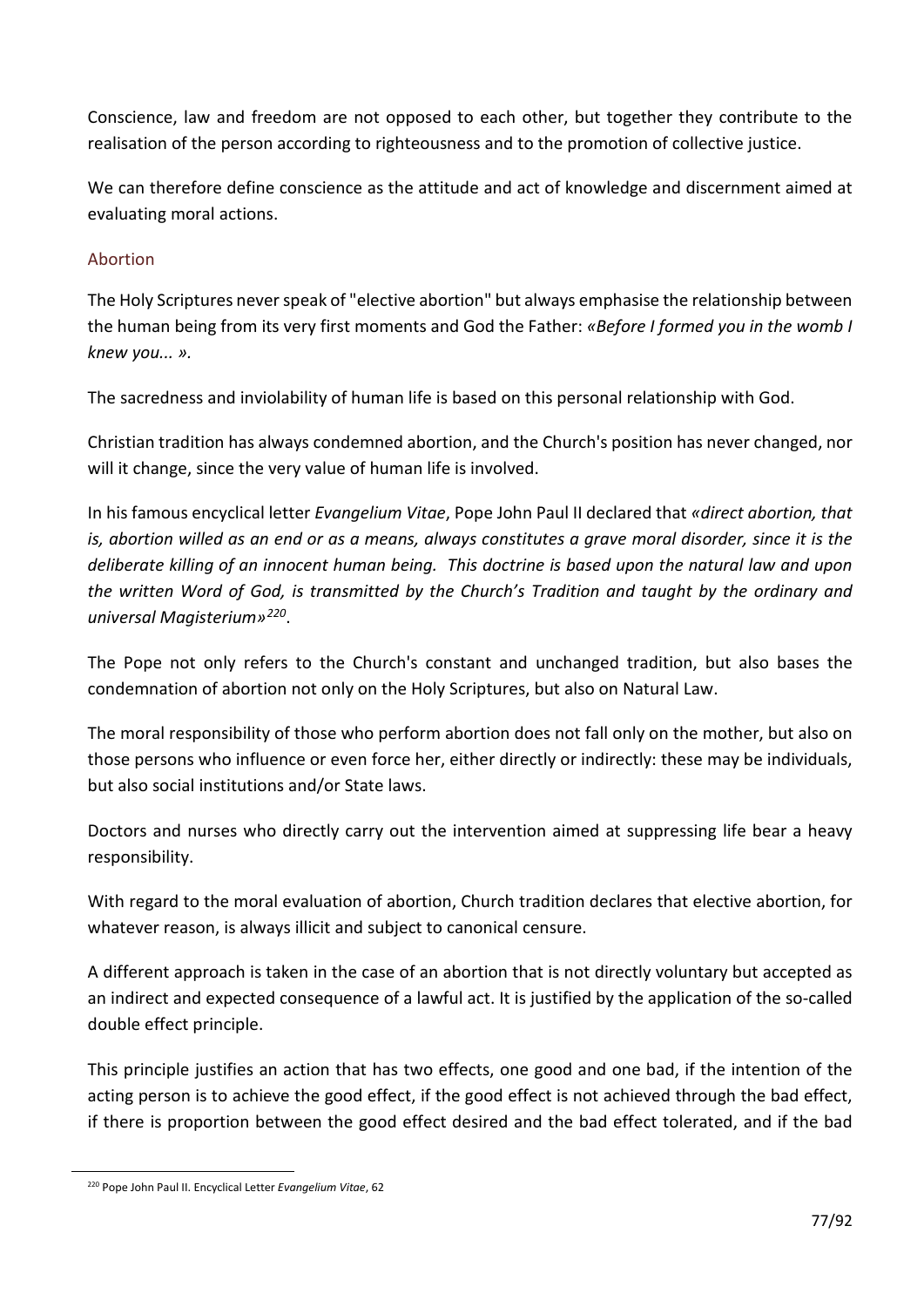effect cannot be avoided in another way.

Not even the so-called eugenic abortion, i.e. carried out in order not to give birth to a person with any kind of disability or genetic disease, is considered permissible.

Indeed, *«no one, not even the father or mother, can act as its substitute- even if it is still in the embryonic stage- to choose in the child's name, life or death. The child itself, when grown up, will never have the right to choose suicide; no more may his parents choose death for the child while it is not of an age to decide for itself. Life is too fundamental a value to be weighed against even very serious disadvantages»[221](#page-77-0).* Abortion cannot be justified even in the case of conception after rape, as the unborn child is, indeed, completely innocent.

### Medically assisted procreation

A child is always a gift and can never be regarded as an object of right, even if the child could solve the parents' human, spiritual and psychological distress.

The moral assessment of medically assisted procreation is based on the ultimate meaning that Christian anthropology attributes to human procreation, namely the inseparable link between the transmission of life and conjugal love as personal, fecund and incarnate.

In this regard, the Congregation for the Doctrine of the Faith declares the following: *«In reality, the origin of a human person is the result of an act of giving. The one conceived must be the fruit of his parents' love. He cannot be desired or conceived as the product of an intervention of medical or biological techniques; that would be equivalent to reducing him to an object of scientific technology. No one may subject the coming of a child into the world to conditions of technical efficiency which are to be evaluated according to standards of control and dominion»[222](#page-77-1)*.

The procreation of a new person takes place in the context of conjugal love as the fruit and sign of the spouses' mutual self-giving, their love and their loyalty.

The act of procreation is performed by two persons who become, through love, *una caro, una persona coniugalis*, and therefore it can never be downgraded to a purely physical act.

It involves physical, psychic and spiritual dimensions of the person, with desire and acceptance<sup>223</sup>.

The Congregation also adds that «a truly responsible procreation vis-à-vis the unborn child must be the fruit of marriage. For human procreation has specific characteristics by virtue of the personal dignity of the parents and of the children: the procreation of a new person, whereby the man and the woman collaborate with the power of the Creator, must be the fruit and the sign of the mutual selfgiving of the spouses, of their love and of their fidelity. The fidelity of the spouses in the unity of marriage involves reciprocal respect of their right to become a father and a mother only through each

<span id="page-77-0"></span><sup>221</sup> Congregation for the Doctrine of the Faith. *De Abortu procurato,* 14.

<span id="page-77-1"></span><sup>222</sup> Congregation for the Doctrine of the Faith. *Donum vitae,* II B 4C.

<span id="page-77-2"></span><sup>223</sup> Ibidem, II B 4b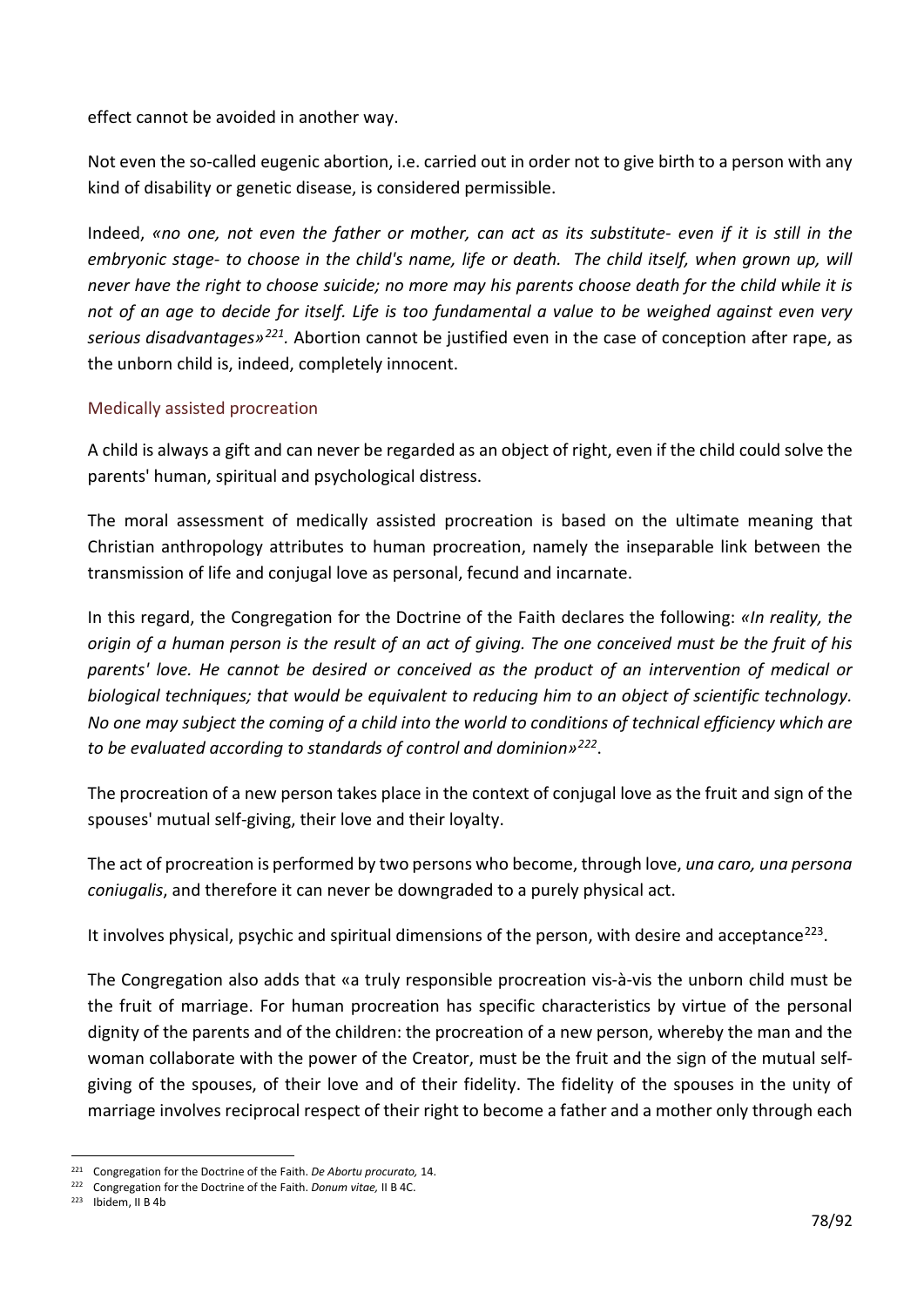other. The child has the right to be conceived, carried in the womb, brought into the world and brought up within marriage: it is through the secure and recognized relationship to his own parents that the child can discover his own identity and achieve his own proper human development. The parents find in their child a confirmation and completion of their reciprocal self-giving: the child is the living image *of their love, the permanent sign of their conjugal union, the living and indissoluble concrete expression of their paternity and maternity. By reason of the vocation and social responsibilities of the person, the good of the children and of the parents contributes to the good of civil society; the vitality and stability of society require that children come into the world within a family and that the family be firmly based on marriage. The tradition of the Church and anthropological reflection recognize in marriage and in its indissoluble unity the only setting worthy of truly responsible procreation»[224.](#page-78-0)*

Recourse to artificial means of procreation is permissible only in so far as they are intended solely to facilitate the natural act or to ensure that a normally performed act achieves its natural objective.

All artificial procedures that replace an act, which is and must remain purely personal, and is a manifestation of the whole person, are deemed illicit and immoral.

In particular, in assessing heterologous fertilisation procedures, the condemnation is clear since they break the link between conjugal love and the transmission of life (as in all artificial fertilisation techniques), but also because they undermine the sense of procreation as an expression of the unity of the spouses, since the child originates outside the couple.

For the same reasons, gamete banks are ethically unacceptable. Similarly, surrogate motherhood is also considered immoral, whether or not it is carried out on a non-profit basis, with or without the use of gametes from the surrogate mother. The collection of sperm outside of a conjugal union is also immoral, as it dissociates conception from the embodied love of the spouses.

### **BIBLIOGRAPHY**

Pope John Paul II. Encyclical Letter *Evangelium Vitae* (25 March 1995).

Congregation for the Doctrine of the Faith. *De Abortu procurato* (18/11/1974).

Congregation for the Doctrine of the Faith. Instruction *Donum vitae* (22/02/1987).

Congregation for the Doctrine of the Faith. Instruction *Dignitas Personae on Certain Bioethical Questions* (8/09/2008).

Faggioni MP. *Life in our hands. Manual of theological bioethics*. EDB. Bologna. 2016.

<span id="page-78-0"></span><sup>224</sup> Ibidem, A 1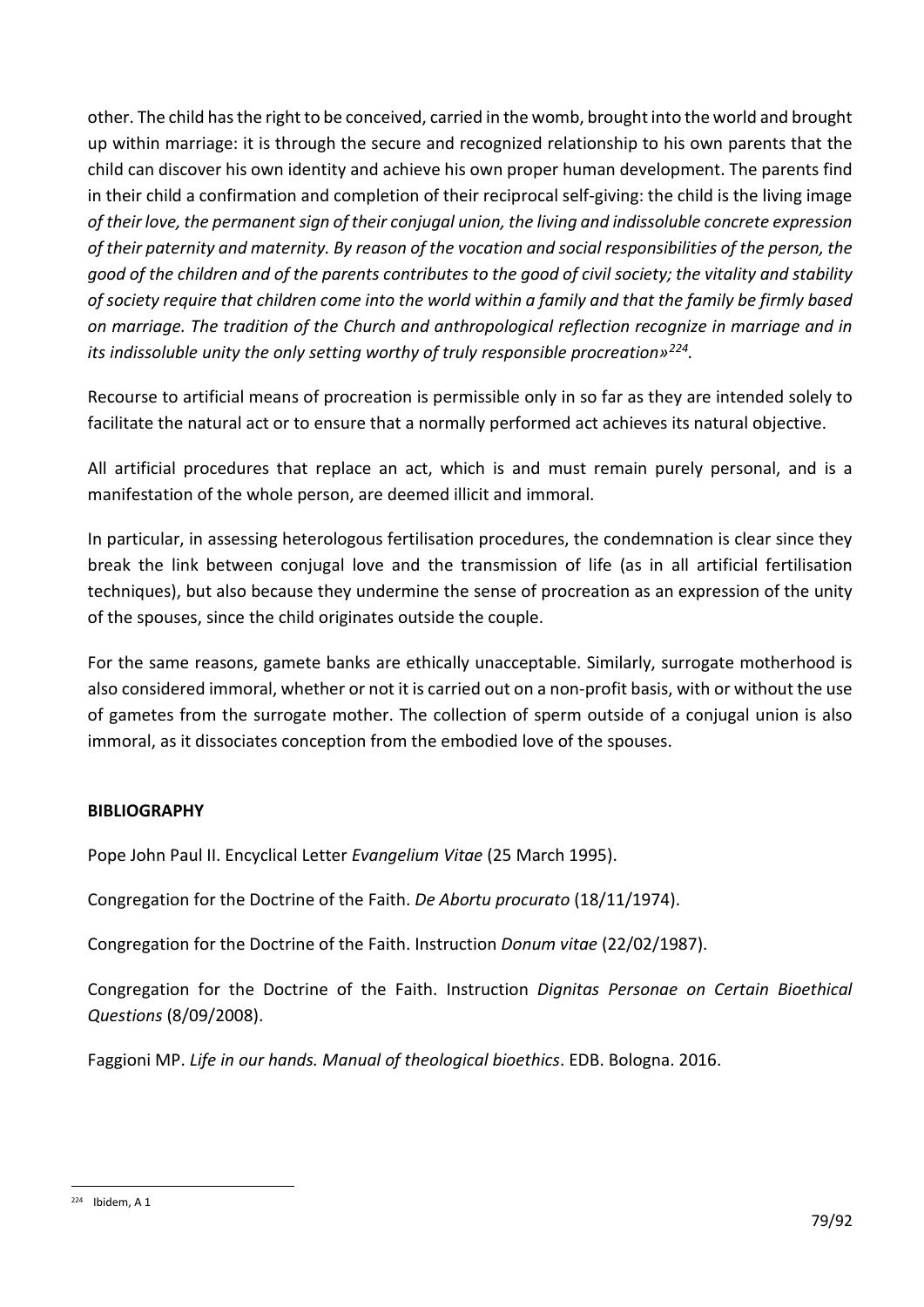#### ISLAM

### General concepts on Islamic morality

The Koran (the direct and literal word of God), the *Sunna* (the collection of the Prophet's "sayings") and the *igma* (the community consensus) are the main sources of law and of the Islamic religion, which has no supreme legal-religious authority or magisterium to guide the faithful in situations for which there are no directives in the sacred sources.

When these do not express an opinion on the use of new diagnostic and therapeutic practices and techniques, the faithful are entitled to consult the doctors of Islamic law, who issue legal opinions (*fatawa*) that can be contradicted by other jurisconsults.

Even the rulings of collegial bodies (such as committees, Islamic academies, etc.), although of different legal value (resolutions, recommendations and legal opinions), remain essentially challengeable by other religious bodies.

In the absence of State legislations or rules regulating the use of specific practices and techniques, doctors could refer to legal/religious rulings legitimising or not a specific practice.

States are obviously the ones making the laws and are not obliged (except in a few cases) to transpose the rulings of national or supranational Islamic religious authorities, although these are usually taken into account.

Finally, the rulings of legal currents or schools (e.g. *hanafi*, *shafi*, *maliki* and *hanbali*) cannot be different with regard to the basics of faith, law and worship, but they can be different on everything else.

This may explain the number of disparate positions and assessments on abortion and MAP, of which we present an extremely simplified summary.

### Abortion

The Koran and the Prophet's "sayings" contain numerous references to the beginning of human life. The most exhaustive reference is in Koran 63:12-14, which lists seven stages in the evolution of the embryo in the womb from fertilisation.

The last phase contains the expression "a new creation", which legal tradition connects with the infusion by God of the soul into the foetus.

Two phases of foetal development are thus distinguished, the first without a soul, and the second with a soul. Such distinction is relevant to establishing the legal qualification of the different acts of abortion, i.e. whether the act is permitted, blameworthy or prohibited under Muslim law.

The direct word of God (the Koran) does not specify when the infusion takes place. This information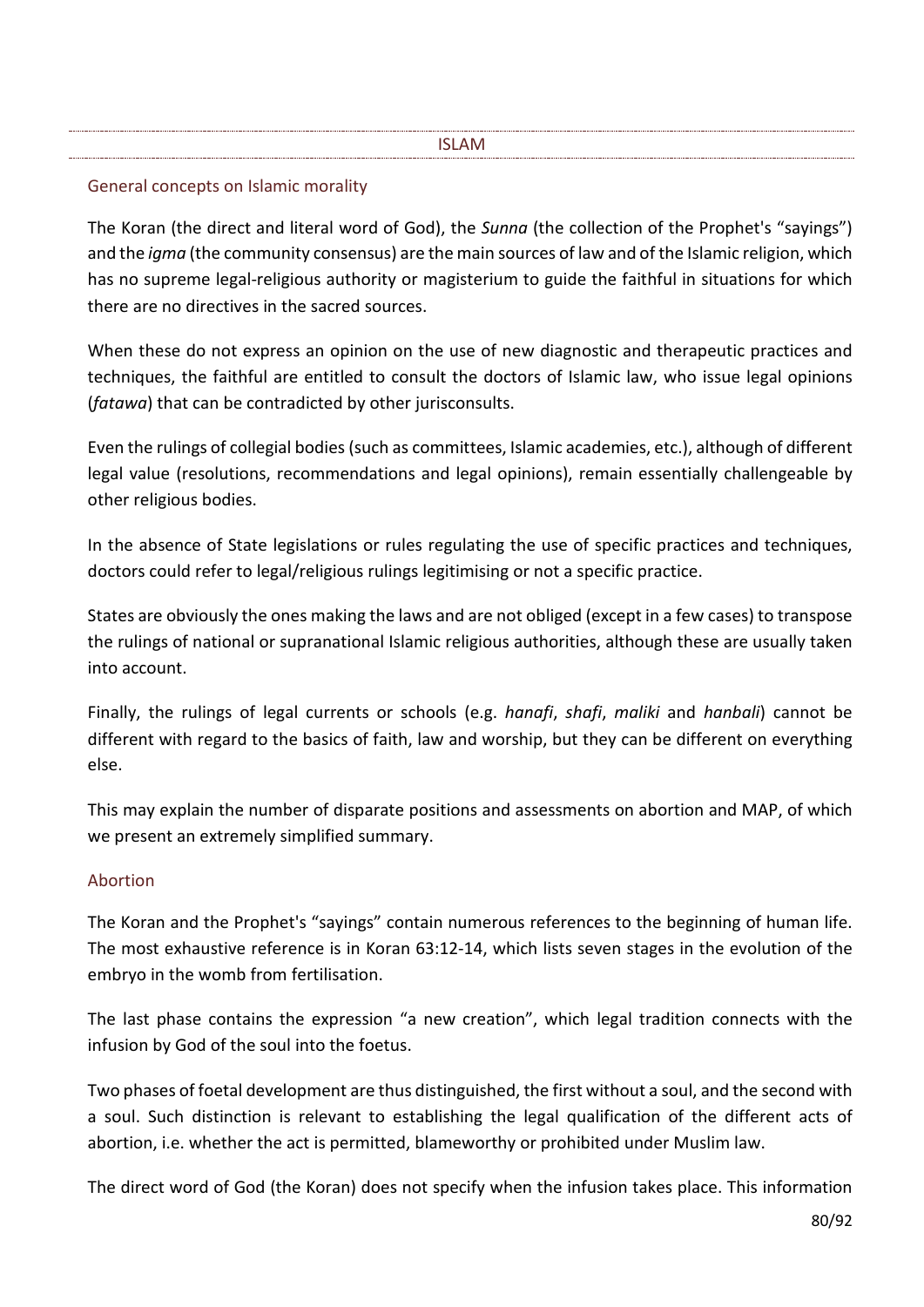is provided by several *ahadith* ("sayings" of the Prophet) the most authoritative of which is taken from the authentic Bukhari collection and would make the infusion coincide with the 120th day after fertilisation. There are also less authoritative "sayings" with earlier dates, e.g. 40 days.

There has always been substantial agreement among legal currents to prohibit (*haram*) procured abortion after the infusion of the soul (120 days after fertilisation or any earlier date), except in the case of a therapeutic abortion (to save the mother's life), since through the infusion of the soul the foetus acquires characteristics that require greater protection.

On the contrary, prior to infusion, legal positions on procured abortion have historically been conflicting, ranging from authorisation to deterrence to condemnation.

In Muslim law, there are two parallel interpretations of abortion. The first prohibits abortion from fertilisation, with the exception of therapeutic abortion. The second interpretation, which is the most widespread, emphasises the phases of embryonic development that coincide with the progressive increase in the severity of abortion.

The acceptance of therapeutic abortion derives from a specific judgement, shared by the majority of jurists, which considers the mother's value to be above that of the foetus, since she is an already developed life form and possible source of new life.

The law mainly punished the procured abortion of a live foetus (i.e. after 120 days or another date from the reception of the soul) that comes out alive (having shown signs of life) but dies soon afterwards, by means of the total blood money (pecuniary sanction or equivalent compensation), as in the case of murder of an adult individual. On the other hand, if after the infusion the foetus is stillborn, a reduced pecuniary sanction corresponding to 1/10 or 1/20 of the previous one is applied.

In the period prior to infusion, legal experts were more open and tolerant towards abortion, also because there was no agreement even on the obligation to pay blood money by that deadline.

Today, many people criticise the importance given to the notion of infusion. These are doctors inclined towards the radical rejection of abortion. They see abortion as an event that weakens the status of the embryo before infusion.

Under the *Shari'a*, intercourse is only permitted between spouses (up to a maximum of four wives) and between men and concubines. Any carnal relation between the two sexes that does not fall within these limits (i.e. both fornication and adultery) is considered a *zina* act, which is forbidden and for which punishment can be very severe.

With regard to the abortion of a foetus conceived during premarital or adulterous intercourse, or from rape by a Muslim or an infidel on a Muslim woman, legal experts' opinions widely vary.

It became possible to detect foetuses with serious physical and/or mental disabilities thanks to prenatal diagnosis techniques (amniocentesis, ultrasound, foetoscopy, etc.), which were unknown to classical legal doctrine.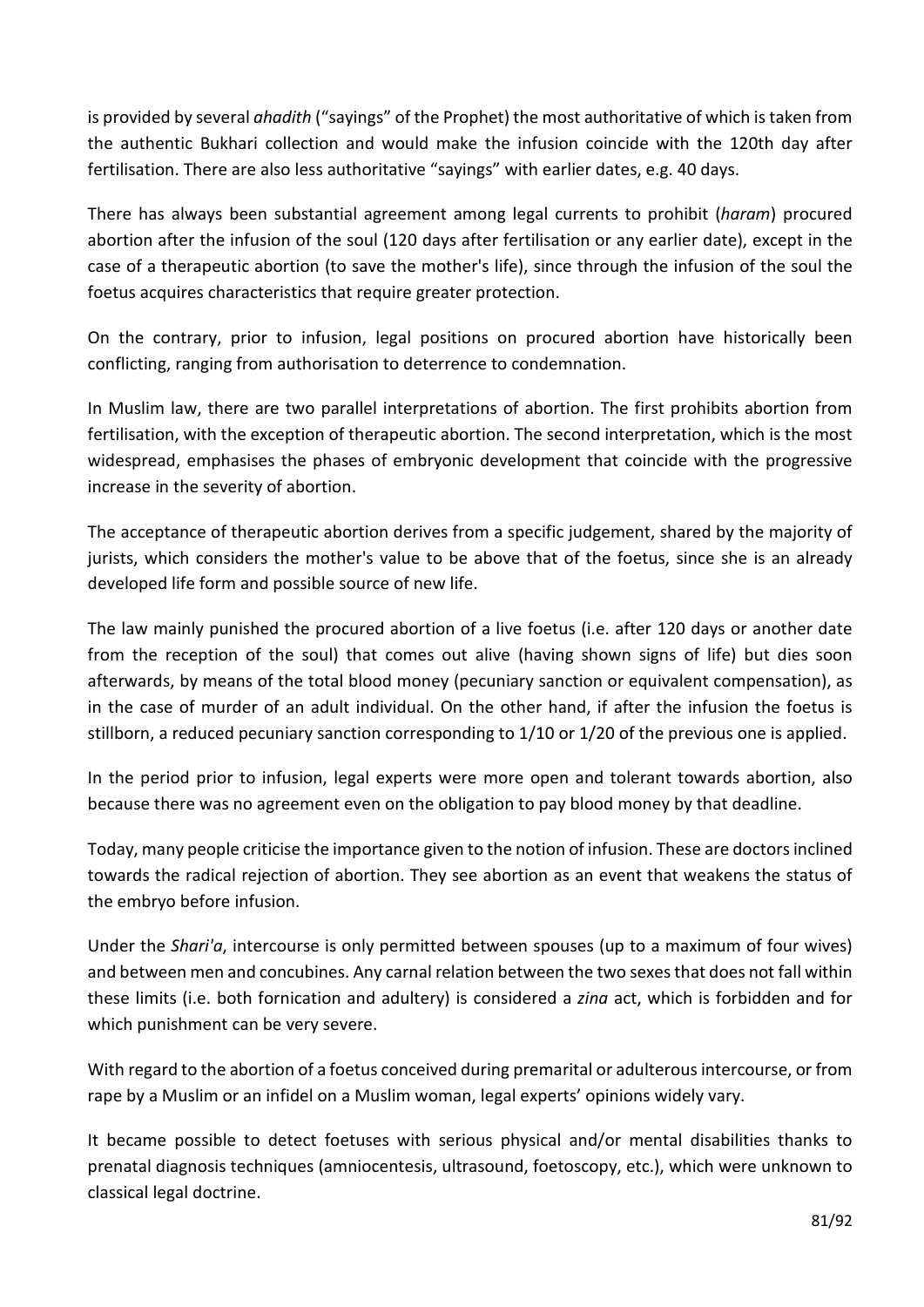The opinions of today's "scholars" on the abortion of such foetuses ranges between limited approval and strict prohibition.

The laws of Muslim States may restore certain parameters of legal tradition regarding abortion. For example, some States maintain the legal criterion of infusion of the soul on the 120th day and/or earlier. A few countries have reintroduced measures concerning blood money (monetary compensation) to prosecute the termination of pregnancy.

The most controversial, or perhaps absent, aspects in legislations are still the handling of abortion in cases of rape, adultery, foetuses with severe disabilities, and the issue of the woman's and/or husband's consent.

An overview of State legislations reveals a variety of opinions, ranging from countries in which abortion is practically free (at least formally), such as Tunisia, to other where government regulations are strict and not very permissive (again formally), such as Egypt.

Finally, in almost all Islamic nations the scourge of clandestine abortion is present and often widespread.

### Medically assisted procreation

The issue of procreation is still strongly inspired by Koranic family law.

According to the Koran, offspring are considered a divine blessing and procreation is one of the main purposes of marriage.

A woman's social role has always been conditioned by her ability to procreate, therefore infertility damages her position to the point of damaging her self-esteem.

According to Shari'a, the husband can choose to repudiate his spouse if she is infertile. On the other hand, when it is the husband who is infertile, Muslim law does not allow the woman to repudiate him.

However, in many of the legislations in force in Muslim States, since marriage remains a private contract, the woman may include clauses in her favour in the contract in order to obtain separation from an infertile spouse.

If they cannot procreate, the spouses cannot resort to adoption, as it is forbidden by the Koran 33:4- 5: *«Allah has never put two hearts within one person's body; nor has He made your wives, whom you compare to your mothers' backs (zihar), your true mothers; nor has He made those whom you adopt as sons your own sons.These are only words that you utter with your mouths. But Allah proclaims the Truth and directs you to the Right Path! Call your adopted sons after their true fathers; that is more equitable in the sight of Allah. But if you do not know their true fathers, then regard them as your brethren in faith and as allies... »* (the term *zihar* indicates one of the modes of repudiation).

Only adoption as a reward or "testamentary" adoption is accepted. According to this, a family can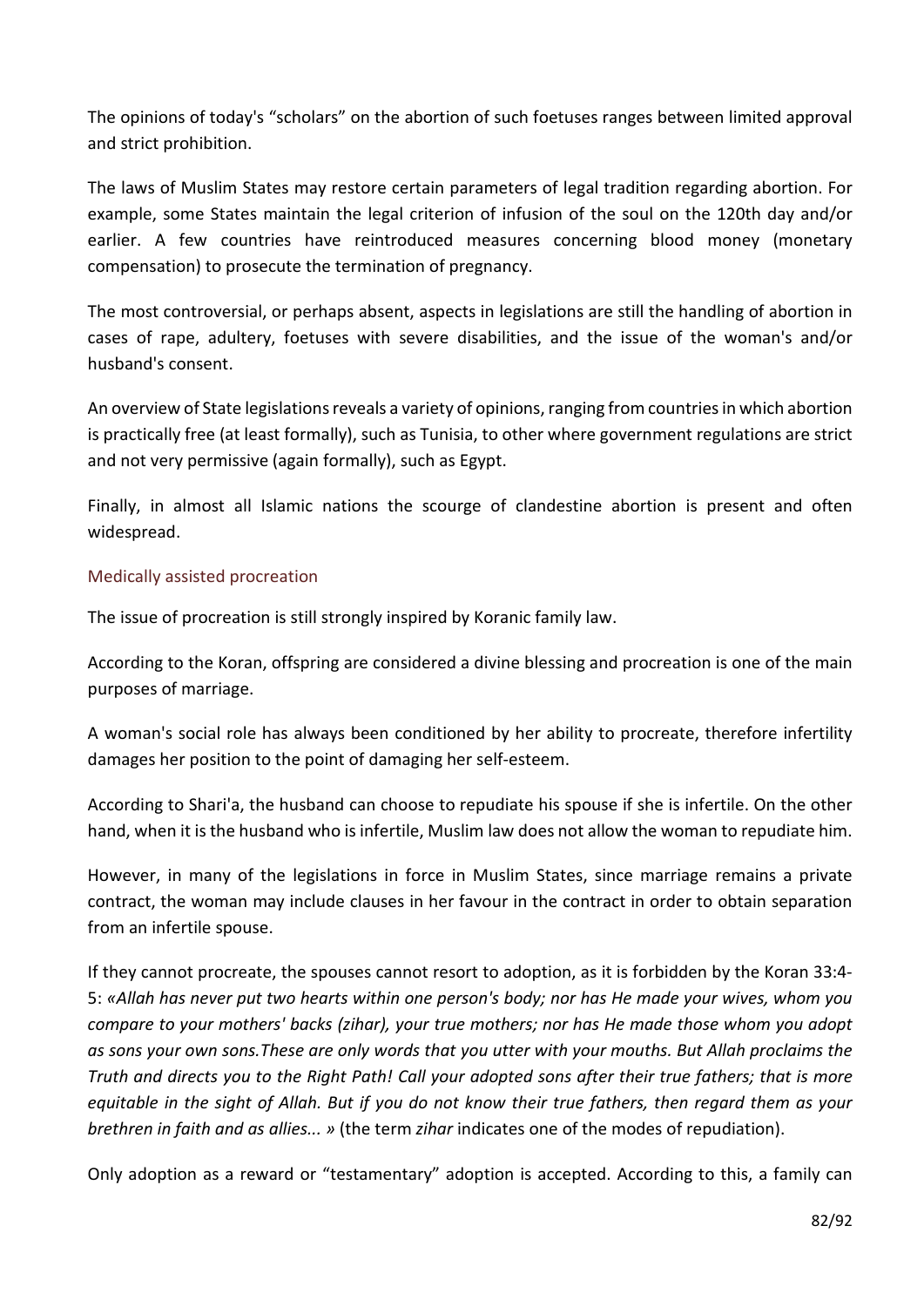bring up a child, without, however, considering him or her as its own child, since he or she remains permanently linked to the family of origin.

Although the Koran prohibits legal adoption (today present in some States, e.g. Tunisia and Iran), at the same time the Word of God encourages the upbringing and education of orphans. Despite this, there is still a strong reluctance to opt for this humanitarian solution in societies.

Like contraceptive practices, which could only stop the procreative process if God wants it, also a pregnancy with means other than natural ones may not be considered an obstacle to divine creation.

Juridically, the term *zina* includes both fornication and adultery (both severely punishable), and at present *zina* acts include all heterologous artificial procreation techniques in which a stranger to the couple provides sperm, ova, embryos, uterus, etc., for whatever reason and at whatever time. Conversely, homologous practices both *in vivo* and *in vitro* are tolerated or accepted.

Since, according to Islam, the only legitimate filiation is related to the father, children born from intercourse between an individual and a woman who is not his wife (*zina* relationship) have no ties with the father and no right to the latter's inheritance. The illegitimate child has ties only with the mother and the maternal family.

This traditional approach has been modified in some contemporary legislations where a more important role is attributed to the legal mother.

The use of sperm banks is one of the disguised forms of adultery (*zina*) with the difference that the adulterer is unknown.

Even the use of human milk banks, with donations by different and unknown women, seems unlawful, since the infant would become related to unknown mothers.

Muslim "scholars" and doctors (with notable exceptions) generally agree on other specific issues: the donation of and trade in male and female gametes are prohibited; the transfer of the fertilised ovum to a "surrogate mother" is also prohibited in a polygamous context; the number of embryos transferred into the uterus must not exceed 3-4; excess fertilised ova can be cryopreserved, they belong to the married couple and can be transferred to the wife; research on pre-embryos should be limited to therapeutic research with the consent of the partners; research aimed at modifying the hereditary characteristics of the foetus is prohibited, including research aimed at choosing the sex of the foetus; Islam tolerates the reduction of a multi-foetal pregnancy when the chance of success is increased by the reduction of embryos or if the woman's health is at risk to complete a multi-foetal pregnancy.

The ban on the donation of sperm and ova by strangers to the married couple also prevails in *Shia* Islam (which includes about 15% of Muslims worldwide, especially in Iran, Iraq and Lebanon). However, some authoritative Iranian legal experts have considered the donation of female gametes lawful.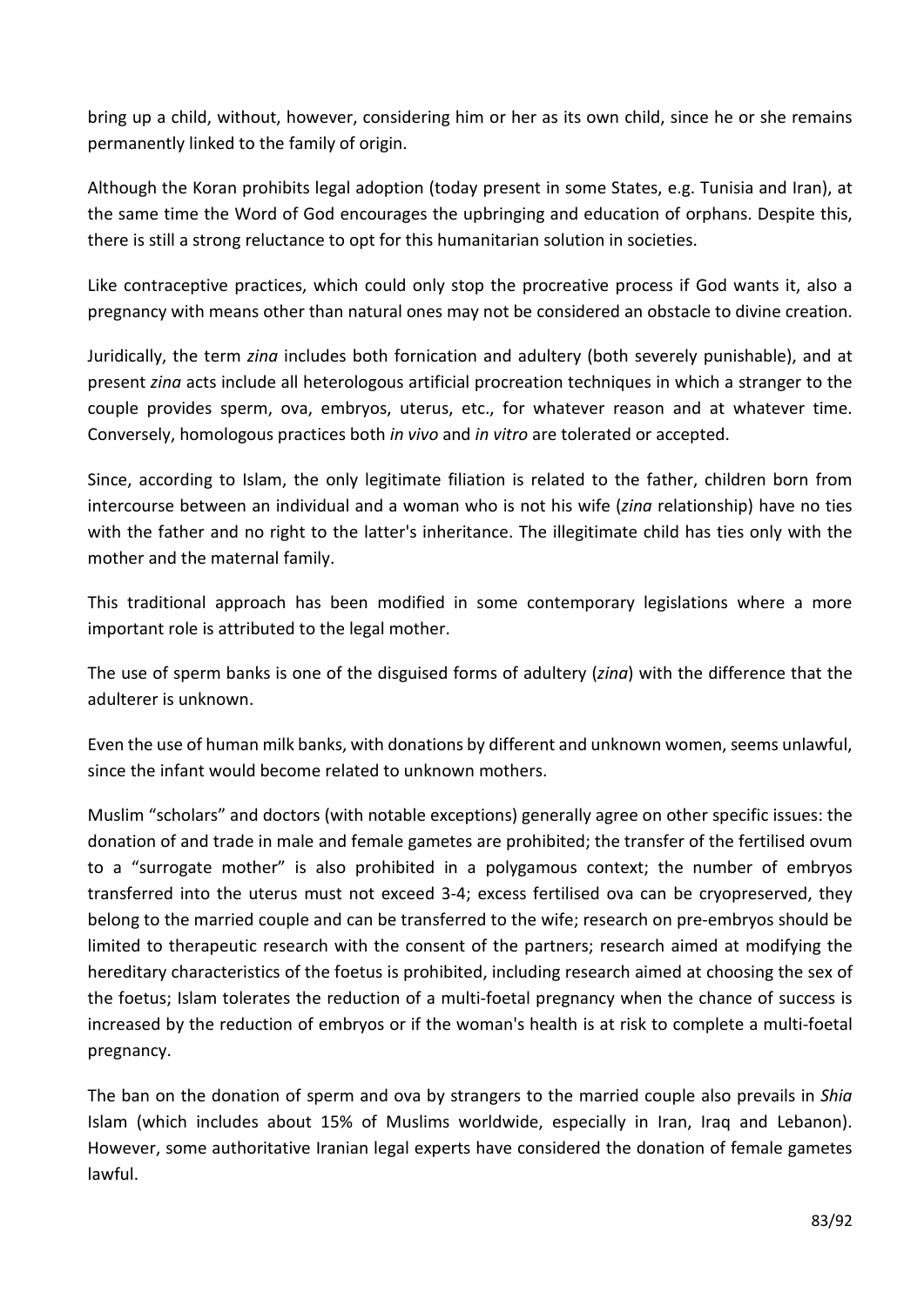In a legal-religious context where positions are often far from those prevailing in the majority Sunni Islam, this led to the approval by the Parliament of the Islamic Republic of Iran of the donation of embryos by married couples to other married but infertile couples.

In the meantime, the Parliament has prohibited the donation of male gametes.

Surrogate motherhood is practised in the Islamic Republic and ova and embryos donation programmes have been set up in most clinics where IVF is carried out. The consequences include a commercial transaction with few rules and poor controls on donors and donation.

Essentially, the *Sunni* prohibition on the donation by a third party is weakened by the possibility of resorting to heterologous practices in *Shia* Islam.

The use of micromanipulation, especially the technique known as intracytoplasmic sperm injection (ICSI, microinjection of a spermatozoon directly into the oocyte through micropipettes), remains essential in Muslim States in cases of severe male infertility, as it is generally illegal to use sperm donors. The technique is supported by religious authorities and is regulated by law and/or practised in several countries.

### **BIBLIOGRAPHY**

Atighetchi D. *Islamic Bioethics: Problems and Perspectives*. Springer. Dordrecht. 2007, pp. 375, ISBN: 1-4020-4961-7

Atighetchi D. *Islam e Bioetica*. Armando Editore. Rome. 2009, pp. 318, ISBN: 978-88-6081-334-3

Atighetchi D. *L'Inizio della vita nel diritto islamico*. In Atighetchi D. - Rabello AM. - Milani D. *Intorno alla vita che nasce. Diritto ebraico, canonico e islamico a confronto.* Giappichelli Editore. Turin. 2013, pp. 193-303, ISBN/ISSN: 9788834892640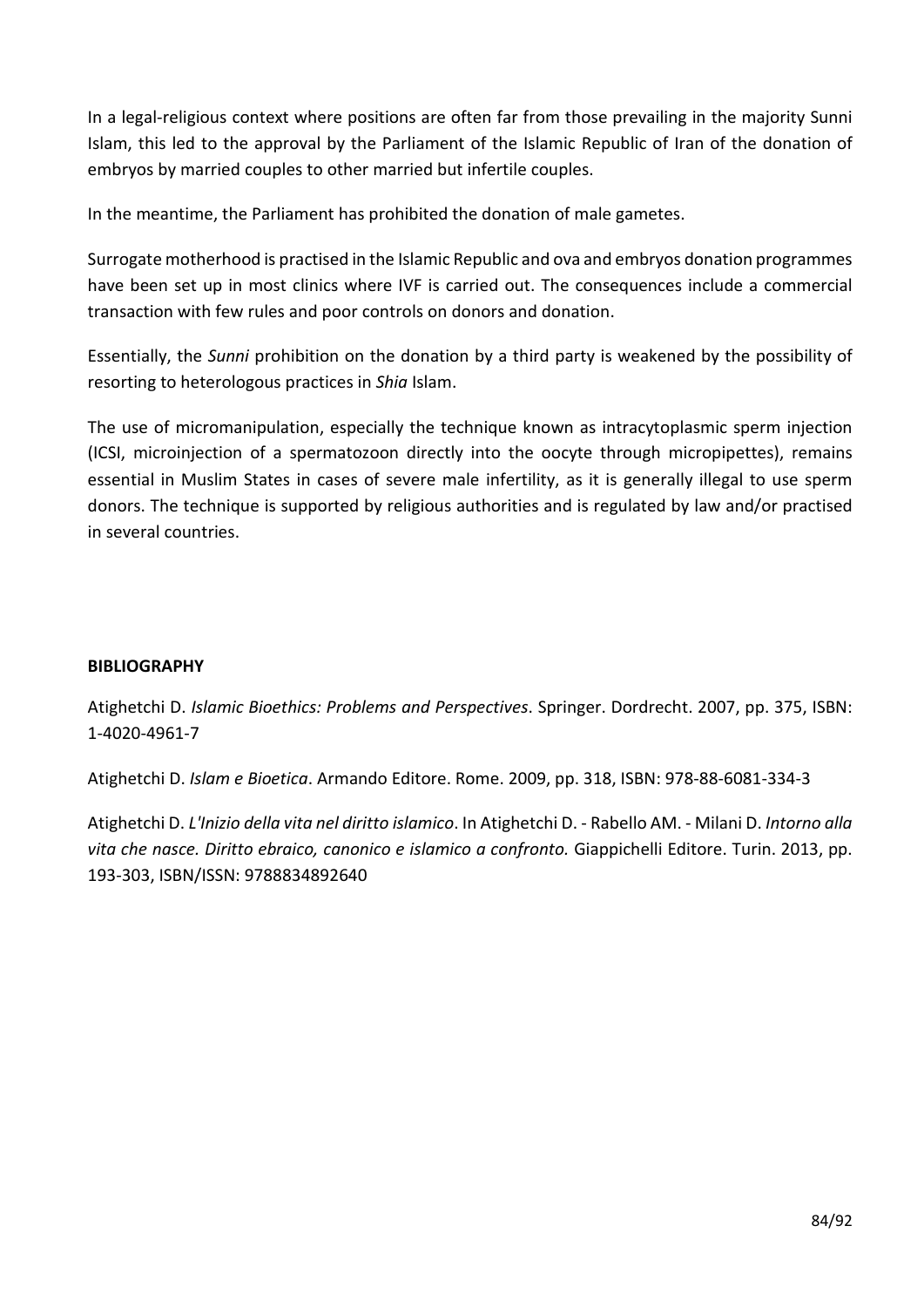#### JUDAISM

#### General concepts on Jewish morality

Judaism is chronologically the oldest revealed religion, the oldest of the monotheistic religions.

Jewish religion is essentially based on the observance of a wide range of rules (*halakhà* = path, process) covering every aspect of human life, from the moment of conception (and even before) until the last breath and beyond.

The principles of Jewish medical ethics are based on the Torah, on the principle of the sacredness of human life, since man is created in the image and likeness of God.

Ethical judgements are very often formulated in legal terms.

There is a strong link between medical ethics and religion.

Jewish law operates and evolves on the basis of the authority of the past and of previous cases, with the Bible and the Talmud as ultimate foundation.

The basic principles of Jewish medical ethics could be summarised as follows: religious obligation to protect life and health; absolute sanctity of human life from birth to the final moment of death; trust in the opinion and skills of the competent doctor; dignity of man in death as well as in life.

The relationship between Judaism and bioethics is based on the fact that man is created in the image and likeness of God, both as male and female.

Any offence against human beings immediately becomes an offence against God the Creator.

The sacredness of life has a central place in the Jewish religion.

Every human life has an infinite and absolute value: infinity cannot be increased by multiplication, just as it cannot be decreased by division; therefore, a physically or mentally ill life is no less sacred than a healthy one, just as the life of a single person is as valuable as that of millions. The value of a human life lasts from birth to death.

Jewish law deals with problems starting from the perspective of duties. Duties towards God and neighbours.

Therefore, normally no reference can be found in Jewish sources to the rights of the embryo: instead, a precise reference can be found to what may or may not be done to the embryo or foetus.

#### Abortion

As just mentioned in the general part, according to Jewish law the absolute value of life, thus legally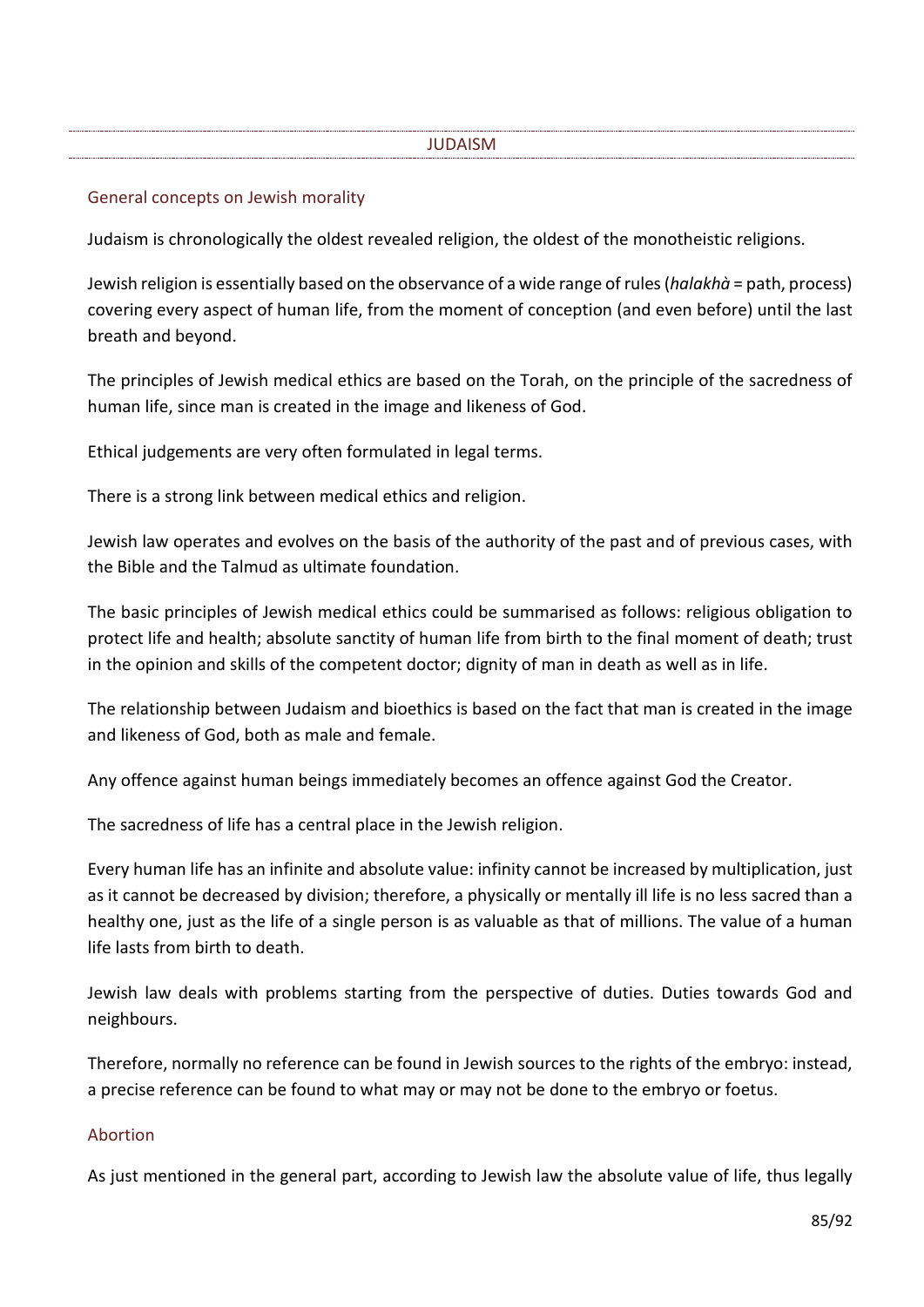defined, begins when the head or the largest part of the baby's body emerges from the vaginal canal.

However, the foetus, even before that moment, enjoys specific rights, such as the right to life, which can only be violated in case of very serious medical problems.

With regard to the mother, the right to life of the foetus is subordinate to the life of the mother. If there is no other way to save the mother's life than to sacrifice the life of her unborn child, this even becomes mandatory.

According to the Jewish moral rule, causing an abortion is an unlawful and punishable act, because the human body is not considered a private property that can be freely disposed of.

However, abortion is not punishable in the same way as murder. The foetus is not considered a "human being" (*nefesh*) to all intents and purposes, therefore the life of the mother can/should be saved even at the cost of the life of the foetus, which does not occur immediately after birth.

Termination of pregnancy, abortion, can therefore be justified, and indeed required, if the foetus constitutes a danger (as established by a competent doctor) to the life of the mother, whose protection can never be compromised by the still uncertain life of the foetus.

Any other situation (foetal malformations, rape, incest, etc.) in which the need for abortion to protect the mother's psychological health may be considered, always constitutes a case per se, to be submitted to the rabbinical authority, which will have to take into account all the factors concerning the specific problem.

Social and economic factors alone are not deemed sufficient to permit the termination of pregnancy.

The prevailing position is to limit authorisation to the cases involving a danger to the life of the mother, whether physical or psychological (e.g. violence and suicide). Other reasons could be based on wellfounded fears that the child might be born with serious disabilities, and cases of rape or incest.

These reasons protect the principle of family peace and the principle according to which a woman has no duty to procreate, although she has the right to be a mother.

The non-recognition of the duty to become a mother is motivated by the Jewish principle according to which no one is obliged to do something that could be potentially dangerous to his or her health.

In cases where continued pregnancy would constitute a serious danger to the mother, abortion can and should be performed. In the other cases mentioned, such pregnancies should be terminated within the first forty days or, at least, within the first three months.

### Artificial fertilisation

The first and one of the main commands of God to his children is the one given to the progenitors, which reads: "*Be fruitful and multiply*"; from this command, the Jewish bioethical reflection felt the need to reflect on how to help couples who can't have children.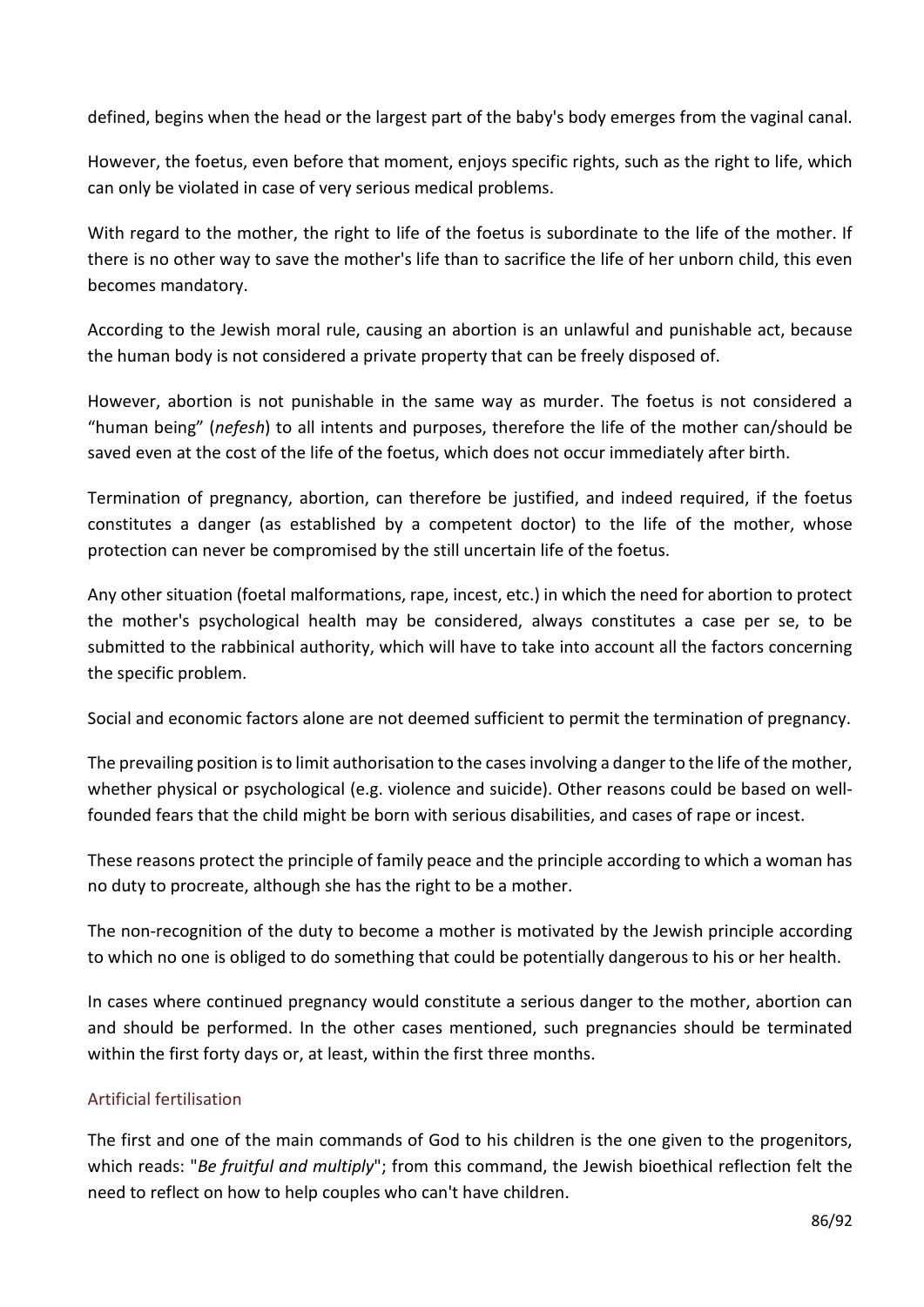According to Jewish tradition, no particular moral problems are associated with the use of technologies that can help overcome both female and male infertility.

On the other hand, some problems may arise when it comes to defining the legal status of a child conceived in a manner other than natural conception.

With regard to homologous fertilisation, understood either as extracorporeal fertilisation or artificial insemination, carried out by a legally married couple, no particular objections emerge from rabbinical authorities.

Rabbis simply exhort to obtain sperm by means of normal sexual intercourse.

Problems arise in connection with heterologous fertilisation, particularly with regard to the legal status of the child. Several questions arise: to whom would the child belong? Would children of the same uterine mother but with a different genetic mother be brother and sister for the purposes of the ban on incest? Is the use of heterologous semen considered adultery? What mutual rights and duties exist between genetic parents and children in such cases?

Most rabbinic authorities believe that the use of heterologous semen - even if forbidden! – should not be considered as adultery from a legal point of view.

Jewish tradition recognises as the legal mother, the mother who gives birth and not the genetic mother.

### **BIBLIOGRAPHY**

Rabello AM. *Introduzione al diritto ebraico. Fonti, Matrimonio e Divorzio. Bioetica.* Giappichelli. Turin. 2002.

Di Segni R. *Il punto di vista ebraico su aborto, contraccezione e fecondazione artificiale,* in Biagi L. – Pegoraro R. (eds.). *Religioni e Bioetica. Un confronto sugli inizi della vita*. Gregoriana. Padua. 1993, 283-290.

Di Segni R. *Fecondazione artificiale e bioetica ebraica*. In *La rassegna mensile di Israele* LX (1993) 187- 193.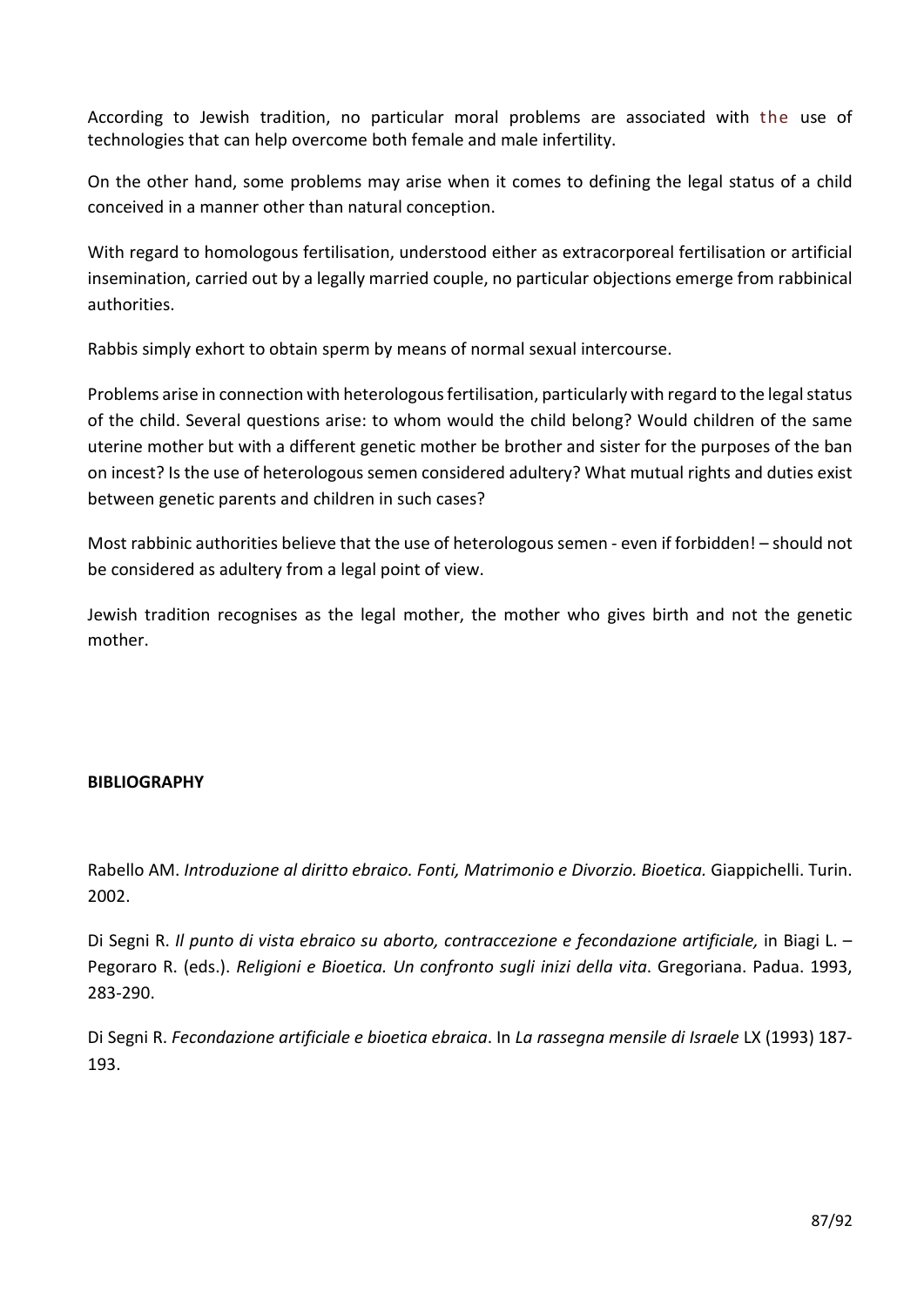## **ANNEX 5: GLOSSARY**

The following are some of the most recurring terms in this document.

#### SURROGATE MOTHERHOOD

Set of medically assisted procreation practices through which a woman, third party to the prospective or intended parents, is committed to carry in her uterus an embryo conceived by others and to deliver the baby after birth.

#### PARTIAL OR TRADITIONAL SURROGACY OR STRAIGHT METHOD

Practice through which a woman makes her uterus and ovum available.

#### UTERUS FOR RENT

An agreement between two or more parties through which a woman agrees, in return for payment or free of charge, to be fertilised or implanted with a fertilised ovum for the purpose of completing a pregnancy on behalf of one or more intended parents, and to deliver the child to them, waiving all rights on the child.

GENETIC MOTHER

The woman who sells or donates the oocyte.

SURROGATE OR GESTATIONAL MOTHER

The woman who carries the pregnancy in her uterus.

MENOPAUSAL SURROGATE MOTHER

A menopausal woman, properly prepared with hormone therapy, who receives an embryo that is genetically foreign to her because it was conceived by fertilising the oocytes donated by another woman.

INTENDED MOTHER

The woman who is replaced and who, in case she is the client, will receive the child.

#### **INTERMEDIARIES**

Specialised bodies that manage the entire surrogate motherhood procedure, either independently or cooperating with clinics and law firms with which they have concluded a convention, taking care of both the medical aspects (gamete collection, artificial fertilisation, embryo implantation, pregnancy assistance) and legal ones (contract drafting).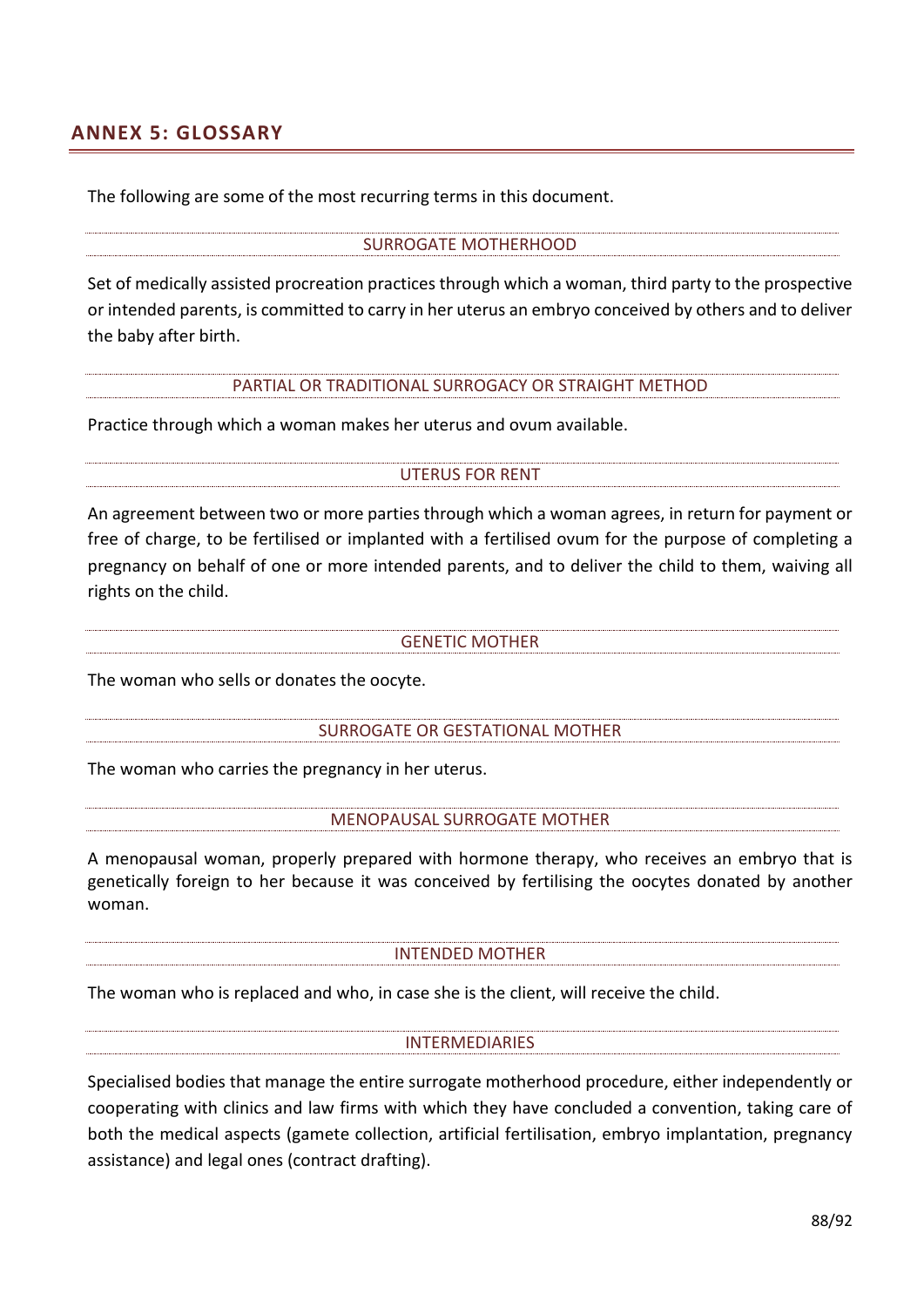#### CROSS-TALK

An exchange of immunological, biochemical and hormonal signals, which allows the mother to recognise the child and to be able to accept him or her for implantation, establishing what is considered to be a genuine "dialogue" between the mother and the embryo.

#### ALTRUISTIC SURROGATE MOTHERHOOD

The surrogate mother does not receive any remuneration other than the expenses related to pregnancy (medical expenses, etc.).

#### COMMERCIAL SURROGATE MOTHERHOOD

The surrogate mother receives a predetermined remuneration, usually through a contract.

INTENDED PARENTS

Those who resort to a surrogate mother, through ad hoc intermediaries, to have a child. They can be either couples (heterosexual or homosexual) or singles (men or women).

#### GENETIC FATHER

The man who sells or donates his semen.

#### OVARIAN HYPERSTIMULATION

A process through which women, who normally ovulate once or twice a month, are induced to produce many more ova (up to 50 or 60) through induced hyperovulation. With the use of appropriate drugs, the menstrual cycle is first interrupted and then hyperovulation is stimulated.

OHSS - OVARIAN HYPERSTIMULATION SYNDROME

It [is](https://www.fondazioneserono.org/glossario/complicanza/) the most serious complication of Controlled Ovarian Stimulation (COS), as part of [medically](https://www.fondazioneserono.org/glossario/procreazione-medicalmente-assistita/)  [assisted procreation \(MAP\)](https://www.fondazioneserono.org/glossario/procreazione-medicalmente-assistita/) techniques. In addition to an increase in the [ovarian](https://www.fondazioneserono.org/glossario/ovaie/) volume and to intraovarian haemorrhages, OHSS is characterised by pleural effusion, ascites and vulvar oedema, which are linked to the increase in vascular permeability.

#### EGGSPLOITATION

Neologism created by combining the word "eggs" and "exploitation". This neologism is taken from the title of a docu-film, which shows how ova donors are "chosen", convinced by cash payments and illusions of great altruism. They often undergo hormone therapies to encourage ova production, then they are subjected to an ova extraction procedure, with frequent peri- or post-procedural complications.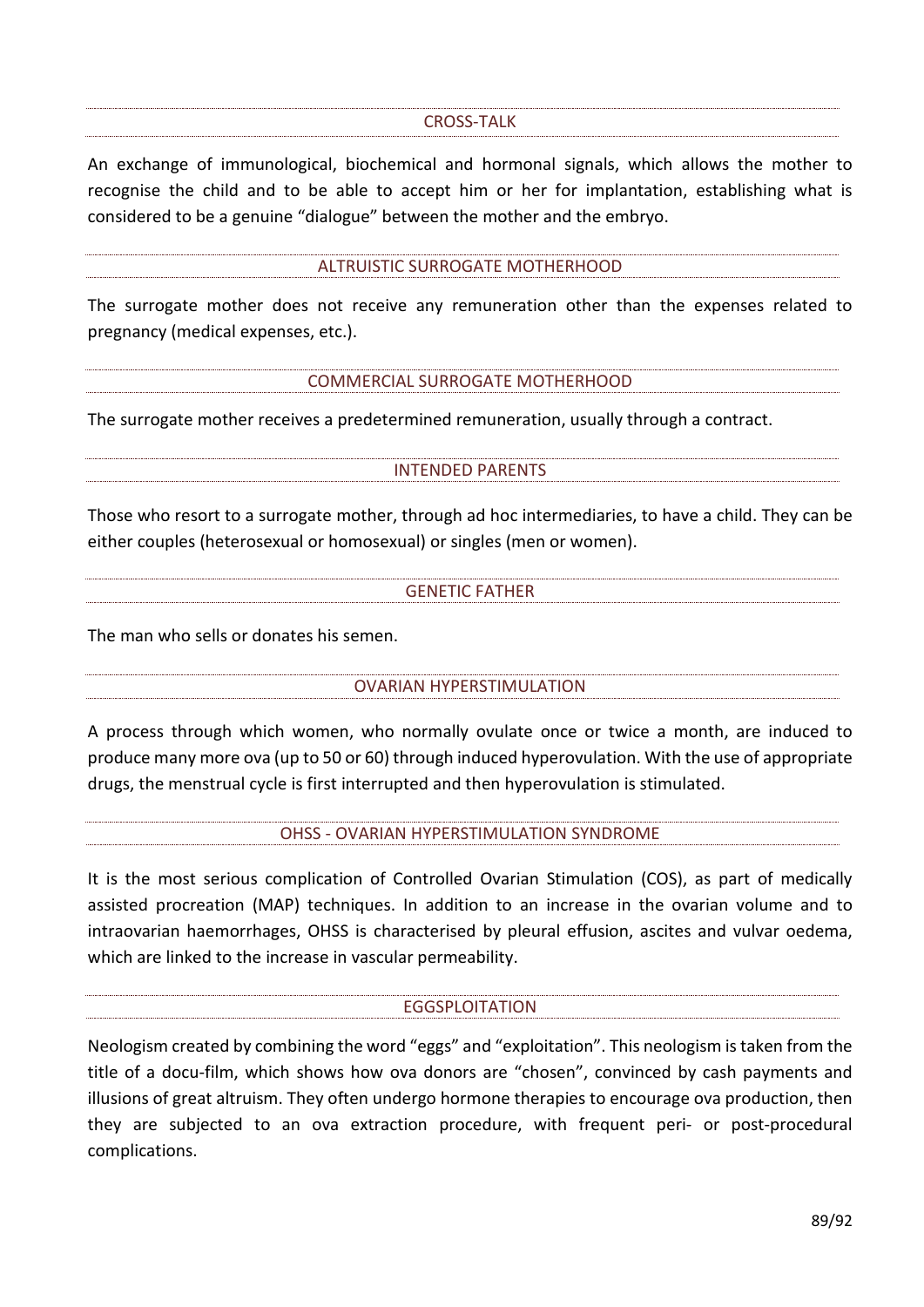#### BONDING

Specific and complex process of establishment of the physical-psychological bond between the child and the parents, influenced by a multiplicity of variables (environment, childbirth, mother's or baby's health, parents' characteristics, etc.). The bond begins in the womb through listening to sounds and voices and the perception of emotions, and is decisively consolidated immediately after birth through skin-to-skin contact with the mother. This first contact allows the newborn baby to regain the reassuring pre-birth state by recognising the mother's heartbeat, smell and warmth.

#### POSTPARTUM DEPRESSION

It is identified as a public health problem because of its high incidence and consequences for women's well-being and the quality of the mother-child relationship. Defined as a real pathological condition, postpartum depression affects 10-15% of new mothers in Western countries. It is more frequent after the birth of the first child and it generally begins in the three or four weeks following the birth, with worsening symptoms that manifest clinically in the fourth or fifth month. It affects 350 million people worldwide and causes 850,000 deaths every year. Women who suffer from puerperal depression may be unable to take care of the baby, have ambivalent or negative feelings and be afraid of harming the baby. Despite its severity and incidence rate, postpartum depression remains underdiagnosed, given that only 49% of pregnant women with depressive symptoms are aware of this disorder and seek medical intervention.

#### ARTIFICIAL INSEMINATION

An intracorporeal assisted fertilisation technique that consists in the relocation of the male sperm inside the tube, or its introduction into the tube after it has been collected and processed, so that it can get to the ovum and fertilise it naturally.

#### ARTIFICIAL FERTILISATION

A set of techniques aimed at achieving human conception beyond the natural process, which consists of the sexual intercourse of a man and a woman.

#### GIFT (GAMETE INTRAFALLOPIAN TRANSFER)

An intracorporeal artificial fertilisation technique involving the simultaneous but separate transfer of male and female gametes into the Fallopian tube.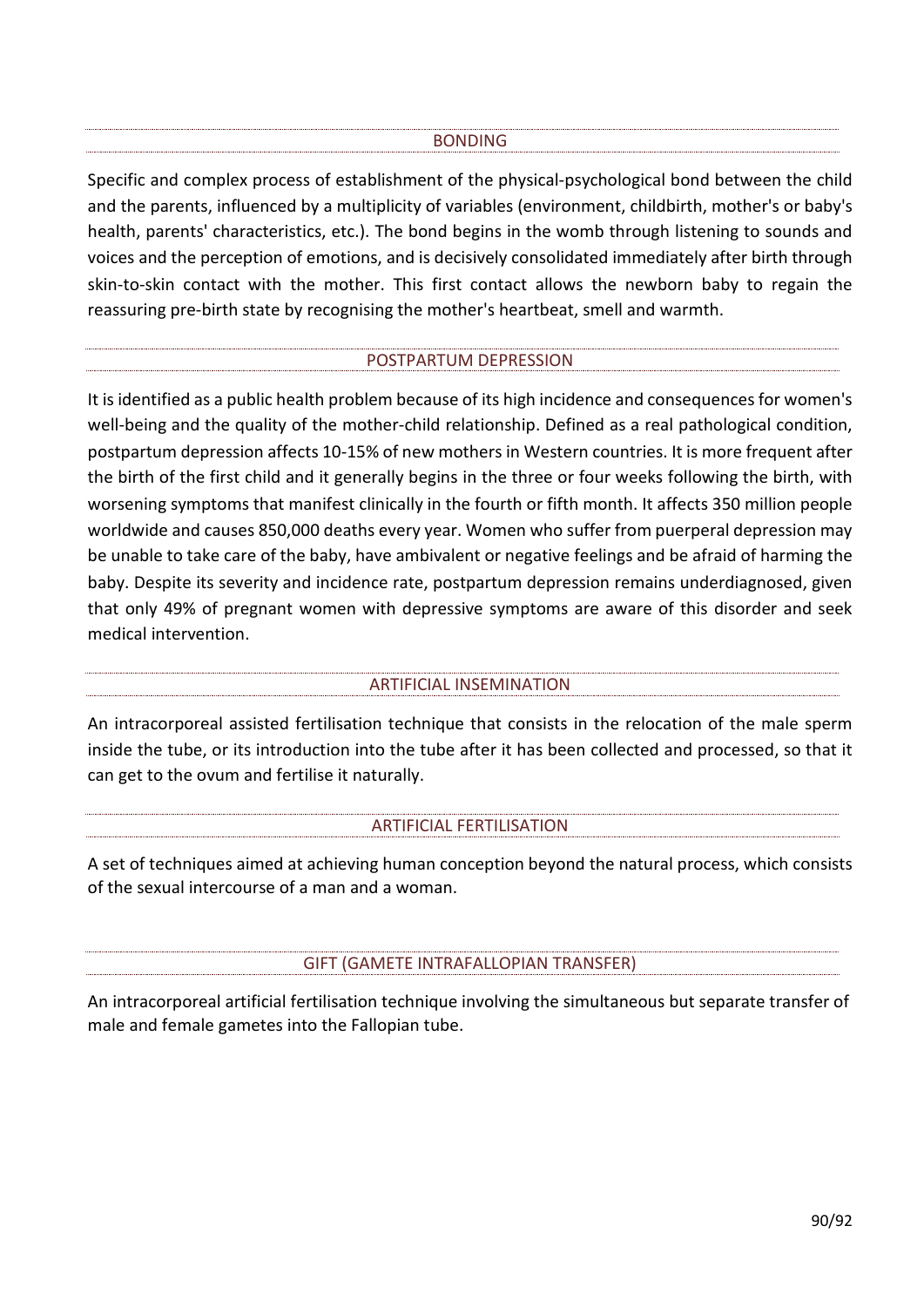#### IVF

An extracorporeal artificial fertilisation technique involving the creation of several embryos in the laboratory, after collecting gametes, with the aim of transferring the embryos in the uterus to be implanted.

#### ICSI (INTRACYTOPLASMIC SPERM INJECTION)

An extracorporeal artificial fertilisation technique involving the direct injection of a spermatozoon into the cytoplasm of the egg cell.

#### ECTOPIC PREGNANCY

Settlement (implantation) of a fertilised ovum in an abnormal position. Normally, the ovum is fertilised in the Fallopian tube and then implanted in the uterine cavity. However, if the tube is narrowed or blocked, the fertilised ovum may never reach the uterus and therefore sometimes it settles in tissues outside the uterus, resulting in an ectopic pregnancy. The most common site for an ectopic pregnancy is the tube (tubal pregnancy), but it can also take place in other sites.

#### OOCYTE RETRIEVAL

Commonly referred to as *pick-up*, it is performed approximately 34-36 hours after the administration of human chorionic gonadotropin (hCG), which is intended to induce the final maturation of the oocytes. During this procedure, which is performed under ultrasound monitoring and following local anaesthesia or deep sedation, a specific needle mounted on a transvaginal ultrasound probe is used to aspirate the follicular fluid and retrieve the oocytes it contains.